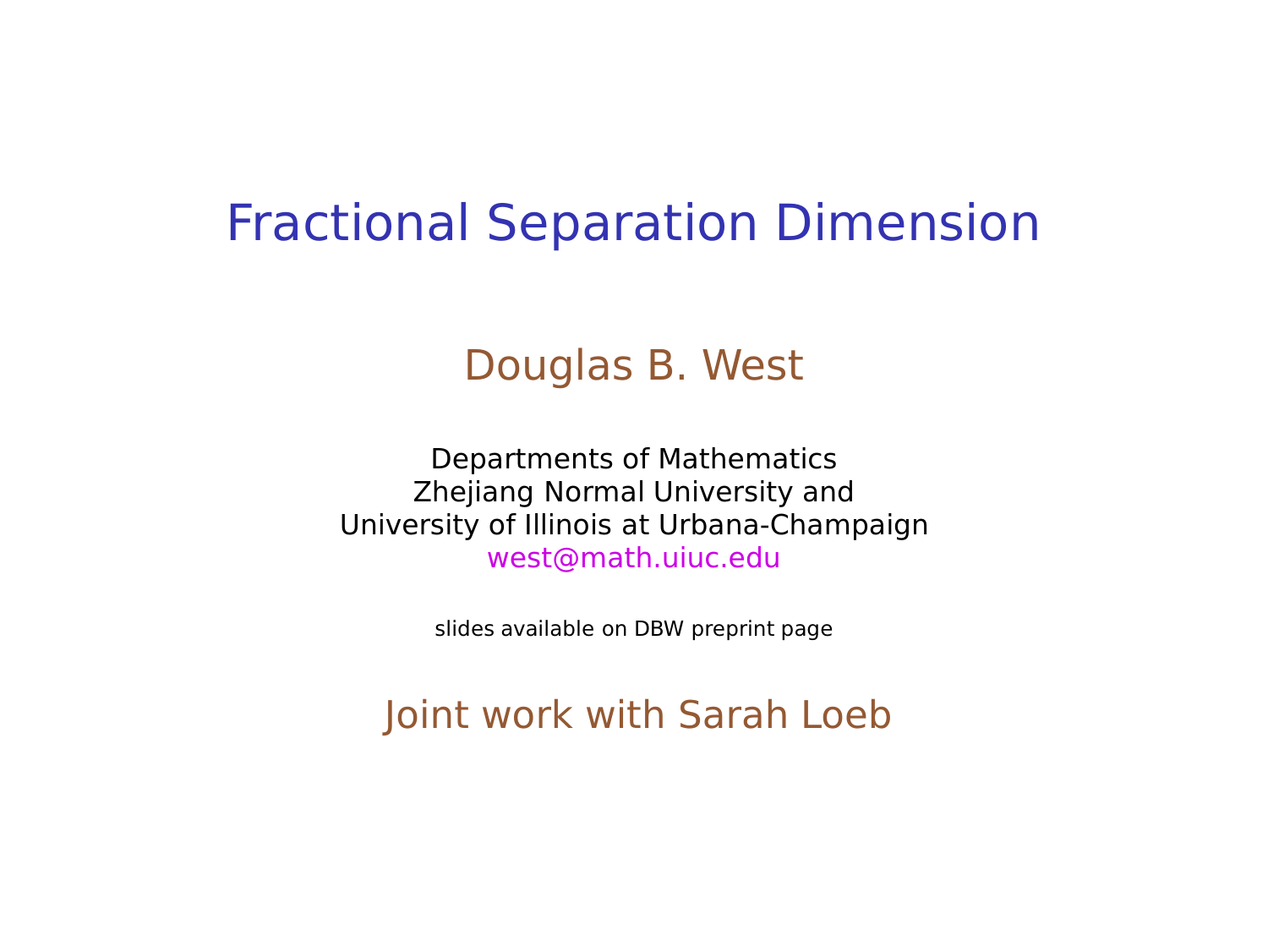**Geometric Goal:** Embed a graph G in  $\mathbb{R}^d$  so that non-incident edges are easily distinguished (separated by a hyperplane perpendicular to an axis).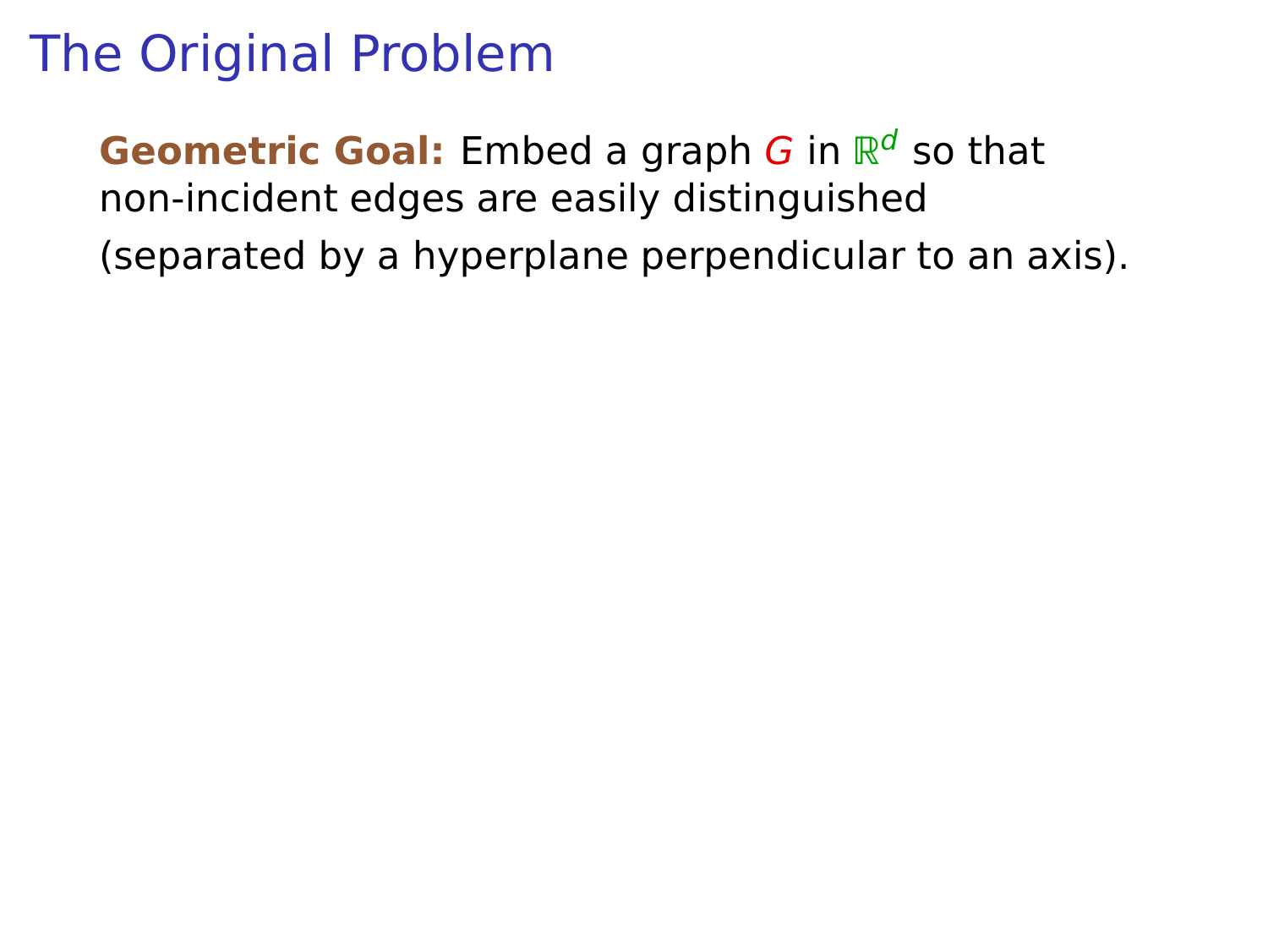**Geometric Goal:** Embed a graph G in  $\mathbb{R}^d$  so that non-incident edges are easily distinguished (separated by a hyperplane perpendicular to an axis). Embedding is efficient if  $d$  is small.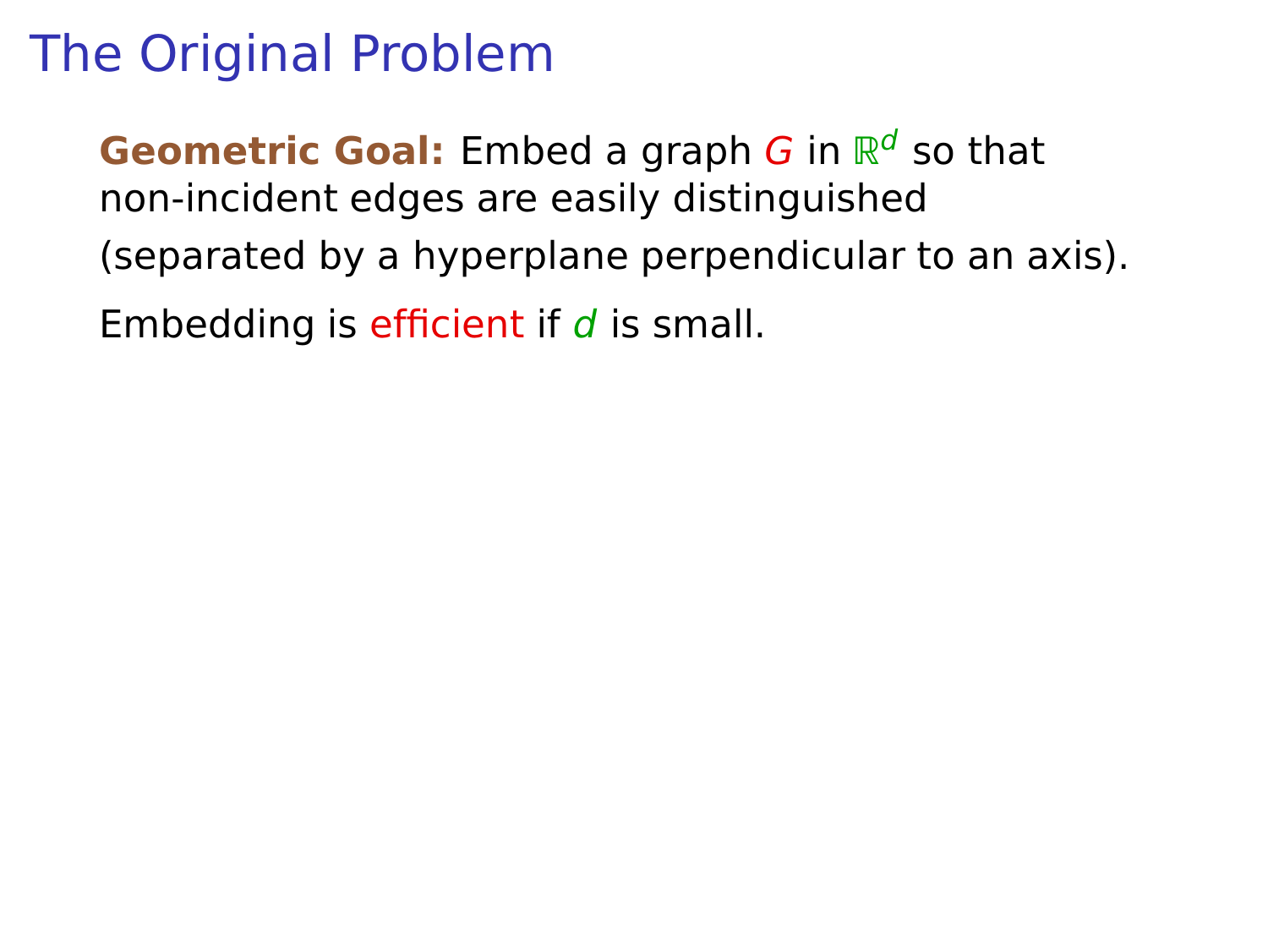**Geometric Goal:** Embed a graph G in  $\mathbb{R}^d$  so that non-incident edges are easily distinguished (separated by a hyperplane perpendicular to an axis). Embedding is efficient if  $d$  is small.

Each coordinate gives a linear ordering σ of V**(**G**)**.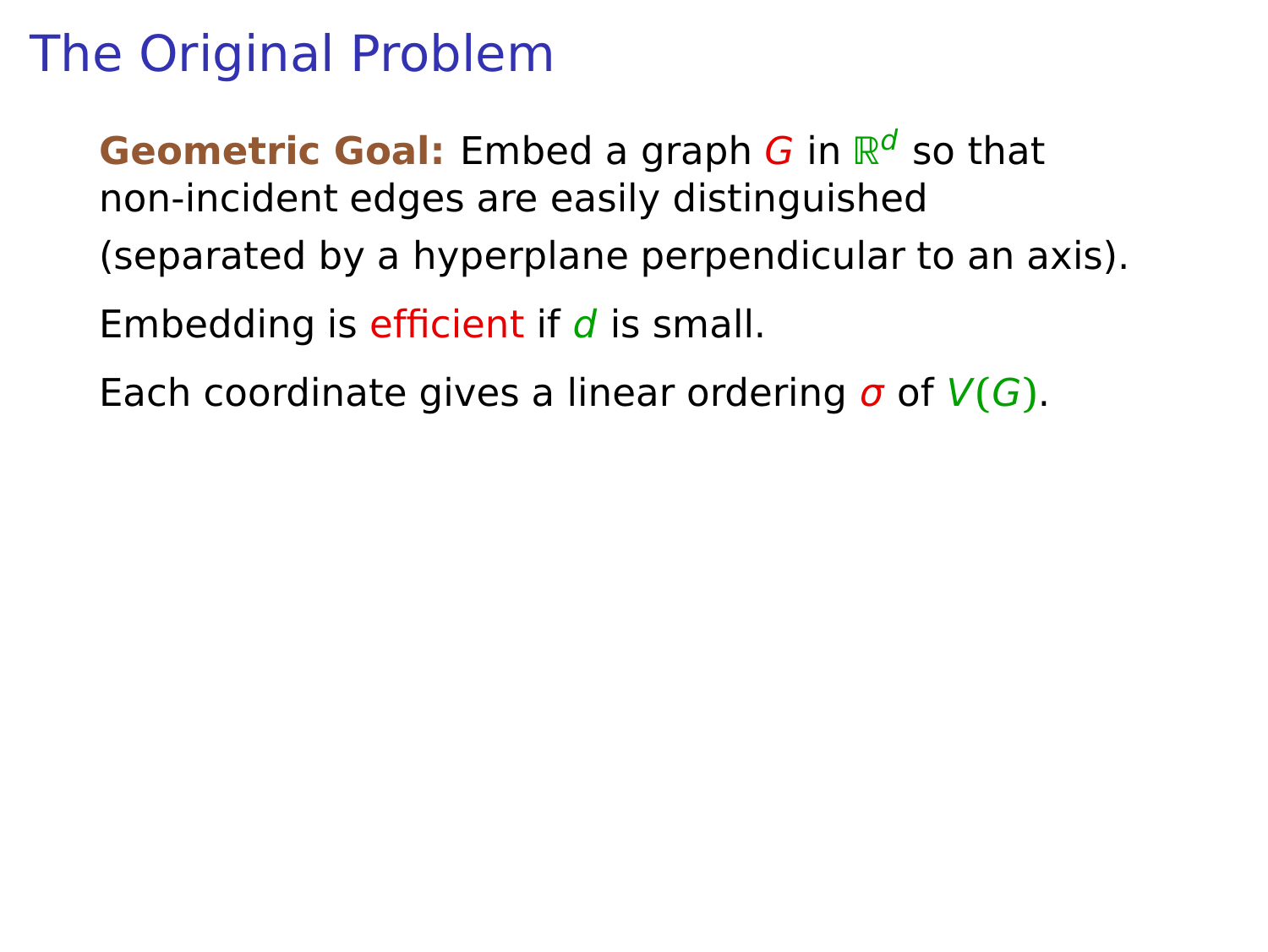**Geometric Goal:** Embed a graph G in  $\mathbb{R}^d$  so that non-incident edges are easily distinguished (separated by a hyperplane perpendicular to an axis). Embedding is efficient if  $d$  is small. Each coordinate gives a linear ordering σ of V**(**G**)**.

**Def.** A linear ordering  $\sigma$  of  $V(G)$  separates two non-incident edges if both vertices of one edge precede both vertices of the other.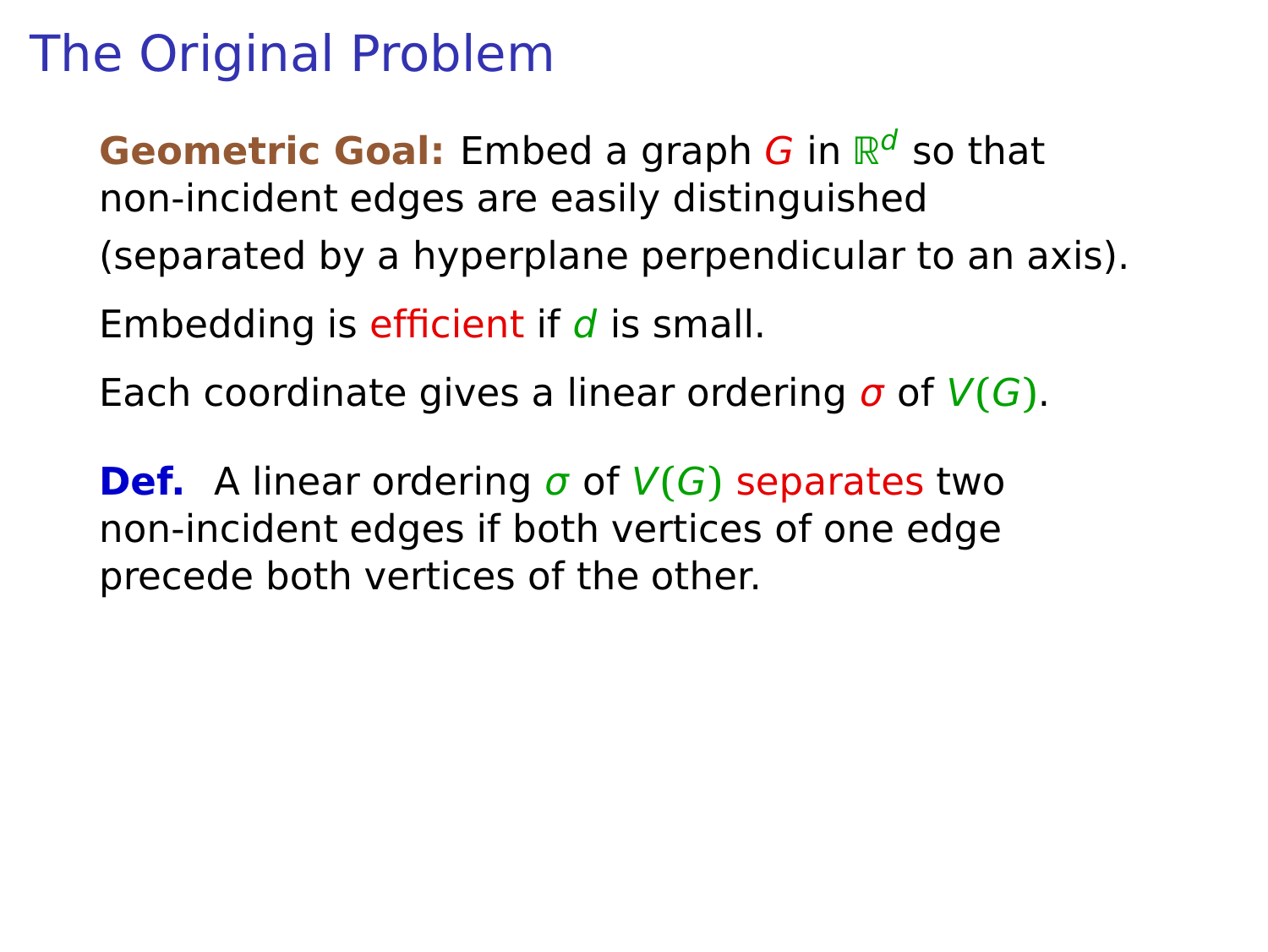**Geometric Goal:** Embed a graph G in  $\mathbb{R}^d$  so that non-incident edges are easily distinguished (separated by a hyperplane perpendicular to an axis). Embedding is efficient if  $d$  is small. Each coordinate gives a linear ordering σ of V**(**G**)**.

**Def.** A linear ordering  $\sigma$  of  $V(G)$  separates two non-incident edges if both vertices of one edge precede both vertices of the other.

**Def.** The separation dimension  $\pi(G)$  is the minimum size of a separating family of vertex orderings (every two non-incident edges separated in some ordering).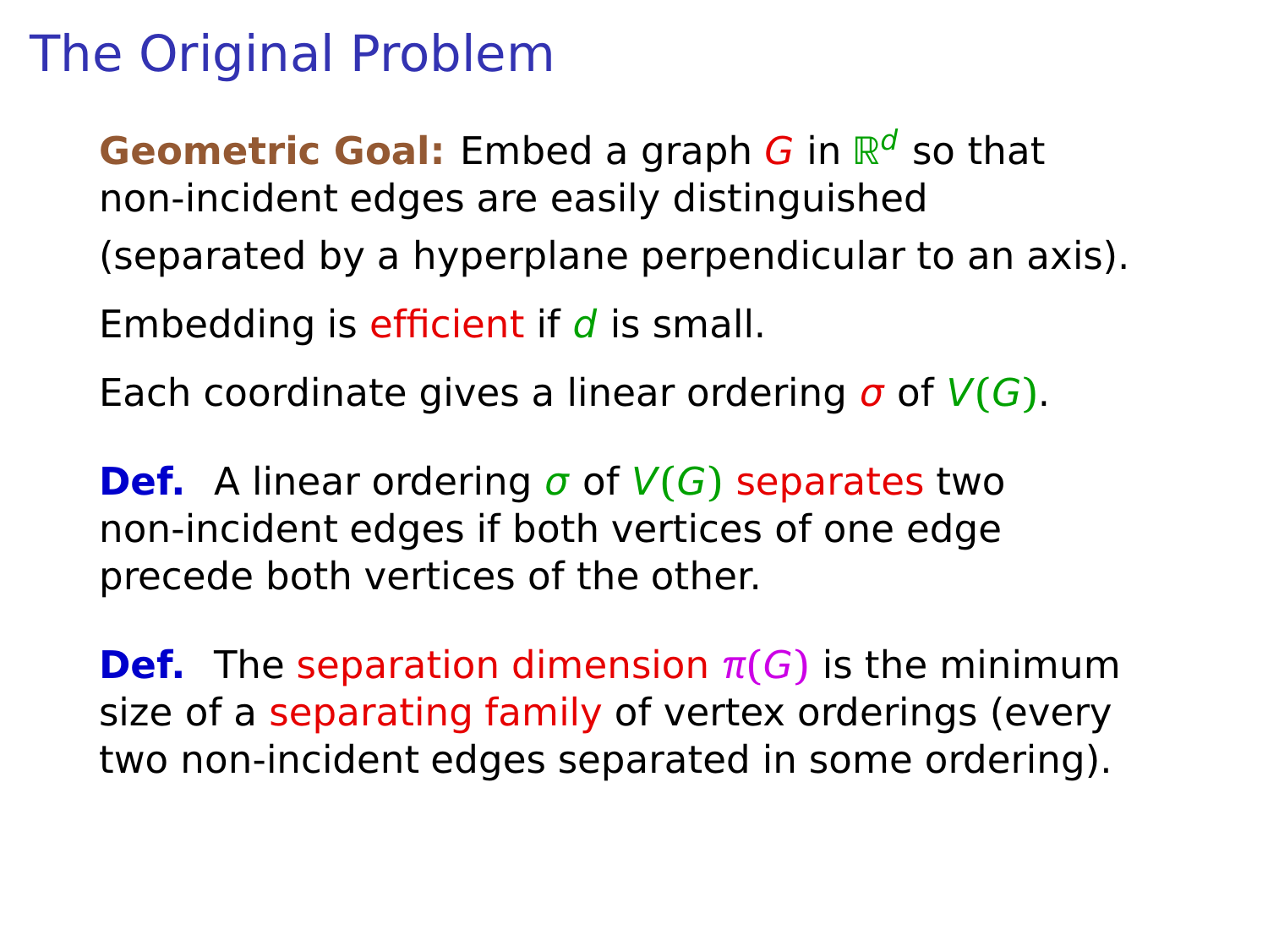**Geometric Goal:** Embed a graph G in  $\mathbb{R}^d$  so that non-incident edges are easily distinguished (separated by a hyperplane perpendicular to an axis). Embedding is efficient if  $d$  is small. Each coordinate gives a linear ordering σ of V**(**G**)**.

**Def.** A linear ordering  $\sigma$  of  $V(G)$  separates two non-incident edges if both vertices of one edge precede both vertices of the other.

**Def.** The separation dimension  $\pi(G)$  is the minimum size of a separating family of vertex orderings (every two non-incident edges separated in some ordering).

This is the least  $d$  such that the embedding exists.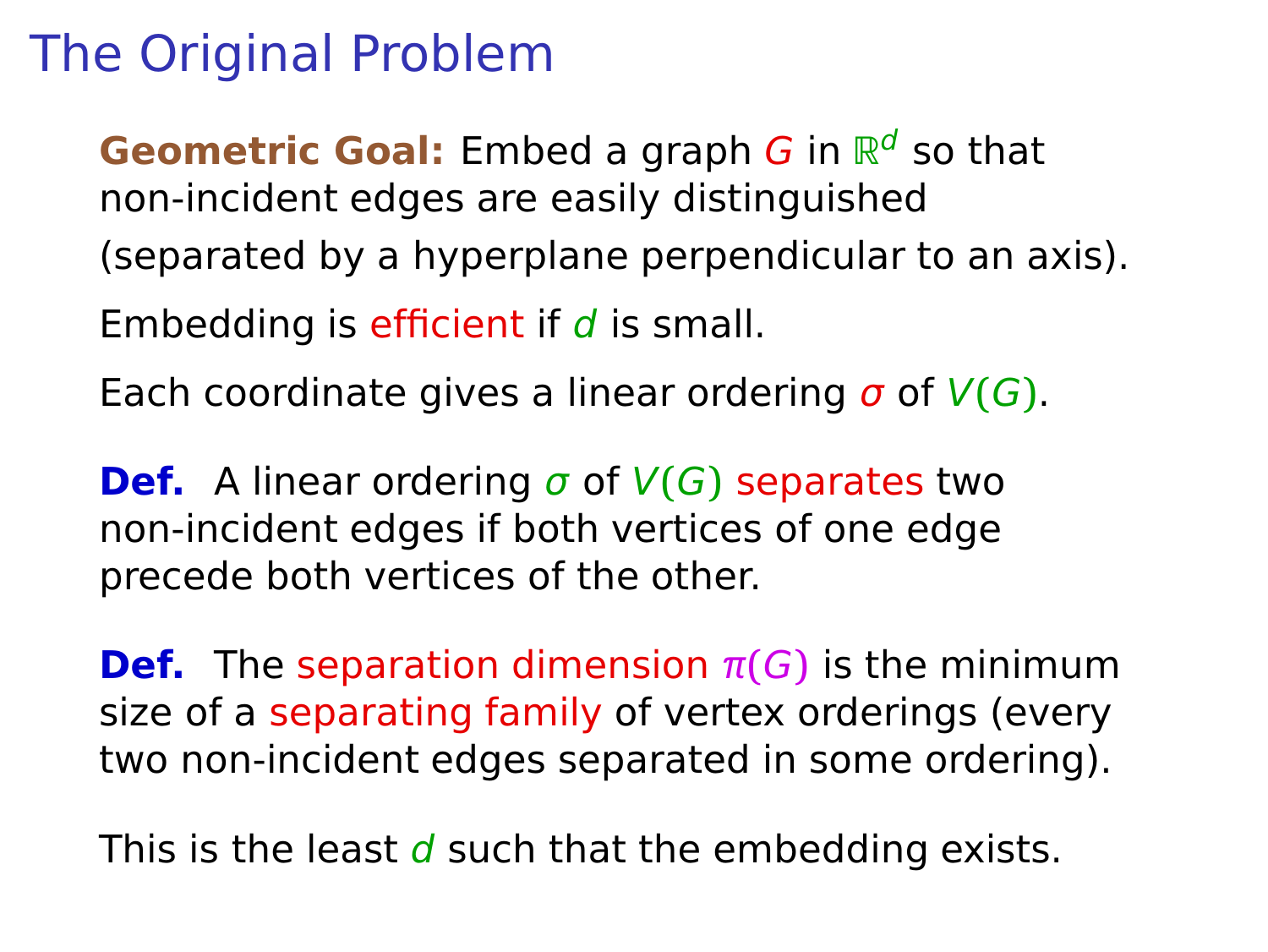#### Often our vertex set is  $\{1, \ldots, n\}$ , written as  $[n]$ .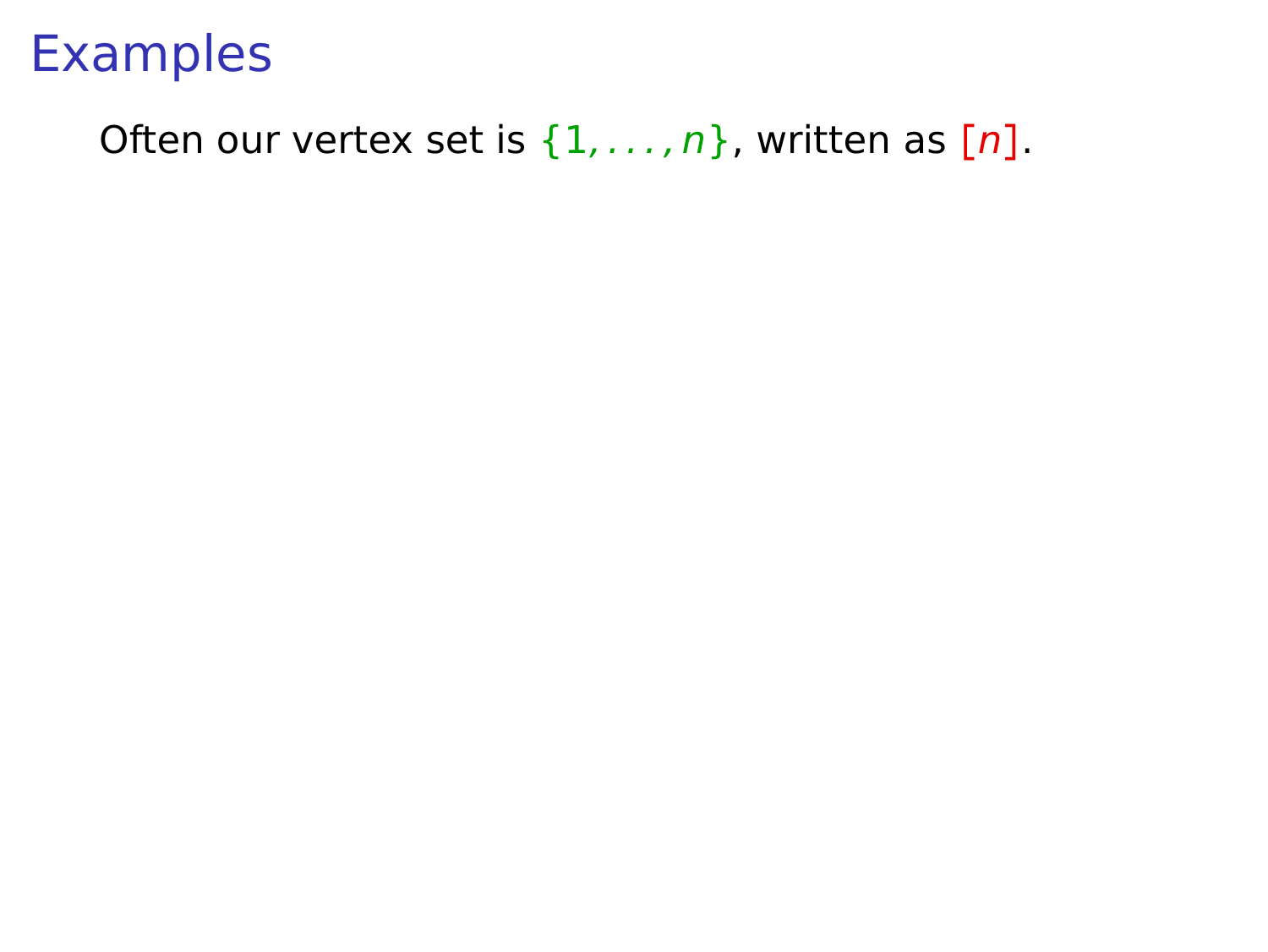Often our vertex set is {1, . . . , n}, written as **[**n**]**.

**Ex.**  $\pi(P_n) = 1$ , via  $\sigma_1 = (1, ..., n)$ .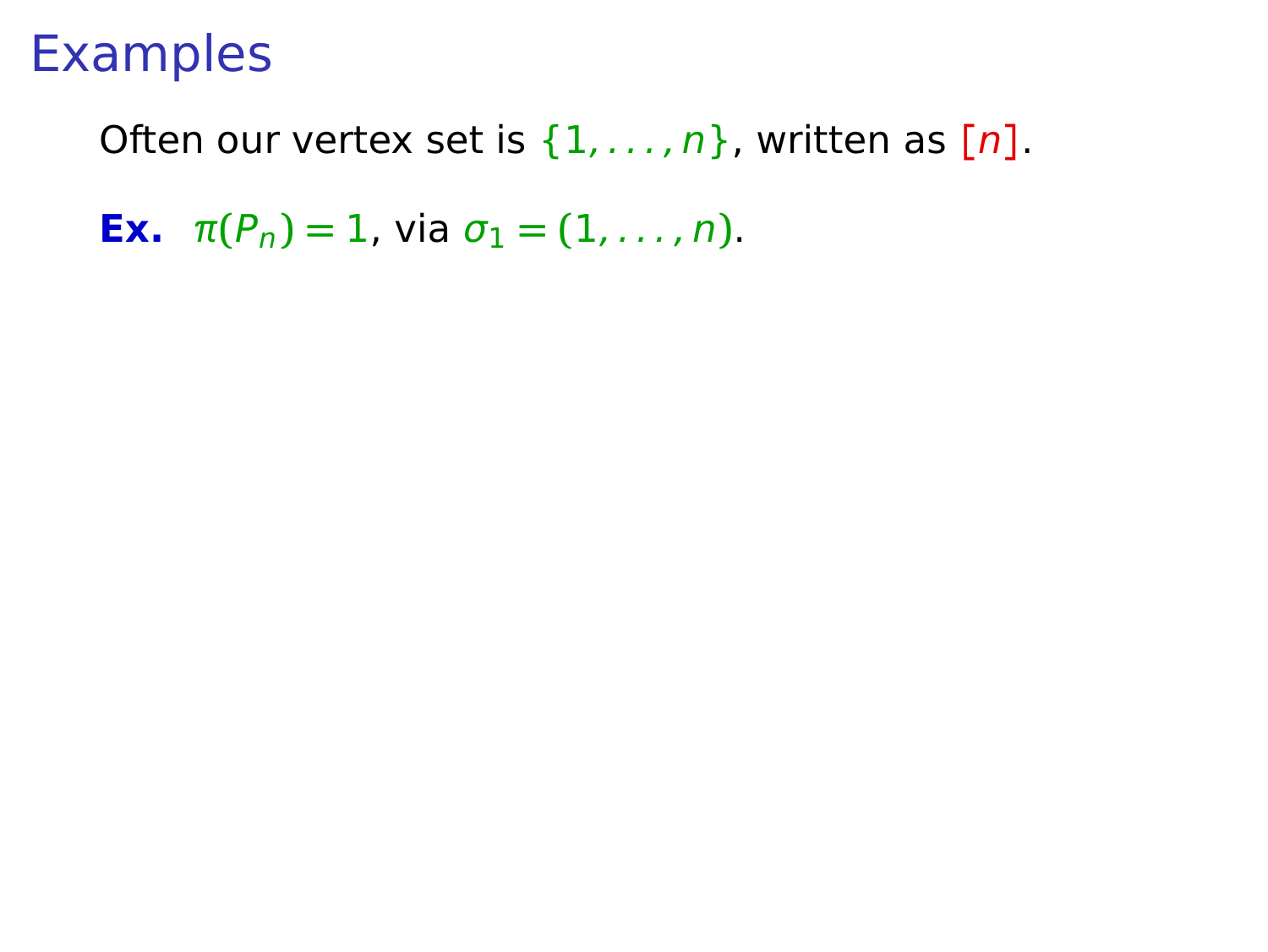Often our vertex set is {1, . . . , n}, written as **[**n**]**.

- **Ex.**  $\pi(P_n) = 1$ , via  $\sigma_1 = (1, ..., n)$ .
- **Ex.**  $\pi(C_n) = 2$ , adding  $\sigma_2 = (n, 1, \dots, n-1)$ .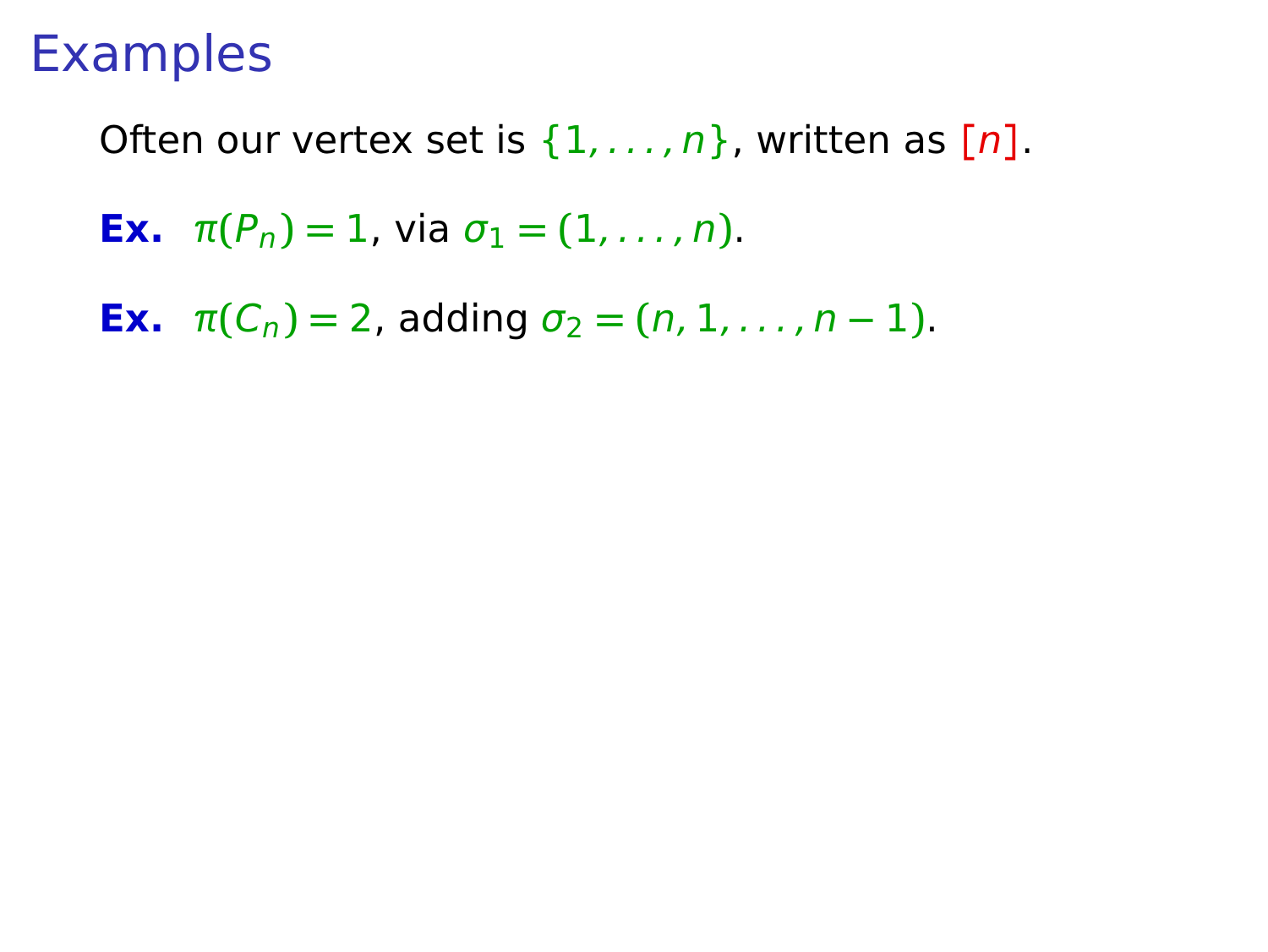Often our vertex set is {1, . . . , n}, written as **[**n**]**.

- **Ex.**  $\pi(P_n) = 1$ , via  $\sigma_1 = (1, ..., n)$ .
- **Ex.**  $\pi(C_n) = 2$ , adding  $\sigma_2 = (n, 1, \dots, n-1)$ .

**Ex.**  $\pi(K_4) = 3$ .

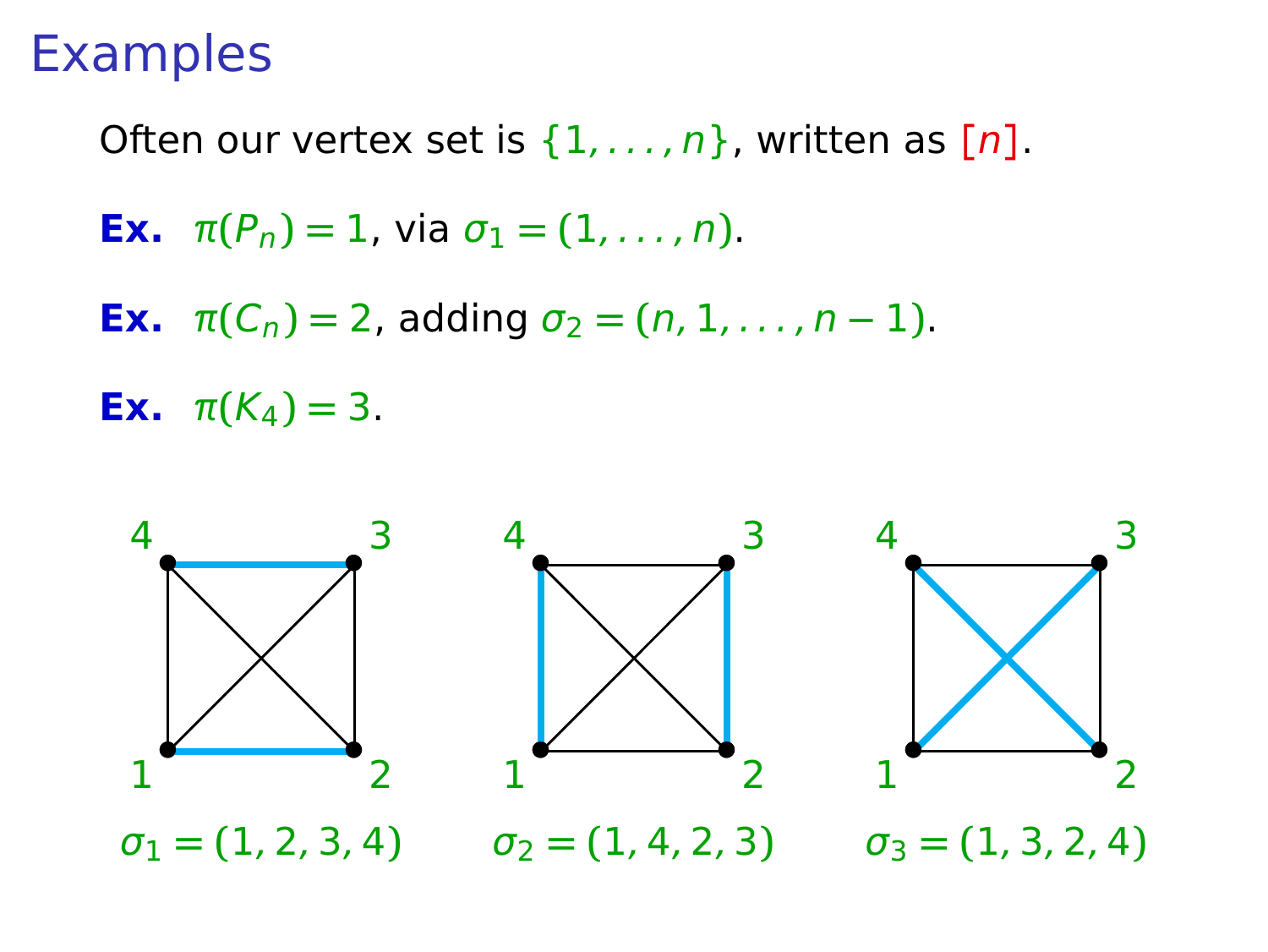**Ex.** Barycentric representation - Assign each vertex v a nonnegative integer triple  $(v_1, v_2, v_3)$  with sum n so that for each edge  $xy$  and  $z \notin \{x, y\}$  there is a coordinate k such that  $z_k \ge \max\{x_k, y_k\}$ .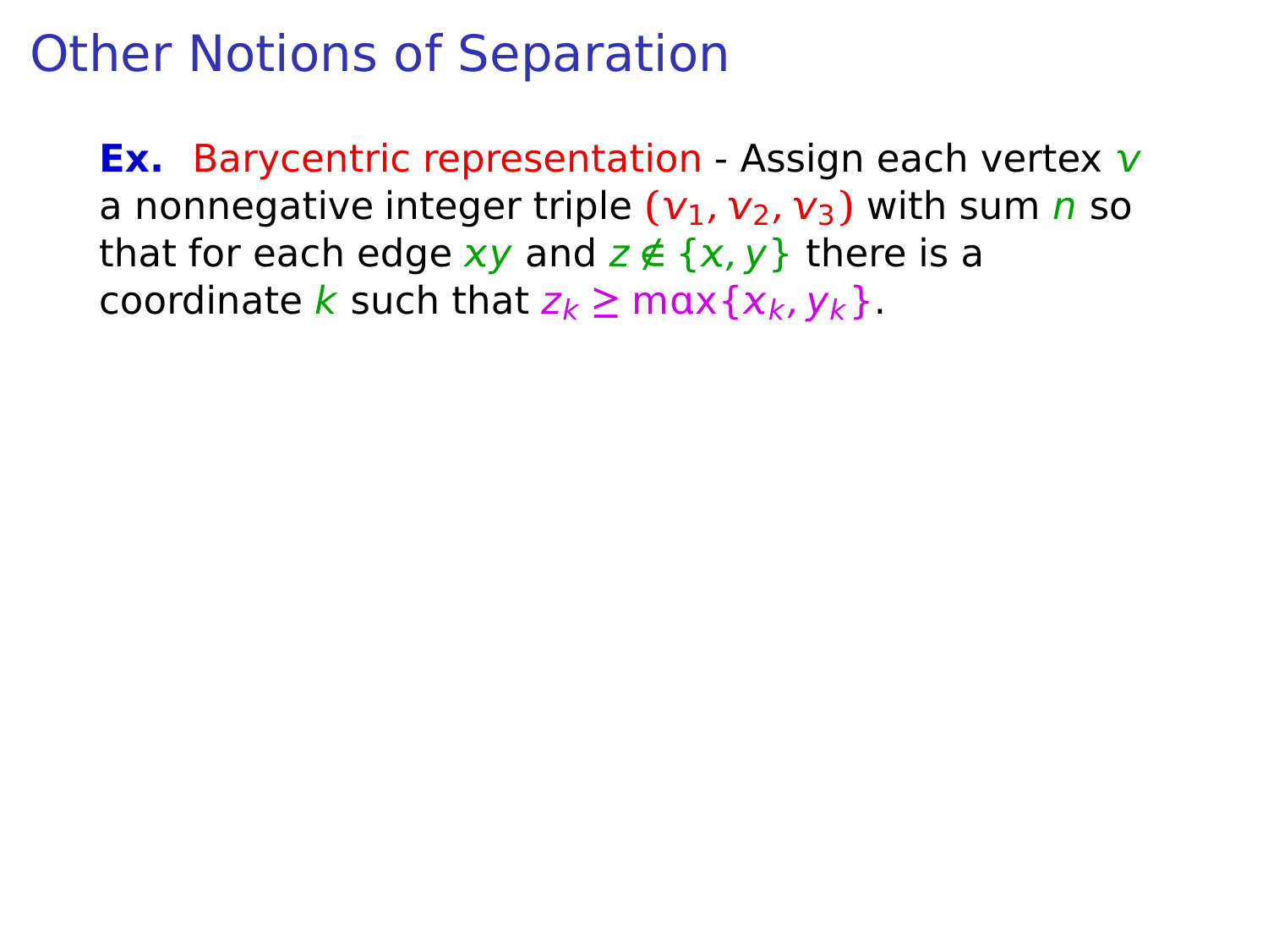**Ex.** Barycentric representation - Assign each vertex v a nonnegative integer triple  $(v_1, v_2, v_3)$  with sum n so that for each edge  $xy$  and  $z \notin \{x, y\}$  there is a coordinate k such that  $z_k \ge \max\{x_k, y_k\}$ .

This separates vertices from nonincident edges by a some line parallel to the boundary.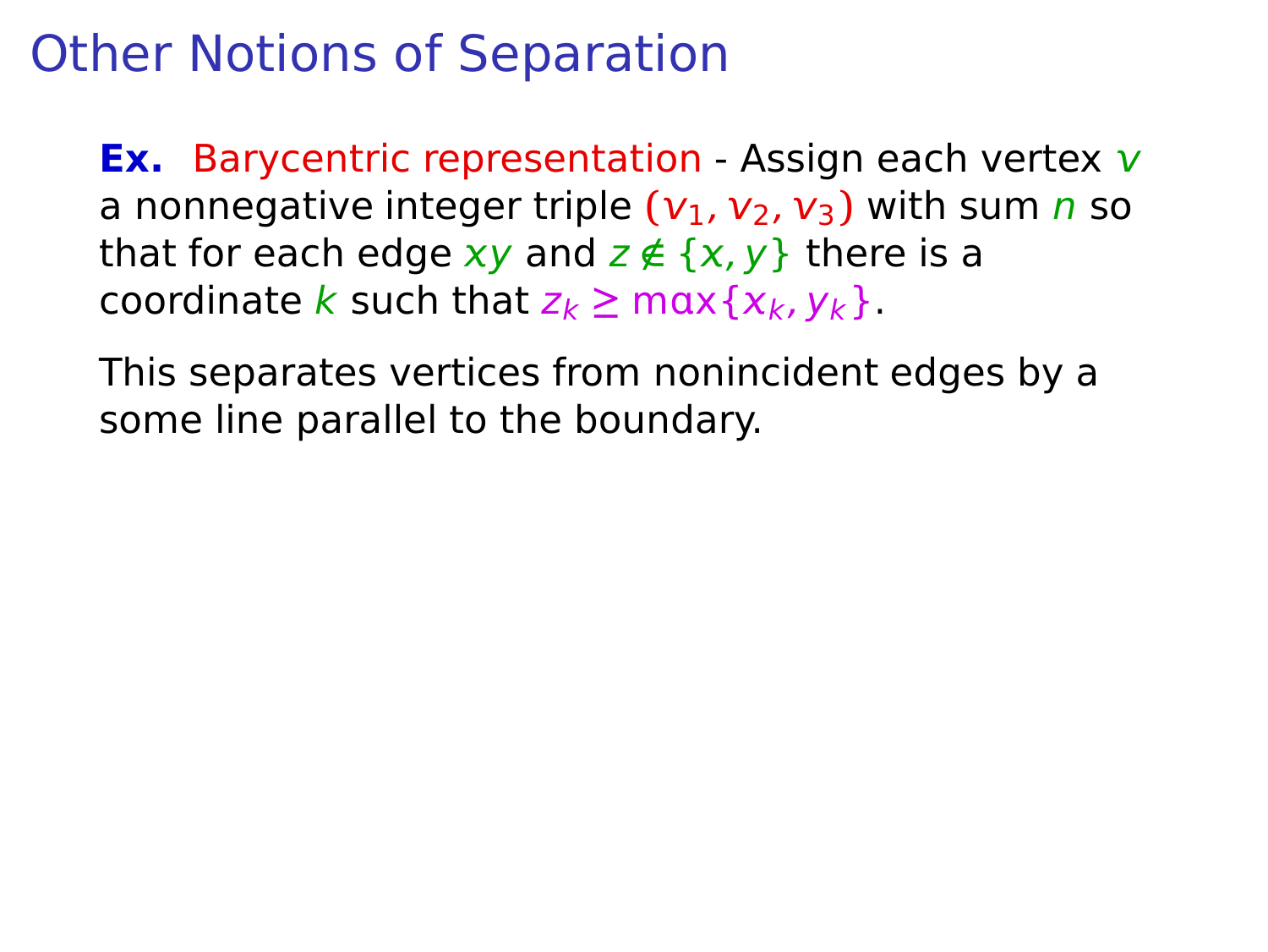**Ex.** Barycentric representation - Assign each vertex v a nonnegative integer triple  $(v_1, v_2, v_3)$  with sum n so that for each edge  $xy$  and  $z \notin \{x, y\}$  there is a coordinate k such that  $z_k \ge \max\{x_k, y_k\}$ .

This separates vertices from nonincident edges by a some line parallel to the boundary.

**Application** - straight-line planar embedding on an integer n-by-n grid. (Schnyder [1989])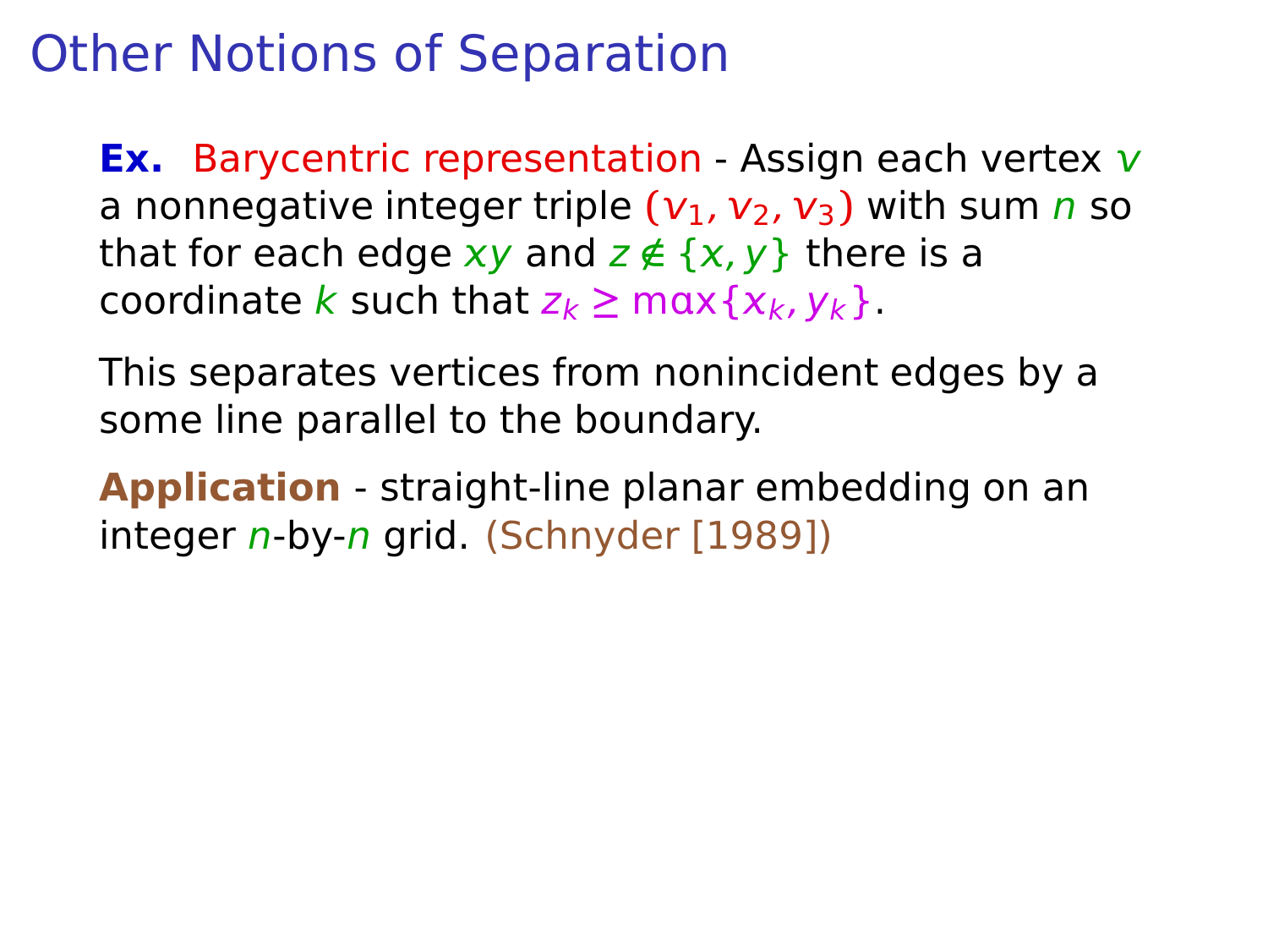**Ex.** Barycentric representation - Assign each vertex v a nonnegative integer triple  $(v_1, v_2, v_3)$  with sum n so that for each edge  $xy$  and  $z \notin \{x, y\}$  there is a coordinate k such that  $z_k \ge \max\{x_k, y_k\}$ .

This separates vertices from nonincident edges by a some line parallel to the boundary.

**Application** - straight-line planar embedding on an integer n-by-n grid. (Schnyder [1989])

**Ex.** k-suitable family for  $[n]$  - A set F of orderings of **[n]** such that for each k-set S and  $\mathsf{y} \notin S$ , there exists  $\sigma \in \mathcal{F}$  in which y appears after all of S.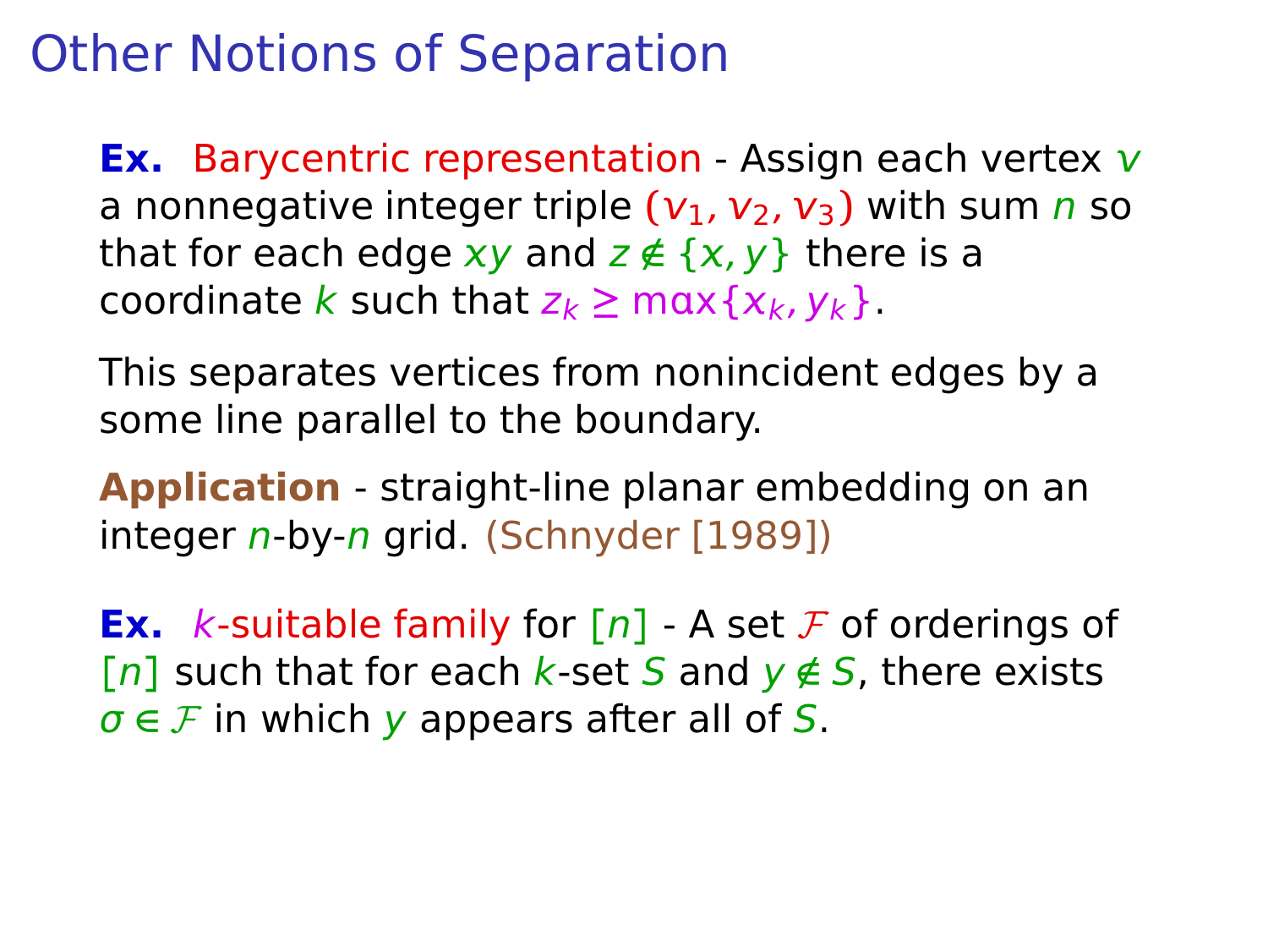**Ex.** Barycentric representation - Assign each vertex v a nonnegative integer triple  $(v_1, v_2, v_3)$  with sum n so that for each edge  $xy$  and  $z \notin \{x, y\}$  there is a coordinate k such that  $z_k \ge \max\{x_k, y_k\}$ .

This separates vertices from nonincident edges by a some line parallel to the boundary.

**Application** - straight-line planar embedding on an integer n-by-n grid. (Schnyder [1989])

**Ex.** k-suitable family for  $[n]$  - A set F of orderings of **[n]** such that for each k-set S and  $\mathsf{y} \notin S$ , there exists  $\sigma \in \mathcal{F}$  in which y appears after all of S.

**Application** - min  $|F|$  = dimension of the inclusion poset on 1-sets and  $k$ -sets. (Dushnik [1950])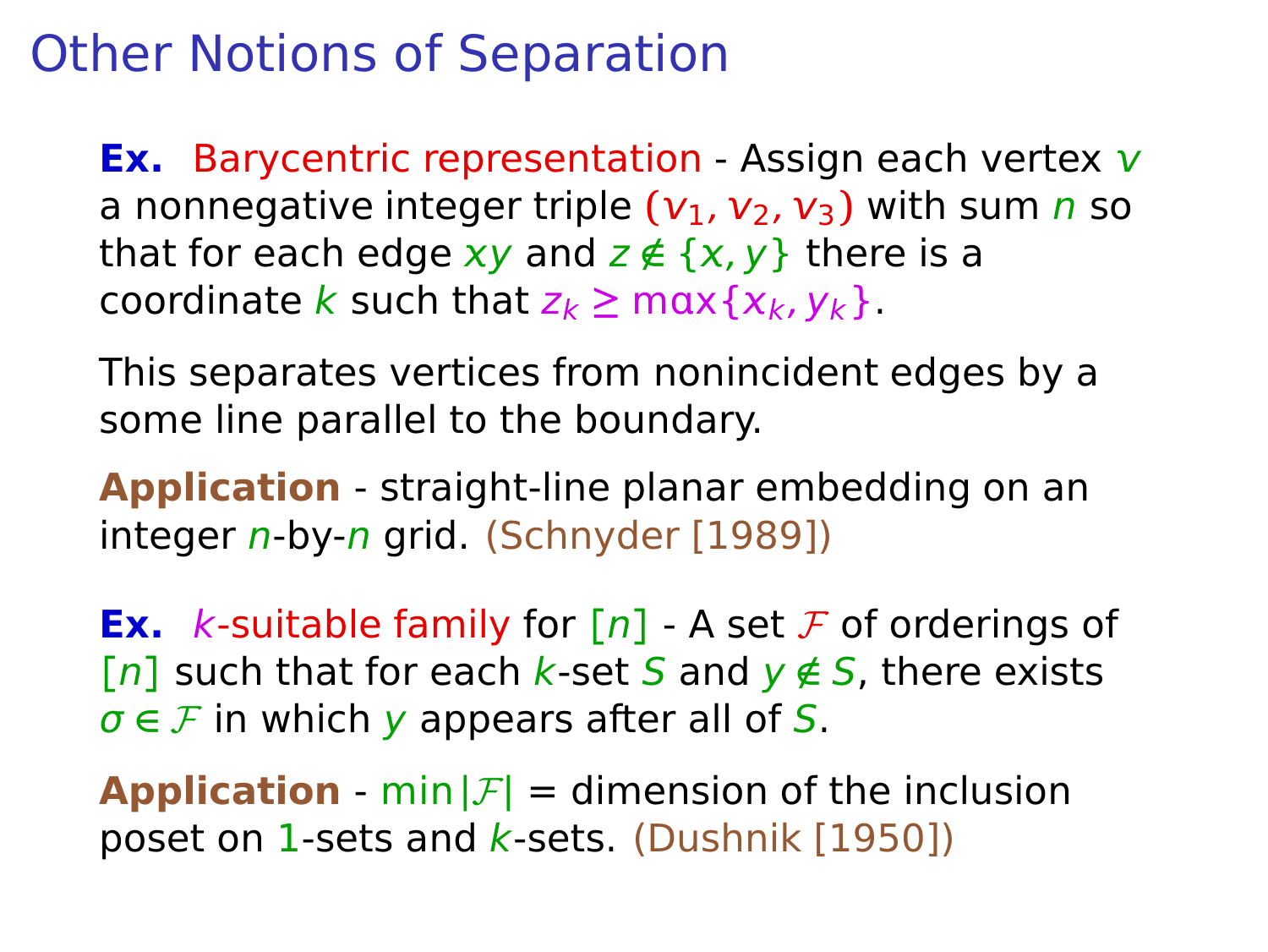**Ex.** A k-box representation of H assigns each vertex an axis-parallel box in  $\mathbb{R}^k$  so vertices are adjacent iff their boxes intersect. Boxicity box( $H$ ) is the least such  $k$ .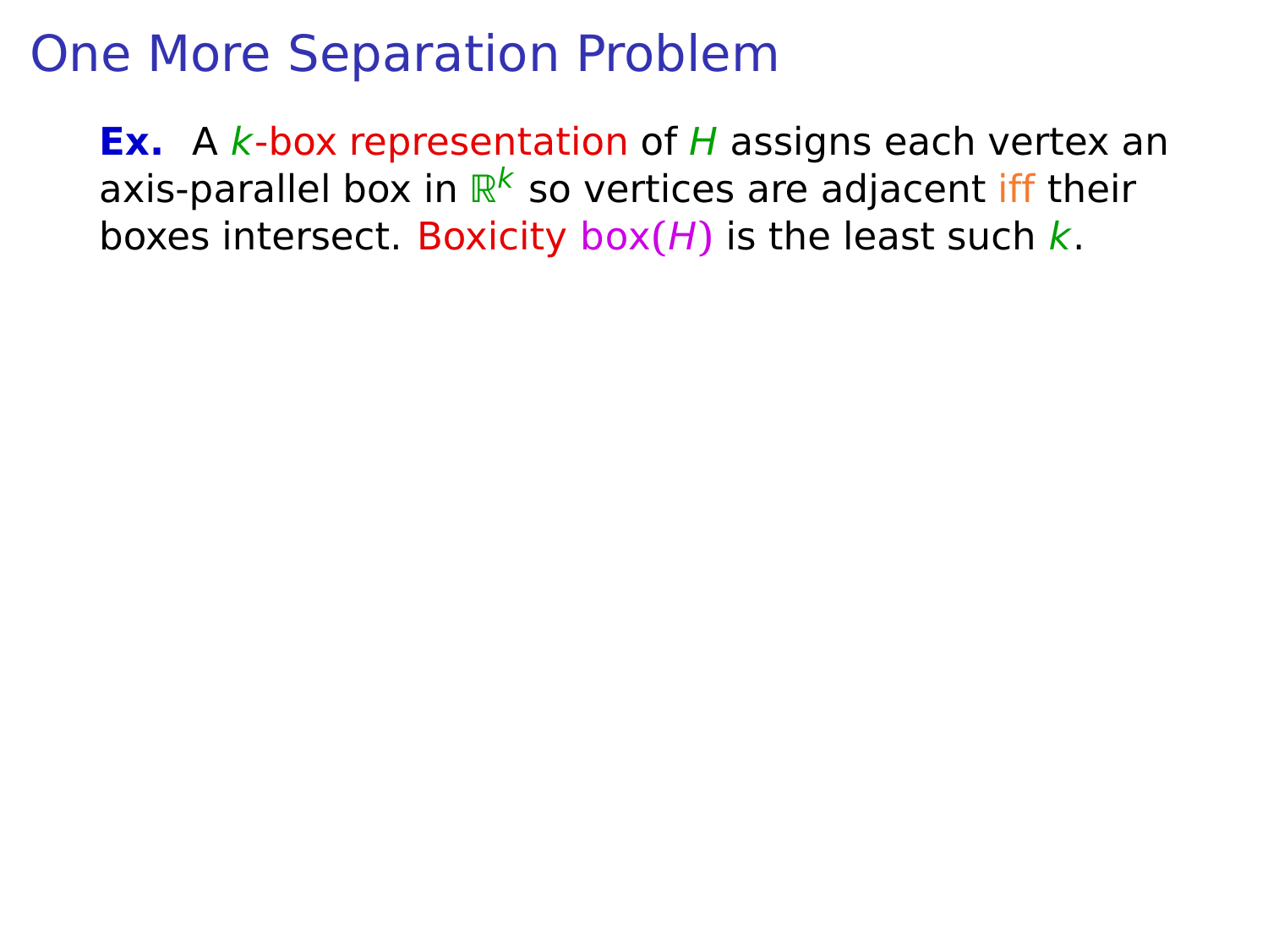**Ex.** A k-box representation of H assigns each vertex an axis-parallel box in  $\mathbb{R}^k$  so vertices are adjacent iff their boxes intersect. Boxicity box**(**H**)** is the least such k.

Boxes  $u\&v$  separated in some dimension if  $uv \notin E(H)$ .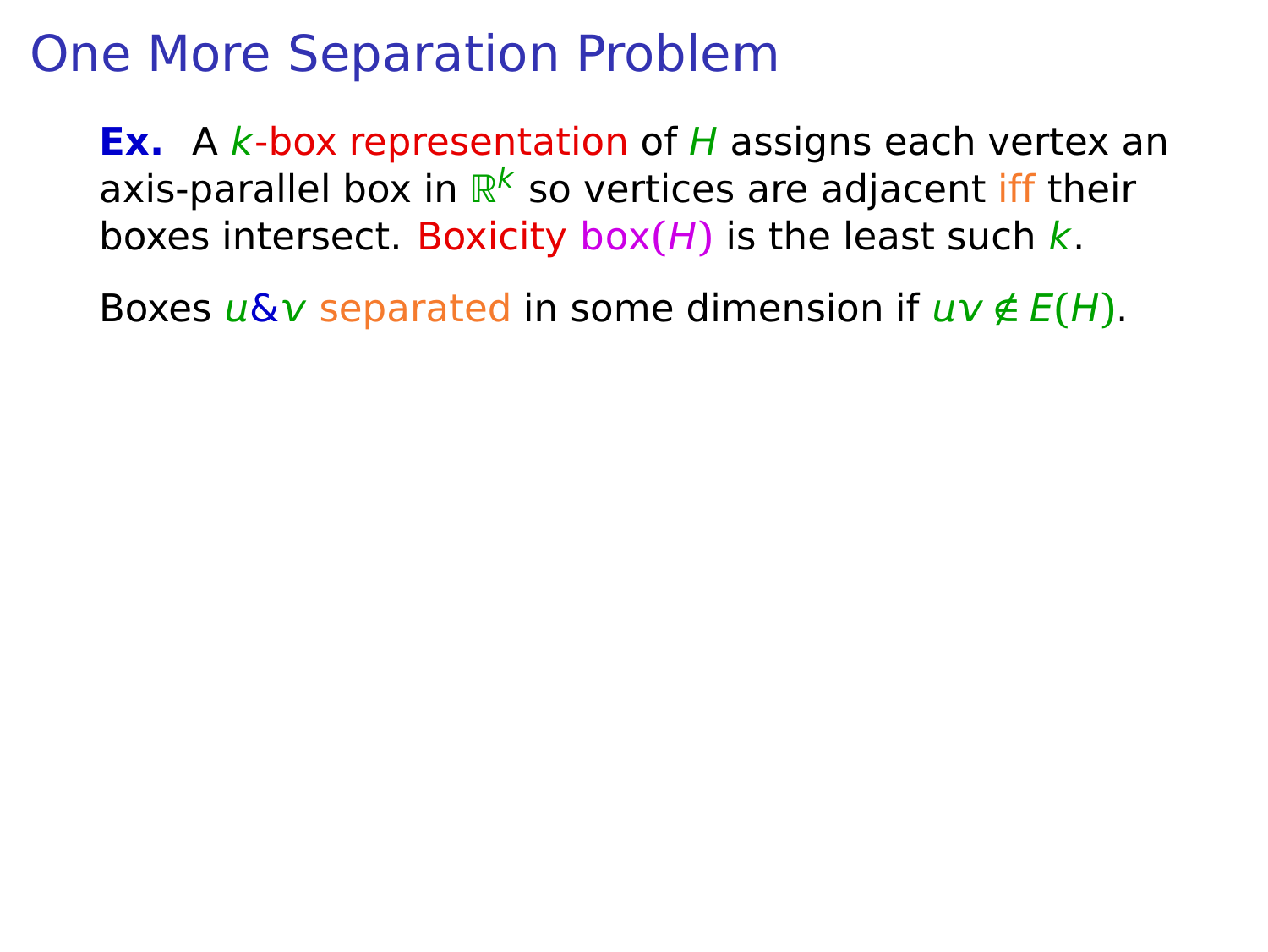**Ex.** A k-box representation of H assigns each vertex an axis-parallel box in  $\mathbb{R}^k$  so vertices are adjacent iff their boxes intersect. Boxicity box**(**H**)** is the least such k.

Boxes  $u\&v$  separated in some dimension if  $uv \notin E(H)$ .

**Prop.**  $\pi(G) = \text{box}(L(G))$ .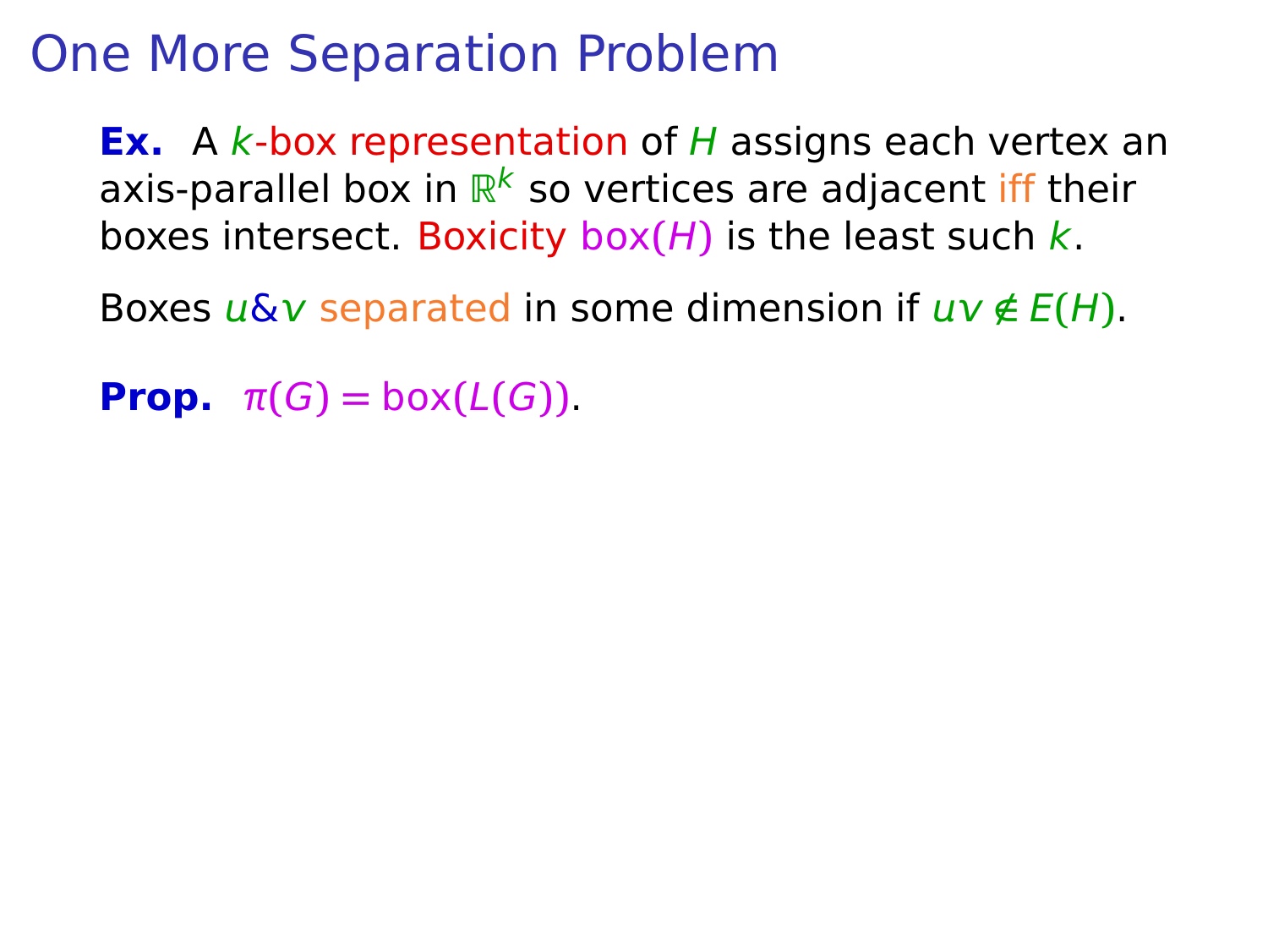**Ex.** A k-box representation of H assigns each vertex an axis-parallel box in  $\mathbb{R}^k$  so vertices are adjacent iff their boxes intersect. Boxicity box**(**H**)** is the least such k.

Boxes  $u\&v$  separated in some dimension if  $uv \notin E(H)$ .

**Prop.**  $\pi(G) = \text{box}(L(G))$ .

**Pf.** box $(L(G)) \leq \pi(G)$ : Given separating family for G, j-th ordering gives j-th coordinates for box rep'n of L**(**G**)** (incident edges never separated).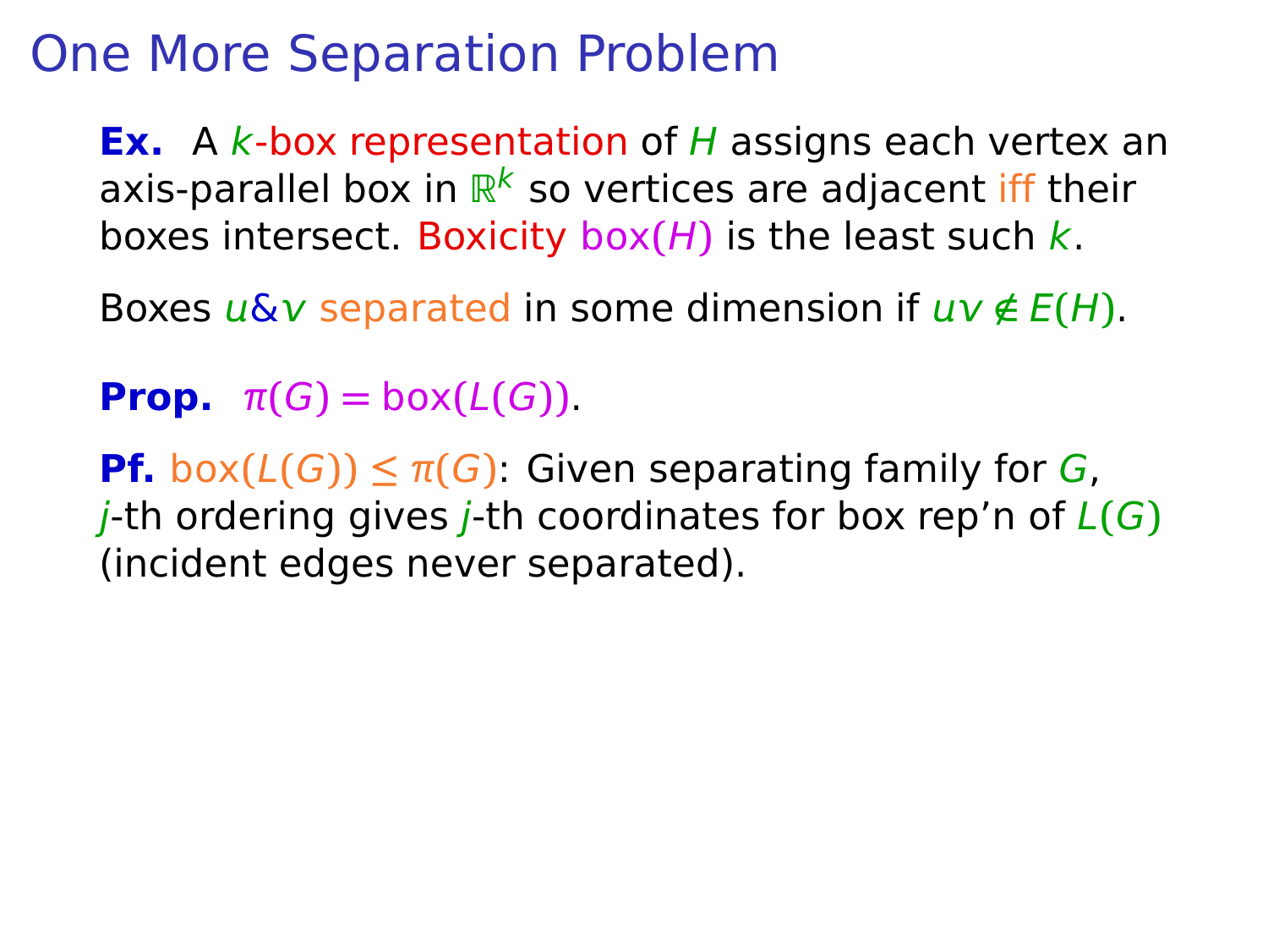**Ex.** A k-box representation of H assigns each vertex an axis-parallel box in  $\mathbb{R}^k$  so vertices are adjacent iff their boxes intersect. Boxicity box**(**H**)** is the least such k.

Boxes  $\mu \& \nu$  separated in some dimension if  $\mu \nu \notin E(H)$ .

**Prop.**  $\pi(G) = \text{box}(L(G))$ .

**Pf.** box $(L(G)) \leq \pi(G)$ : Given separating family for G, j-th ordering gives j-th coordinates for box rep'n of L**(**G**)** (incident edges never separated).

 $\pi(G) \leq$  box $(L(G))$ : Given box rep'n of  $L(G)$ , form *j*-th ordering by giving  $\bf{v}$  a point common to all *j*-th intervals for edges incident to  $v$ . Edges  $uv$  and  $xy$  with disjoint intervals in dimension  *are separated.*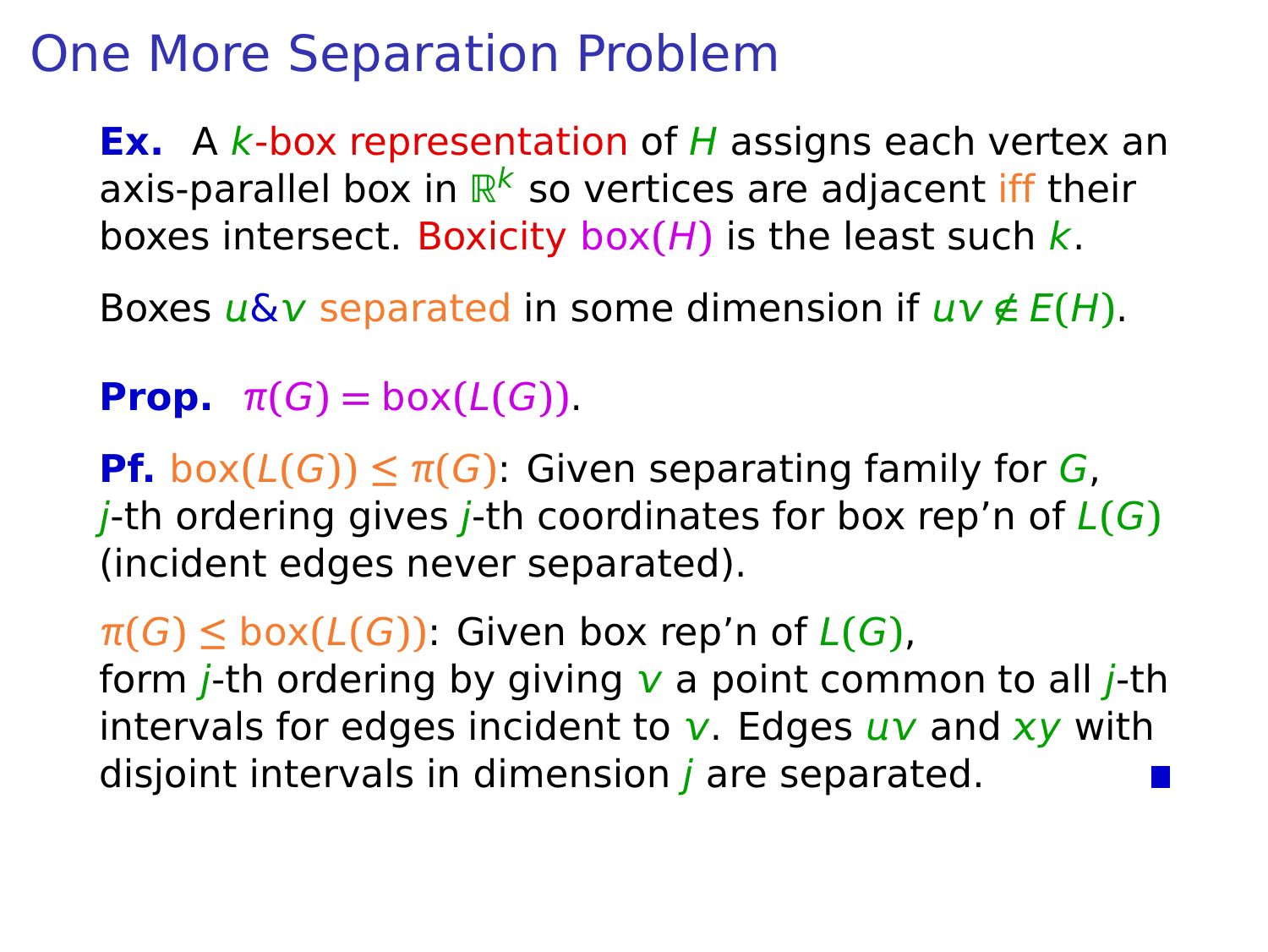**Ex.** A k-box representation of H assigns each vertex an axis-parallel box in  $\mathbb{R}^k$  so vertices are adjacent iff their boxes intersect. Boxicity box**(**H**)** is the least such k.

Boxes  $\mu \& \nu$  separated in some dimension if  $\mu \nu \notin E(H)$ .

**Prop.**  $\pi(G) = \text{box}(L(G))$ .

**Pf.** box $(L(G)) \leq \pi(G)$ : Given separating family for G,  $i$ -th ordering gives  $i$ -th coordinates for box rep'n of  $L(G)$ (incident edges never separated).

 $\pi(G) \leq$  box $(L(G))$ : Given box rep'n of  $L(G)$ , form *j*-th ordering by giving  $\bf{v}$  a point common to all *j*-th intervals for edges incident to  $v$ . Edges  $uv$  and  $xy$  with disjoint intervals in dimension  *are separated.* 

**∴** separation dimension is a special case of boxicity.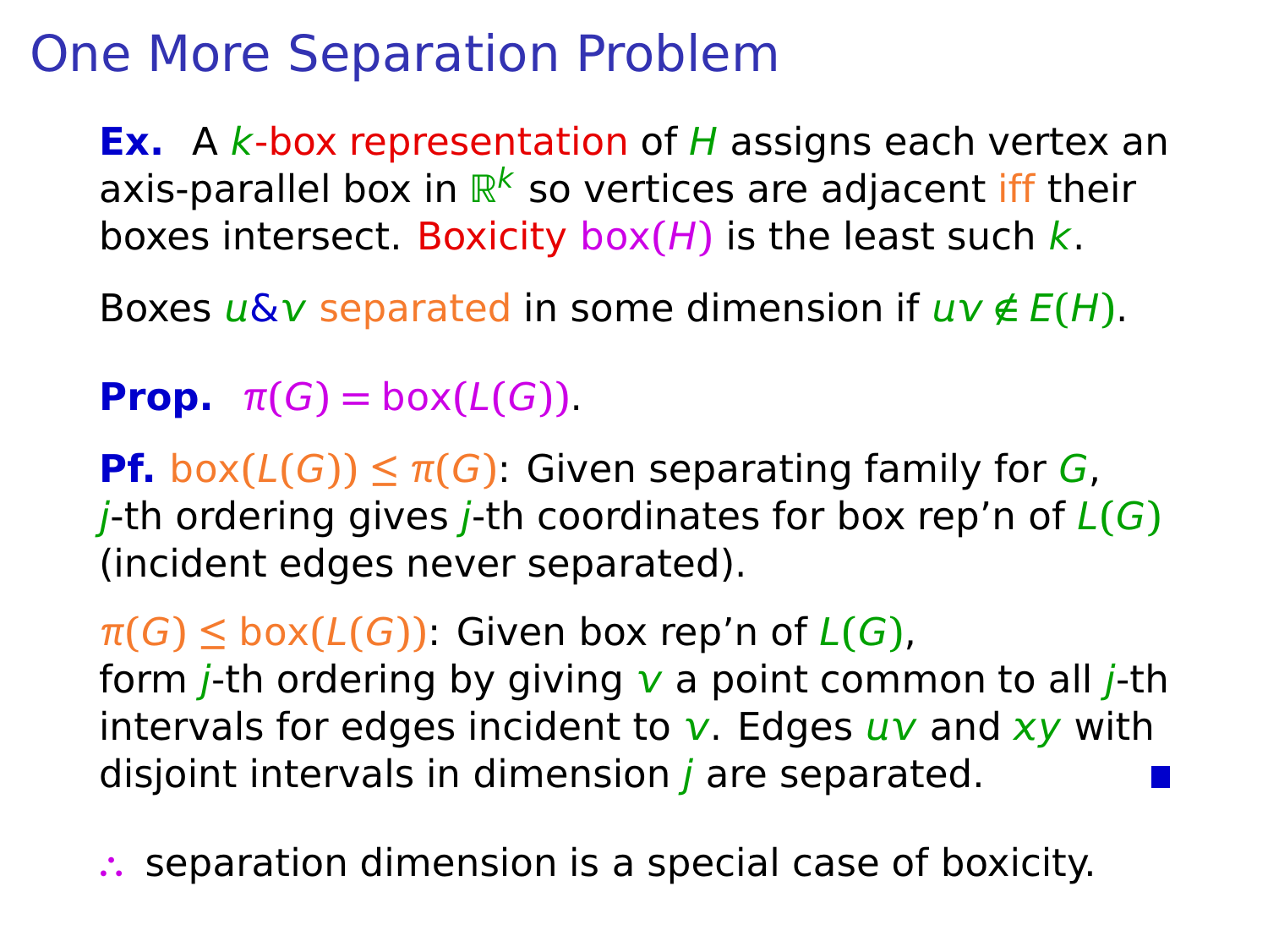Basavaraju, Chandran, Golumbic, Mathew, Rajendraprasad  $\lceil 2014 \rceil$  (for hypergraphs  $\lceil 2016 \rceil$ , incl.  $\pi(H) = \text{box}(L(H))$ ).

 $\bullet$   $\pi(G) \leq 6.84 \log n$  when G has n vertices.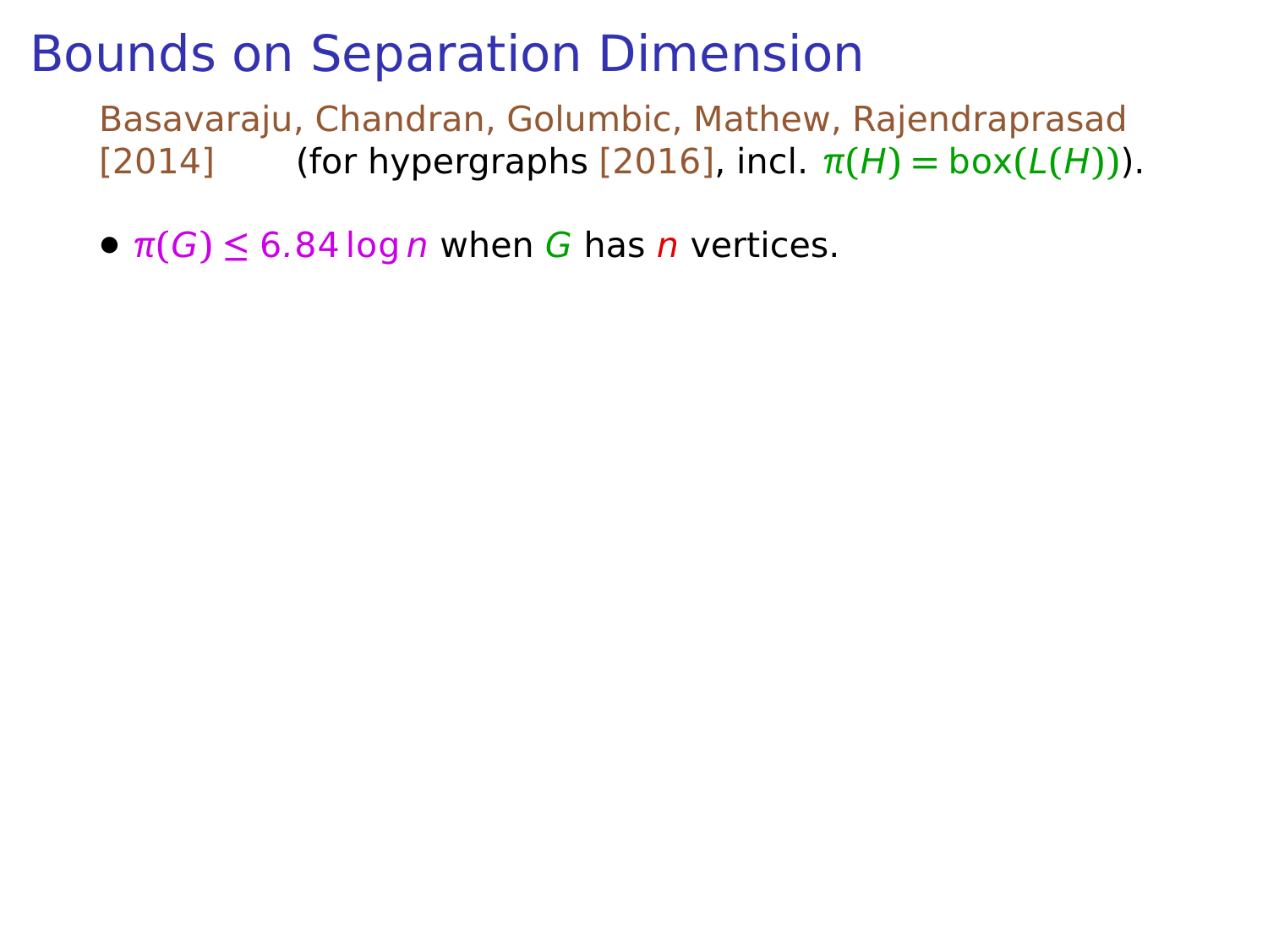- $\bullet$   $\pi(G) \leq 6.84 \log n$  when G has n vertices.
- $\bullet$  π(G) ≤ 2 $\chi$ <sub>a</sub>(G) + 13.68 log( $\chi$ <sub>a</sub>(G))
- $\bullet$  π(*G*) ≤  $\chi$ <sub>*s*</sub>(*G*) + 13.68 log( $\chi$ <sub>*s*</sub>(*G*))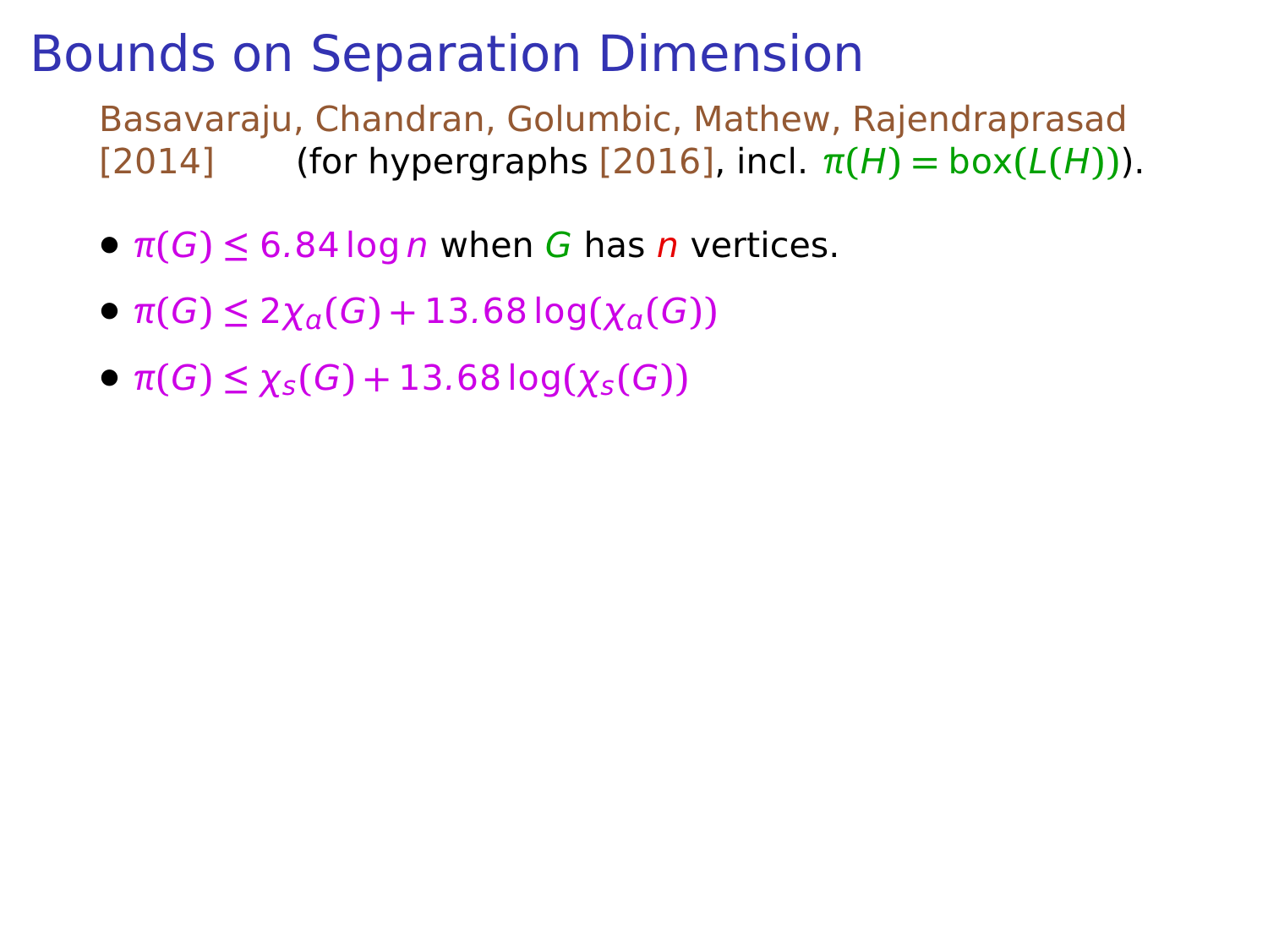- $\bullet$   $\pi(G) \leq 6.84 \log n$  when G has n vertices.
- $\bullet$  π(G) ≤ 2χ<sub>*α*</sub>(G) + 13.68 log(χ<sub>*α*</sub>(G))</sub>
- $\bullet$  π(G) ≤  $\chi$ <sub>s</sub>(G) + 13.68 log( $\chi$ <sub>s</sub>(G))
- $\pi(G) \leq 3$  when G is planar.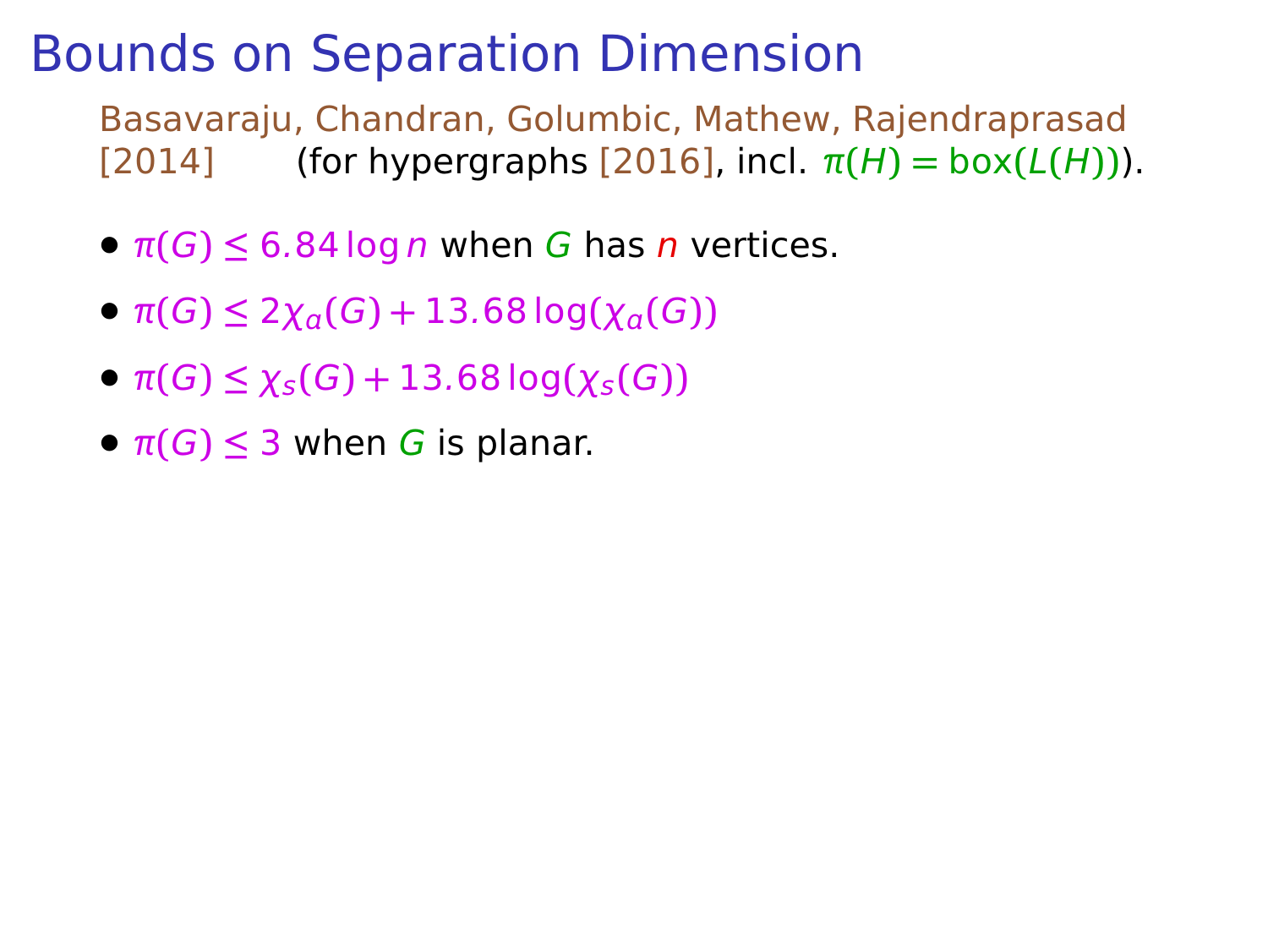- $\bullet$   $\pi(G) \leq 6.84 \log n$  when G has n vertices.
- $\bullet$  π(G) ≤ 2χ<sub>*α*</sub>(G) + 13.68 log(χ<sub>*α*</sub>(G))</sub>
- $\bullet$  π(G) ≤  $\chi$ <sub>s</sub>(G) + 13.68 log( $\chi$ <sub>s</sub>(G))
- $\pi(G) \leq 3$  when G is planar.
- $\bullet$   $\pi(K_{m,n}) \geq \log(\min\{m,n\})$ .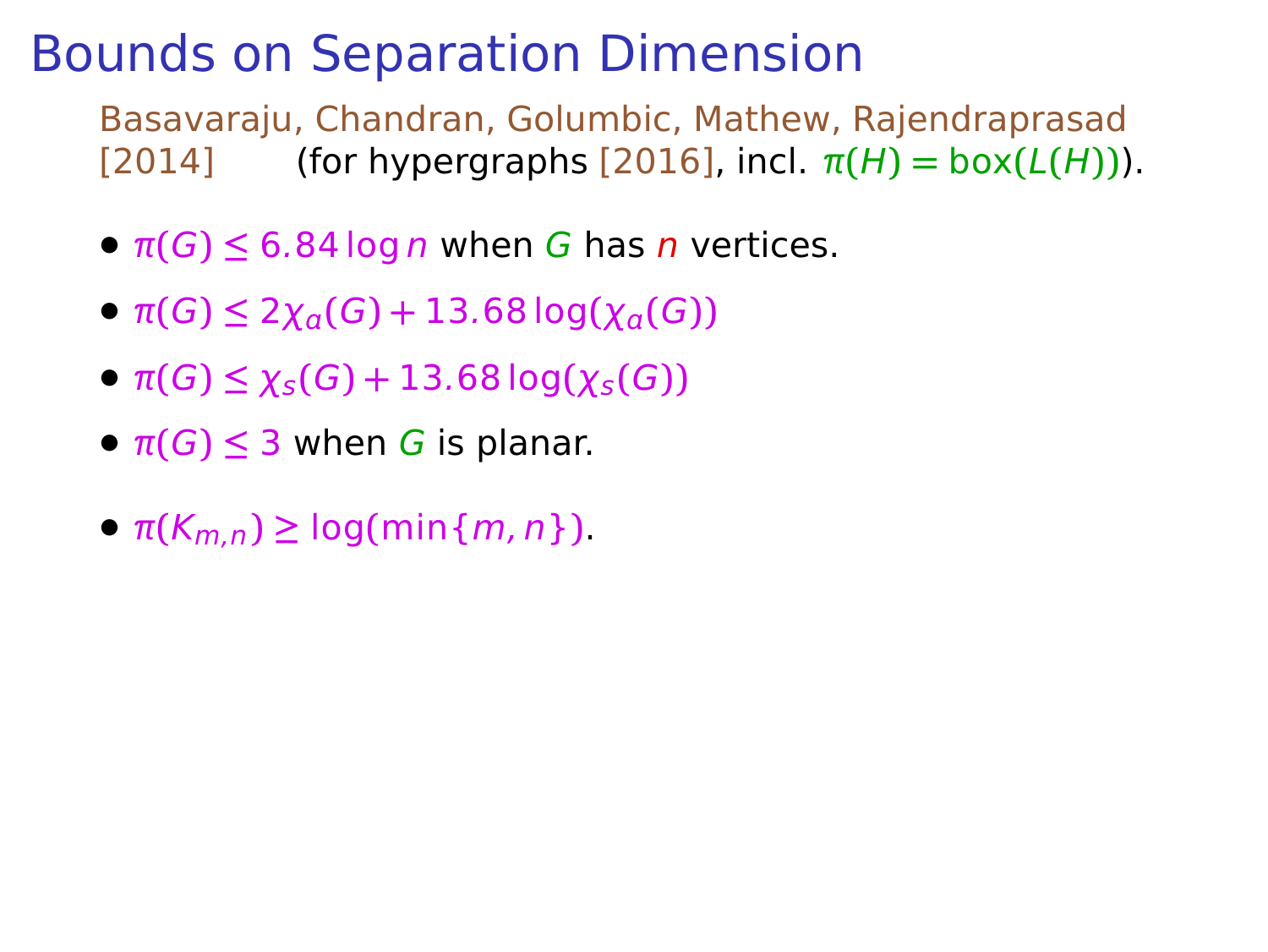- $\bullet$   $\pi(G) \leq 6.84 \log n$  when G has n vertices.
- $\bullet$  π(G) ≤ 2χ<sub>*α*</sub>(G) + 13.68 log(χ<sub>*α*</sub>(G))</sub>
- $\bullet$  π(G) ≤  $\chi$ <sub>s</sub>(G) + 13.68 log( $\chi$ <sub>s</sub>(G))
- $\pi(G) \leq 3$  when G is planar.
- $\bullet$   $\pi(K_{m,n}) \geq \log(\min\{m,n\})$ .
- $\pi(G) \geq \log \left\lfloor \frac{\omega(G)}{2} \right\rfloor$  $\left[\frac{(G)}{2}\right]$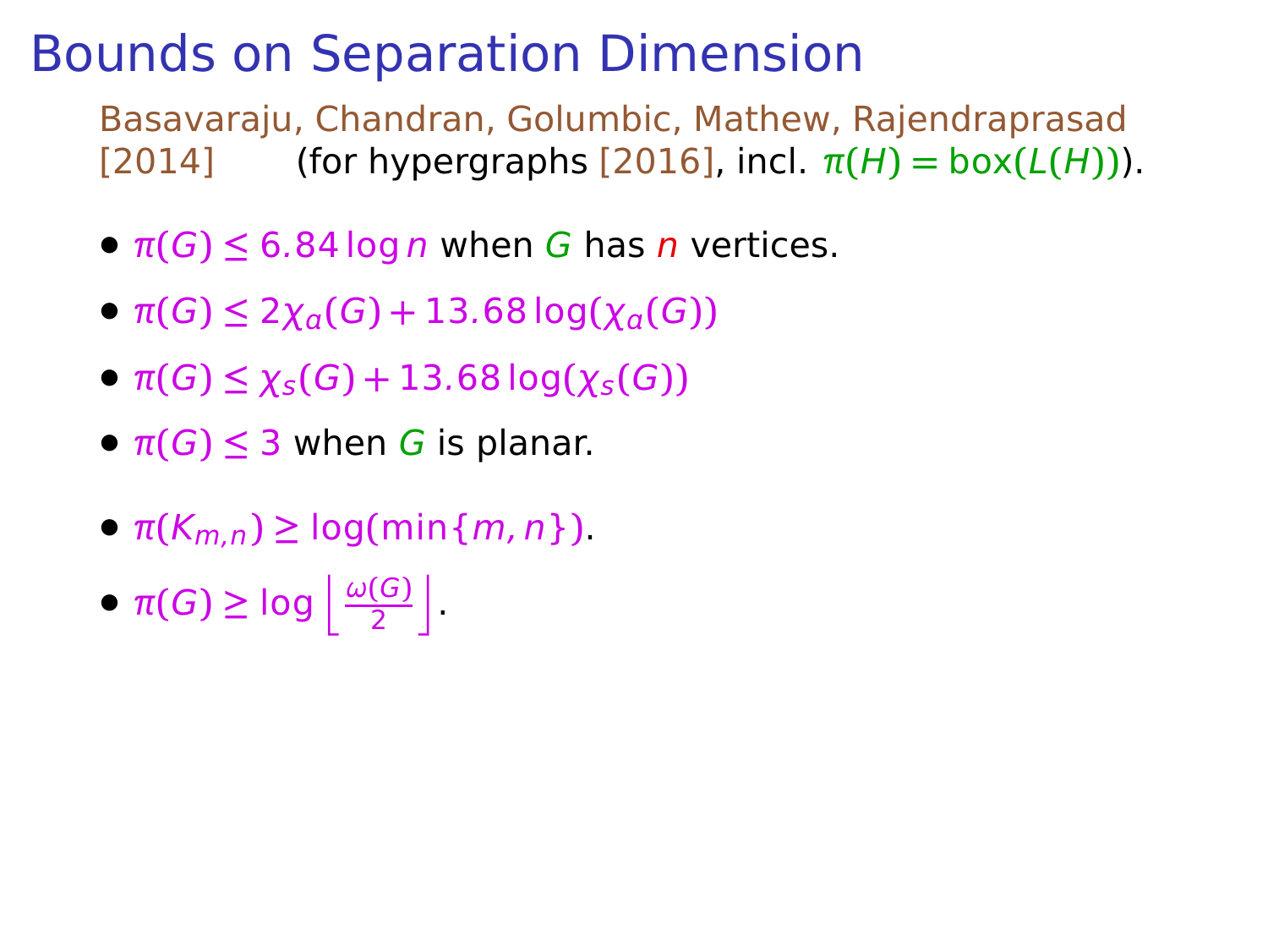- $\bullet$   $\pi(G) \leq 6.84 \log n$  when G has n vertices.
- $\bullet$  π(G) ≤ 2χ<sub>*α*</sub>(G) + 13.68 log(χ<sub>*α*</sub>(G))</sub>
- $\bullet$  π(G) ≤  $\chi$ <sub>s</sub>(G) + 13.68 log( $\chi$ <sub>s</sub>(G))
- $\pi(G) \leq 3$  when G is planar.
- $\bullet$   $\pi(K_{m,n}) \geq \log(\min\{m,n\})$ .
- $\pi(G) \geq \log \left\lfloor \frac{\omega(G)}{2} \right\rfloor$  $\left[\frac{(G)}{2}\right]$
- **•** (B-C-M-R [2014'])  $\pi(G) \in O(k \log \log n)$  for k-degenerate G.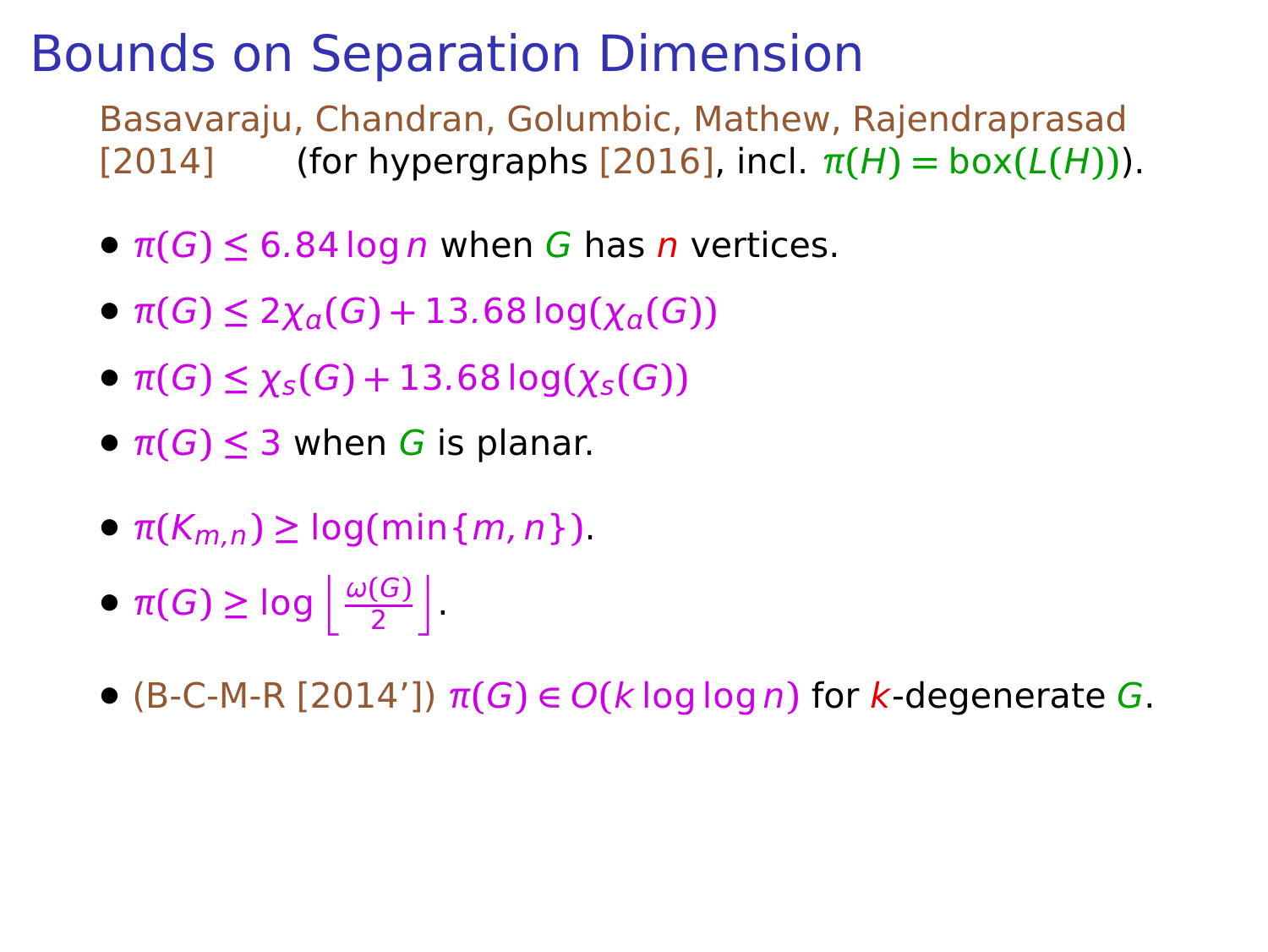- $\bullet$   $\pi(G) \leq 6.84 \log n$  when G has n vertices.
- $\bullet$  π(G) ≤ 2χ<sub>*α*</sub>(G) + 13.68 log(χ<sub>*α*</sub>(G))</sub>
- $\bullet$  π(G) ≤  $\chi$ <sub>s</sub>(G) + 13.68 log( $\chi$ <sub>s</sub>(G))
- $\pi(G) \leq 3$  when G is planar.
- $\bullet$   $\pi(K_{m,n}) \geq \log(\min\{m,n\})$ .
- $\pi(G) \geq \log \left\lfloor \frac{\omega(G)}{2} \right\rfloor$  $\left[\frac{(G)}{2}\right]$
- **•** (B-C-M-R [2014'])  $\pi(G) \in O(k \log \log n)$  for k-degenerate G.
- $\bullet$  (Alon–B-C-M-R [2015])  $\pi(G)$  ≤ 2<sup>9</sup><sup>log\*</sup><sup>d</sup>d, where  $d = Δ(G)$ .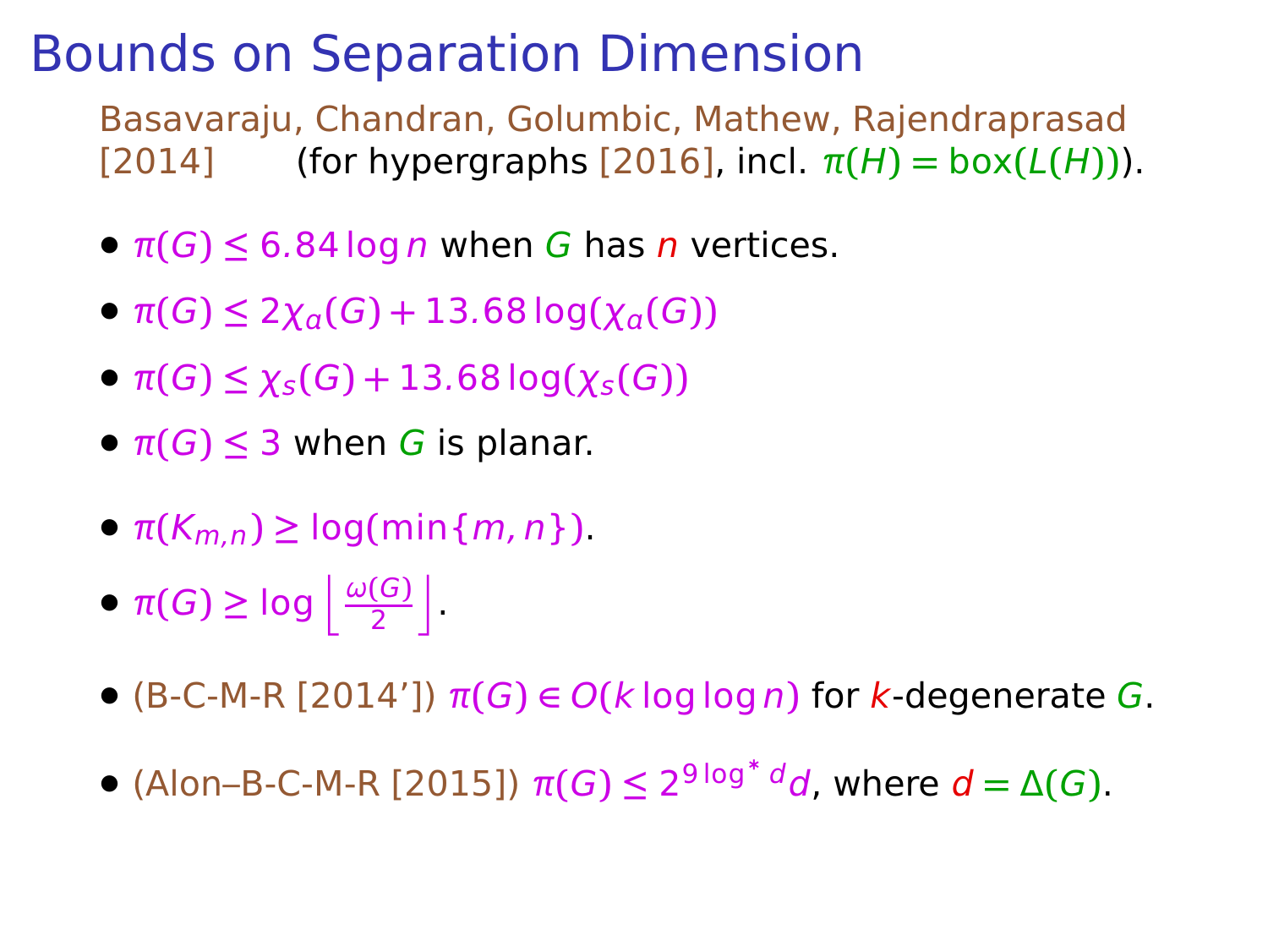- $\bullet$   $\pi(G) \leq 6.84 \log n$  when G has n vertices.
- $\bullet$  π(G) ≤ 2χ<sub>*α*</sub>(G) + 13.68 log(χ<sub>*α*</sub>(G))</sub>
- $\bullet$  π(G) ≤  $\chi$ <sub>s</sub>(G) + 13.68 log( $\chi$ <sub>s</sub>(G))
- $\pi(G) \leq 3$  when G is planar.
- $\bullet$   $\pi(K_{m,n}) \geq \log(\min\{m,n\})$ .
- $\pi(G) \geq \log \left\lfloor \frac{\omega(G)}{2} \right\rfloor$  $\left[\frac{(G)}{2}\right]$
- **•** (B-C-M-R [2014'])  $\pi(G) \in O(k \log \log n)$  for k-degenerate G.
- $\bullet$  (Alon–B-C-M-R [2015])  $\pi(G)$  ≤ 2<sup>9</sup><sup>log\*</sup><sup>d</sup>d, where  $d = Δ(G)$ .
- **•** (A-B-C-M-R) <sup>π</sup>**(**G**) <sup>≥</sup>** d/<sup>2</sup> for almost all <sup>d</sup>-regular graphs.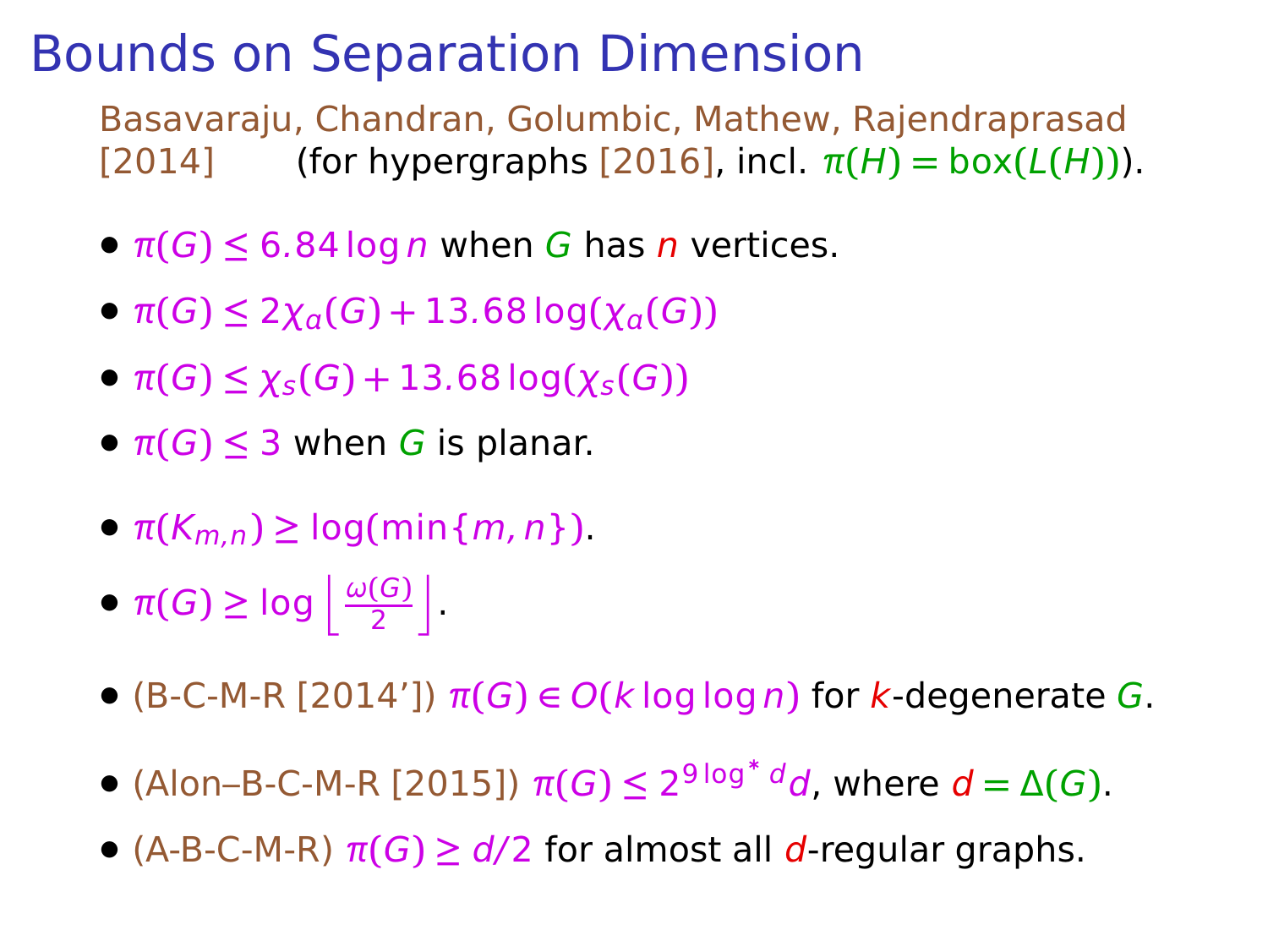Given a hypergraph  $H$  with vertex set  $U$ , let  $\tau(H)$  = min#edges with union U (covering number).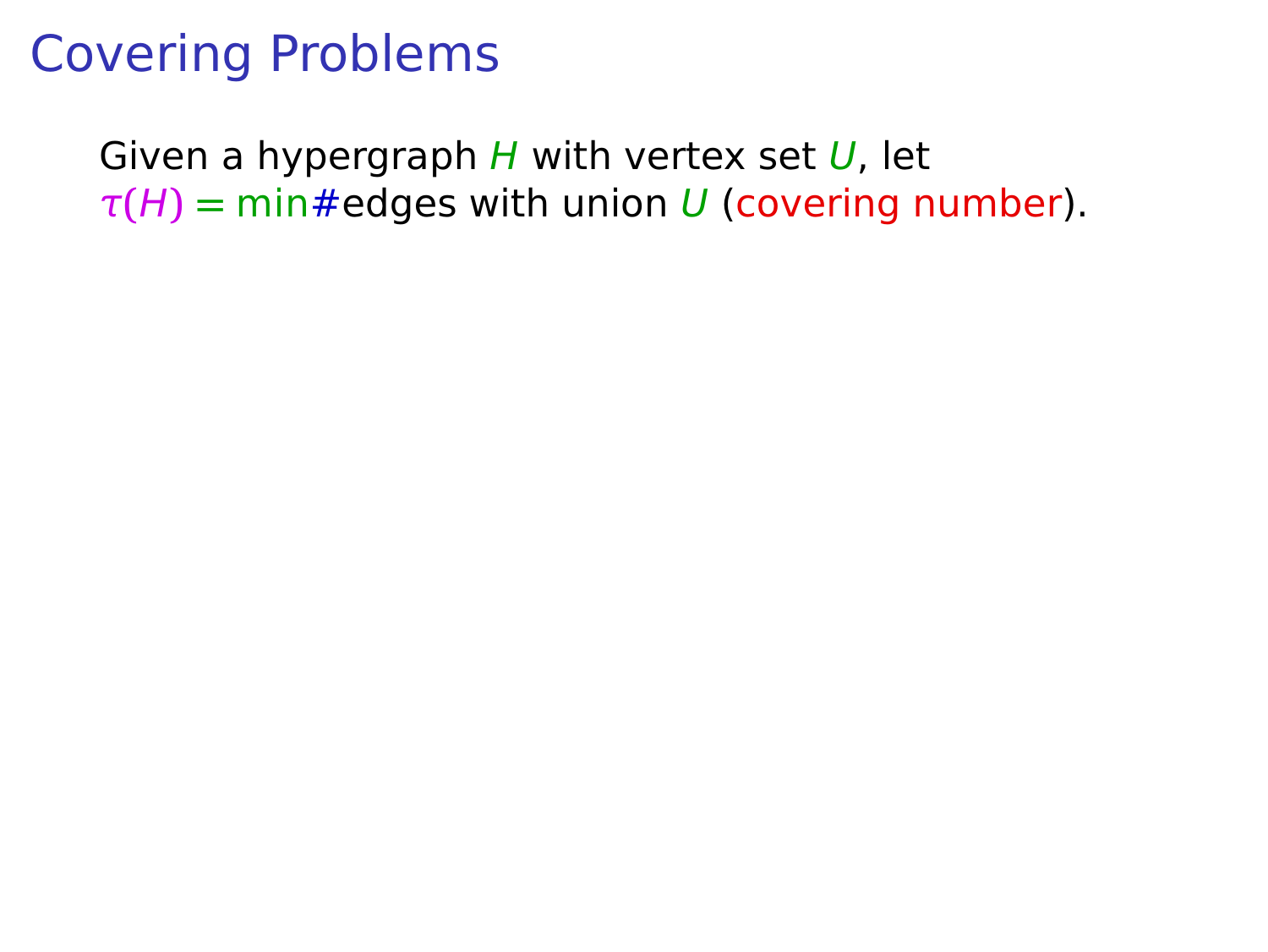Given a hypergraph  $H$  with vertex set  $U$ , let  $\tau(H)$  = min#edges with union U (covering number).

**Ex.**  $E(H) \Leftrightarrow \tau(H)$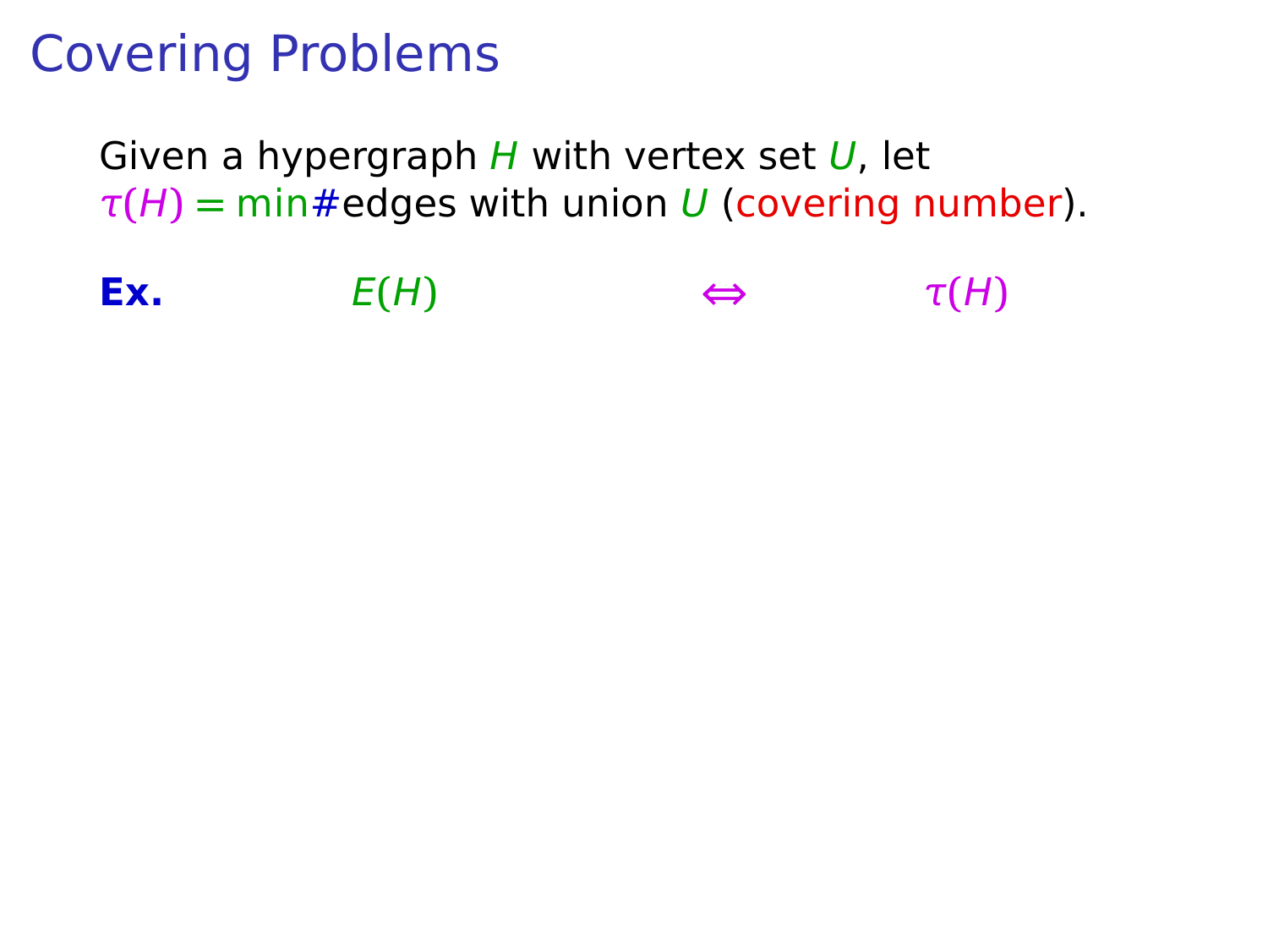Given a hypergraph  $H$  with vertex set  $U$ , let  $\tau(H)$  = min#edges with union U (covering number).

**Ex.**  $E(H) \Leftrightarrow \tau(H)$ independent sets in a graph  $G$  chromatic number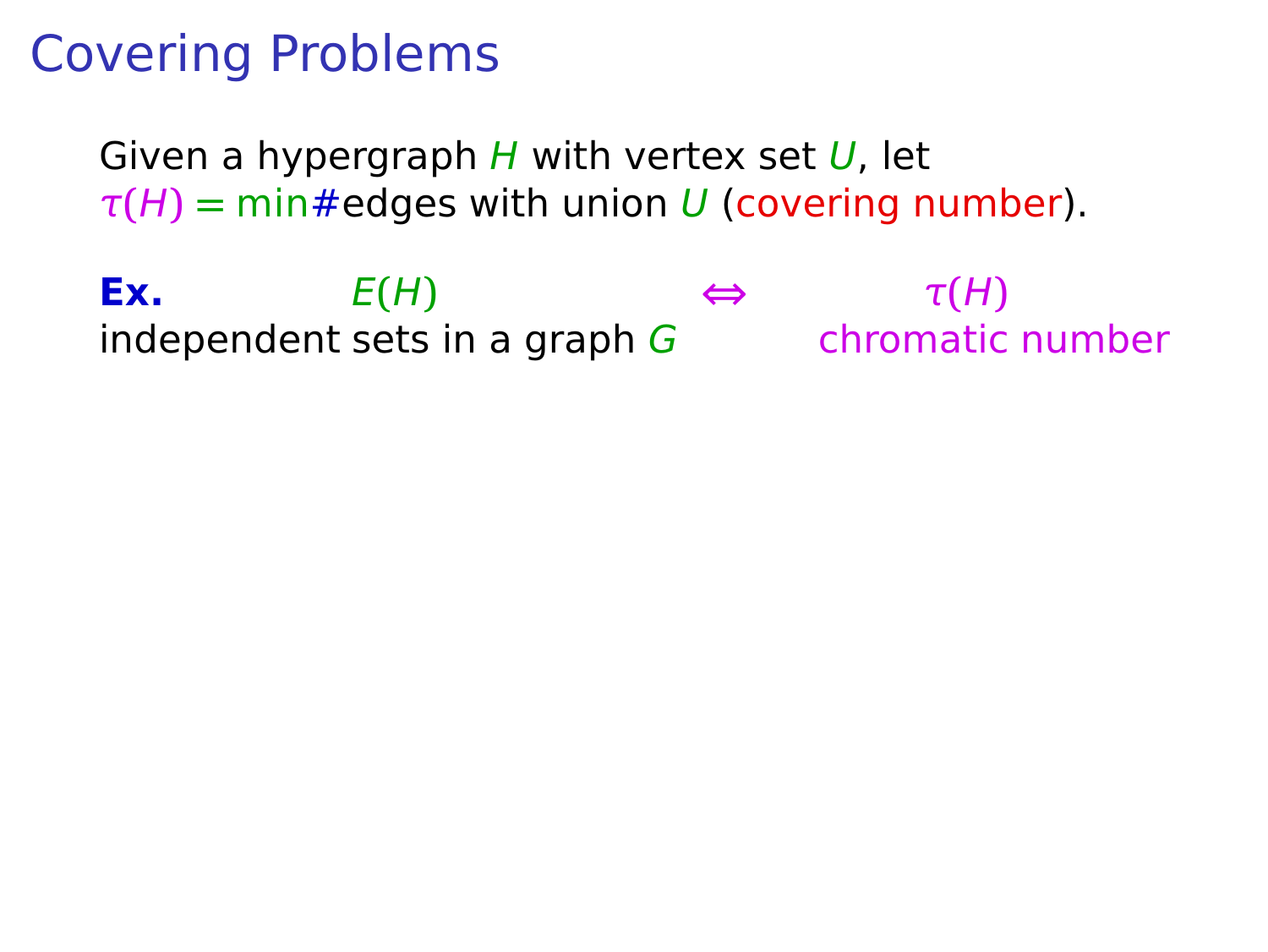Given a hypergraph  $H$  with vertex set  $U$ , let  $\tau(H)$  = min#edges with union U (covering number).

**Ex.**  $E(H) \Leftrightarrow \tau(H)$ independent sets in a graph  $G$  chromatic number matchings in a graph  $G$  edge-chromatic number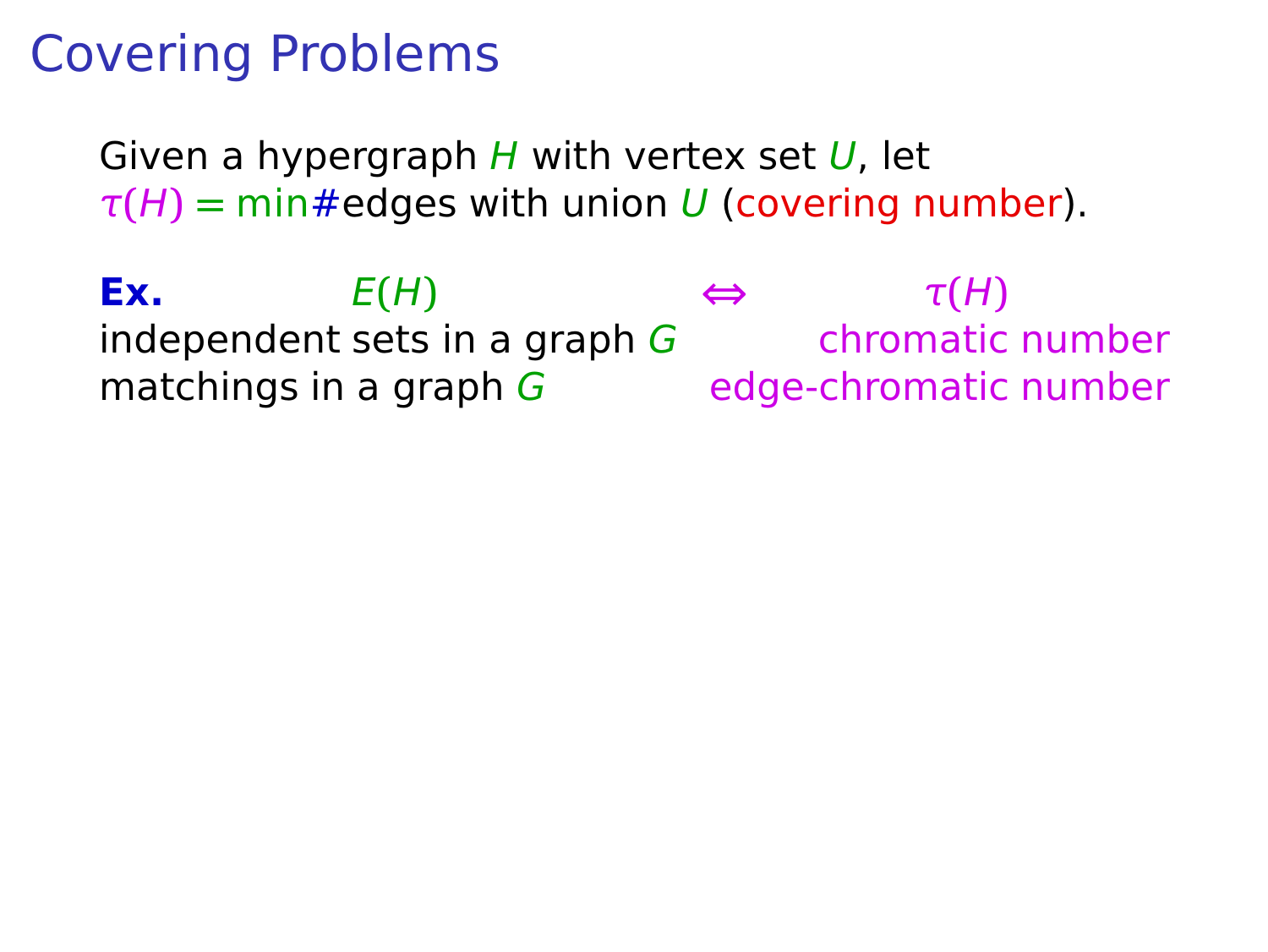Given a hypergraph  $H$  with vertex set  $U$ , let  $\tau(H)$  = min#edges with union U (covering number).

**Ex.**  $E(H) \Leftrightarrow \tau(H)$ independent sets in a graph  $G$  chromatic number matchings in a graph  $G$  edge-chromatic number acyclic subsets of edges in  $G$  arboricity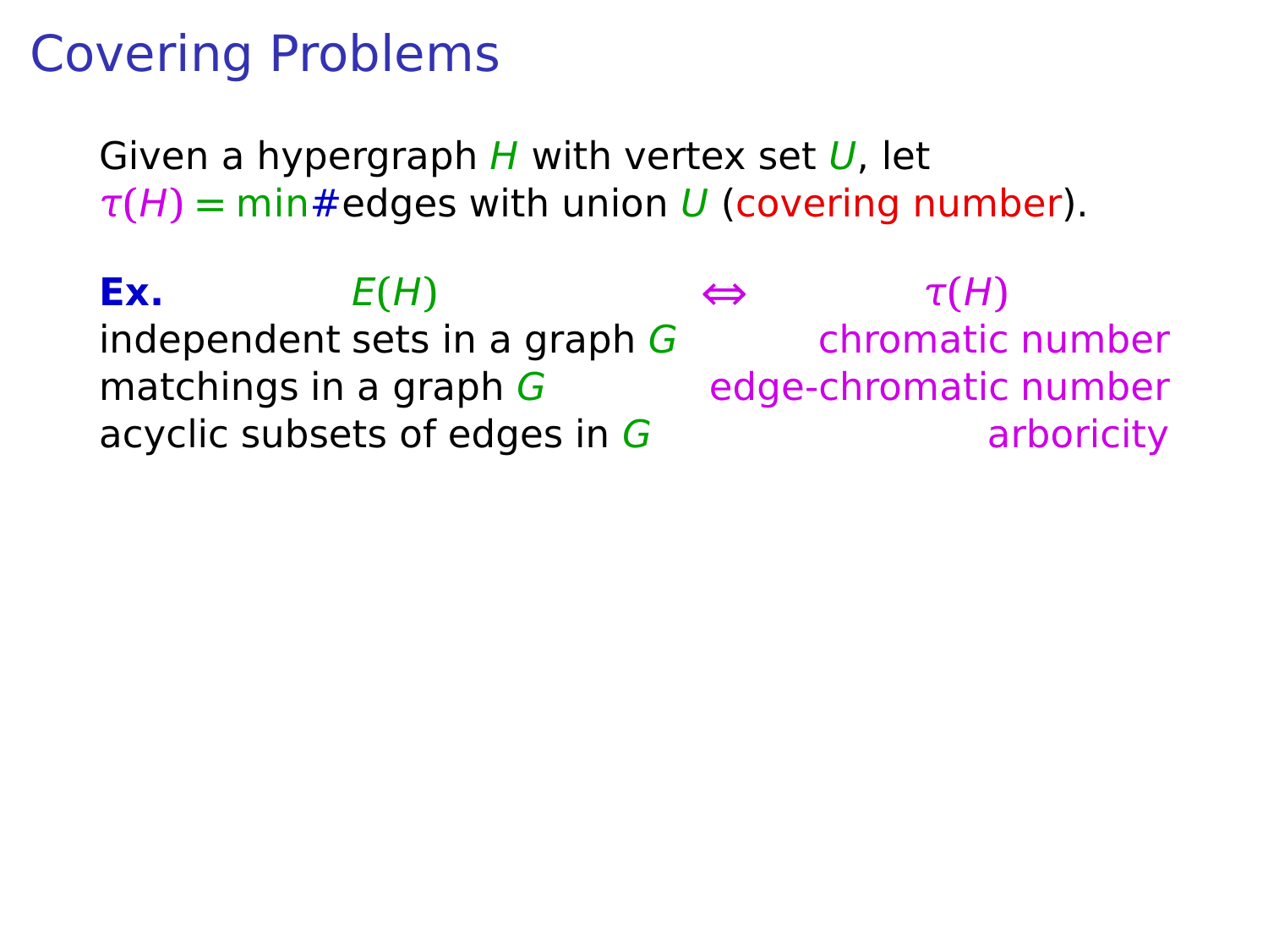Given a hypergraph  $H$  with vertex set  $U$ , let  $\tau(H)$  = min#edges with union U (covering number).

**Ex.**  $E(H) \Leftrightarrow \tau(H)$ independent sets in a graph  $G$  chromatic number matchings in a graph  $G$  edge-chromatic number acyclic subsets of edges in  $G$  arboricity closed neighborhoods of single vertices domination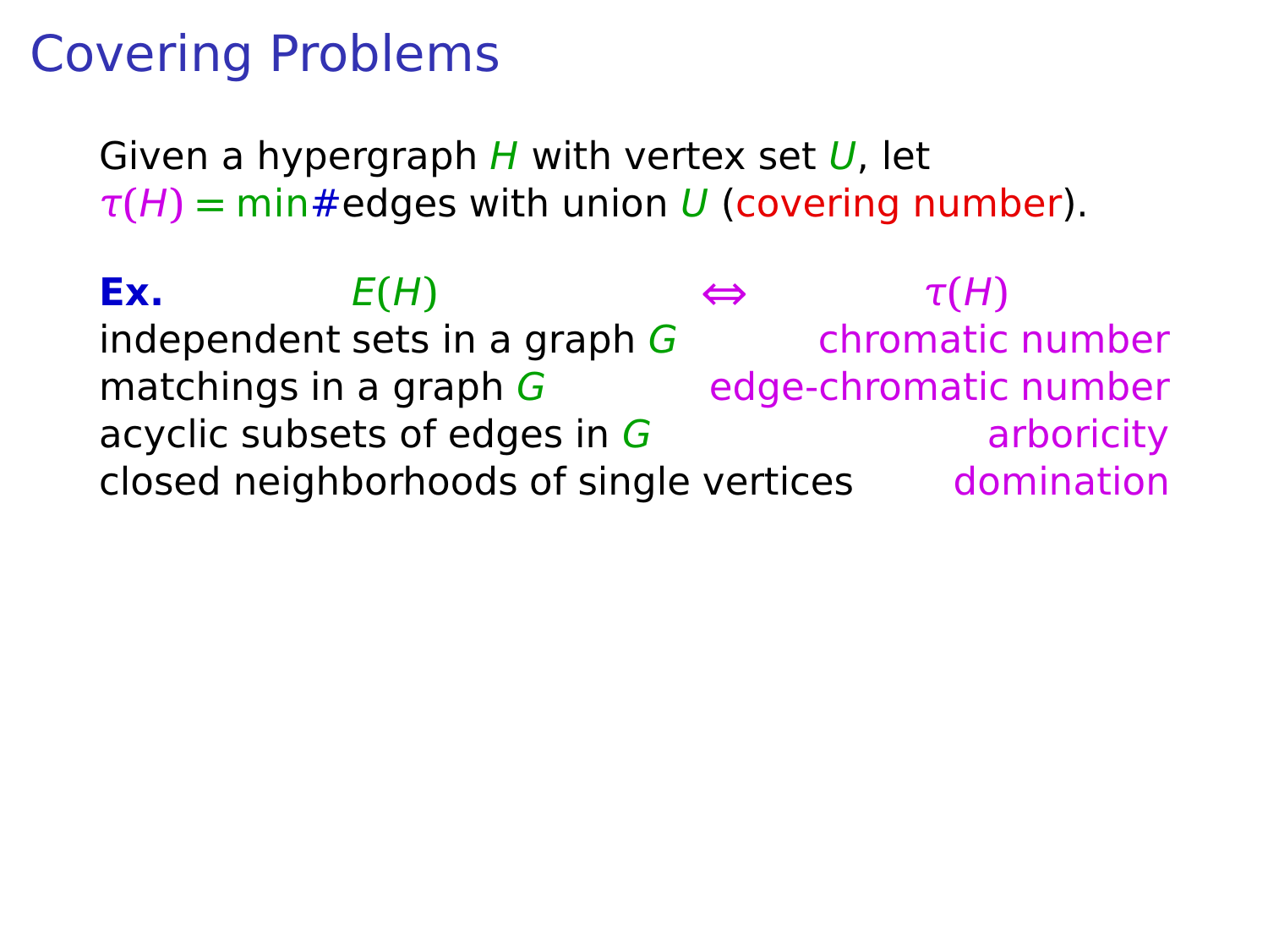Given a hypergraph  $H$  with vertex set  $U$ , let  $\tau(H)$  = min#edges with union U (covering number).

**Ex.**  $E(H) \Leftrightarrow \tau(H)$ independent sets in a graph  $G$  chromatic number matchings in a graph  $G$  edge-chromatic number acyclic subsets of edges in  $G$  arboricity closed neighborhoods of single vertices domination incomp pairs in one linear extension poset dimension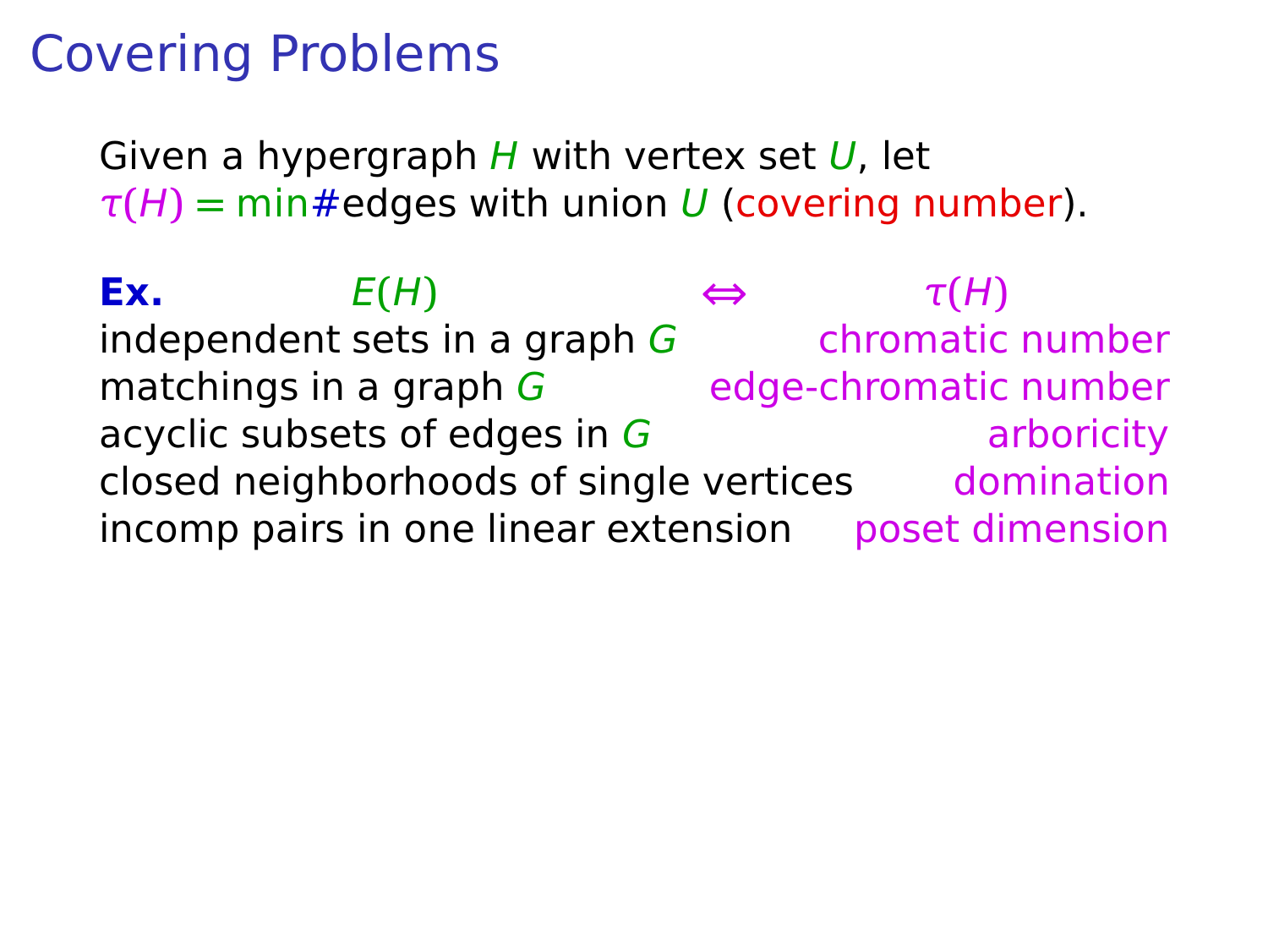Given a hypergraph  $H$  with vertex set  $U$ , let  $\tau(H)$  = min#edges with union U (covering number).

**Ex.**  $E(H) \Leftrightarrow \tau(H)$ independent sets in a graph  $G$  chromatic number matchings in a graph  $G$  edge-chromatic number acyclic subsets of edges in  $G$  arboricity closed neighborhoods of single vertices domination incomp pairs in one linear extension poset dimension edges separated by one vertex order separation dim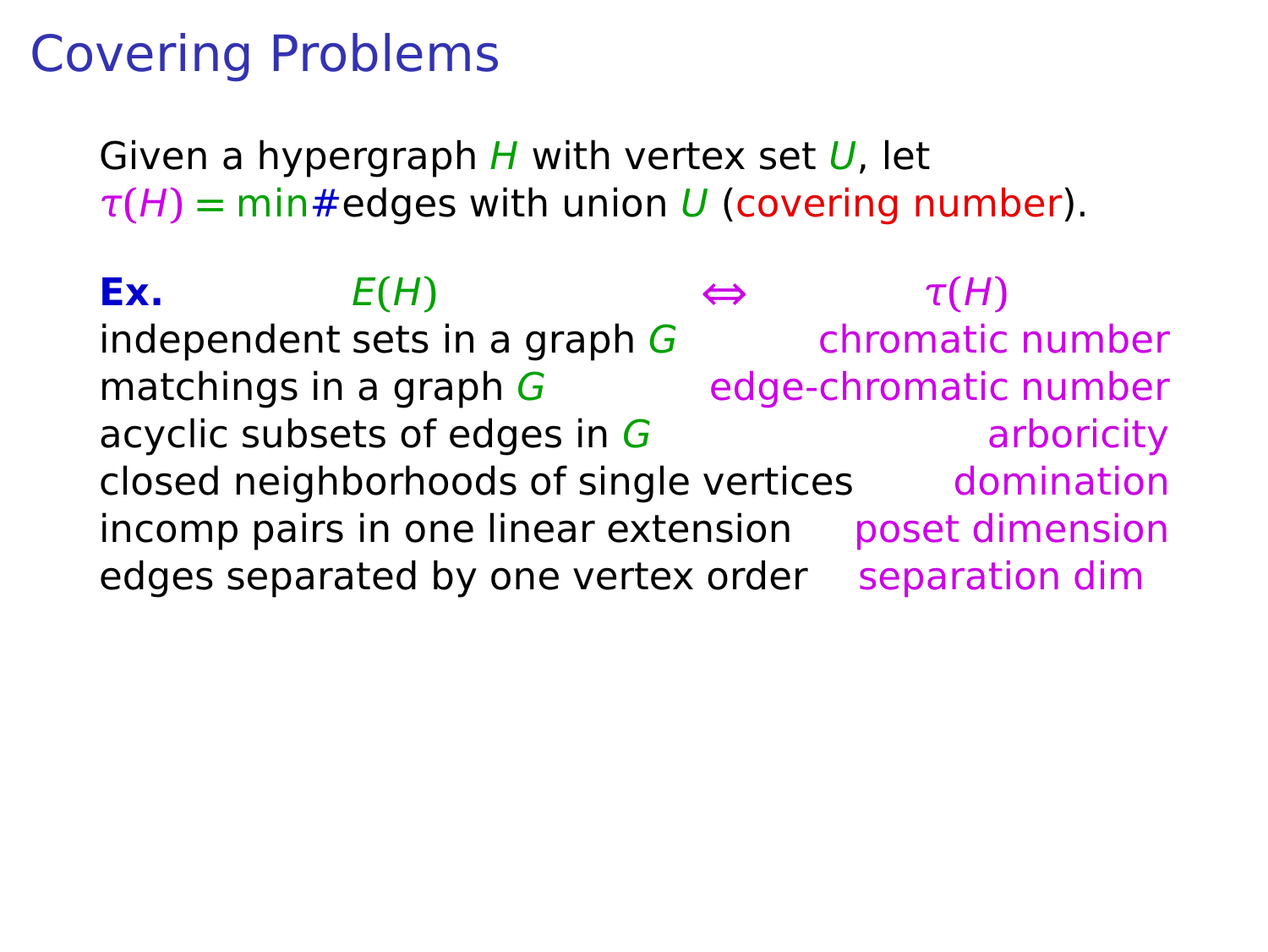Given a hypergraph  $H$  with vertex set  $U$ , let  $\tau(H)$  = min#edges with union U (covering number).

**Ex.**  $E(H) \Leftrightarrow \tau(H)$ independent sets in a graph  $G$  chromatic number matchings in a graph  $G$  edge-chromatic number acyclic subsets of edges in  $G$  arboricity closed neighborhoods of single vertices domination incomp pairs in one linear extension poset dimension edges separated by one vertex order separation dim

**Def.** An  $a: b$ -covering of a hypergraph H is a list of  $a$ edges that covers each vertex of  $H$  at least  $b$  times.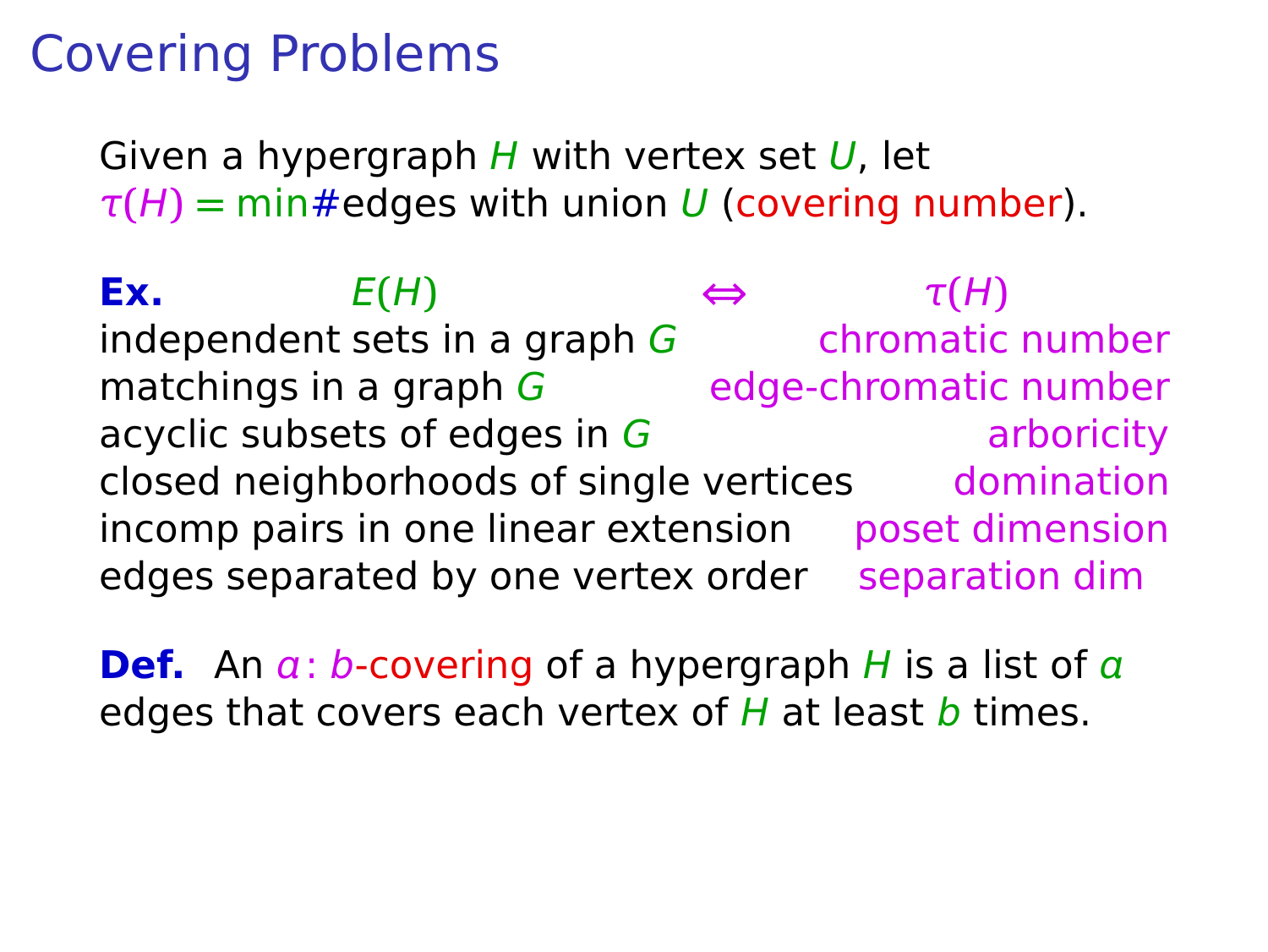Given a hypergraph  $H$  with vertex set  $U$ , let  $\tau(H)$  = min#edges with union U (covering number).

**Ex.**  $E(H) \Leftrightarrow \tau(H)$ independent sets in a graph  $G$  chromatic number matchings in a graph  $G$  edge-chromatic number acyclic subsets of edges in  $G$  arboricity closed neighborhoods of single vertices domination incomp pairs in one linear extension poset dimension edges separated by one vertex order separation dim

**Def.** An  $a: b$ -covering of a hypergraph H is a list of  $a$ edges that covers each vertex of  $H$  at least  $b$  times.

 $\tau_f(H) = \inf \{ \frac{a}{b}$  $\frac{a}{b}$ : H has an  $a$ : b-covering}. fractional covering number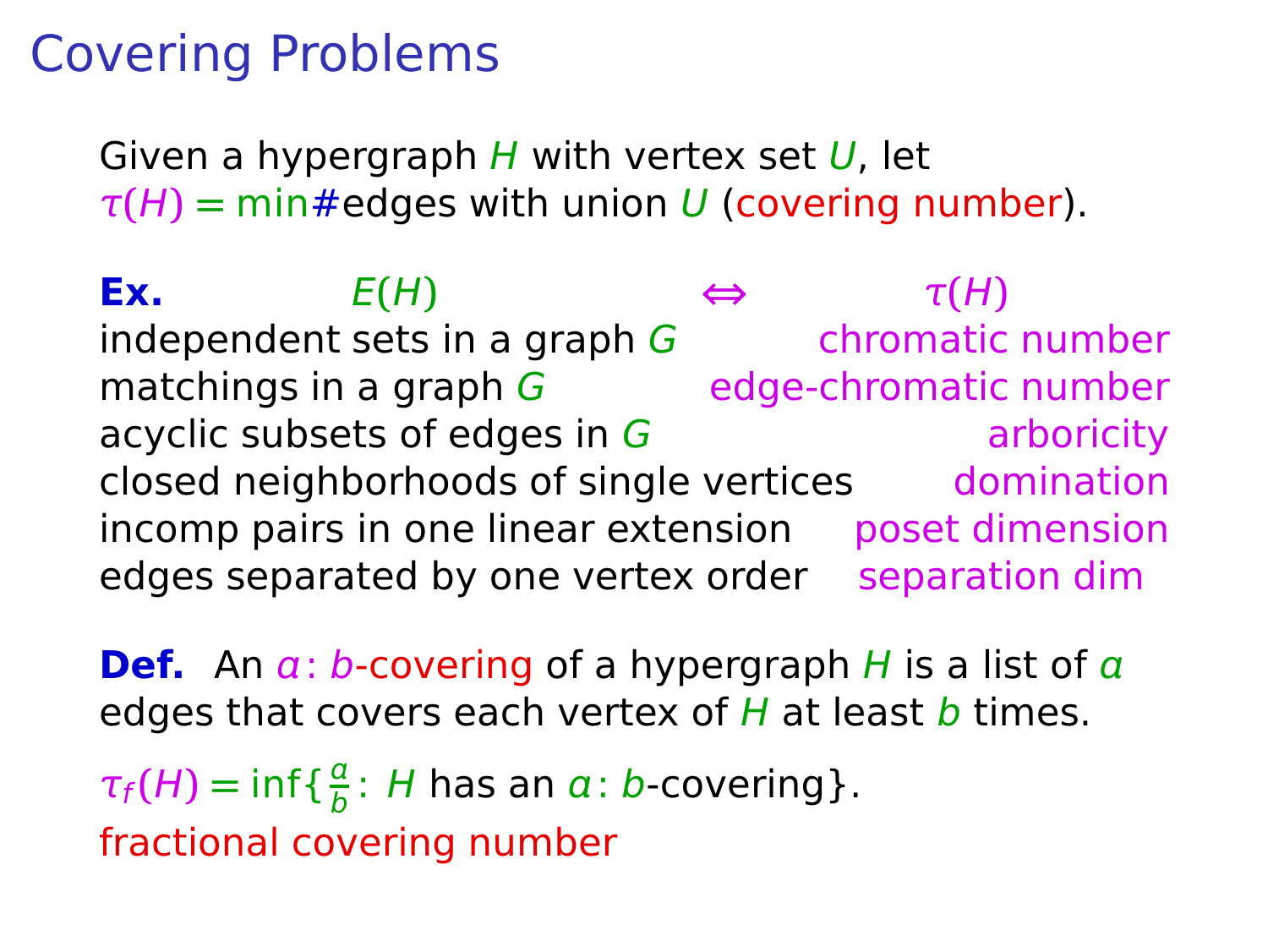Given a hypergraph  $H$  with vertex set  $U$ , let  $\tau(H)$  = min#edges with union U (covering number).

**Ex.**  $E(H) \Leftrightarrow \tau(H)$ independent sets in a graph  $G$  chromatic number matchings in a graph  $G$  edge-chromatic number acyclic subsets of edges in  $G$  arboricity closed neighborhoods of single vertices domination incomp pairs in one linear extension poset dimension edges separated by one vertex order separation dim

**Def.** An  $a: b$ -covering of a hypergraph H is a list of  $a$ edges that covers each vertex of  $H$  at least  $b$  times.

 $\tau_f(H) = \inf \{ \frac{a}{b}$  $\frac{a}{b}$ : H has an  $a$ : b-covering}.  $\text{fractional covering number}$  Always  $\tau_f(H) \leq \tau(H)$ .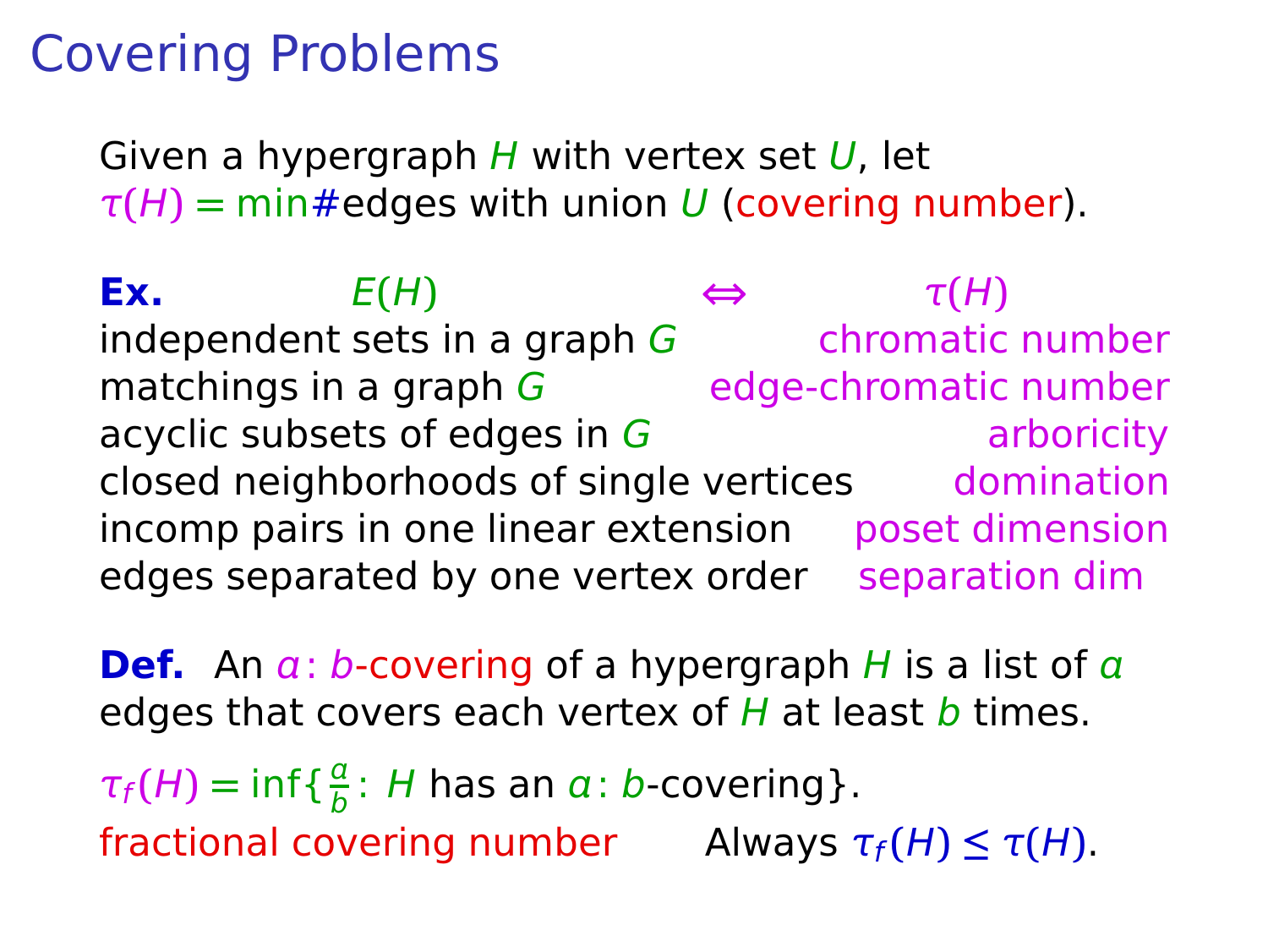$\tau_f(H)$  may be much smaller than  $\tau(H)$ .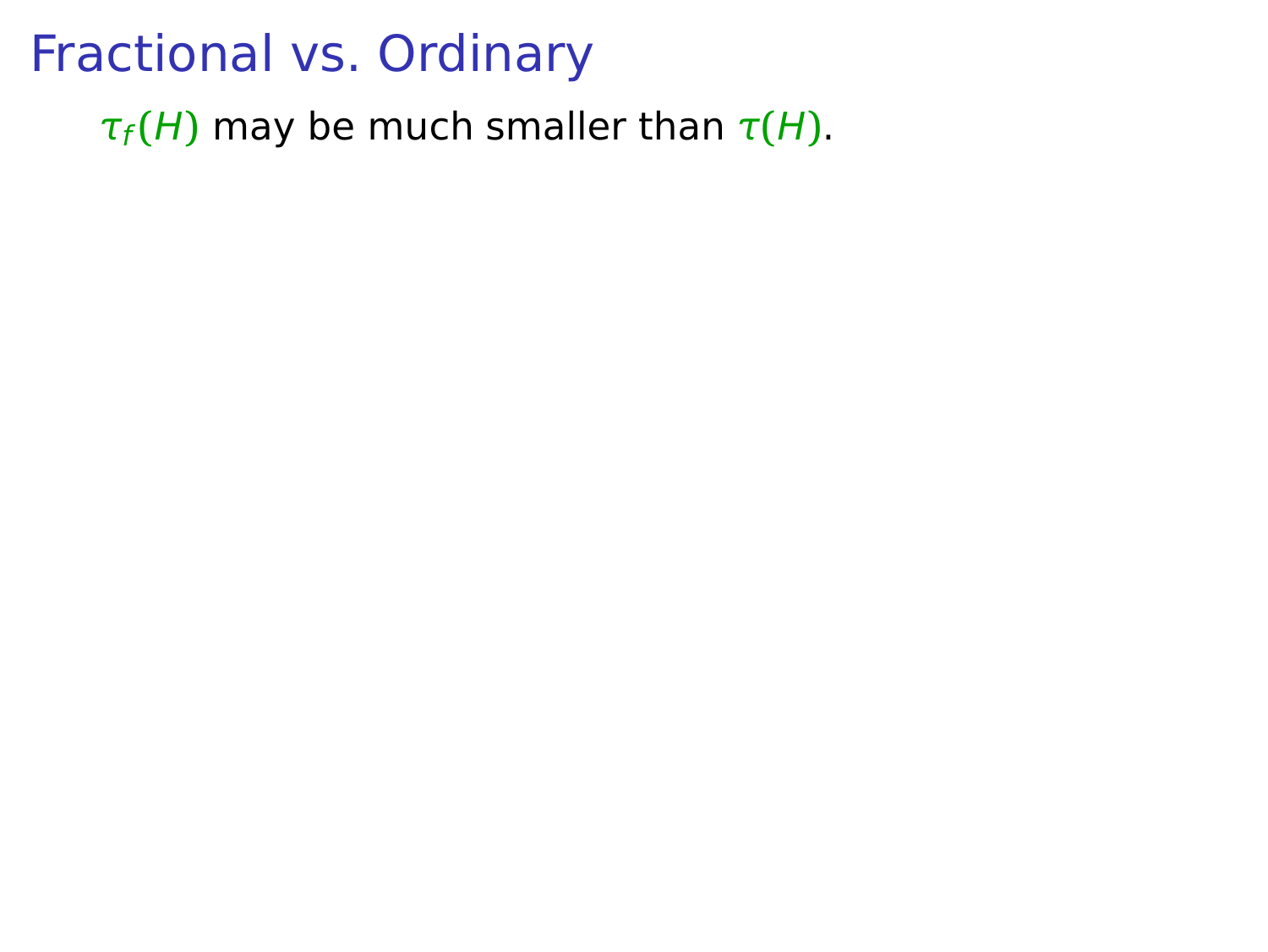$\tau_f(H)$  may be much smaller than  $\tau(H)$ .

**Ex.** Kneser graph  $K(n, k)$  has all k-sets from  $[n]$  as vertices, adjacent when disjoint (Petersen is K**(**5, 2**)**).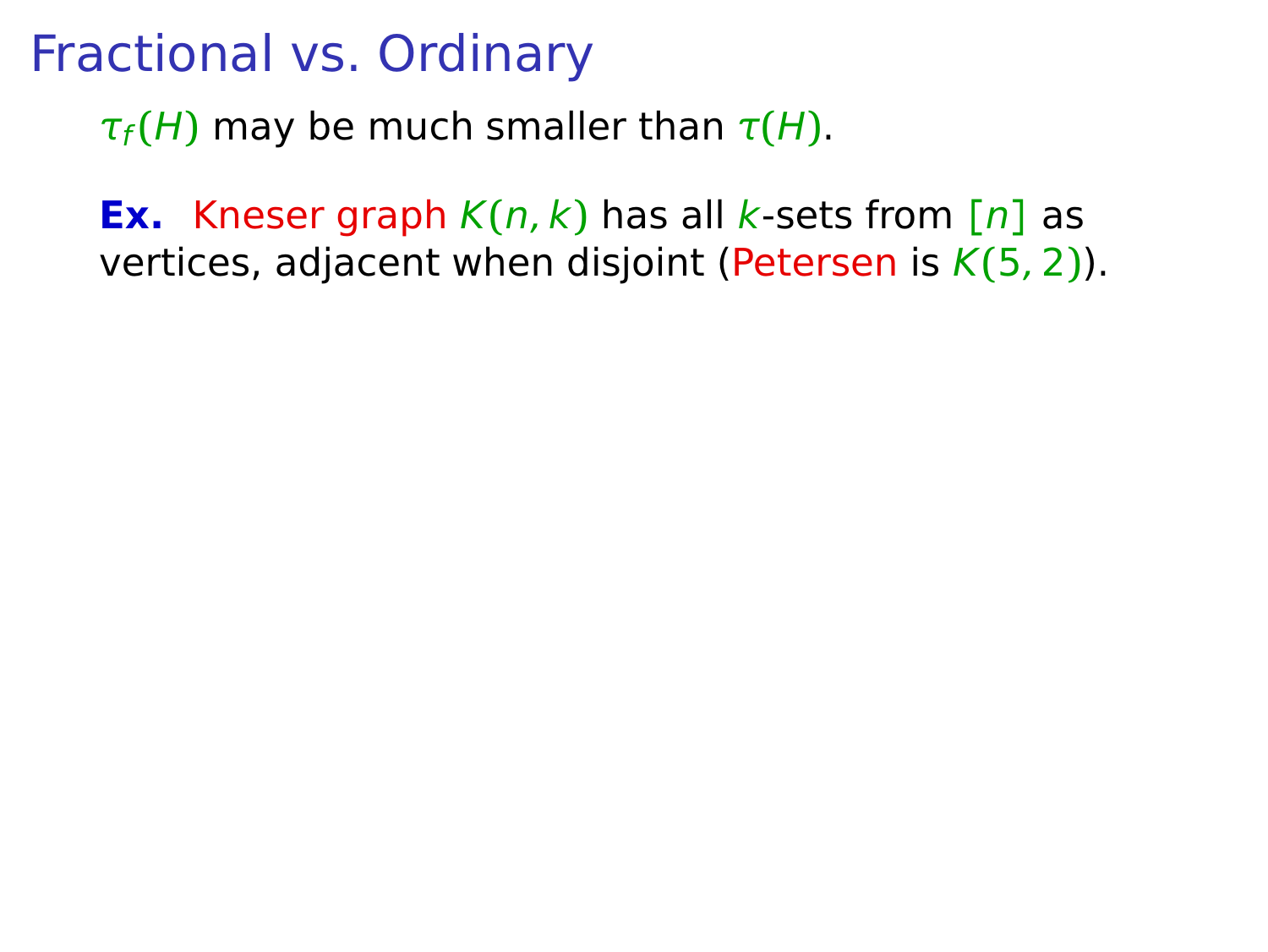$\tau_f(H)$  may be much smaller than  $\tau(H)$ .

**Ex.** Kneser graph  $K(n, k)$  has all k-sets from  $[n]$  as vertices, adjacent when disjoint (Petersen is K**(**5, 2**)**).

χ**(**K**(**n, k**)) =** n **−** k **+** 2 (Lovász [1978], Bárany [1978])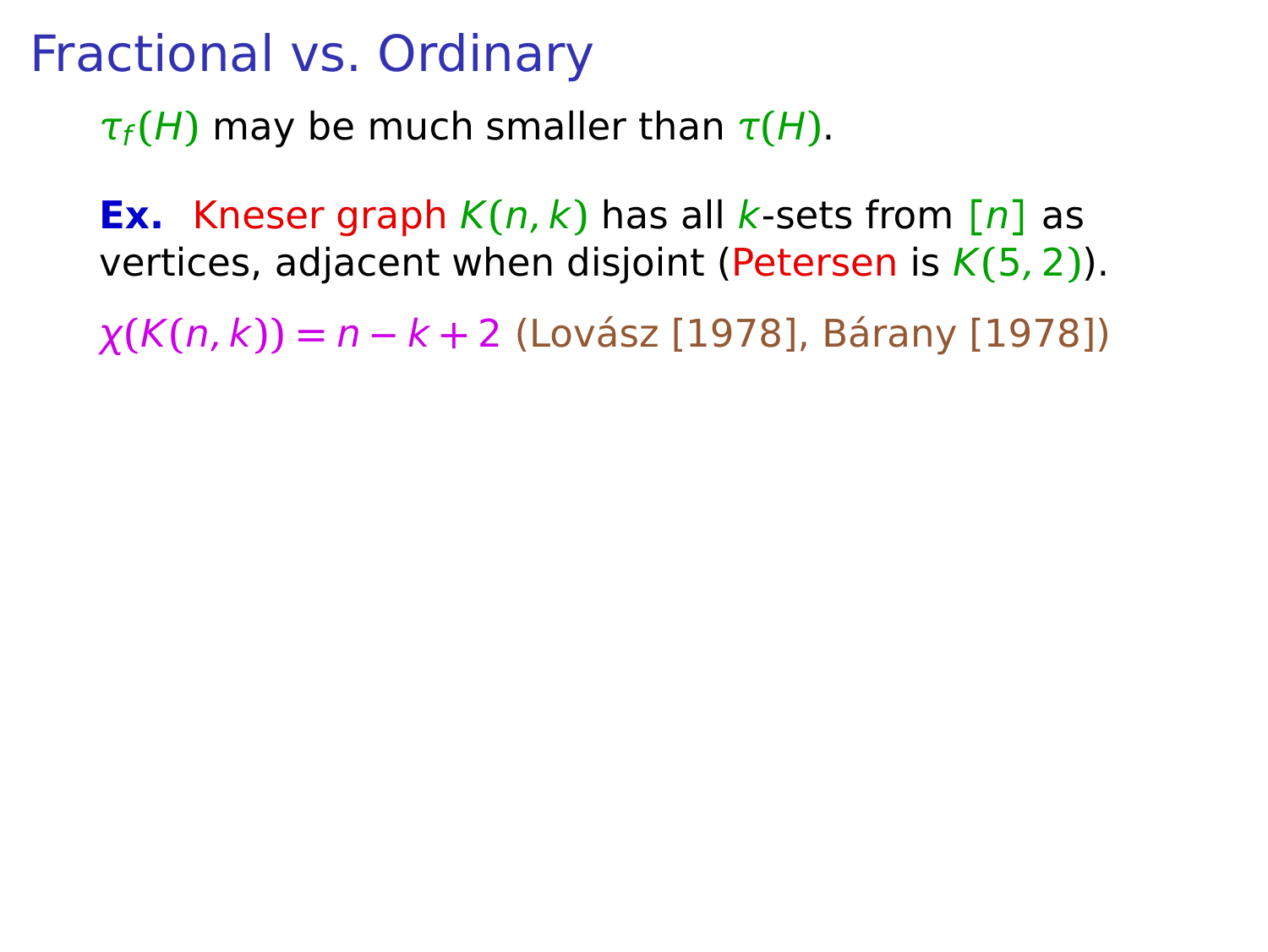$\tau_f(H)$  may be much smaller than  $\tau(H)$ .

**Ex.** Kneser graph  $K(n, k)$  has all k-sets from  $[n]$  as vertices, adjacent when disjoint (Petersen is K**(**5, 2**)**).

χ**(**K**(**n, k**)) =** n **−** k **+** 2 (Lovász [1978], Bárany [1978])

For a vertex-transitive graph,  $\chi_f(G) = |V(G)|/\alpha(G)$ . Also,  $\alpha(K(n,k)) = \binom{n-1}{k-1}$ , by Erdös–Ko–Rado, so  $\chi_f(K(n,k)) = \frac{n}{k}$ .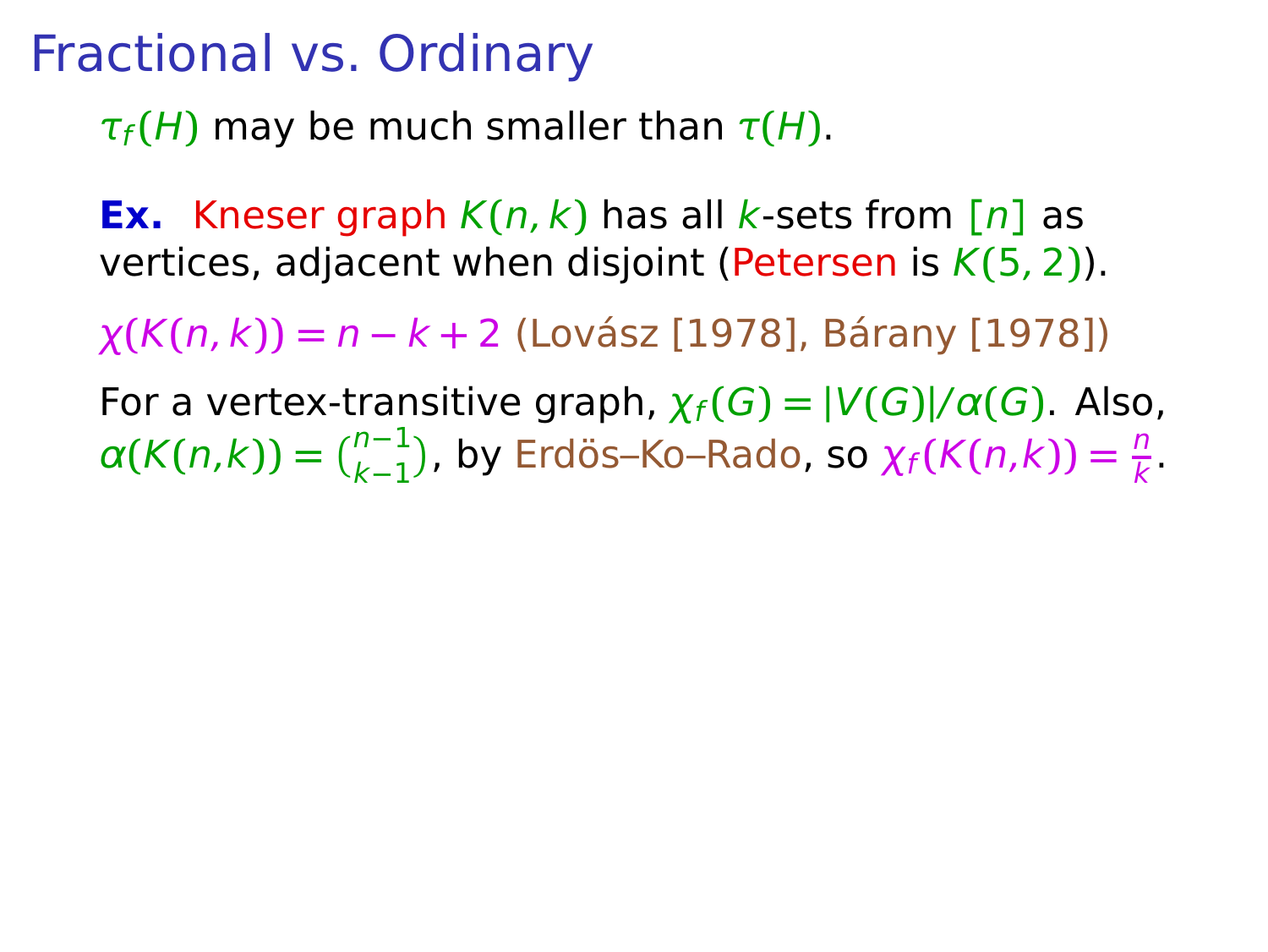$\tau_f(H)$  may be much smaller than  $\tau(H)$ .

**Ex.** Kneser graph  $K(n, k)$  has all k-sets from  $[n]$  as vertices, adjacent when disjoint (Petersen is K**(**5, 2**)**).

χ**(**K**(**n, k**)) =** n **−** k **+** 2 (Lovász [1978], Bárany [1978])

For a vertex-transitive graph,  $\chi_f(G) = |V(G)| / \alpha(G)$ . Also,  $\alpha(K(n,k)) = \binom{n-1}{k-1}$ , by Erdös–Ko–Rado, so  $\chi_f(K(n,k)) = \frac{n}{k}$ .

**Ex.** Always  $\chi_f(H) \ge \omega(H)$ , so  $\chi'_f(G) \ge \Delta(G)$ , but χ **′ (**G**) ≤** Δ**(**G**) +** 1 (Vizing [1965])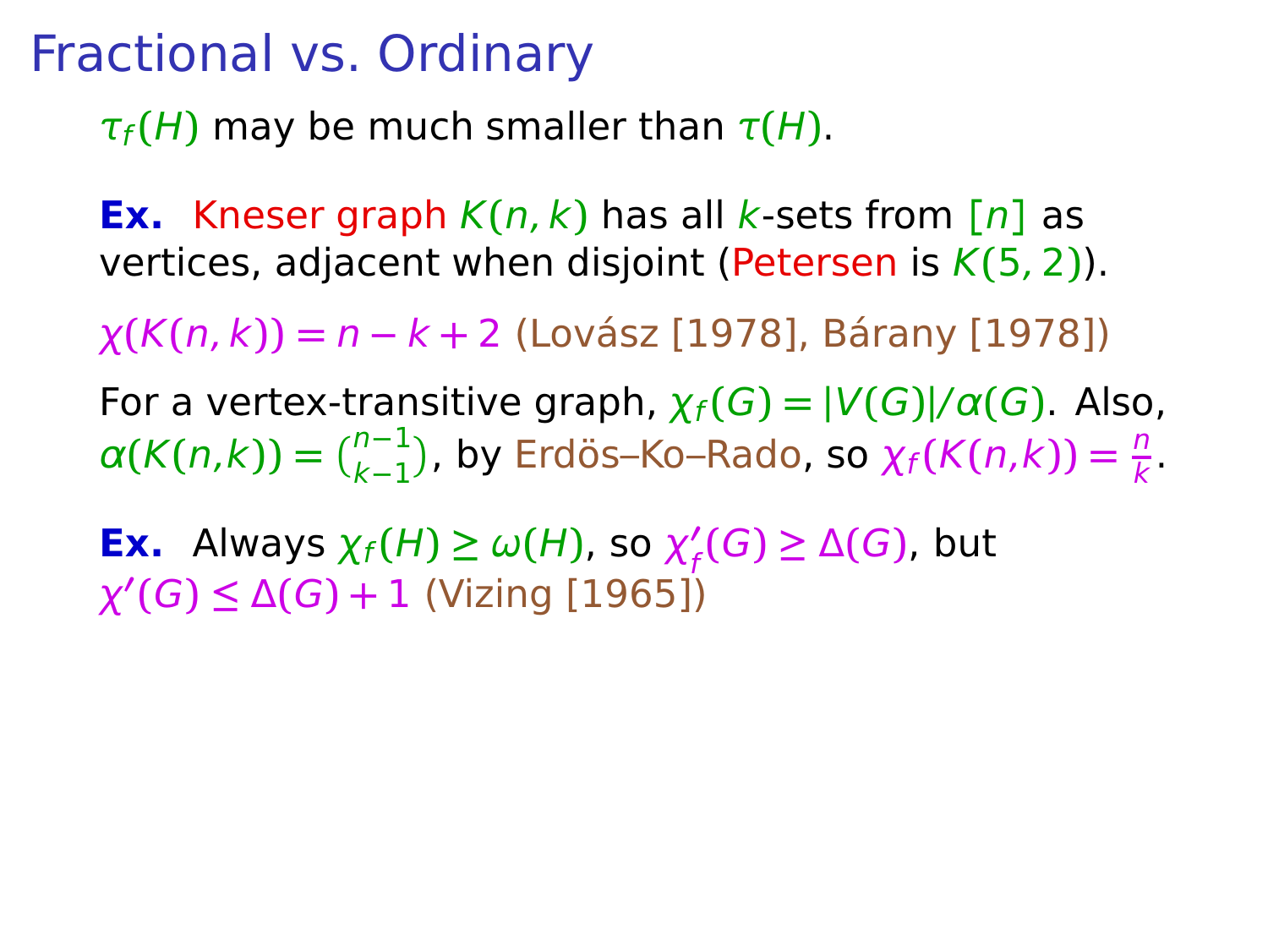$\tau_f(H)$  may be much smaller than  $\tau(H)$ .

**Ex.** Kneser graph  $K(n, k)$  has all k-sets from  $[n]$  as vertices, adjacent when disjoint (Petersen is K**(**5, 2**)**).

χ**(**K**(**n, k**)) =** n **−** k **+** 2 (Lovász [1978], Bárany [1978])

For a vertex-transitive graph,  $\chi_f(G) = |V(G)| / \alpha(G)$ . Also,  $\alpha(K(n,k)) = \binom{n-1}{k-1}$ , by Erdös–Ko–Rado, so  $\chi_f(K(n,k)) = \frac{n}{k}$ .

**Ex.** Always  $\chi_f(H) \ge \omega(H)$ , so  $\chi'_f(G) \ge \Delta(G)$ , but χ **′ (**G**) ≤** Δ**(**G**) +** 1 (Vizing [1965])

What about separation dimension  $\pi(G)$  vs.  $\pi_f(G)$ ?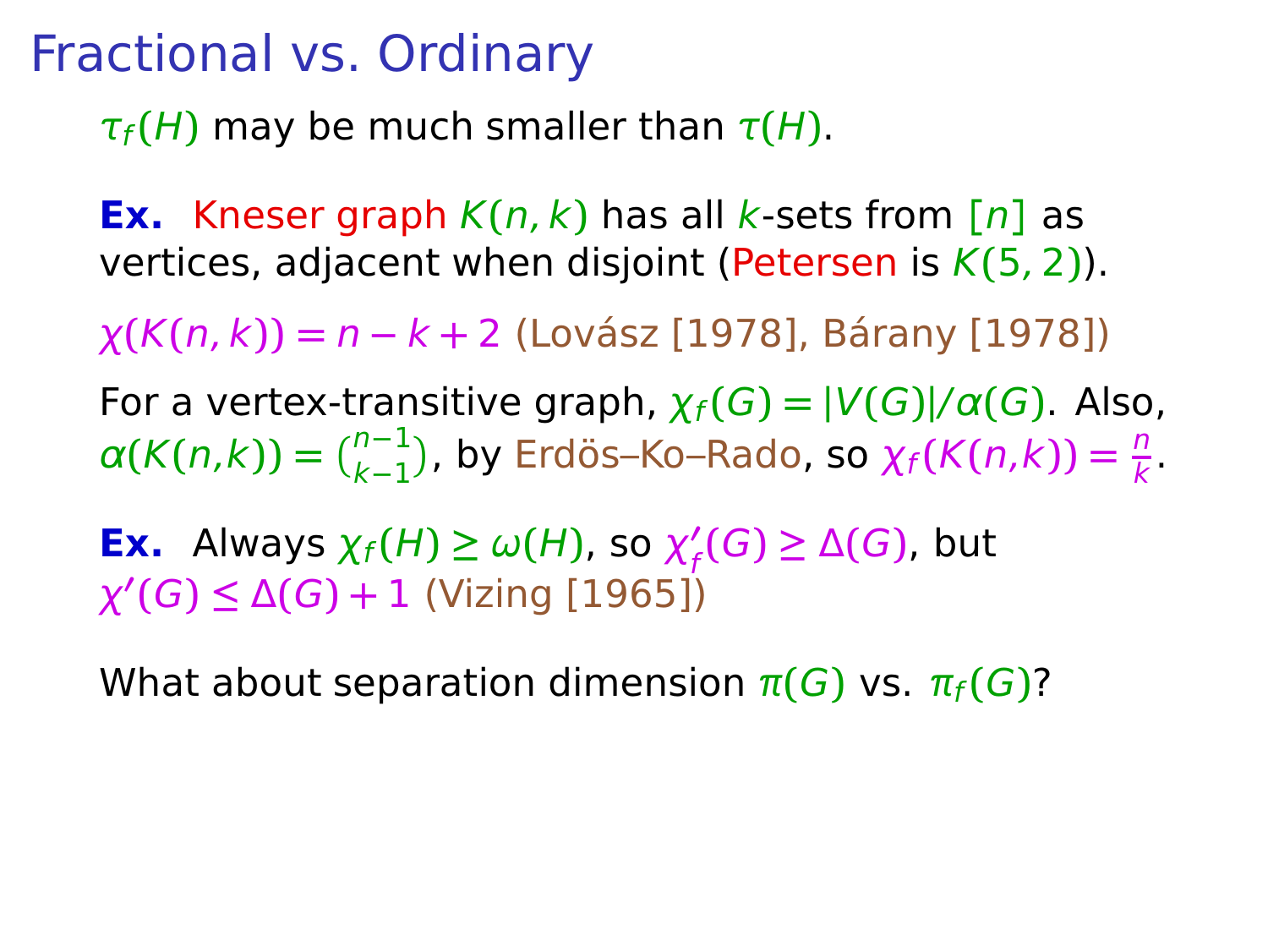$\tau_f(H)$  may be much smaller than  $\tau(H)$ .

**Ex.** Kneser graph  $K(n, k)$  has all k-sets from  $[n]$  as vertices, adjacent when disjoint (Petersen is K**(**5, 2**)**).

χ**(**K**(**n, k**)) =** n **−** k **+** 2 (Lovász [1978], Bárany [1978])

For a vertex-transitive graph,  $\chi_f(G) = |V(G)|/\alpha(G)$ . Also,  $\alpha(K(n,k)) = \binom{n-1}{k-1}$ , by Erdös–Ko–Rado, so  $\chi_f(K(n,k)) = \frac{n}{k}$ .

**Ex.** Always  $\chi_f(H) \ge \omega(H)$ , so  $\chi'_f(G) \ge \Delta(G)$ , but χ **′ (**G**) ≤** Δ**(**G**) +** 1 (Vizing [1965])

What about separation dimension  $\pi(G)$  vs.  $\pi_f(G)$ ?

**Thm.** (B–C–G–M–R [2014])  $\pi(G) \ge \log \left| \frac{\omega(G)}{2} \right|$  $\left[\frac{(G)}{2}\right]$ .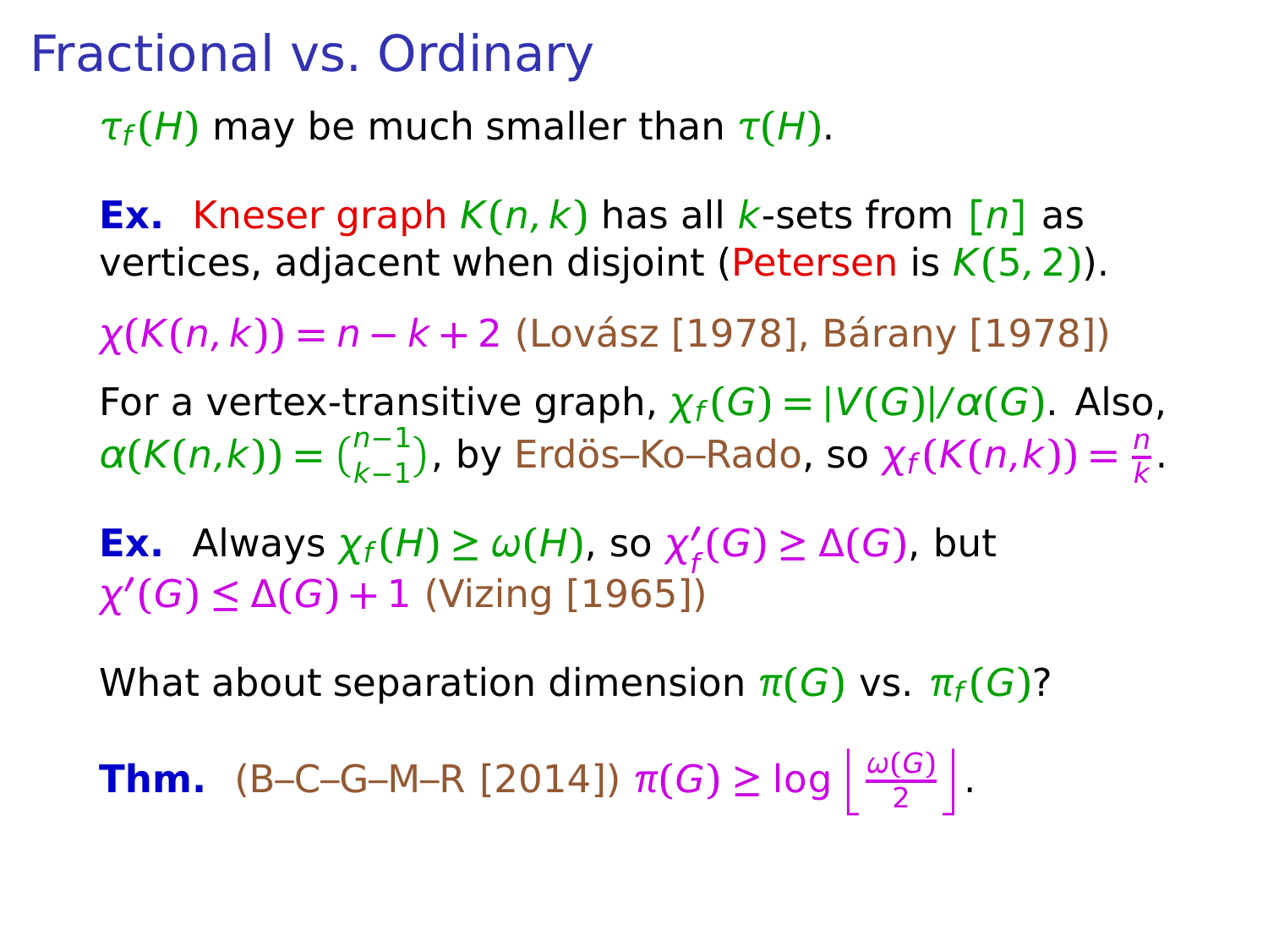$\tau_f(H)$  may be much smaller than  $\tau(H)$ .

**Ex.** Kneser graph  $K(n, k)$  has all k-sets from  $[n]$  as vertices, adjacent when disjoint (Petersen is K**(**5, 2**)**).

χ**(**K**(**n, k**)) =** n **−** k **+** 2 (Lovász [1978], Bárany [1978])

For a vertex-transitive graph,  $\chi_f(G) = |V(G)|/\alpha(G)$ . Also,  $\alpha(K(n,k)) = \binom{n-1}{k-1}$ , by Erdös–Ko–Rado, so  $\chi_f(K(n,k)) = \frac{n}{k}$ .

**Ex.** Always  $\chi_f(H) \ge \omega(H)$ , so  $\chi'_f(G) \ge \Delta(G)$ , but χ **′ (**G**) ≤** Δ**(**G**) +** 1 (Vizing [1965])

What about separation dimension  $\pi(G)$  vs.  $\pi_f(G)$ ?

**Thm.** (B–C–G–M–R [2014])  $\pi(G) \ge \log \left| \frac{\omega(G)}{2} \right|$  $\left[\frac{(G)}{2}\right]$ .

**Thm.** (Loeb–West  $[2016+]$ )  $\pi_f(G) \leq 3$  for every G.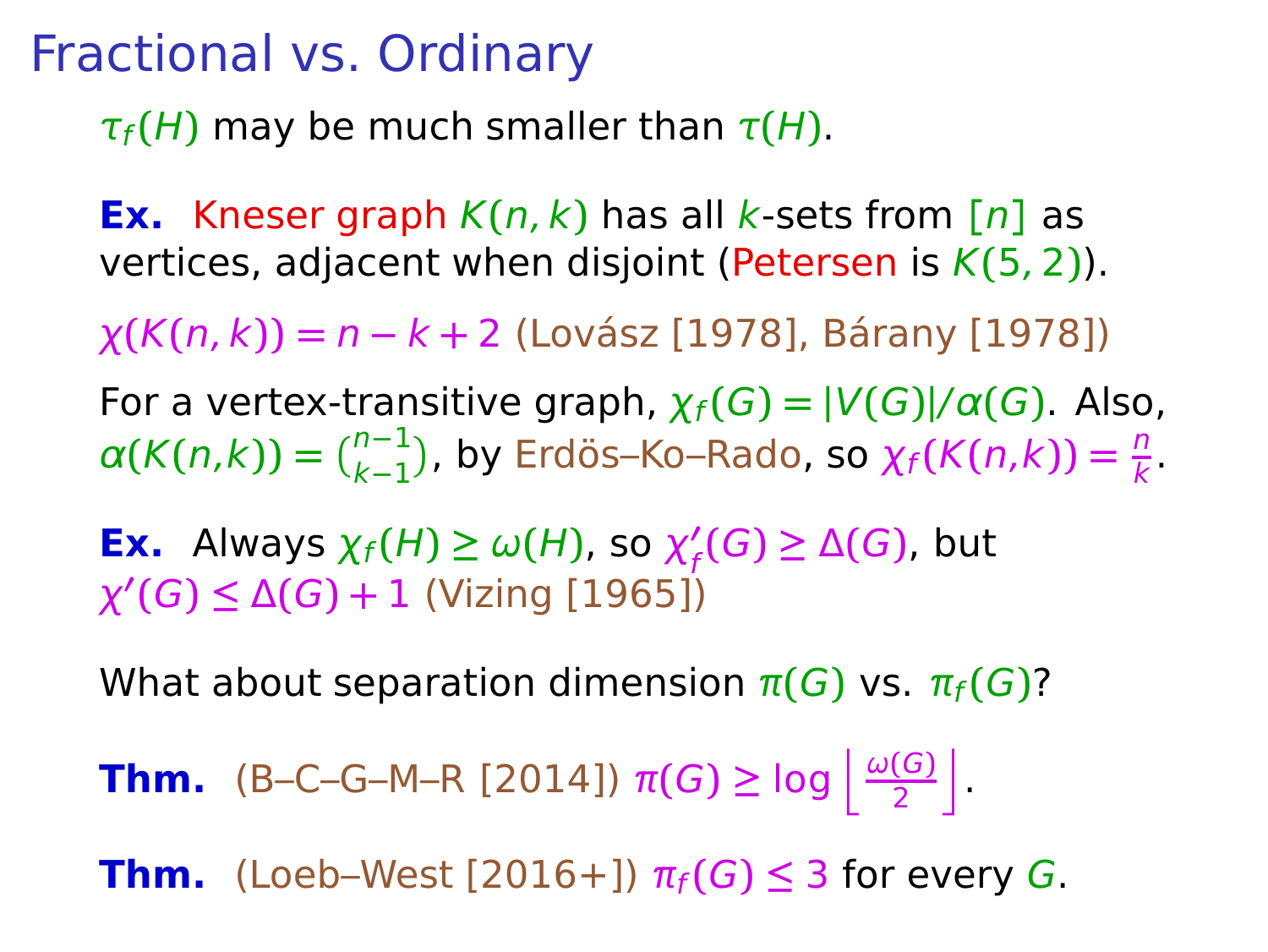#### **Thm.**  $\pi_f(G) \leq 3$  for every G, with equality iff  $K_4 \subseteq G$ .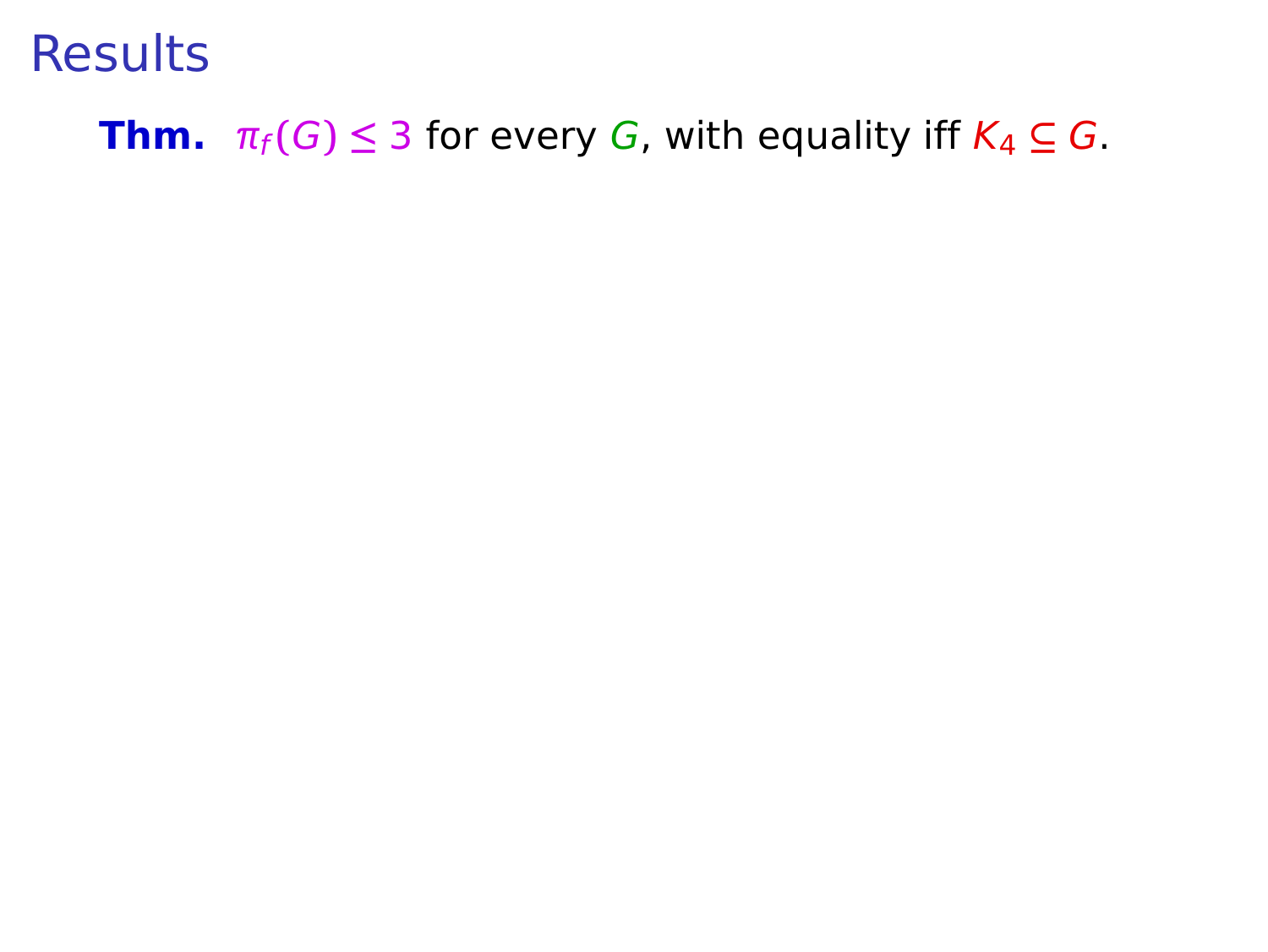#### **Thm.**  $\pi_f(G) \leq 3$  for every G, with equality iff  $K_4 \subseteq G$ .

**Thm.**  $\pi_f(K_{m,m}) = 3(1 - \frac{1}{m+1})$  $\frac{1}{m+1}$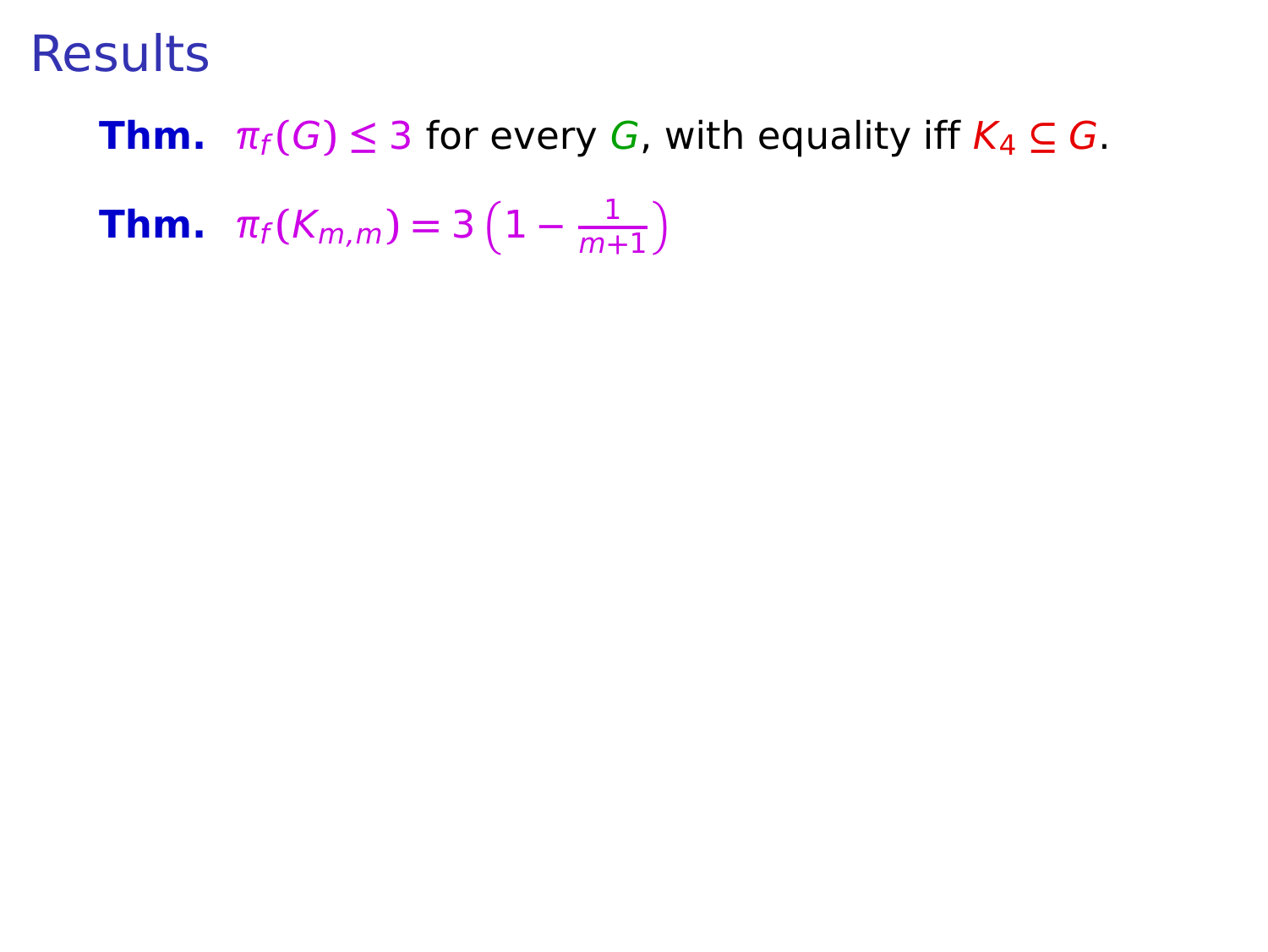**Thm.**  $\pi_f(G) \leq 3$  for every G, with equality iff  $K_4 \subseteq G$ .

**Thm.**  $\pi_f(K_{m,m}) = 3(1 - \frac{1}{m+1})$  $\frac{1}{m+1}$ ) =  $\pi_f(K_{m+1,m})$ .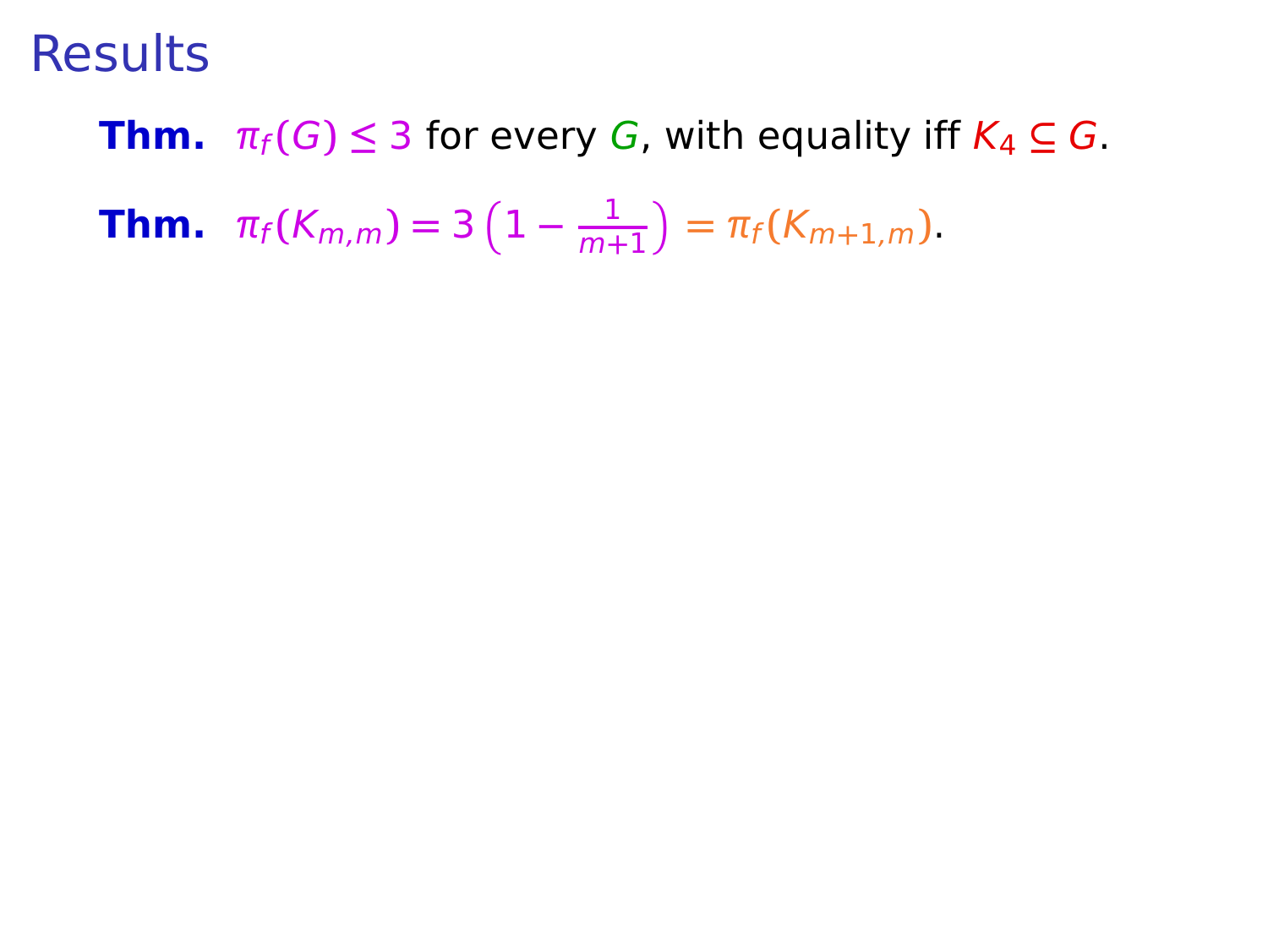**Thm.**  $\pi_f(G) \leq 3$  for every G, with equality iff  $K_4 \subseteq G$ .

**Thm.**  $\pi_f(K_{m,m}) = 3(1 - \frac{1}{m+1})$  $\frac{1}{m+1}$ ) =  $\pi_f(K_{m+1,m})$ .

**Thm.** 
$$
\pi_f(K_{m+1,qm}) = 3\left(1 - \frac{(q+1)m-2}{(2m+1)mq-m-2}\right)
$$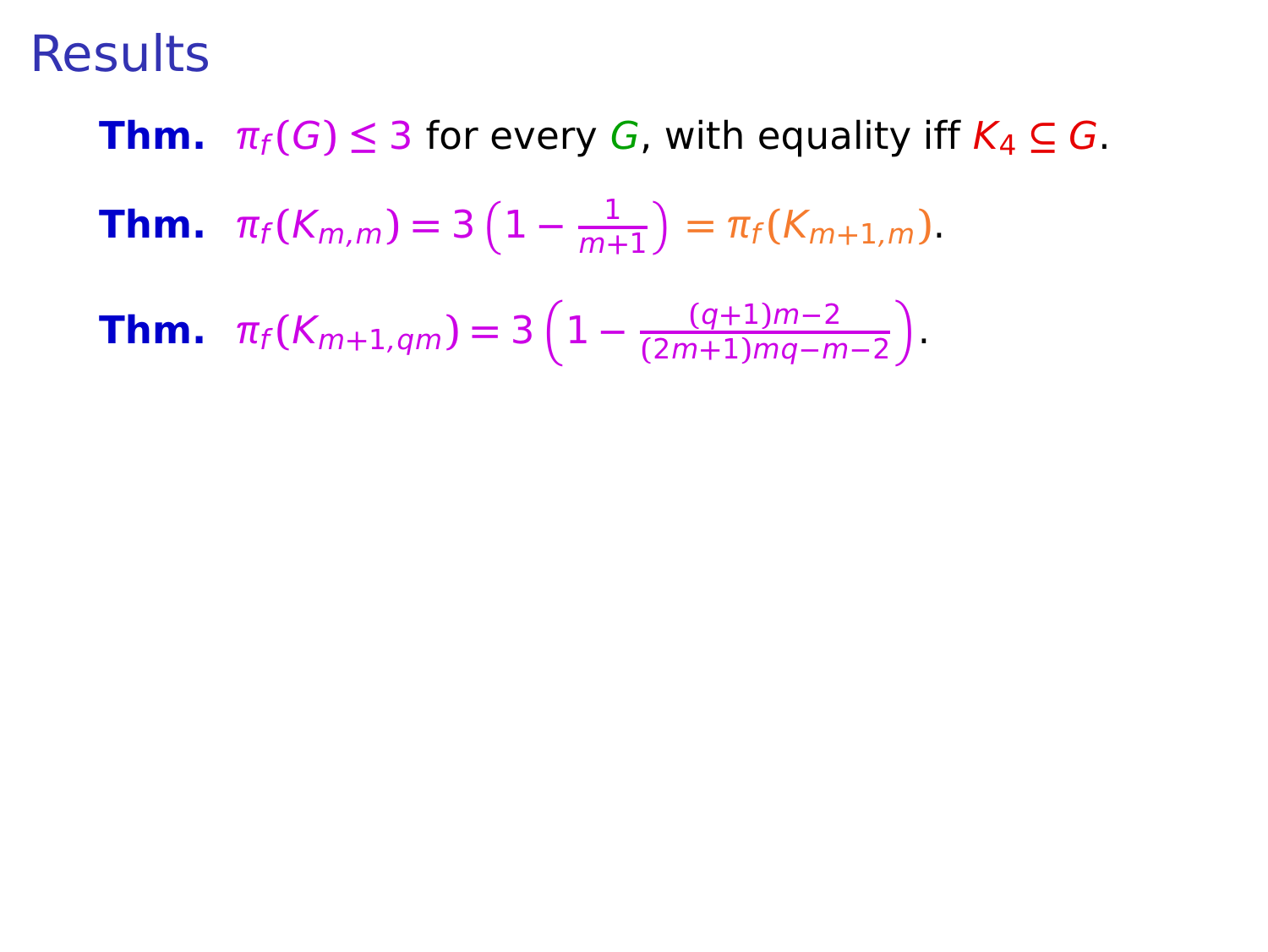**Thm.**  $\pi_f(G) \leq 3$  for every G, with equality iff  $K_4 \subseteq G$ .

**Thm.** 
$$
\pi_f(K_{m,m}) = 3\left(1 - \frac{1}{m+1}\right) = \pi_f(K_{m+1,m}).
$$

**Thm.** 
$$
\pi_f(K_{m+1,qm}) = 3\left(1 - \frac{(q+1)m-2}{(2m+1)mq-m-2}\right)
$$

**Thm.** 
$$
\pi_f(K_{m,m,m}) = 3\left(1 - \frac{1}{2m+1}\right)
$$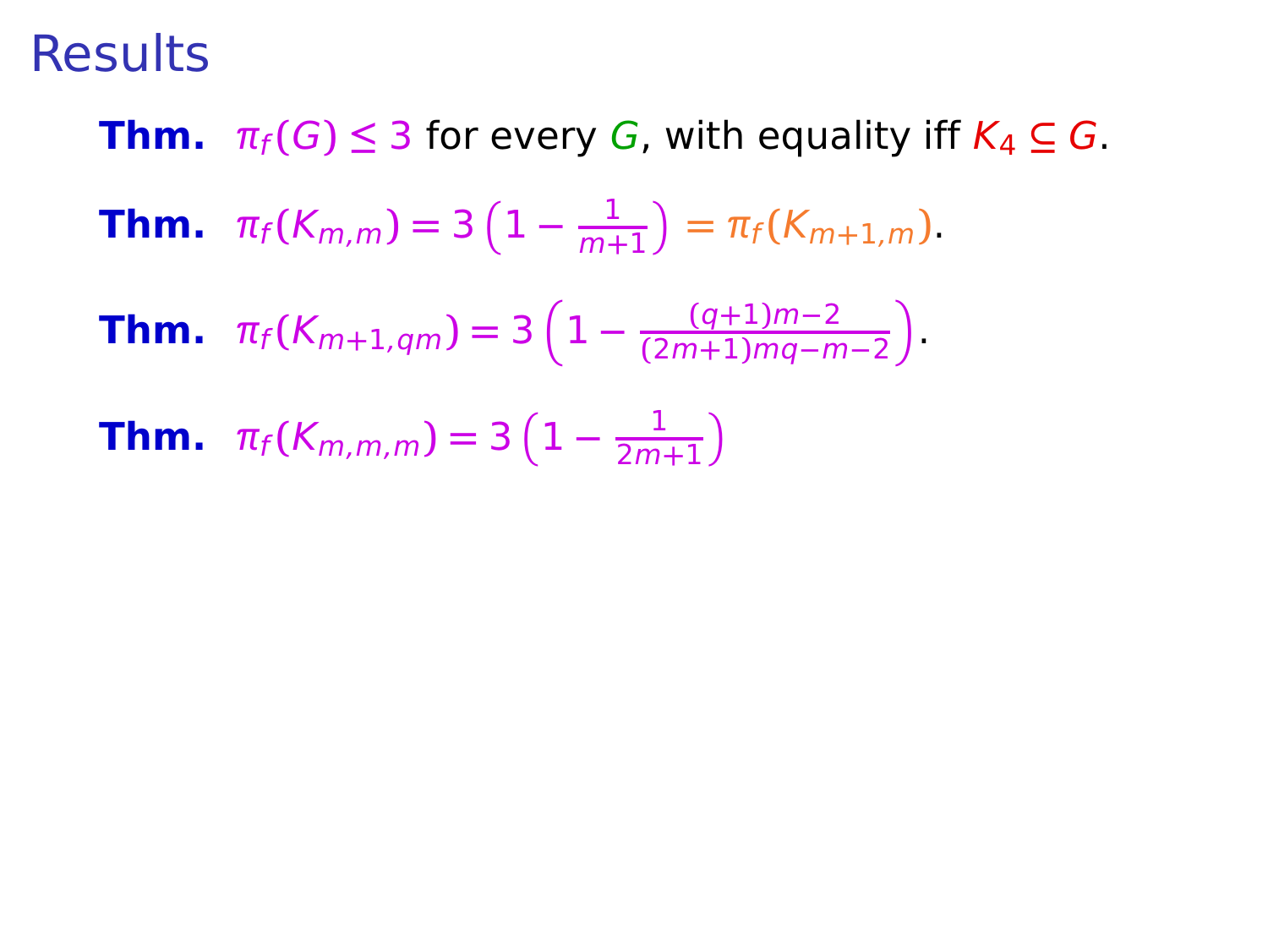**Thm.**  $\pi_f(G) \leq 3$  for every G, with equality iff  $K_4 \subseteq G$ .

**Thm.** 
$$
\pi_f(K_{m,m}) = 3\left(1 - \frac{1}{m+1}\right) = \pi_f(K_{m+1,m}).
$$

**Thm.** 
$$
\pi_f(K_{m+1,qm}) = 3\left(1 - \frac{(q+1)m-2}{(2m+1)mq-m-2}\right)
$$

**Thm.** 
$$
\pi_f(K_{m,m,m}) = 3\left(1 - \frac{1}{2m+1}\right) = \pi_f(K_{m+1,m,m}).
$$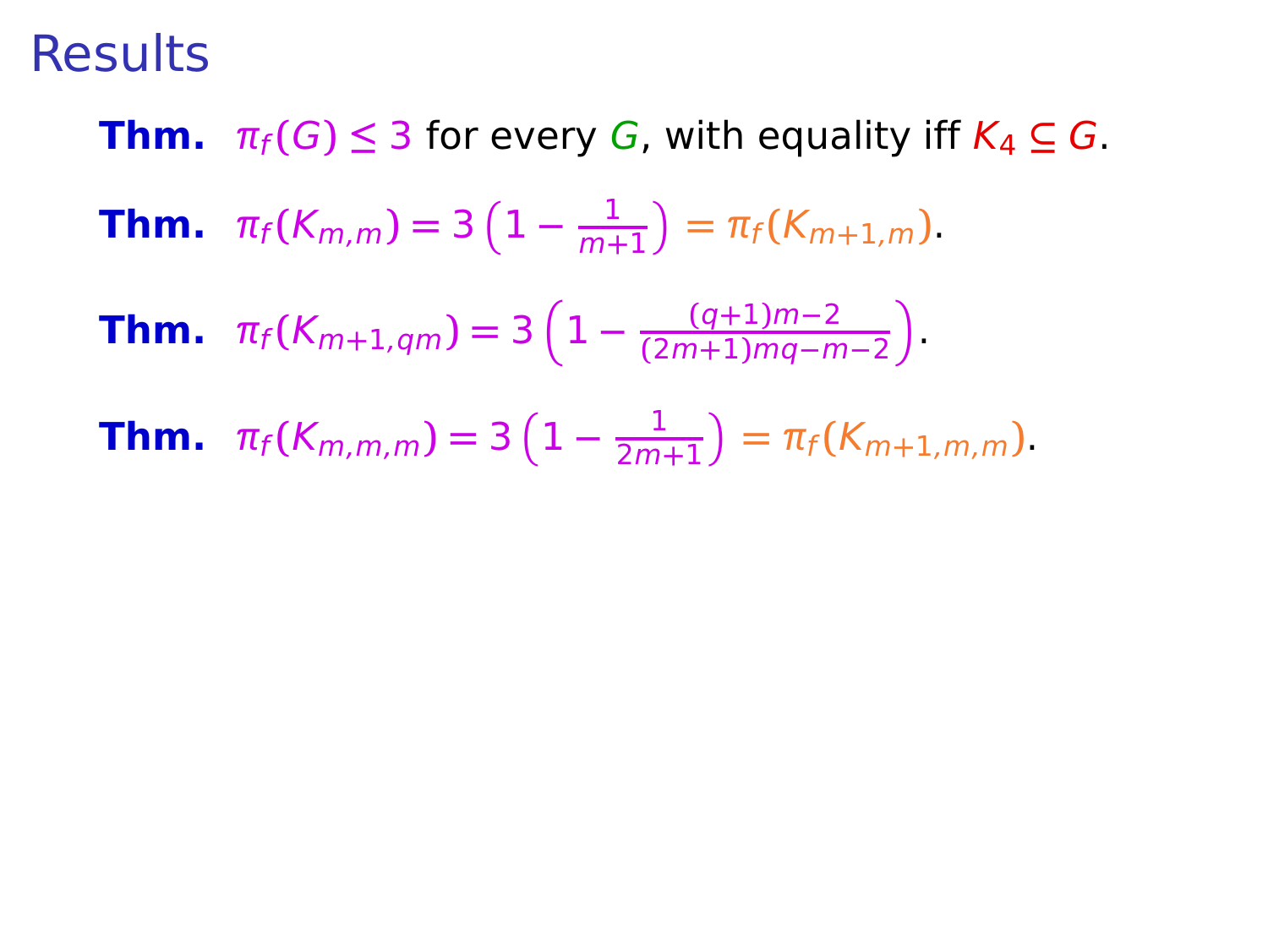**Thm.**  $\pi_f(G) \leq 3$  for every G, with equality iff  $K_4 \subseteq G$ .

**Thm.** 
$$
\pi_f(K_{m,m}) = 3\left(1 - \frac{1}{m+1}\right) = \pi_f(K_{m+1,m}).
$$

**Thm.** 
$$
\pi_f(K_{m+1,qm}) = 3\left(1 - \frac{(q+1)m-2}{(2m+1)mq-m-2}\right)
$$

**Thm.** 
$$
\pi_f(K_{m,m,m}) = 3\left(1 - \frac{1}{2m+1}\right) = \pi_f(K_{m+1,m,m}).
$$

**Thm.**  $\pi_f(C_n) = \frac{n}{n-2}$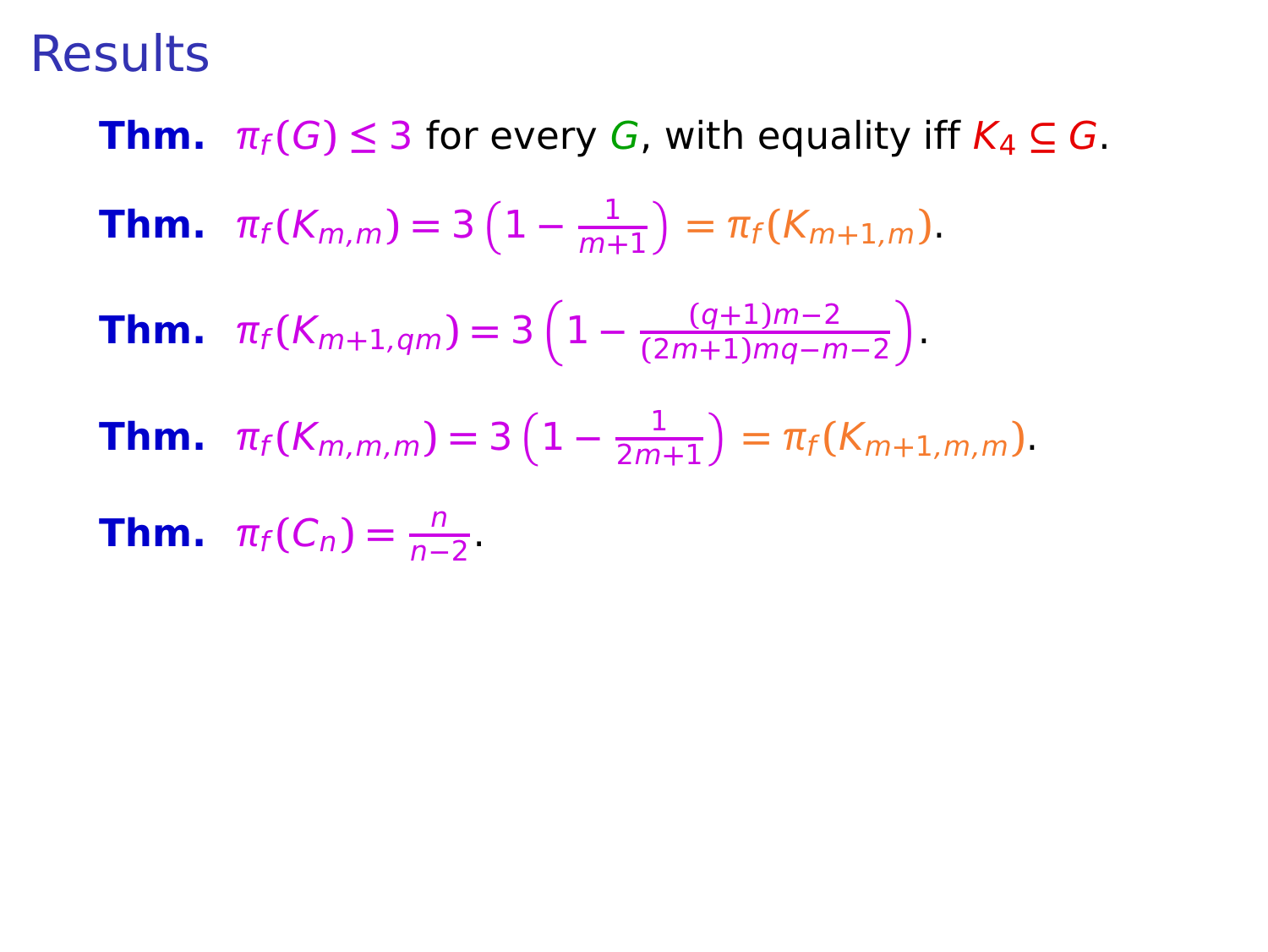**Thm.**  $\pi_f(G) \leq 3$  for every G, with equality iff  $K_4 \subseteq G$ . **Thm.**  $\pi_f(K_{m,m}) = 3(1 - \frac{1}{m+1})$  $\frac{1}{m+1}$ ) =  $\pi_f(K_{m+1,m})$ . **Thm.**  $\pi_f(K_{m+1,qm}) = 3\left(1 - \frac{(q+1)m-2}{(2m+1)mq-n}\right)$ **(**2m**+**1**)**mq**−**m**−**2 .

**Thm.** 
$$
\pi_f(K_{m,m,m}) = 3\left(1 - \frac{1}{2m+1}\right) = \pi_f(K_{m+1,m,m}).
$$

**Thm.** 
$$
\pi_f(C_n) = \frac{n}{n-2}.
$$

**Thm.**  $\pi_f(Petersen) = \frac{30}{17}$ ,  $\pi_f(Heawood) = \frac{28}{17}$ .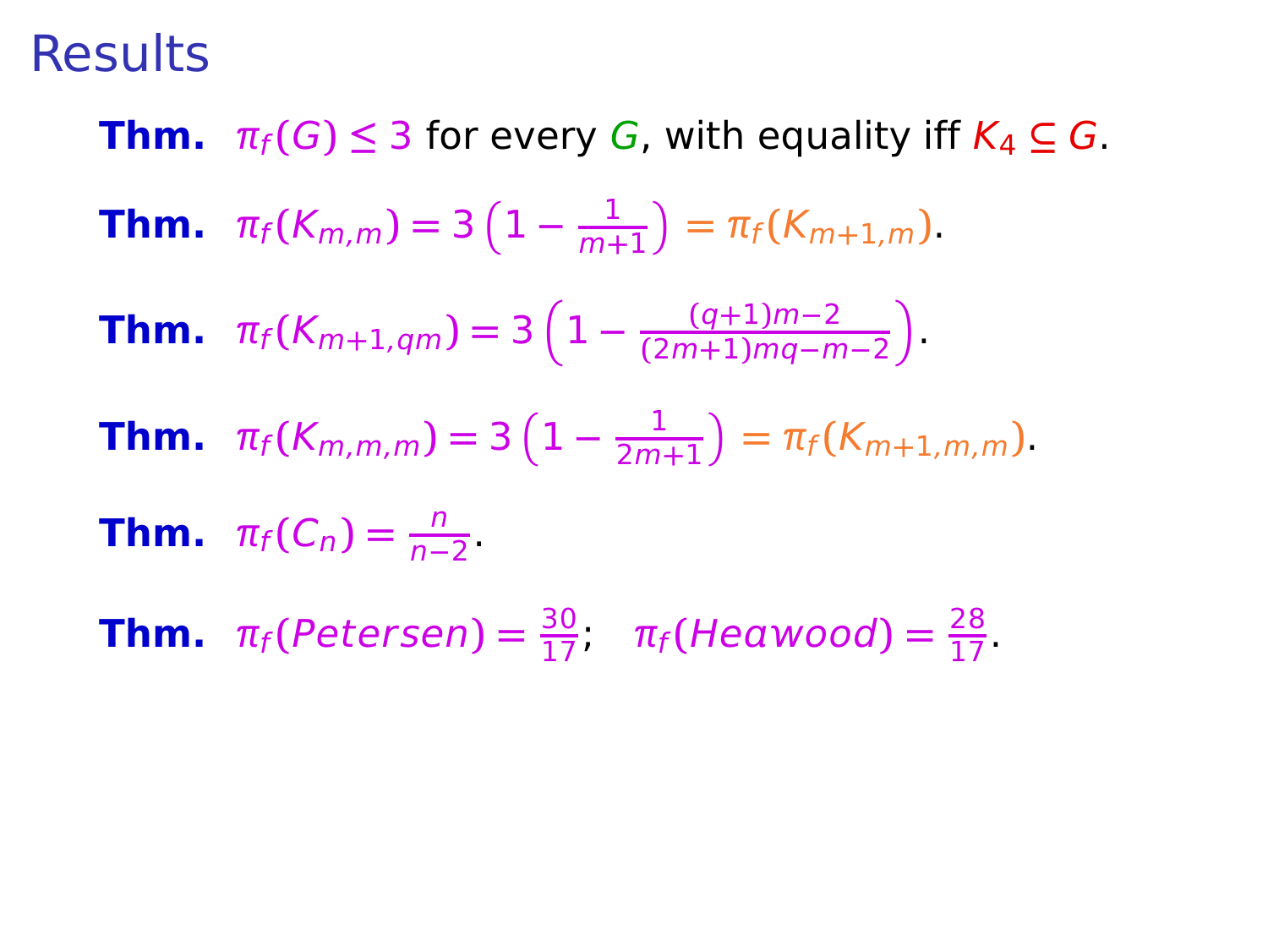**Thm.**  $\pi_f(G) \leq 3$  for every G, with equality iff  $K_4 \subseteq G$ . **Thm.**  $\pi_f(K_{m,m}) = 3(1 - \frac{1}{m+1})$  $\frac{1}{m+1}$ ) =  $\pi_f(K_{m+1,m})$ . **Thm.**  $\pi_f(K_{m+1,qm}) = 3\left(1 - \frac{(q+1)m-2}{(2m+1)mq-n}\right)$ **(**2m**+**1**)**mq**−**m**−**2 .

**Thm.** 
$$
\pi_f(K_{m,m,m}) = 3\left(1 - \frac{1}{2m+1}\right) = \pi_f(K_{m+1,m,m}).
$$

**Thm.** 
$$
\pi_f(C_n) = \frac{n}{n-2}
$$

**Thm.**  $\pi_f(Petersen) = \frac{30}{17}$ ,  $\pi_f(Heawood) = \frac{28}{17}$ .

**Thm.**  $\pi_f(G) < \sqrt{2}$  when G is a tree.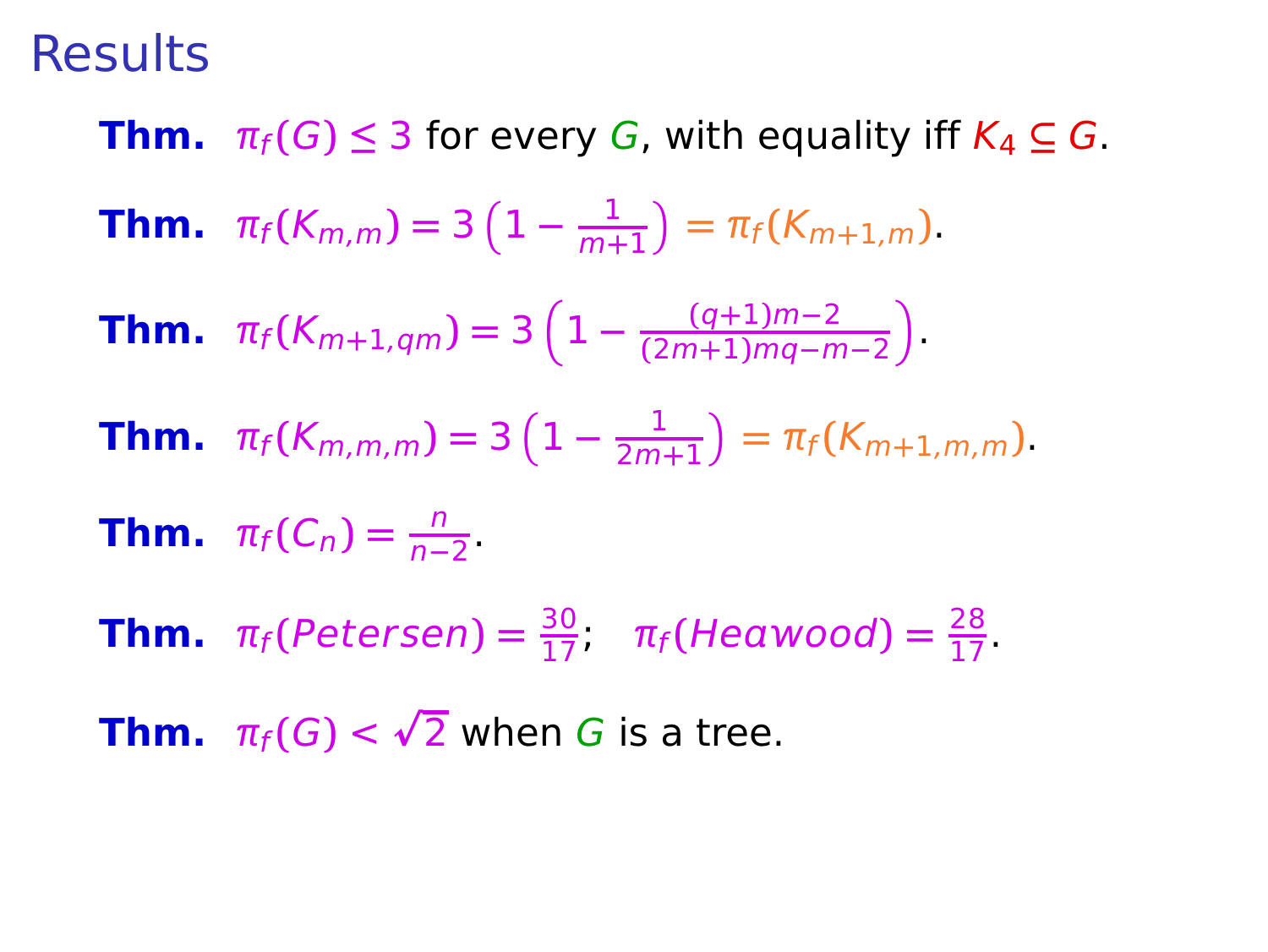**Thm.**  $\pi_f(G) \leq 3$  for every G, with equality iff  $K_4 \subseteq G$ . **Thm.**  $\pi_f(K_{m,m}) = 3(1 - \frac{1}{m+1})$  $\frac{1}{m+1}$ ) =  $\pi_f(K_{m+1,m})$ . **Thm.**  $\pi_f(K_{m+1,qm}) = 3\left(1 - \frac{(q+1)m-2}{(2m+1)mq-n}\right)$ **(**2m**+**1**)**mq**−**m**−**2 .

**Thm.**  $\pi_f(K_{m,m,m}) = 3(1 - \frac{1}{2m})$  $\frac{1}{2m+1}$ ) =  $\pi_f(K_{m+1,m,m})$ .

**Thm.** 
$$
\pi_f(C_n) = \frac{n}{n-2}.
$$

**Thm.**  $\pi_f(Petersen) = \frac{30}{17}$ ,  $\pi_f(Heawood) = \frac{28}{17}$ .

**Thm.**  $\pi_f(G) < \sqrt{2}$  when G is a tree.

**Thm.**  $\pi_f(G) = \frac{4m-2}{3m-1}$  when G is subdivided  $K_{1,2m}$ .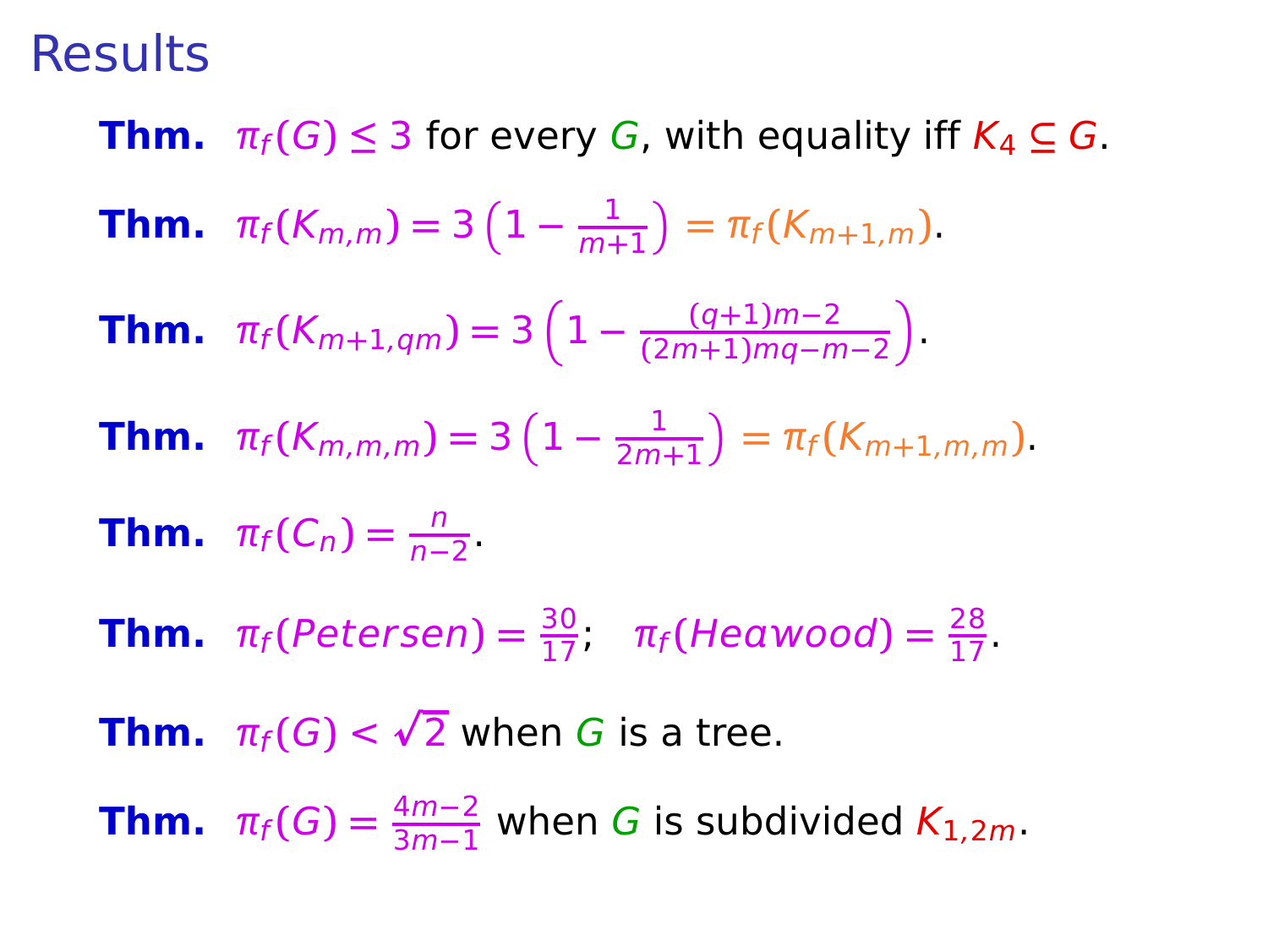# Linear Programs

Covering problems are integer linear programs.  $\tau$ (H) is the solution to:

> minimize  $\sum x_l$  $I \in E(H)$ subject to  $x_I \in \{0, 1\}$   $\forall I \in E(H)$  $\sum x_i \geq 1$   $\forall v \in V(H)$ **∋**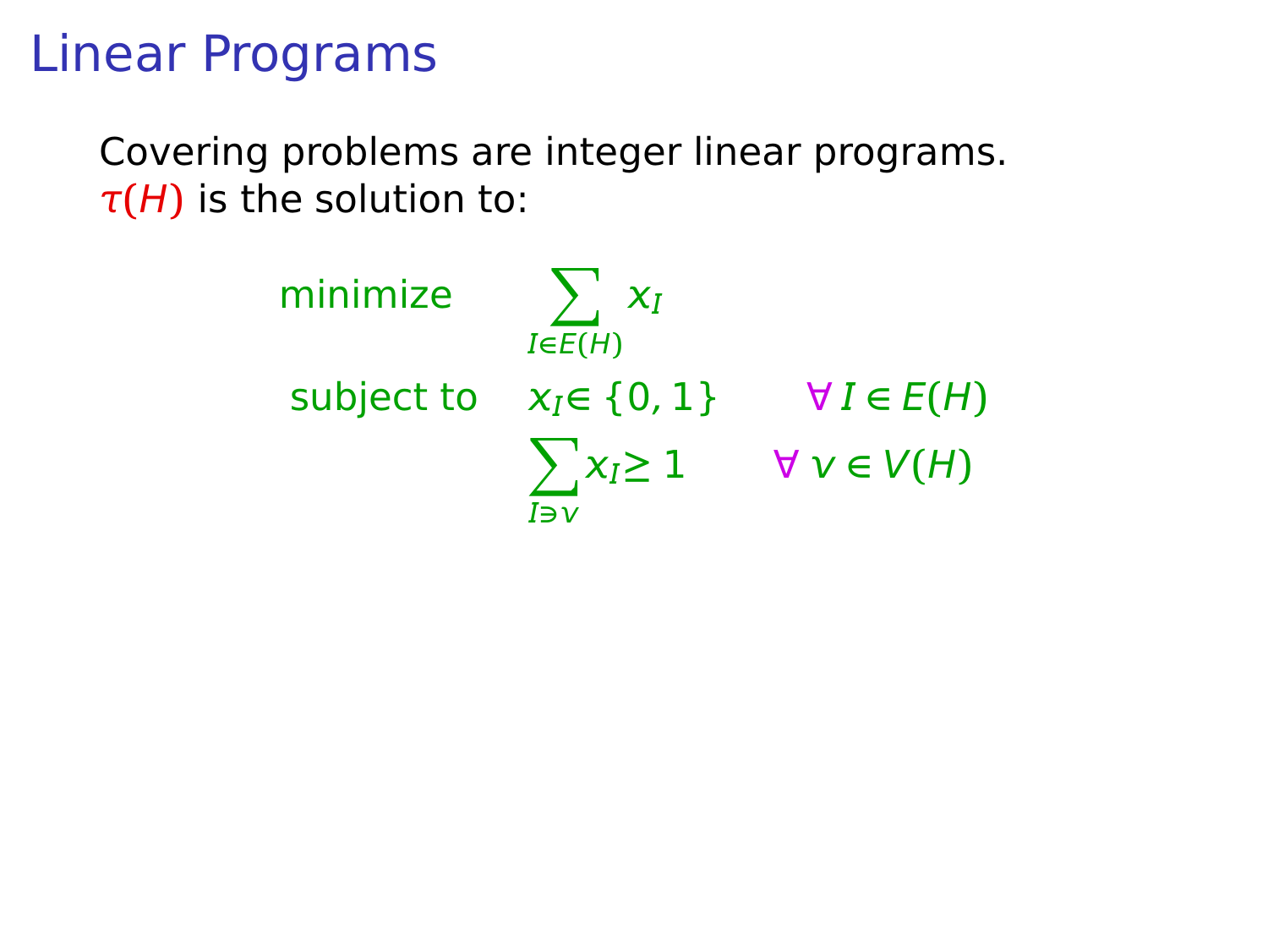# Linear Programs

Covering problems are integer linear programs.  $\tau$ (H) is the solution to:

> minimize  $\sum x_l$  $I \in E(H)$ subject to  $x_i \in \{0, 1\}$   $\forall I \in E(H)$  $\sum x_i \geq 1$   $\forall v \in V(H)$ **∋**

The linear programming relaxation allows  $x_I \in [0, 1]$ , and then the solution is  $\tau_f(H)$ .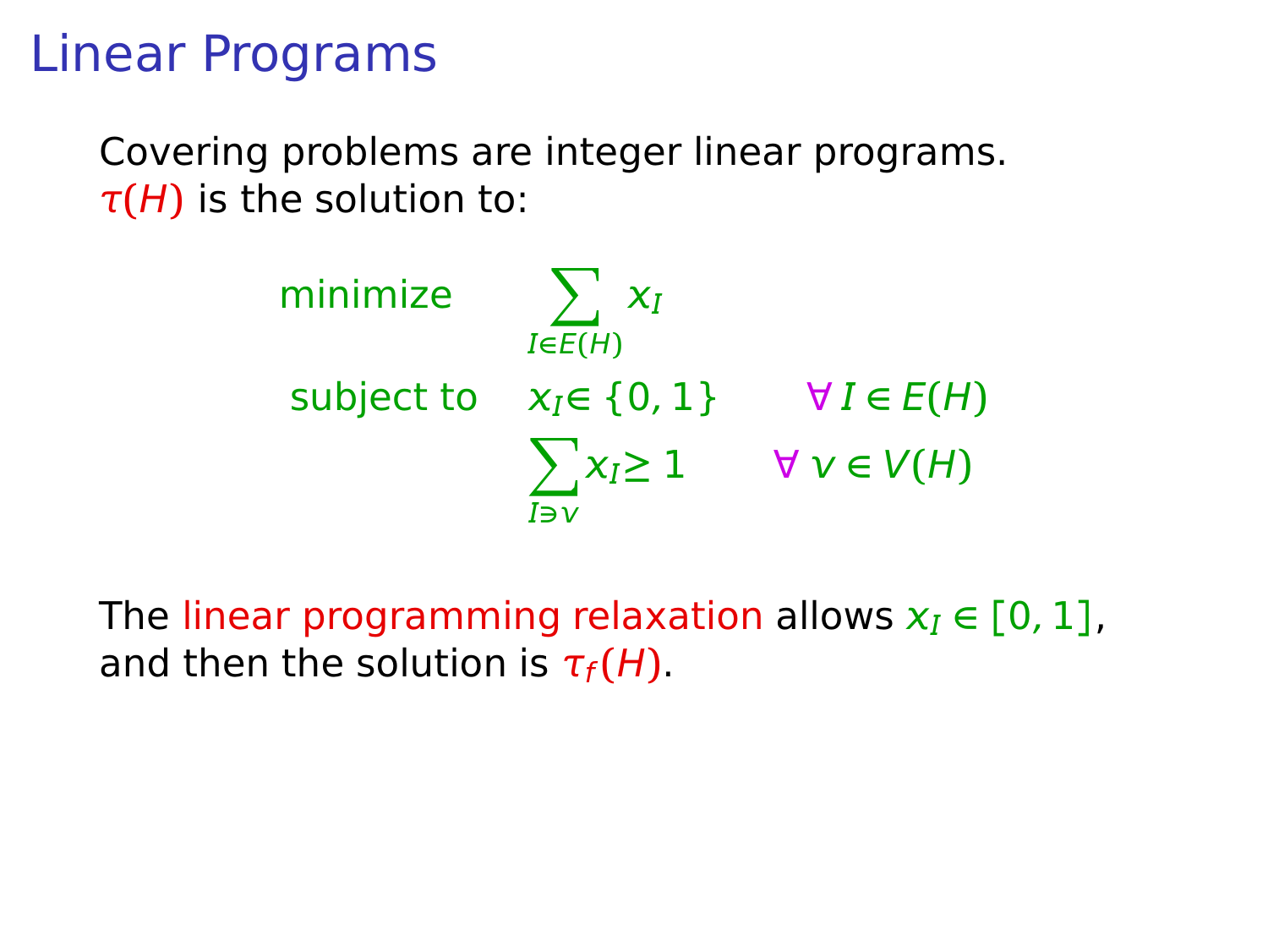# Linear Programs

Covering problems are integer linear programs.  $\tau$ (H) is the solution to:

> minimize  $\sum x_l$  $I \in E(H)$ subject to  $x_i \in \{0, 1\}$   $\forall I \in E(H)$  $\sum x_i \geq 1$   $\forall v \in V(H)$ **∋**

The linear programming relaxation allows  $x_i \in [0, 1]$ , and then the solution is  $\tau_f(H)$ .

In solving a linear program, the values are rational. When the gcd is b and the optimum is  $a/b$ , scaling by b yields an  $(a:b)$ -covering of H; the infimum is a min.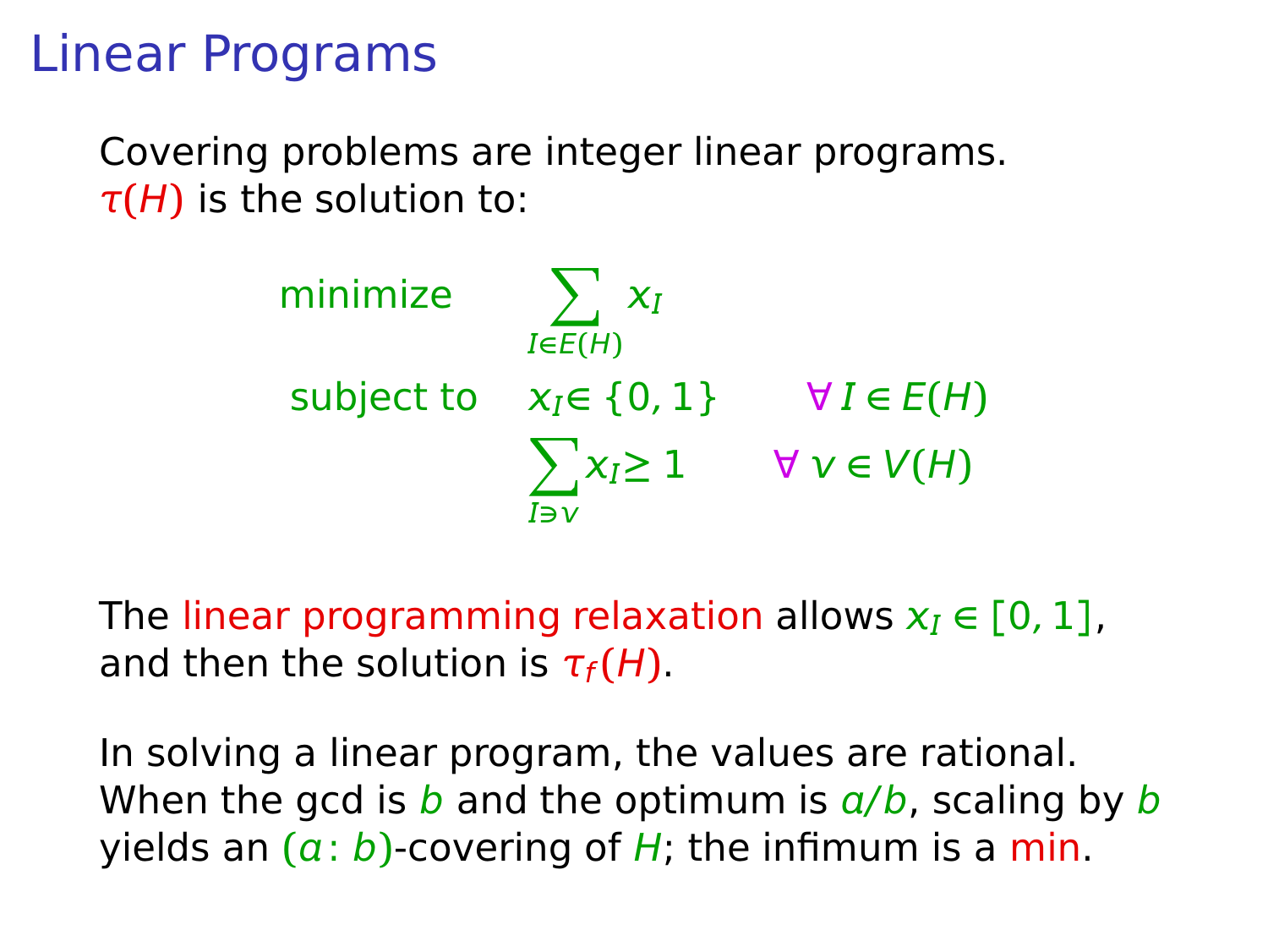Given a list F of orderings of  $V(G)$ , let  $\alpha = |\mathcal{F}|$ , and let all pairs of nonincident edges be separated  $b$  times.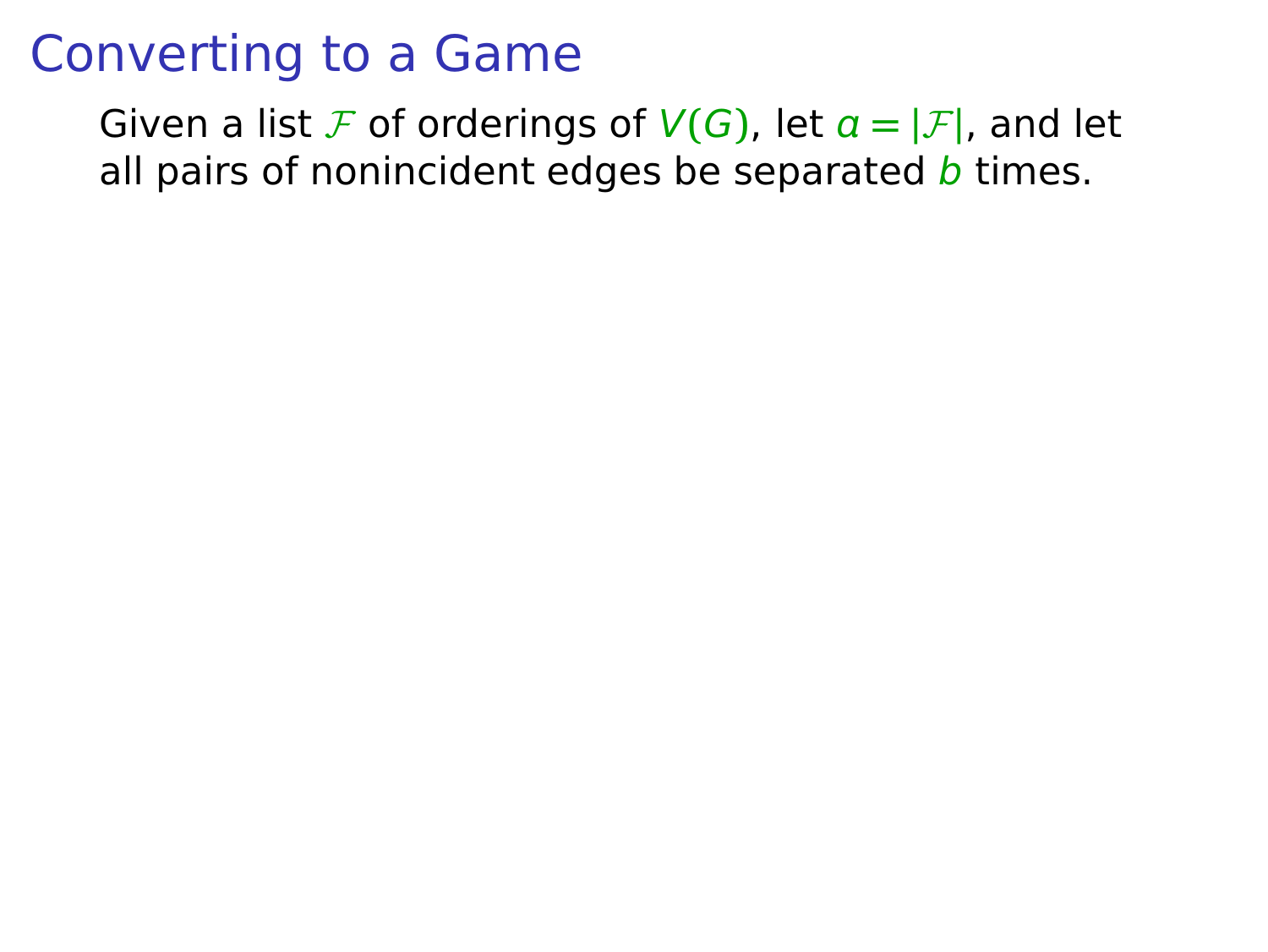Given a list F of orderings of  $V(G)$ , let  $\alpha = |\mathcal{F}|$ , and let all pairs of nonincident edges be separated  *times.* 

We defined  $\pi_f(G) = \inf_{F} a/b$ , the LP relaxation of  $\pi(G)$ .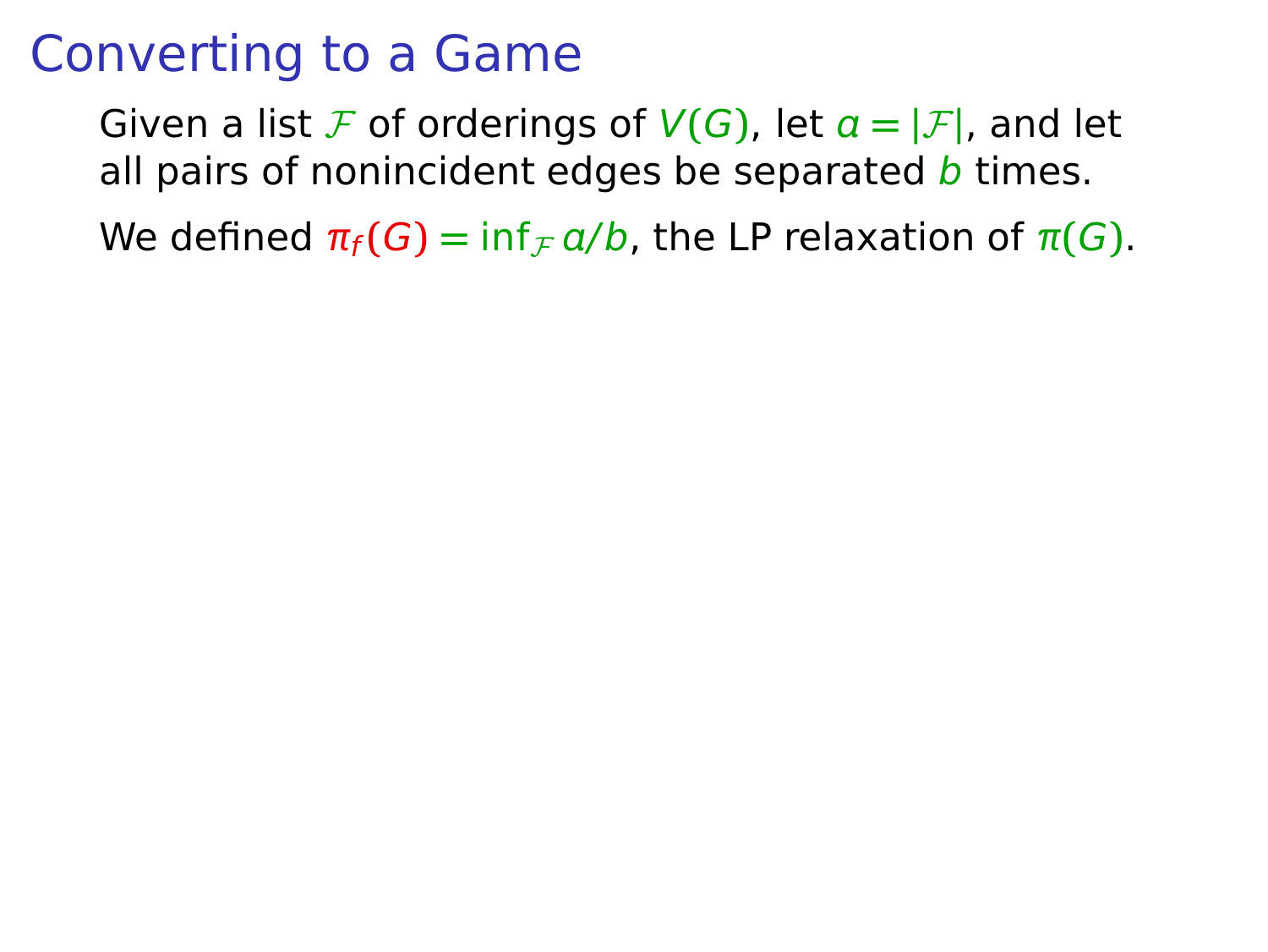Given a list F of orderings of  $V(G)$ , let  $a = |F|$ , and let all pairs of nonincident edges be separated  *times.* 

We defined  $\pi_f(G) = \inf_{F} a/b$ , the LP relaxation of  $\pi(G)$ .

For proofs, it helps to study  $\pi_f(G)$  as a matrix game.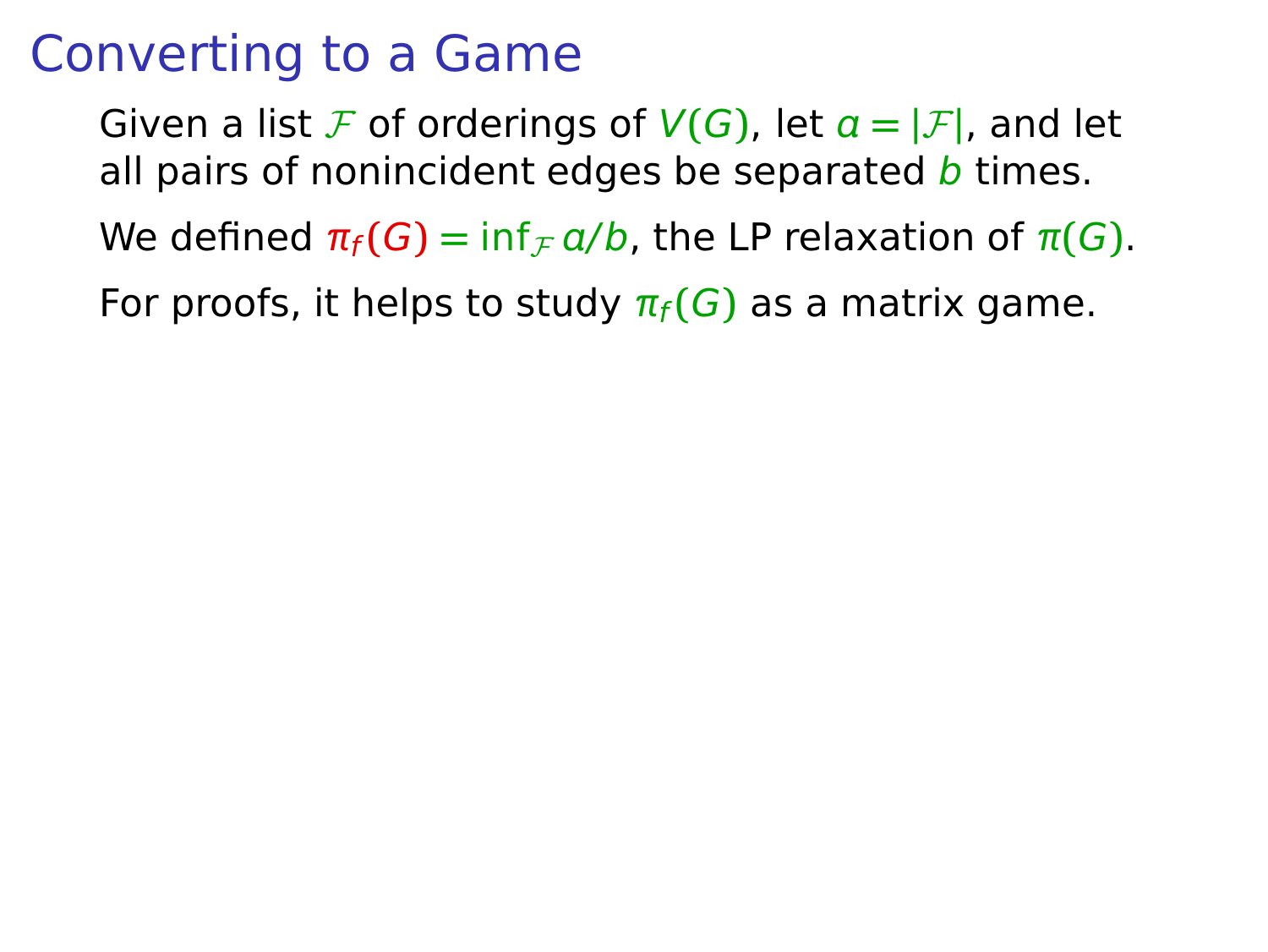Given a list F of orderings of  $V(G)$ , let  $a = |F|$ , and let all pairs of nonincident edges be separated  *times.* 

We defined  $\pi_f(G) = \inf_{F} a/b$ , the LP relaxation of  $\pi(G)$ .

For proofs, it helps to study  $\pi_f(G)$  as a matrix game.

Let  $M(G)$  be the 0, 1-matrix with rows = orderings and columns = pairs of non-incident edges such that  $M_{i,j} = 1 \Leftrightarrow$  ordering *i* separates pair *j*.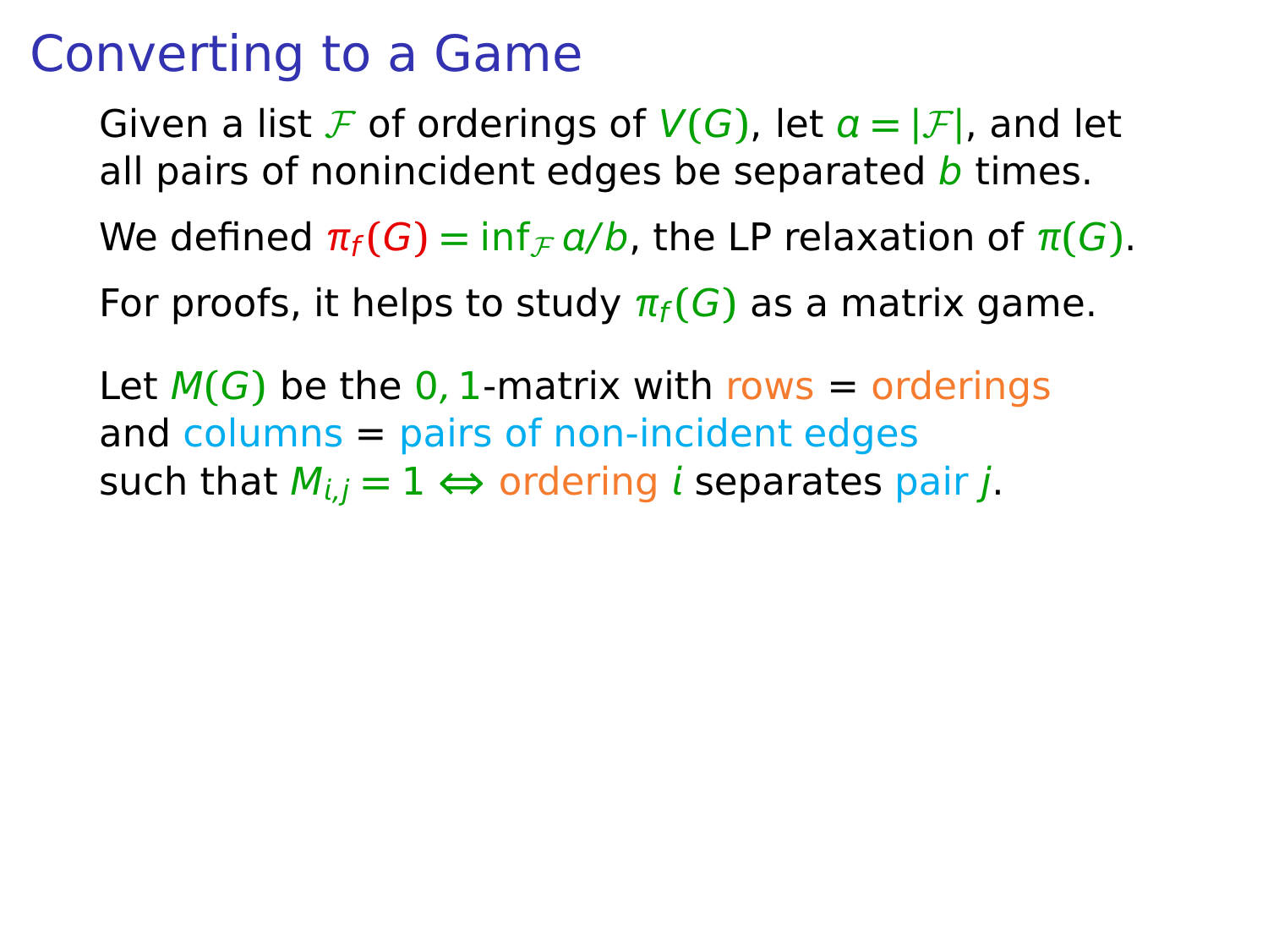Given a list F of orderings of  $V(G)$ , let  $a = |F|$ , and let all pairs of nonincident edges be separated  *times.* We defined  $\pi_f(G) = \inf_{F} a/b$ , the LP relaxation of  $\pi(G)$ .

For proofs, it helps to study  $\pi_f(G)$  as a matrix game.

Let  $M(G)$  be the 0, 1-matrix with rows = orderings and columns = pairs of non-incident edges such that  $M_{i,j} = 1 \Leftrightarrow$  ordering *i* separates pair *j*.

When Ordering Player picks  $i$  and Pair Player picks  $j$ , outcome is  $M_{i,j}$ . Players may make random choices.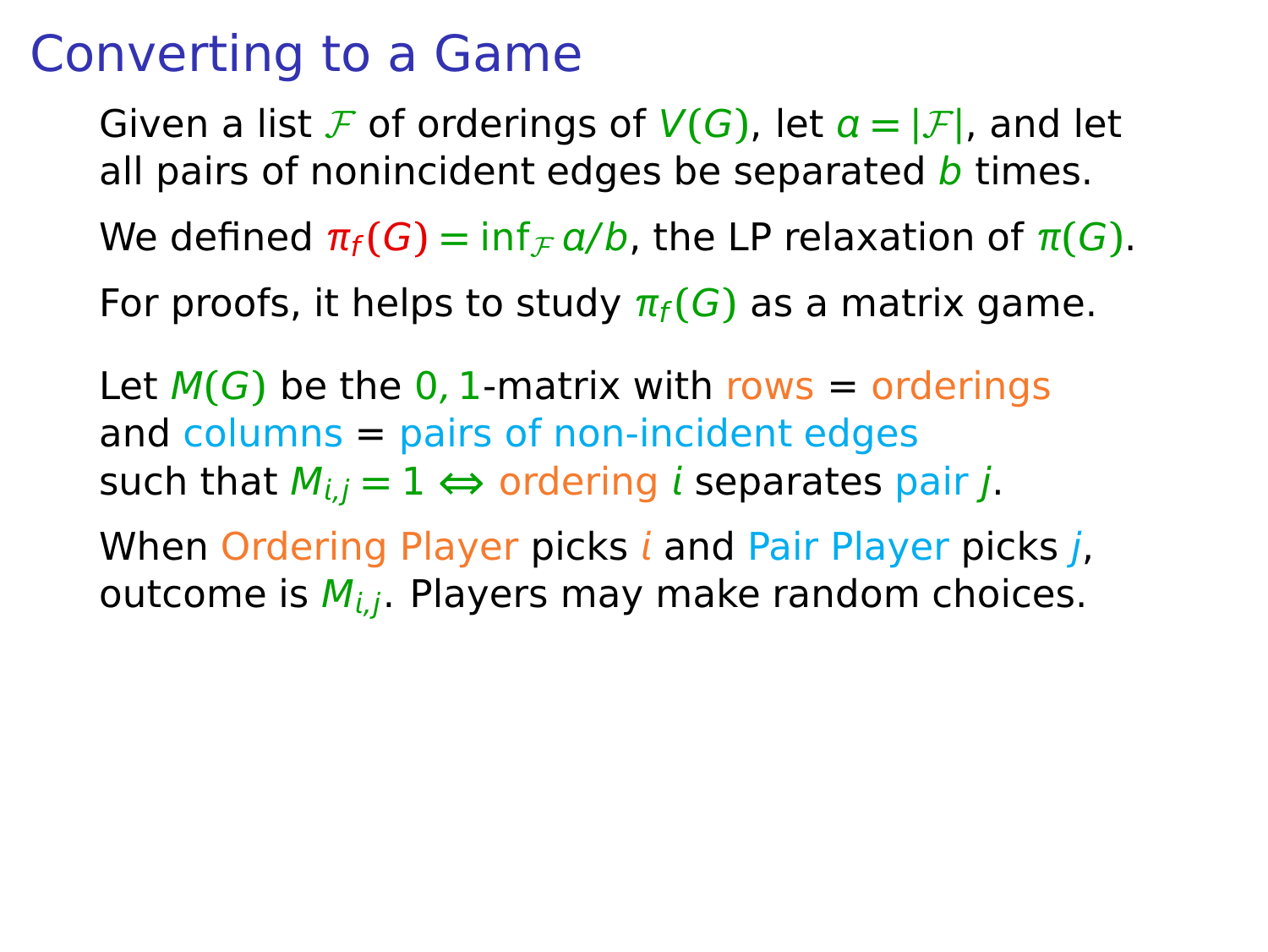Given a list F of orderings of  $V(G)$ , let  $a = |F|$ , and let all pairs of nonincident edges be separated  *times.* We defined  $\pi_f(G) = \inf_{F} a/b$ , the LP relaxation of  $\pi(G)$ .

For proofs, it helps to study  $\pi_f(G)$  as a matrix game.

Let  $M(G)$  be the 0, 1-matrix with rows = orderings and columns = pairs of non-incident edges such that  $M_{i,j} = 1 \Leftrightarrow$  ordering *i* separates pair *j*.

When Ordering Player picks  $i$  and Pair Player picks  $j$ , outcome is  $M_{i,j}$ . Players may make random choices.

The value is the best expected outcome each player can guarantee, where Ordering Player wants to maximize and Pair Player to minimize (prob of separation).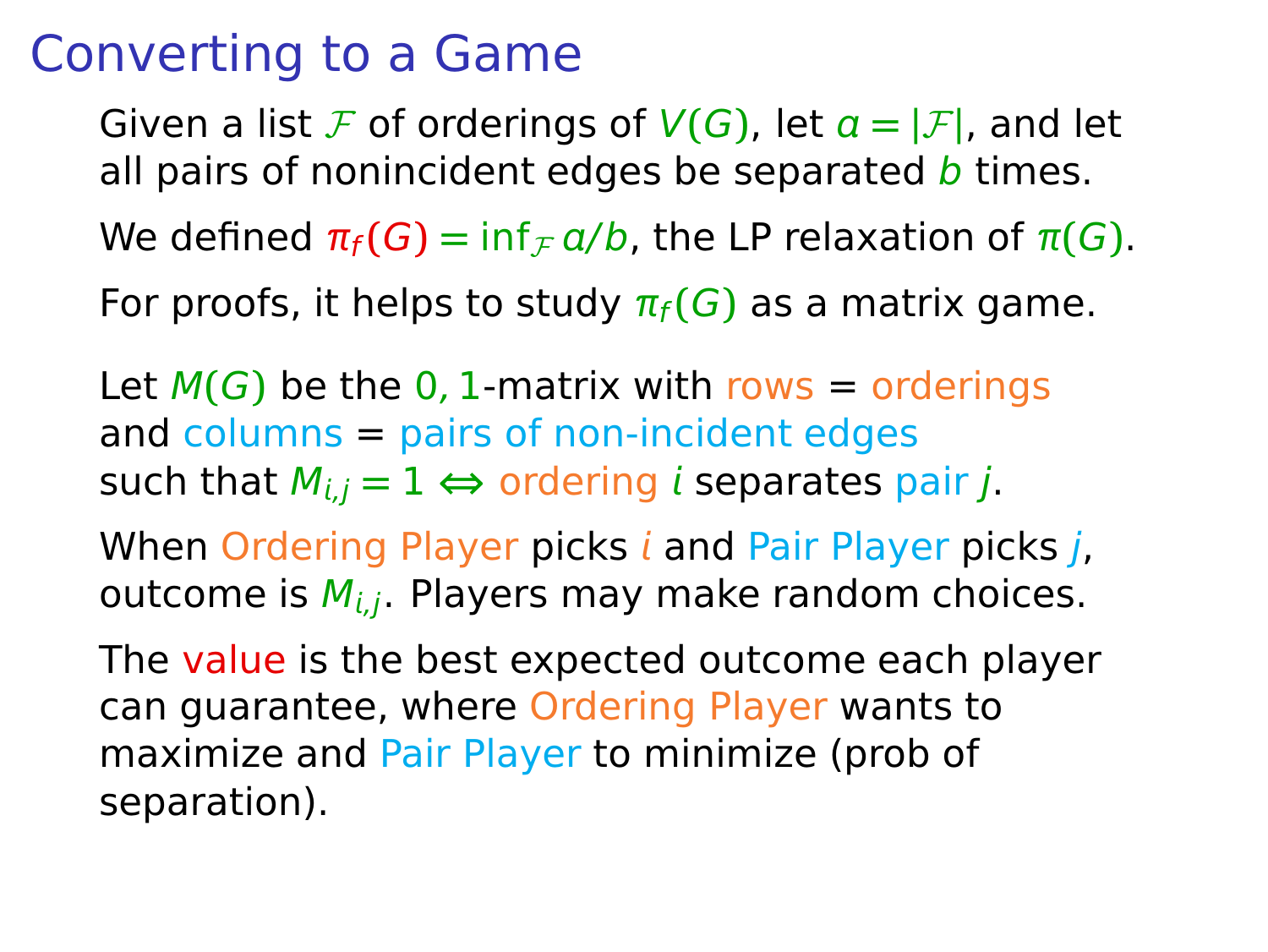Given a list F of orderings of  $V(G)$ , let  $a = |F|$ , and let all pairs of nonincident edges be separated  *times.* We defined  $\pi_f(G) = \inf_{F} a/b$ , the LP relaxation of  $\pi(G)$ .

For proofs, it helps to study  $\pi_f(G)$  as a matrix game.

Let  $M(G)$  be the 0, 1-matrix with rows = orderings and columns = pairs of non-incident edges such that  $M_{i,j} = 1 \Leftrightarrow$  ordering *i* separates pair *j*.

When Ordering Player picks  $i$  and Pair Player picks  $j$ , outcome is  $M_{i,j}$ . Players may make random choices.

The value is the best expected outcome each player can guarantee, where Ordering Player wants to maximize and Pair Player to minimize (prob of separation).

**Prop.** The value of the matrix game on  $M(G)$  is  $\frac{1}{\pi_f(G)}$ .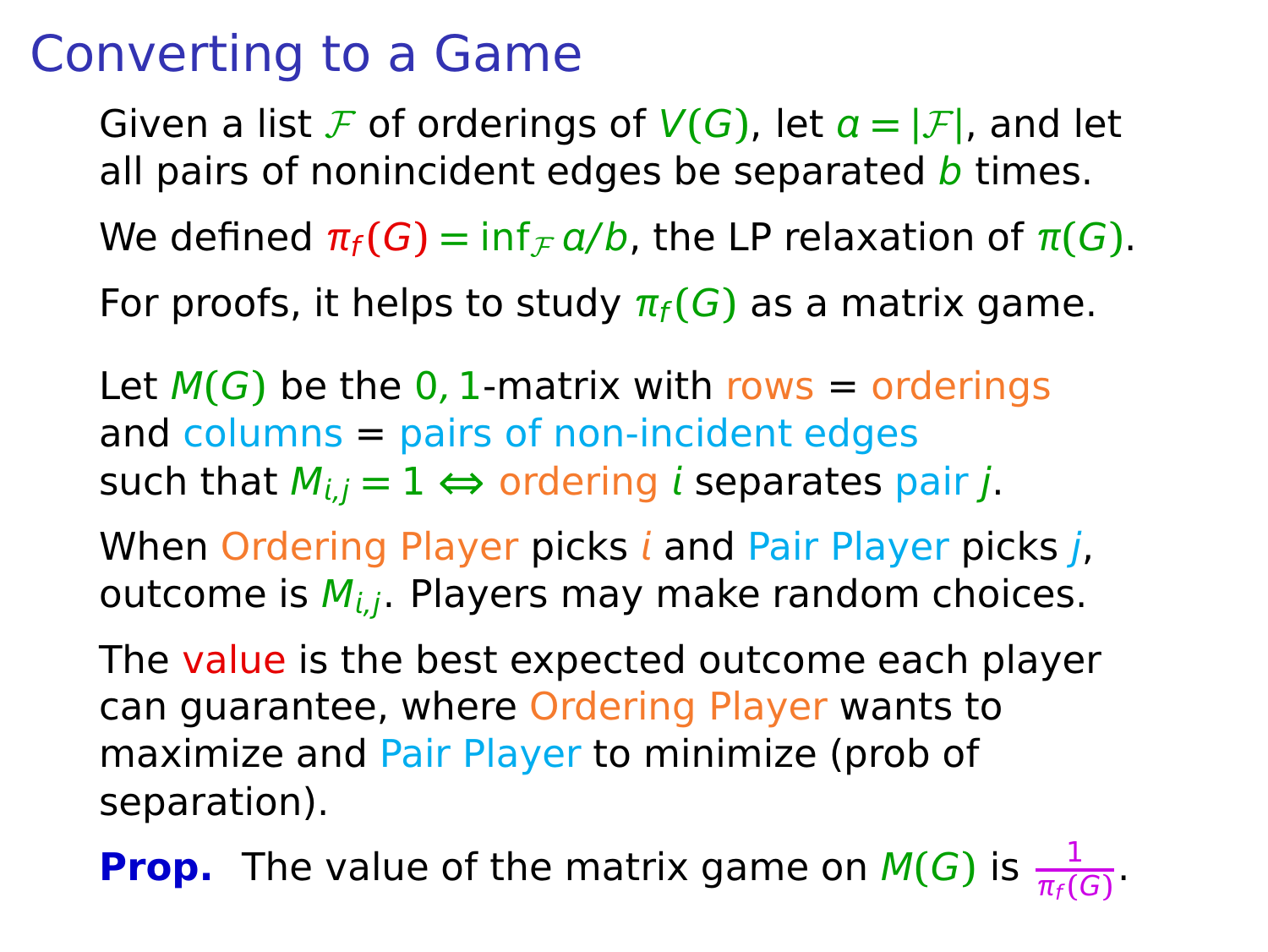## The Game as a Linear Program

Let  $S = rows$  (orderings),  $P = \text{cols}$  (edge pairs)

 $S_p$  = set of orderings separating a pair p.

 $P_{\sigma}$  = set of pairs separated by an ordering  $\sigma$ .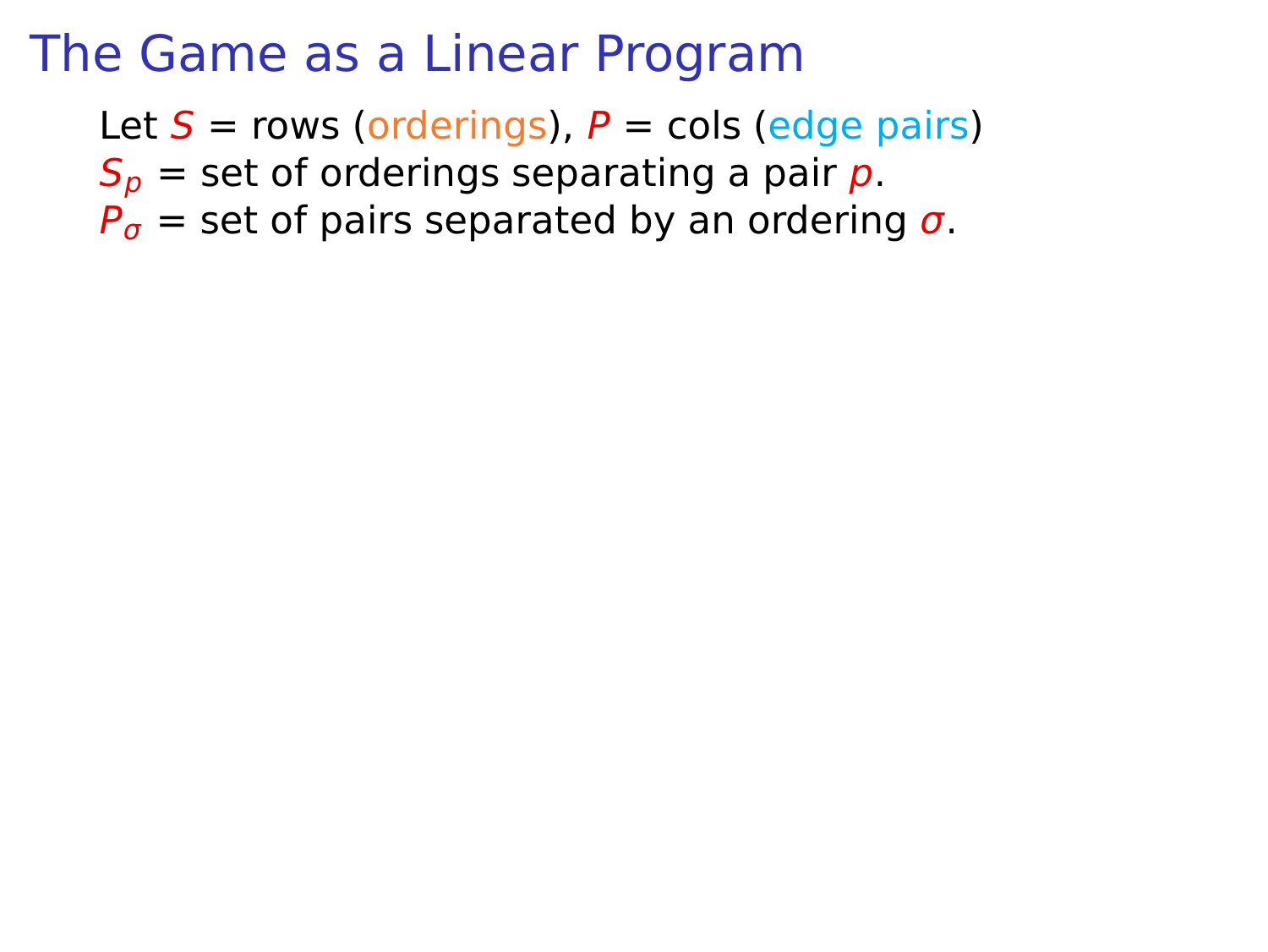# The Game as a Linear Program

Let  $S = rows$  (orderings),  $P = \text{cols}$  (edge pairs)  $S_p$  = set of orderings separating a pair p.  $P_{\sigma}$  = set of pairs separated by an ordering  $\sigma$ .

Row player wants to choose weights  $x_{\sigma}$  for  $\sigma \in S$  to maximize t subject to  $x_{\sigma} \ge 0$   $\forall \sigma \in S$  $\sum$ σ**∈**S  $x_{\sigma} = 1$  and  $\sum$ σ**∈**S<sup>p</sup> <sup>σ</sup> **≥** t ∀ p **∈** P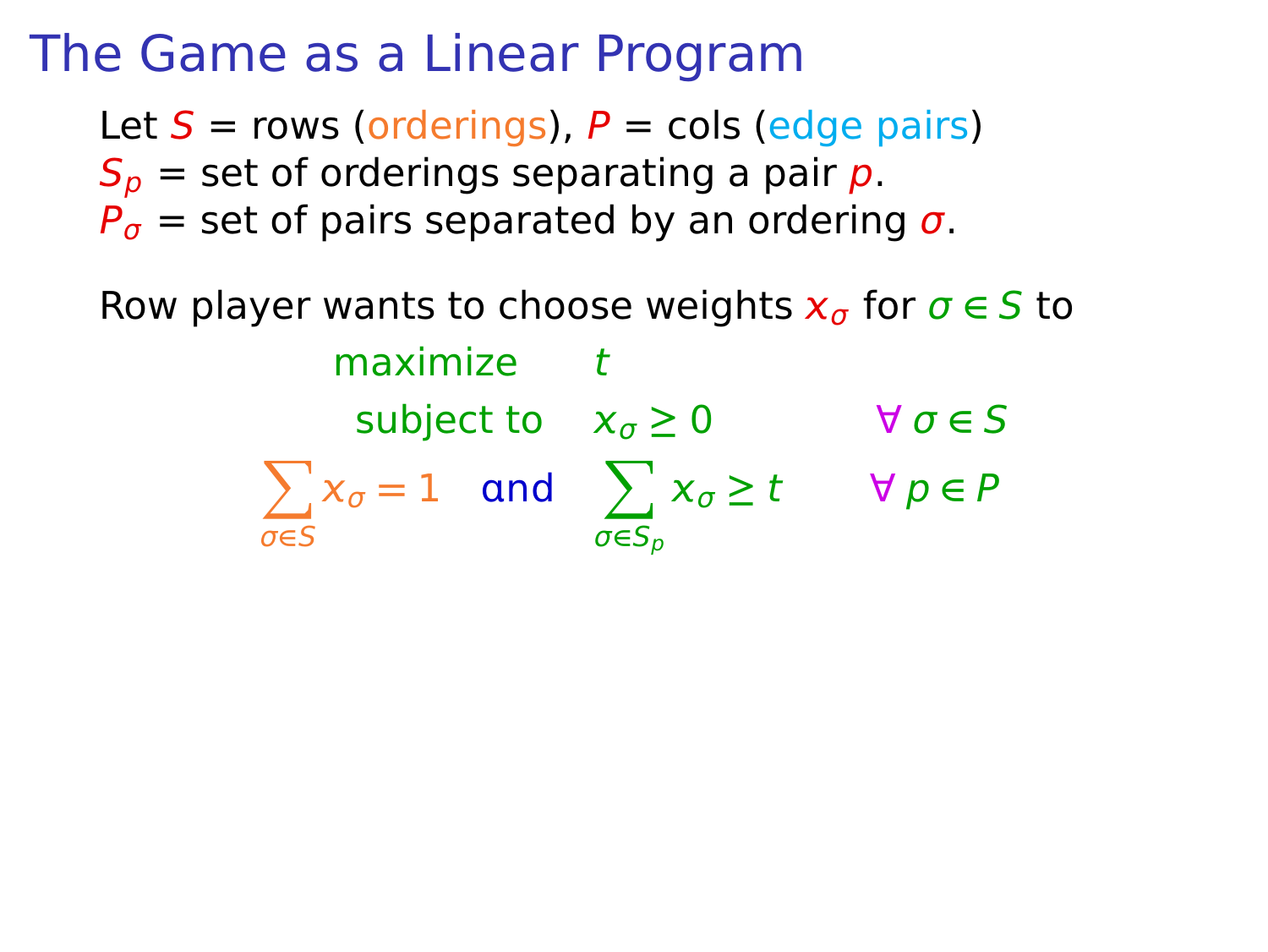## The Game as a Linear Program

Let  $S = rows$  (orderings),  $P = \text{cols}$  (edge pairs)  $S_p$  = set of orderings separating a pair p.  $P_{\sigma}$  = set of pairs separated by an ordering  $\sigma$ .

Row player wants to choose weights  $x_{\sigma}$  for  $\sigma \in S$  to maximize t subject to  $x_{\sigma} \ge 0$   $\forall \sigma \in S$  $\sum$ σ**∈**S  $x_{\sigma} = 1$  and  $\sum$ σ**∈**S<sup>p</sup> <sup>σ</sup> **≥** t ∀ p **∈** P

**Prop.**  $\pi_f(G) = 1/t^*$ , where  $t^*$  is the value of the game.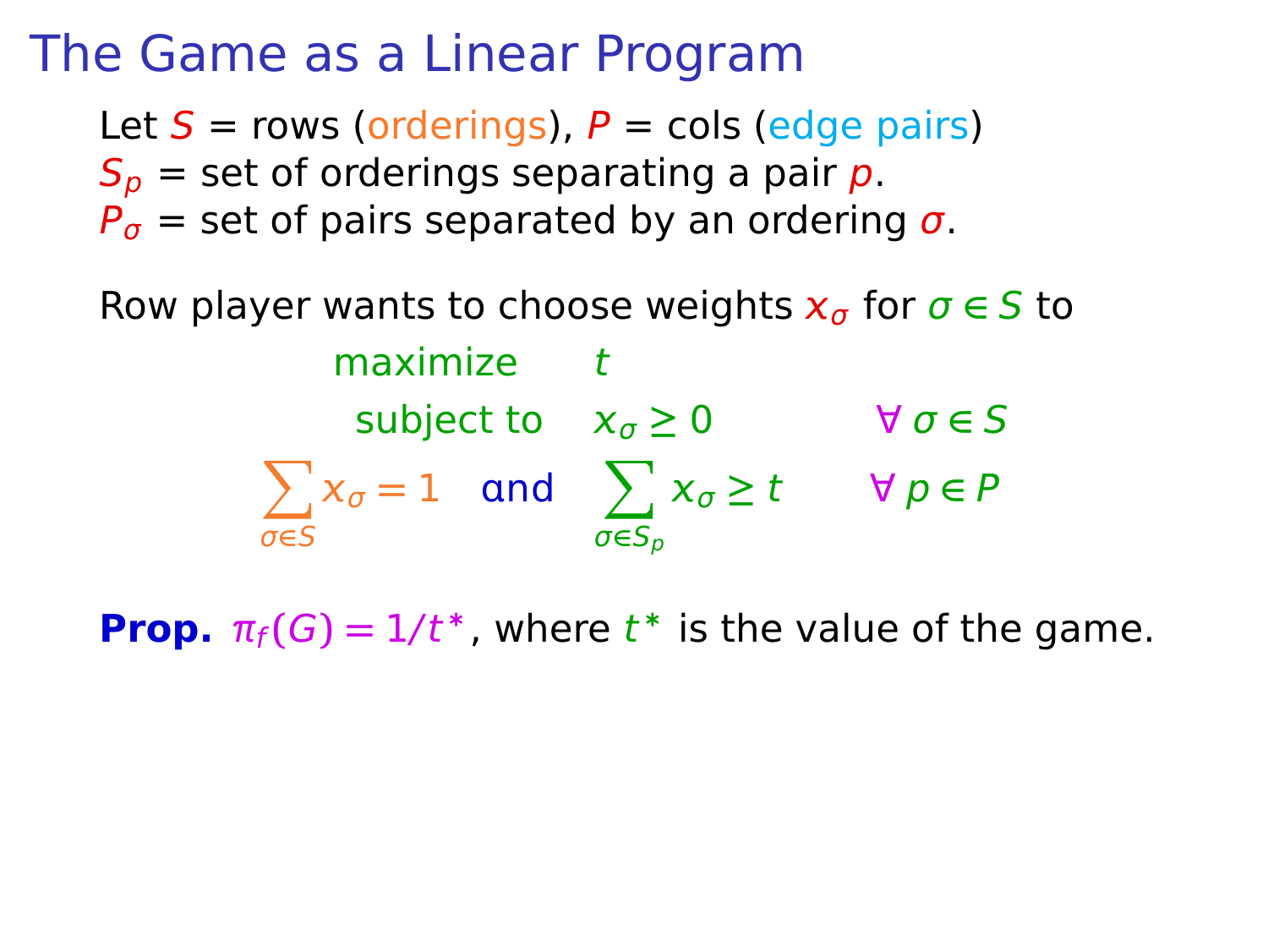#### The Game as a Linear Program

Let  $S = rows$  (orderings),  $P = \text{cols}$  (edge pairs)  $S_p$  = set of orderings separating a pair p.  $P_{\sigma}$  = set of pairs separated by an ordering  $\sigma$ .

Row player wants to choose weights  $x_{\sigma}$  for  $\sigma \in S$  to maximize t subject to  $x_{\sigma} \ge 0$   $\forall \sigma \in S$  $\sum$ σ**∈**S  $x_{\sigma} = 1$  and  $\sum x_{\sigma} \ge t$   $\forall p \in P$ σ**∈**S<sup>p</sup>

**Prop.**  $\pi_f(G) = 1/t^*$ , where  $t^*$  is the value of the game.

**Pf.** After dividing everything by  $t^*$ , the solution minimizes  $\sum \mathsf{x}_{\sigma}$  such that the covering constraints hold.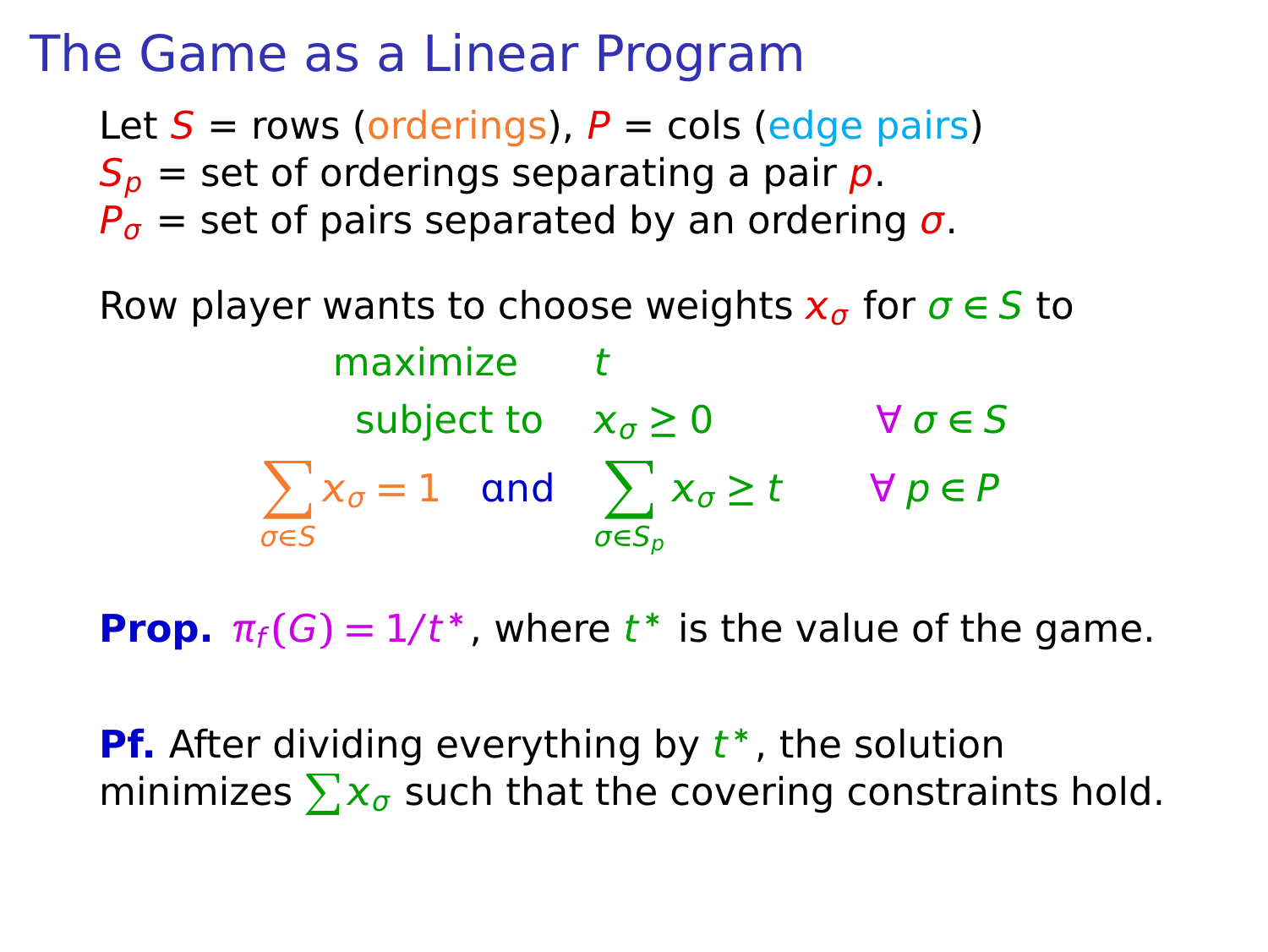#### The Game as a Linear Program

Let  $S = rows$  (orderings),  $P = \text{cols}$  (edge pairs)  $S_p$  = set of orderings separating a pair p.  $P_{\sigma}$  = set of pairs separated by an ordering  $\sigma$ .

Row player wants to choose weights  $x_{\sigma}$  for  $\sigma \in S$  to maximize t subject to  $x_{\sigma} \ge 0$   $\forall \sigma \in S$  $\sum$ σ**∈**S  $x_{\sigma} = 1$  and  $\sum x_{\sigma} \ge t$   $\forall p \in P$ σ**∈**S<sup>p</sup>

**Prop.**  $\pi_f(G) = 1/t^*$ , where  $t^*$  is the value of the game.

**Pf.** After dividing everything by  $t^*$ , the solution minimizes  $\sum \mathsf{x}_{\sigma}$  such that the covering constraints hold.

**Cor.** Always  $\pi_f(G)$  is rational.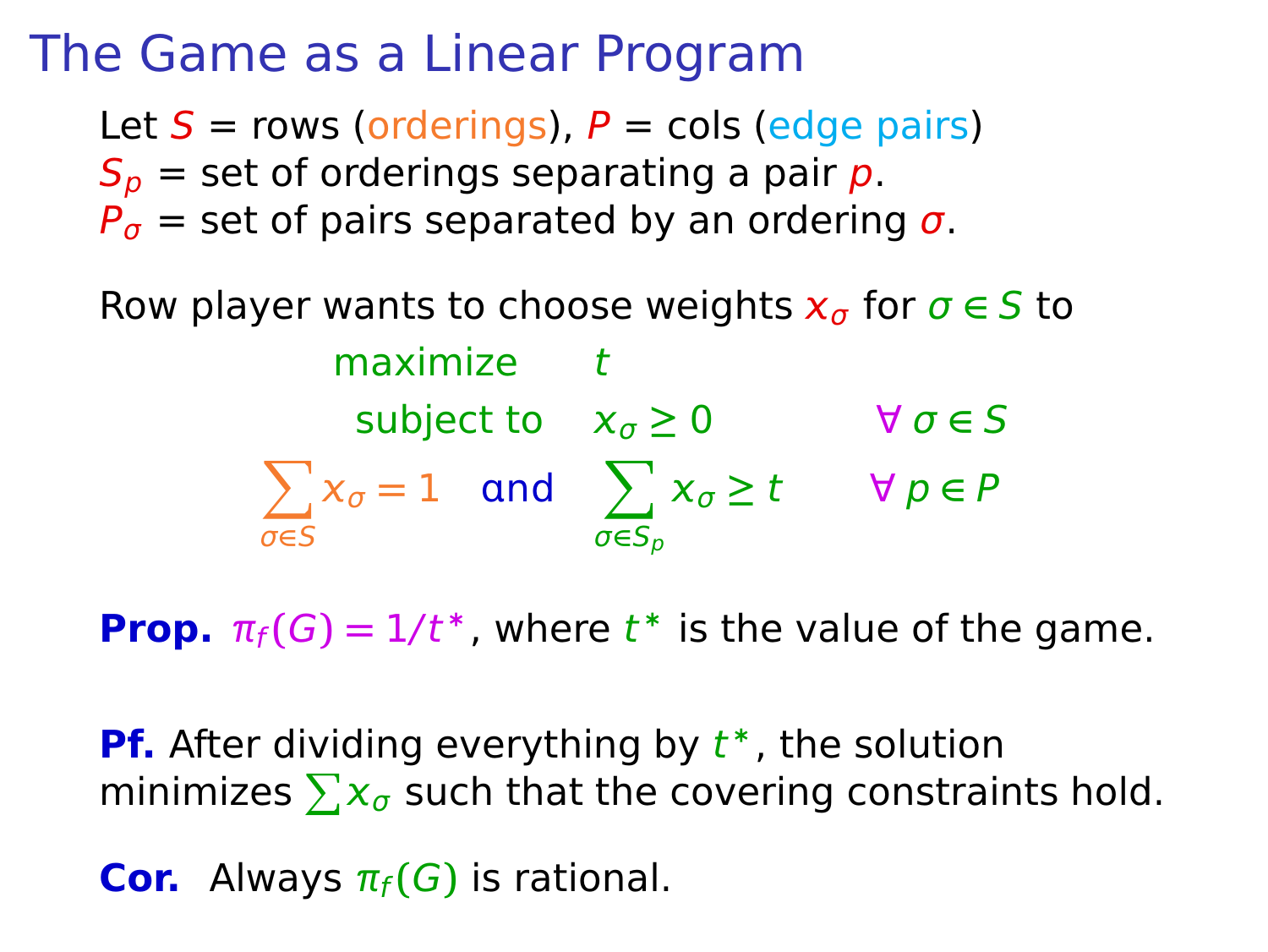#### **Idea:** To prove  $\pi_f(G) = 1/t$ , find distributions: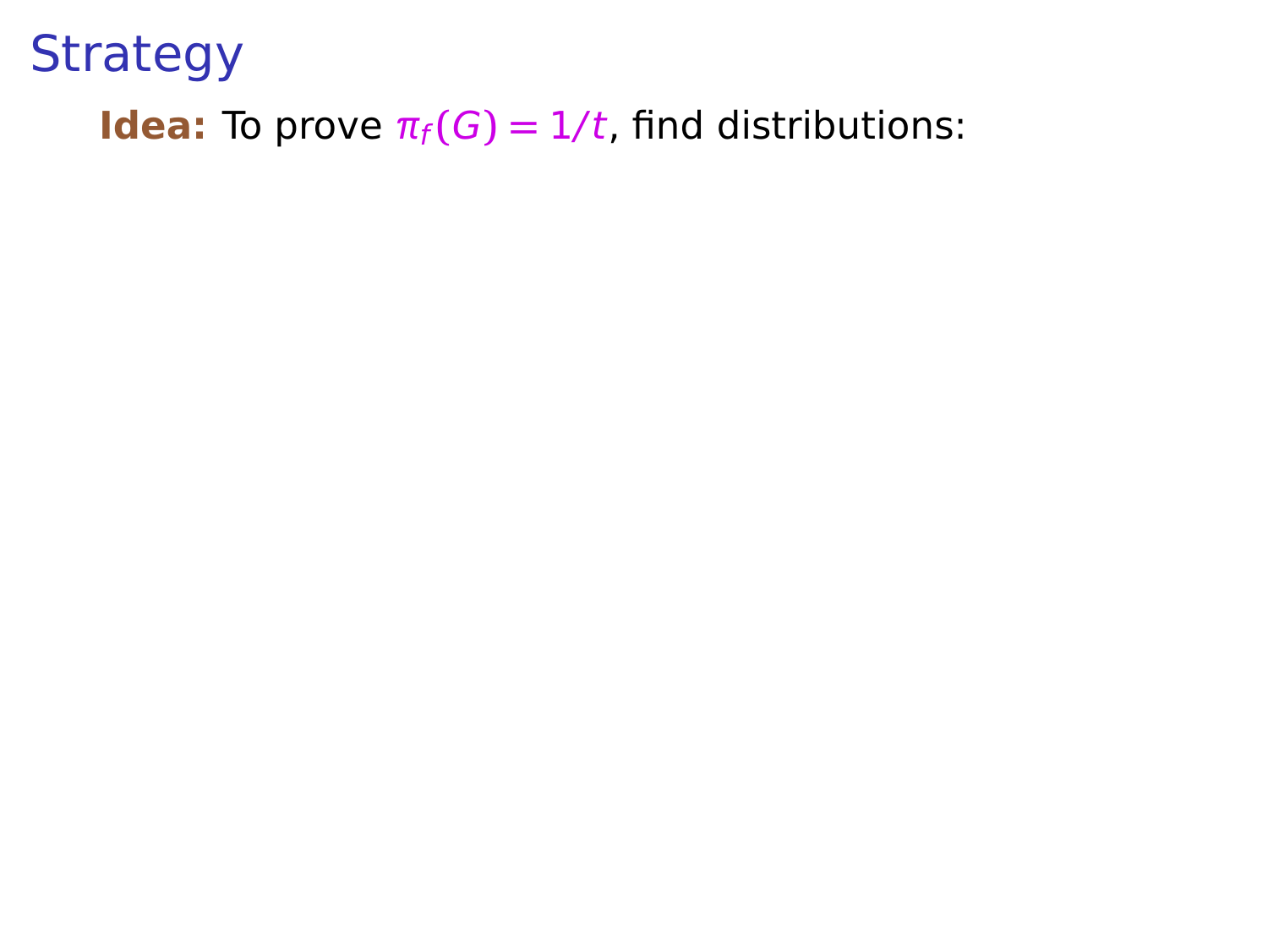**Idea:** To prove  $\pi_f(G) = 1/t$ , find distributions:

 $\boldsymbol{\chi}$  over  $\boldsymbol{S}$  such that  $\sum_{\sigma\in\mathcal{S}_p} \chi_{\sigma} \geq t$  for all  $p\in\mathit{P}$  (upper bd.).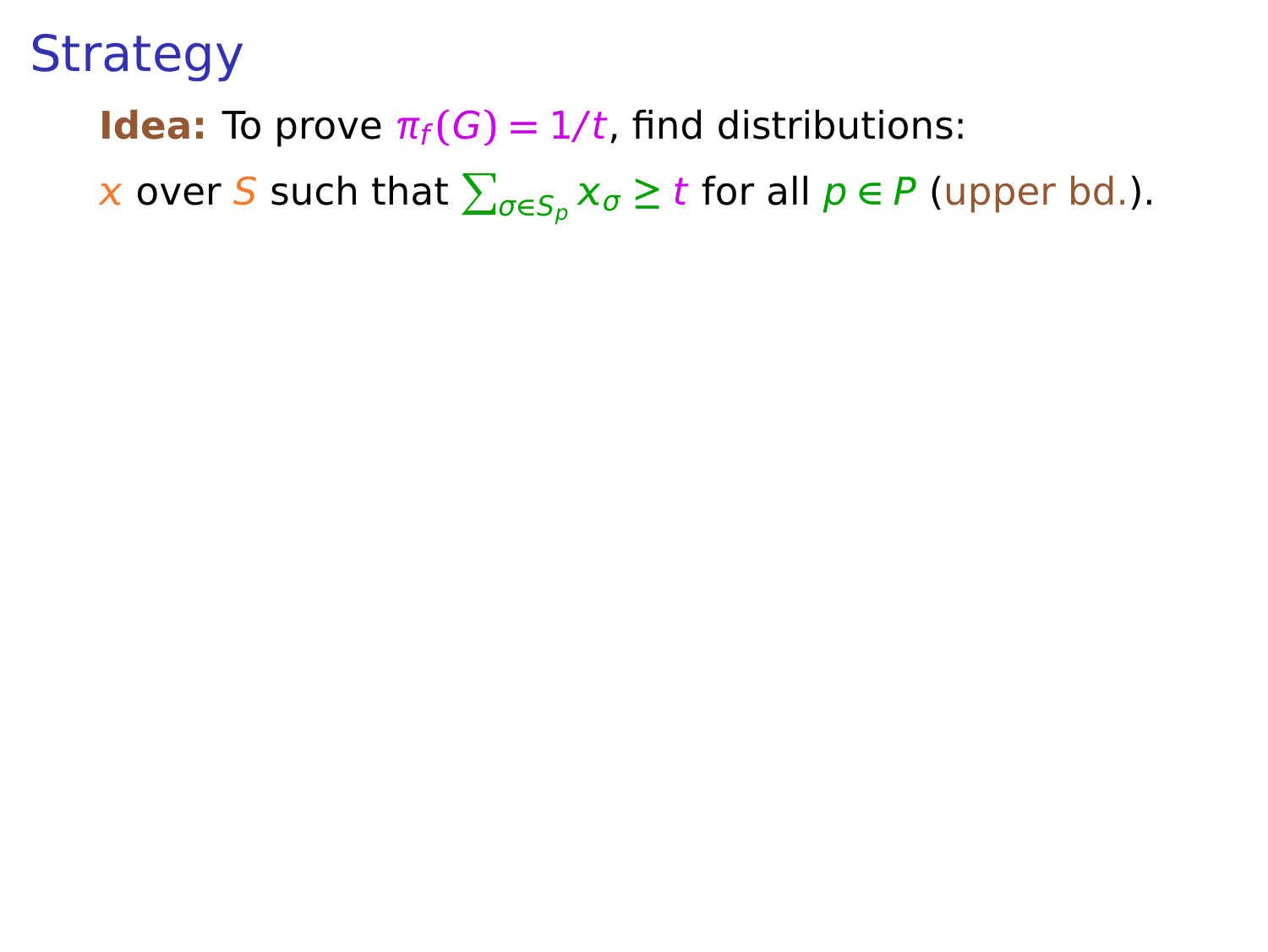**Idea:** To prove  $\pi_f(G) = 1/t$ , find distributions:

 $\boldsymbol{\chi}$  over  $\boldsymbol{S}$  such that  $\sum_{\sigma\in\mathcal{S}_p} \chi_{\sigma} \geq t$  for all  $p\in\mathit{P}$  (upper bd.).

 $\forall p \in P$ , we have  $P(p$  is separated)  $\geq t$ .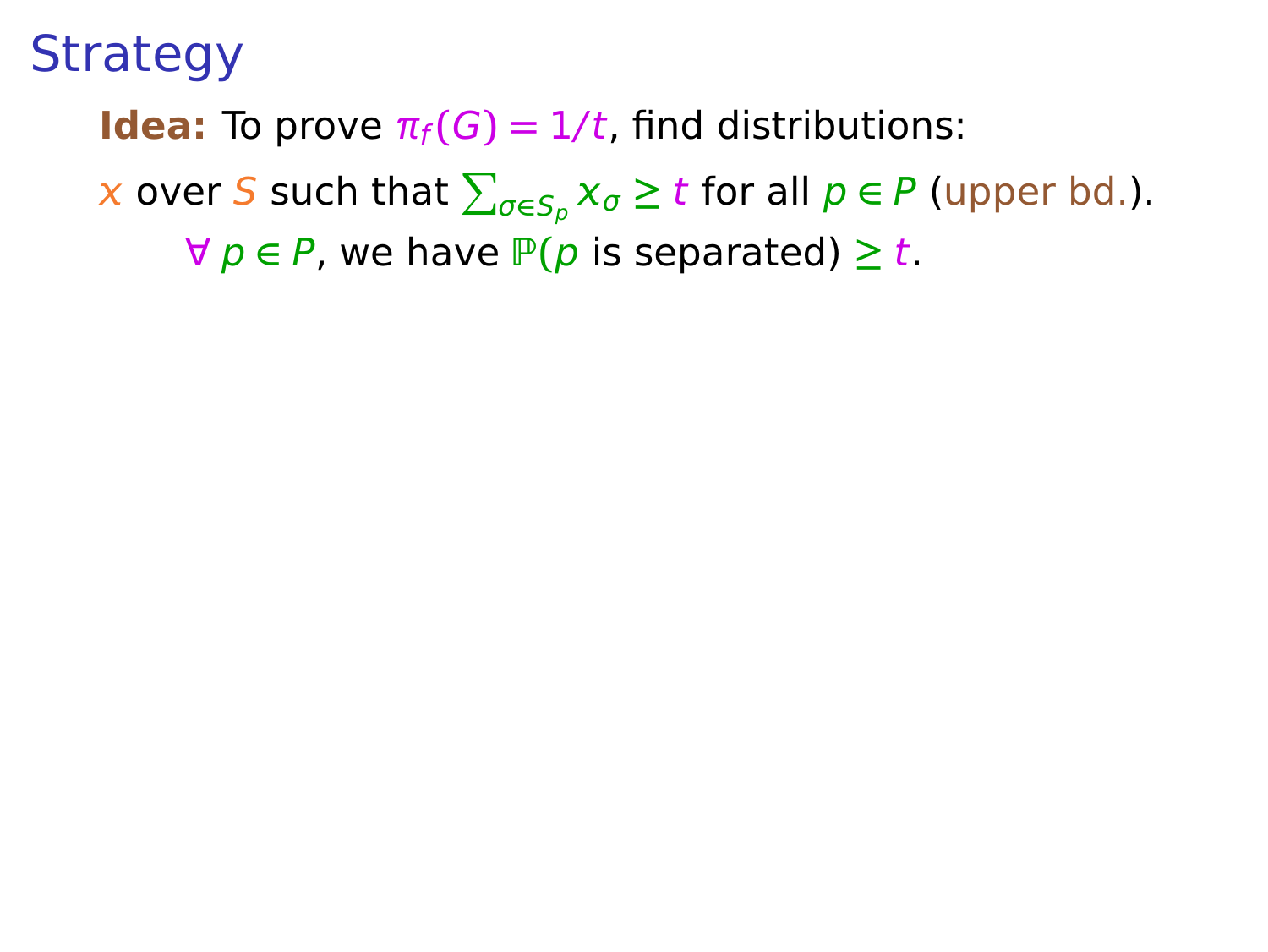**Idea:** To prove  $\pi_f(G) = 1/t$ , find distributions:

 $\boldsymbol{\chi}$  over  $\boldsymbol{S}$  such that  $\sum_{\sigma\in\mathcal{S}_p} \chi_{\sigma} \geq t$  for all  $p\in\mathit{P}$  (upper bd.).

 $\forall p \in P$ , we have  $P(p$  is separated)  $\geq t$ .

 $y$  over  $P$  such that  $\sum_{p\in P_{\sigma}}y_p\leq t$  for all  $\sigma\in S$  (lower bd.).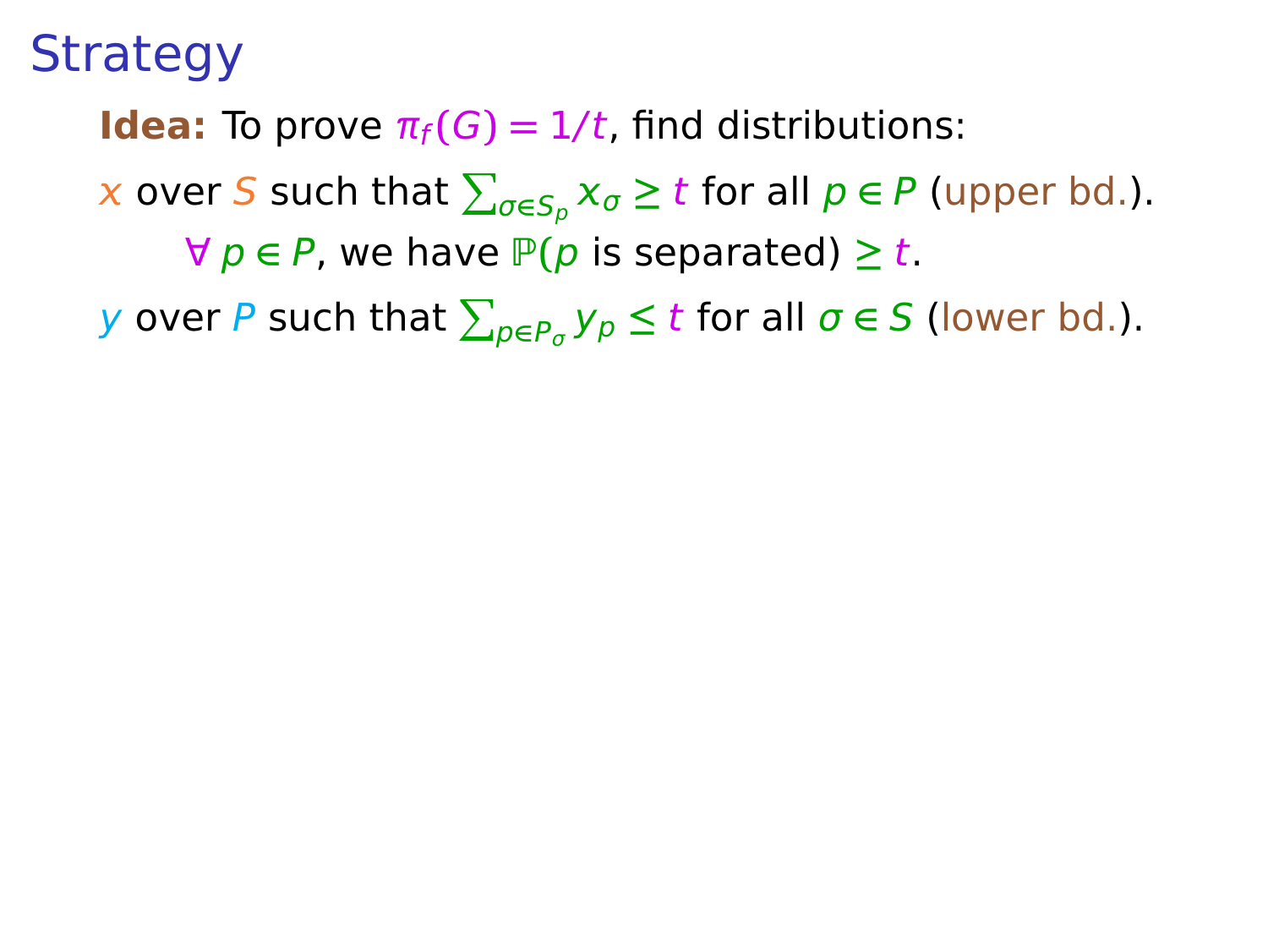**Idea:** To prove  $\pi_f(G) = 1/t$ , find distributions:

 $\boldsymbol{\chi}$  over  $\boldsymbol{S}$  such that  $\sum_{\sigma\in\mathcal{S}_p} \chi_{\sigma} \geq t$  for all  $p\in\mathit{P}$  (upper bd.).

 $∀ p ∈ P$ , we have  $P(p$  is separated)  $≥ t$ .

 $y$  over  $P$  such that  $\sum_{p\in P_{\sigma}}y_p\leq t$  for all  $\sigma\in S$  (lower bd.).

 $\forall \sigma \in S$ , we have  $E(\text{#pairs separated by } \sigma) \leq t$ .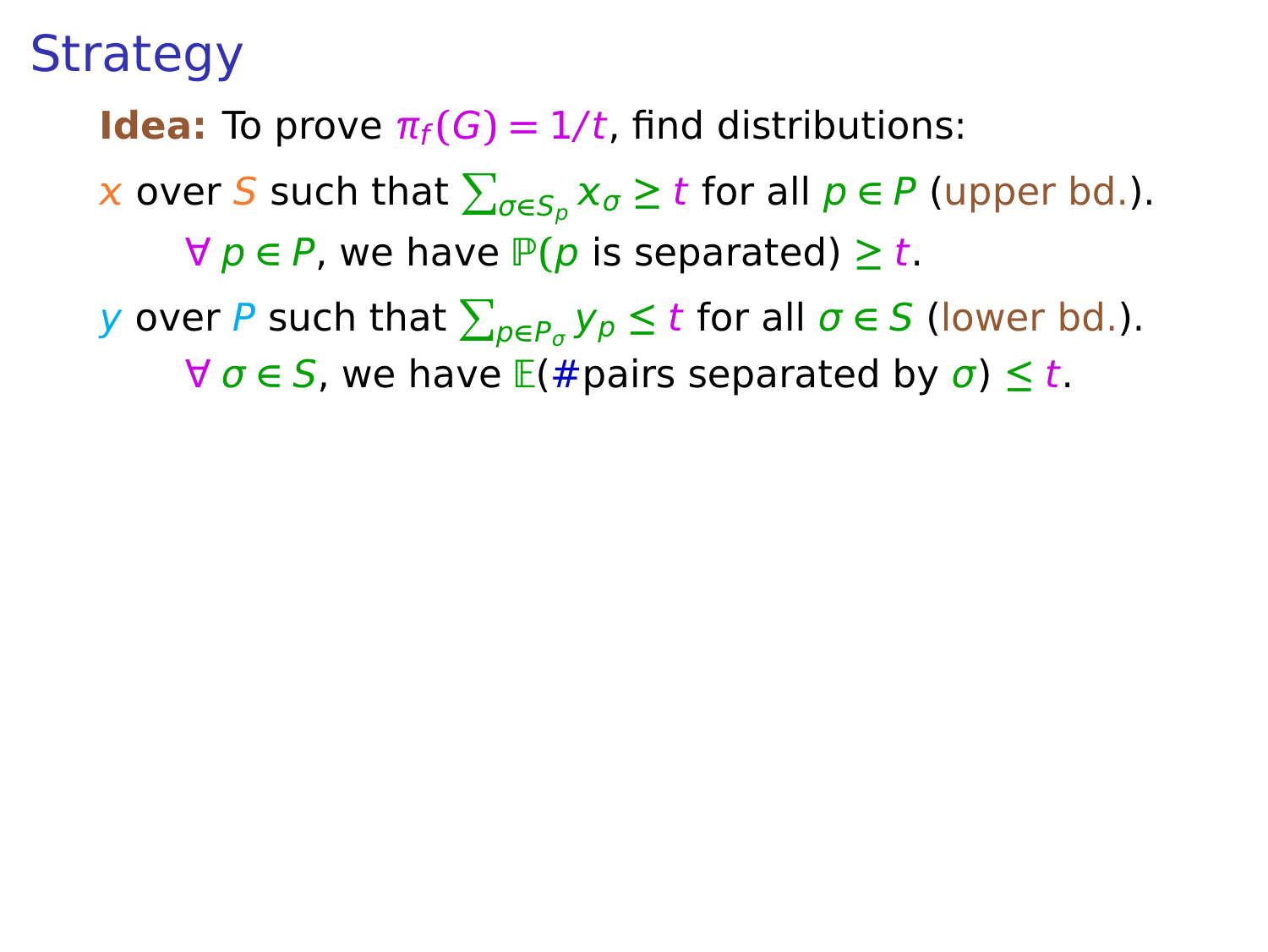**Idea:** To prove  $\pi_f(G) = 1/t$ , find distributions:

 $\boldsymbol{\chi}$  over  $\boldsymbol{S}$  such that  $\sum_{\sigma\in\mathcal{S}_p} \chi_{\sigma} \geq t$  for all  $p\in\mathit{P}$  (upper bd.).

<sup>∀</sup> <sup>p</sup> **<sup>∈</sup>** <sup>P</sup>, we have <sup>P</sup>**(**<sup>p</sup> is separated) **<sup>≥</sup>** <sup>t</sup>.

 $y$  over  $P$  such that  $\sum_{p\in P_{\sigma}}y_p\leq t$  for all  $\sigma\in S$  (lower bd.).  $\forall \sigma \in S$ , we have  $E(\text{#pairs separated by } \sigma) \leq t$ .

**Prop.**  $\pi_f(G) \leq 3$  for every graph G.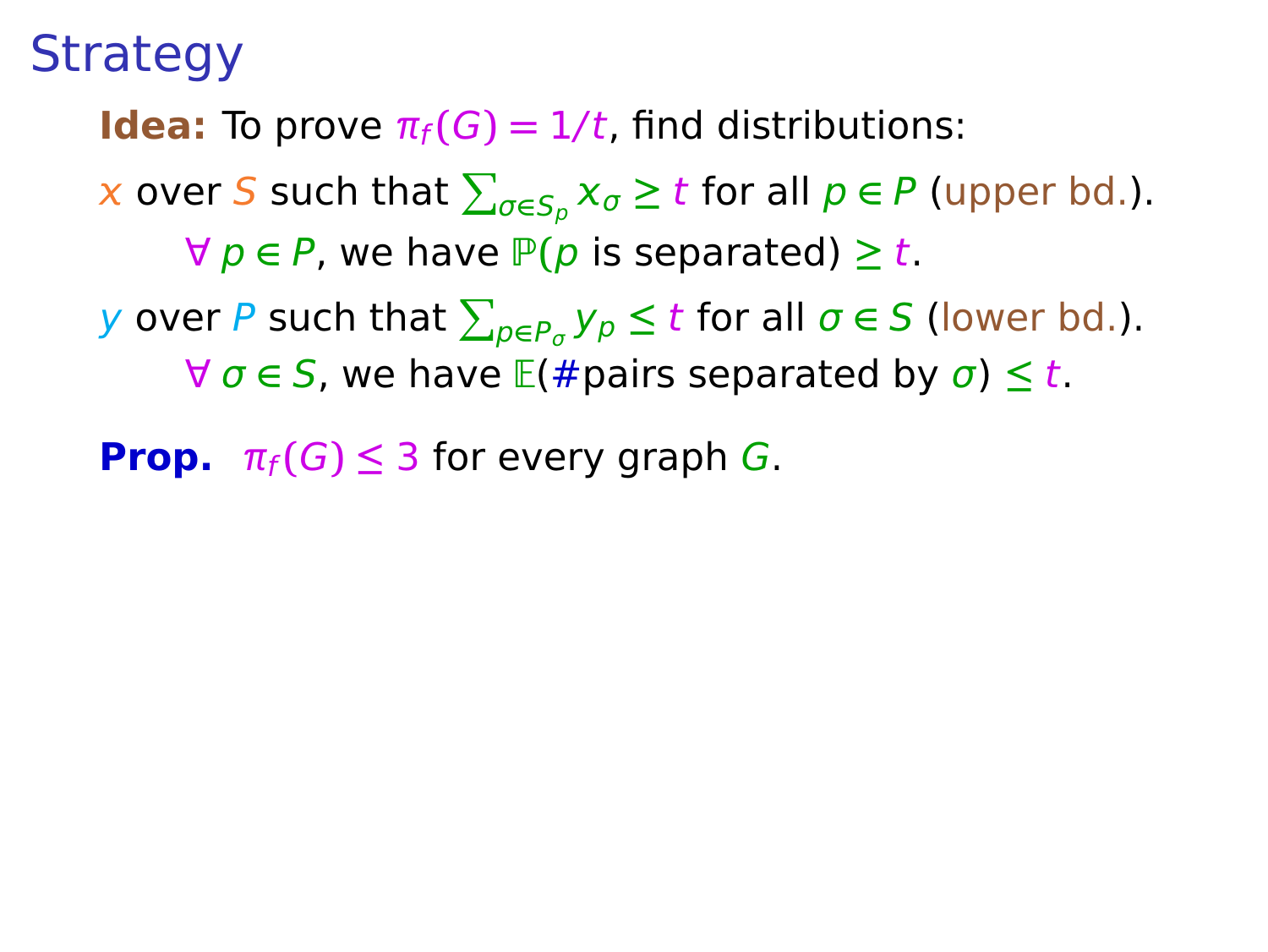**Idea:** To prove  $\pi_f(G) = 1/t$ , find distributions:

 $\boldsymbol{\chi}$  over  $\boldsymbol{S}$  such that  $\sum_{\sigma\in\mathcal{S}_p} \chi_{\sigma} \geq t$  for all  $p\in\mathit{P}$  (upper bd.).

 $\forall p \in P$ , we have  $P(p$  is separated)  $\geq t$ .

- $y$  over  $P$  such that  $\sum_{p\in P_{\sigma}}y_p\leq t$  for all  $\sigma\in S$  (lower bd.).  $\forall \sigma \in S$ , we have  $E(\text{#pairs separated by } \sigma) \leq t$ .
- **Prop.**  $\pi_f(G) \leq 3$  for every graph G.
- **Pf.** For x: Make all orderings of  $V(G)$  equally likely.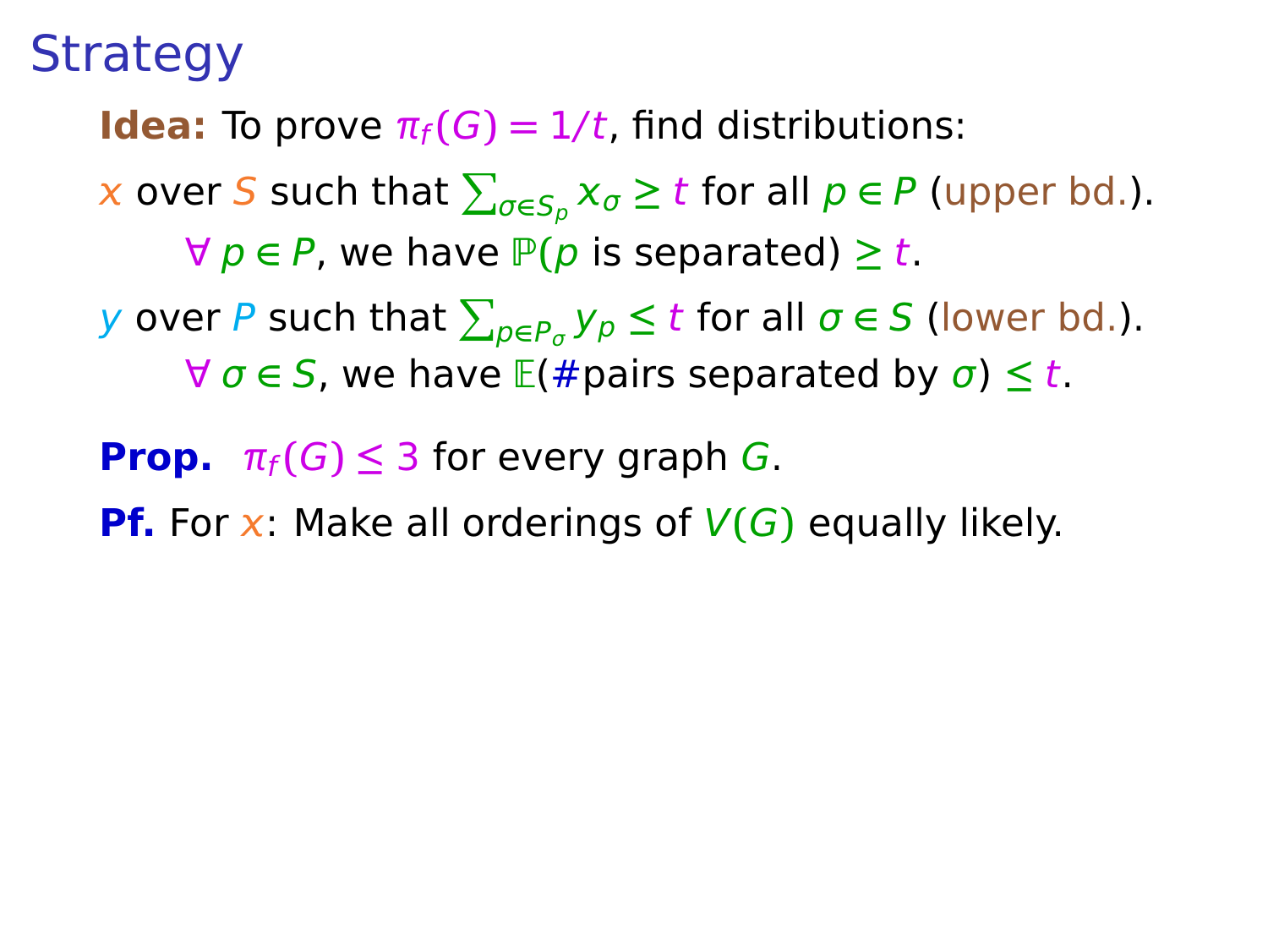**Idea:** To prove  $\pi_f(G) = 1/t$ , find distributions:

 $\boldsymbol{\chi}$  over  $\boldsymbol{S}$  such that  $\sum_{\sigma\in\mathcal{S}_p} \chi_{\sigma} \geq t$  for all  $p\in\mathit{P}$  (upper bd.).

<sup>∀</sup> <sup>p</sup> **<sup>∈</sup>** <sup>P</sup>, we have <sup>P</sup>**(**<sup>p</sup> is separated) **<sup>≥</sup>** <sup>t</sup>.

 $y$  over  $P$  such that  $\sum_{p\in P_{\sigma}}y_p\leq t$  for all  $\sigma\in S$  (lower bd.).  $\forall \sigma \in S$ , we have  $E(\text{#pairs separated by } \sigma) \leq t$ .

**Prop.**  $\pi_f(G) \leq 3$  for every graph *G*.

**Pf.** For x: Make all orderings of  $V(G)$  equally likely. Any four vertices appear in each order equally often. For any  $uv$  and  $wz$ , we have  $P(uv : wz) = 1/3$ .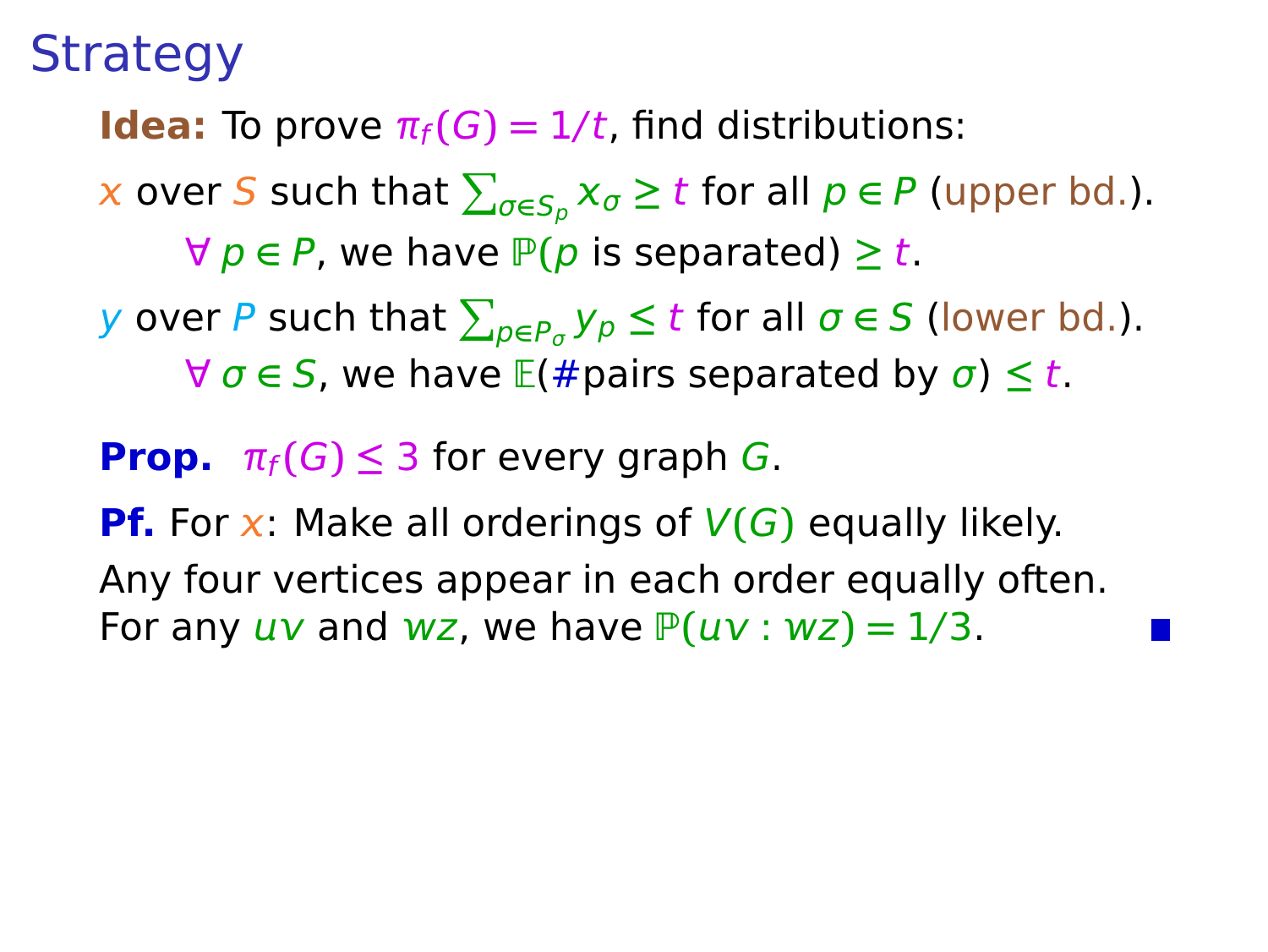**Idea:** To prove  $\pi_f(G) = 1/t$ , find distributions:

 $\boldsymbol{\chi}$  over  $\boldsymbol{S}$  such that  $\sum_{\sigma\in\mathcal{S}_p} \chi_{\sigma} \geq t$  for all  $p\in\mathit{P}$  (upper bd.).

<sup>∀</sup> <sup>p</sup> **<sup>∈</sup>** <sup>P</sup>, we have <sup>P</sup>**(**<sup>p</sup> is separated) **<sup>≥</sup>** <sup>t</sup>.

 $y$  over  $P$  such that  $\sum_{p\in P_{\sigma}}y_p\leq t$  for all  $\sigma\in S$  (lower bd.).  $\forall \sigma \in S$ , we have  $E(\text{#pairs separated by } \sigma) \leq t$ .

**Prop.**  $\pi_f(G) \leq 3$  for every graph *G*.

**Pf.** For x: Make all orderings of  $V(G)$  equally likely. Any four vertices appear in each order equally often. For any  $uv$  and  $wz$ , we have  $P(uv : wz) = 1/3$ .

**Prop.**  $\pi_f(G) = 3$  if  $K_4 \subseteq G$ .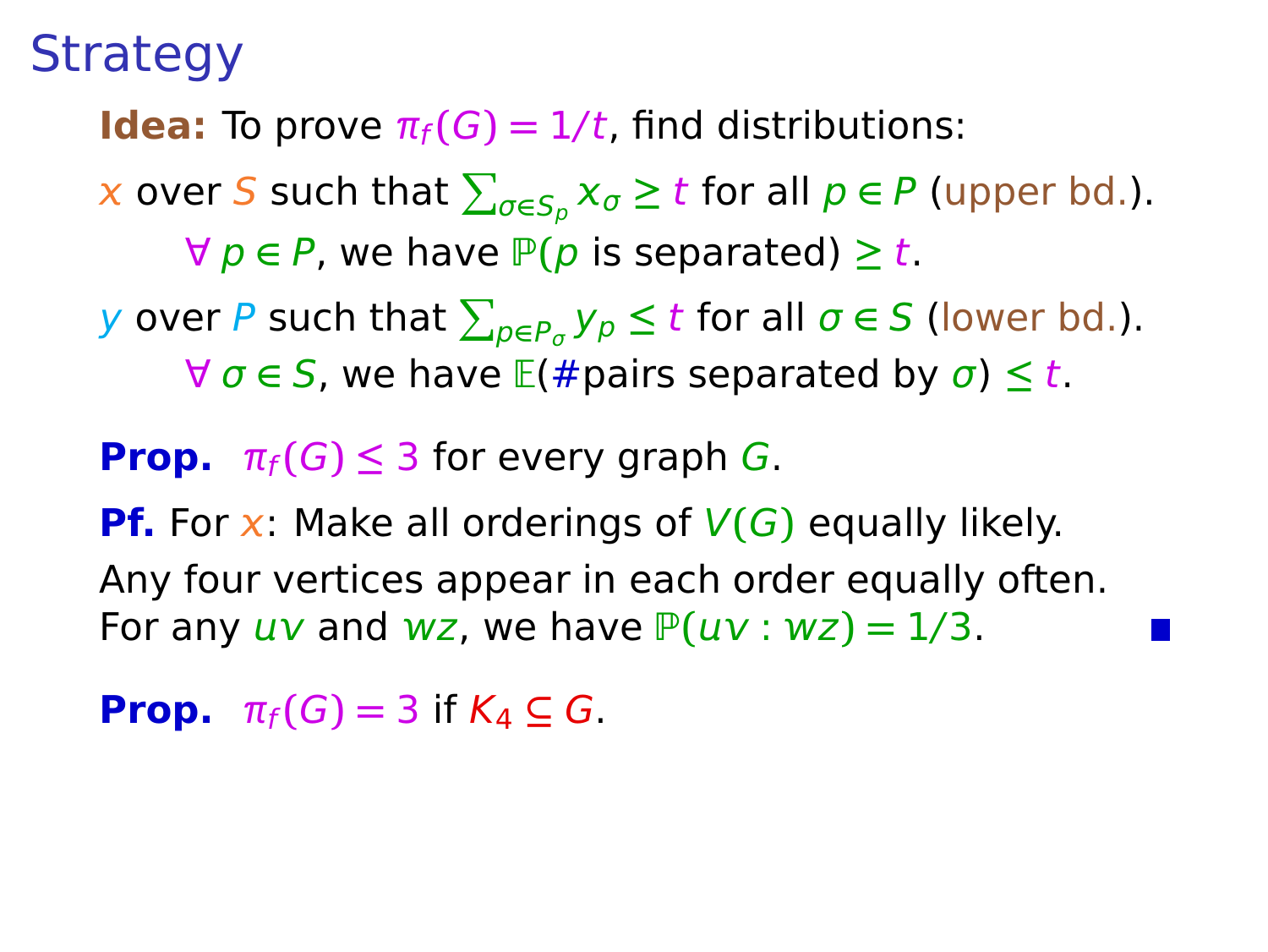**Idea:** To prove  $\pi_f(G) = 1/t$ , find distributions:

 $\boldsymbol{\chi}$  over  $\boldsymbol{S}$  such that  $\sum_{\sigma\in\mathcal{S}_p} \chi_{\sigma} \geq t$  for all  $p\in\mathit{P}$  (upper bd.).

<sup>∀</sup> <sup>p</sup> **<sup>∈</sup>** <sup>P</sup>, we have <sup>P</sup>**(**<sup>p</sup> is separated) **<sup>≥</sup>** <sup>t</sup>.

 $y$  over  $P$  such that  $\sum_{p\in P_{\sigma}}y_p\leq t$  for all  $\sigma\in S$  (lower bd.).  $\forall \sigma \in S$ , we have  $E(\text{#pairs separated by } \sigma) \leq t$ .

#### **Prop.**  $\pi_f(G) \leq 3$  for every graph G.

**Pf.** For x: Make all orderings of  $V(G)$  equally likely. Any four vertices appear in each order equally often. For any  $uv$  and  $wz$ , we have  $P(uv : wz) = 1/3$ .

#### **Prop.**  $\pi_f(G) = 3$  if  $K_4 \subseteq G$ .

**Pf.** For y: Make the three pairs of nonincident edges in a copy of  $K_4$  equally likely (play no other pairs).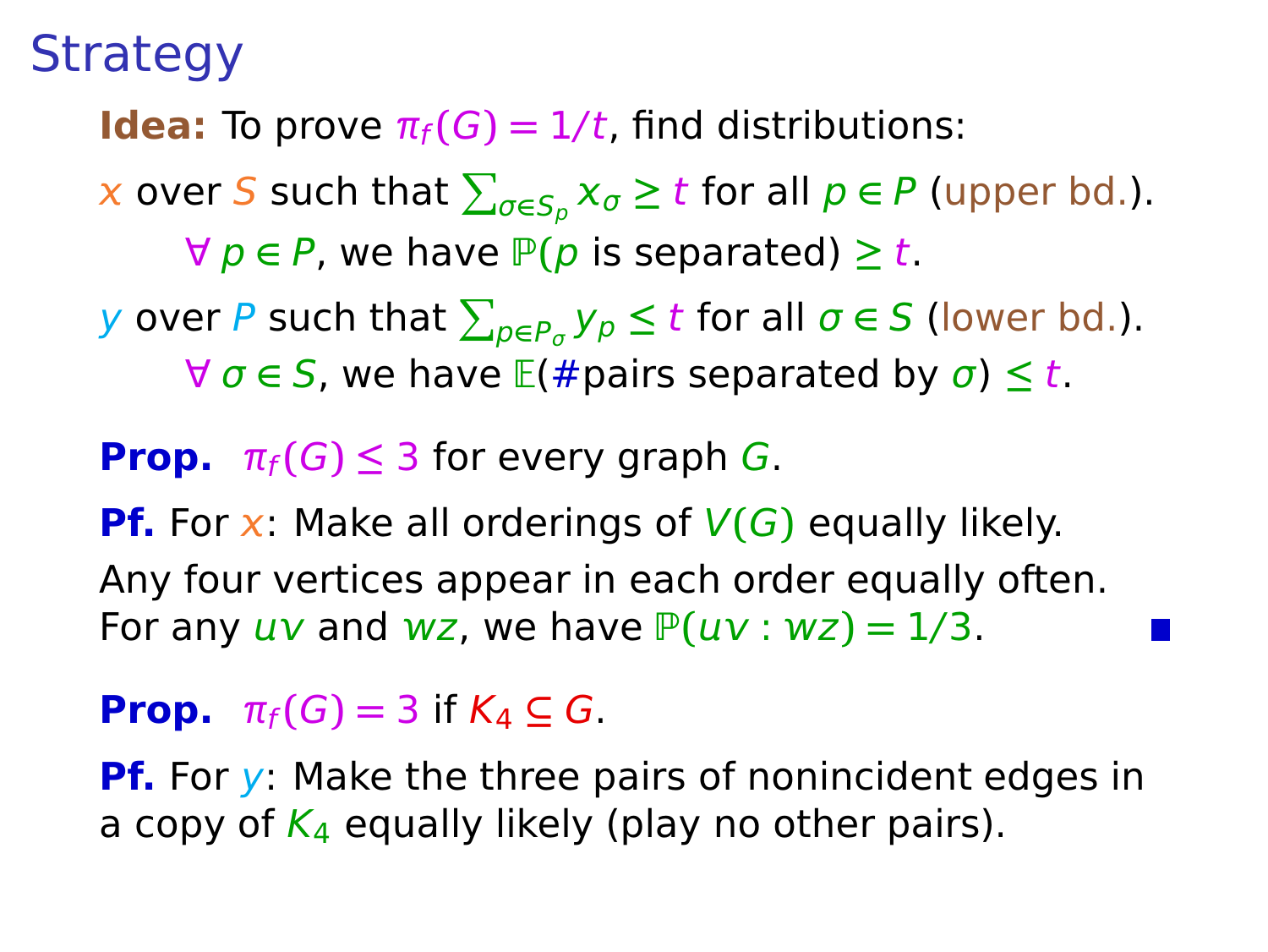**Idea:** To prove  $\pi_f(G) = 1/t$ , find distributions:

 $\boldsymbol{\chi}$  over  $\boldsymbol{S}$  such that  $\sum_{\sigma\in\mathcal{S}_p} \chi_{\sigma} \geq t$  for all  $p\in\mathit{P}$  (upper bd.).

 $\forall p \in P$ , we have  $P(p$  is separated)  $\geq t$ .

 $y$  over  $P$  such that  $\sum_{p\in P_{\sigma}}y_p\leq t$  for all  $\sigma\in S$  (lower bd.).  $\forall \sigma \in S$ , we have  $E(\text{#pairs separated by } \sigma) \leq t$ .

#### **Prop.**  $\pi_f(G) \leq 3$  for every graph G.

**Pf.** For x: Make all orderings of  $V(G)$  equally likely. Any four vertices appear in each order equally often. For any  $uv$  and  $wz$ , we have  $P(uv : wz) = 1/3$ .

#### **Prop.**  $\pi_f(G) = 3$  if  $K_4 \subseteq G$ .

**Pf.** For y: Make the three pairs of nonincident edges in a copy of  $K_4$  equally likely (play no other pairs). ∀ σ, we have E**(**#pairs sep'd by σ against y**) =** 1/3.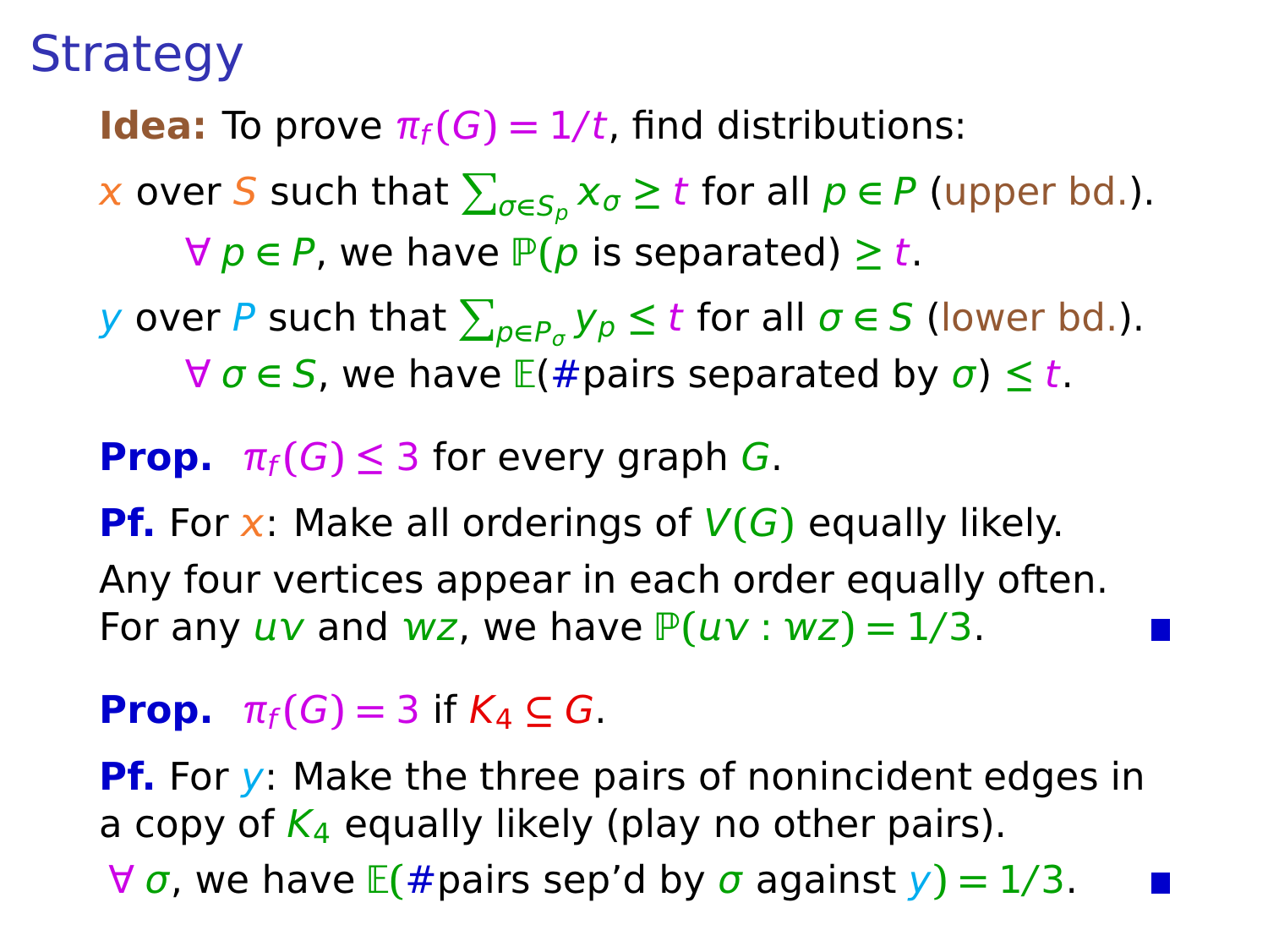Characterization of Extreme Graphs **Thm.** If  $K_4 \not\subseteq G$ , then  $\pi_f(G) \leq 3\left(1 - \frac{12}{n^4}\right)$  $\frac{12}{n^4} + O(\frac{1}{n^5})$  $\frac{1}{n^5}$ )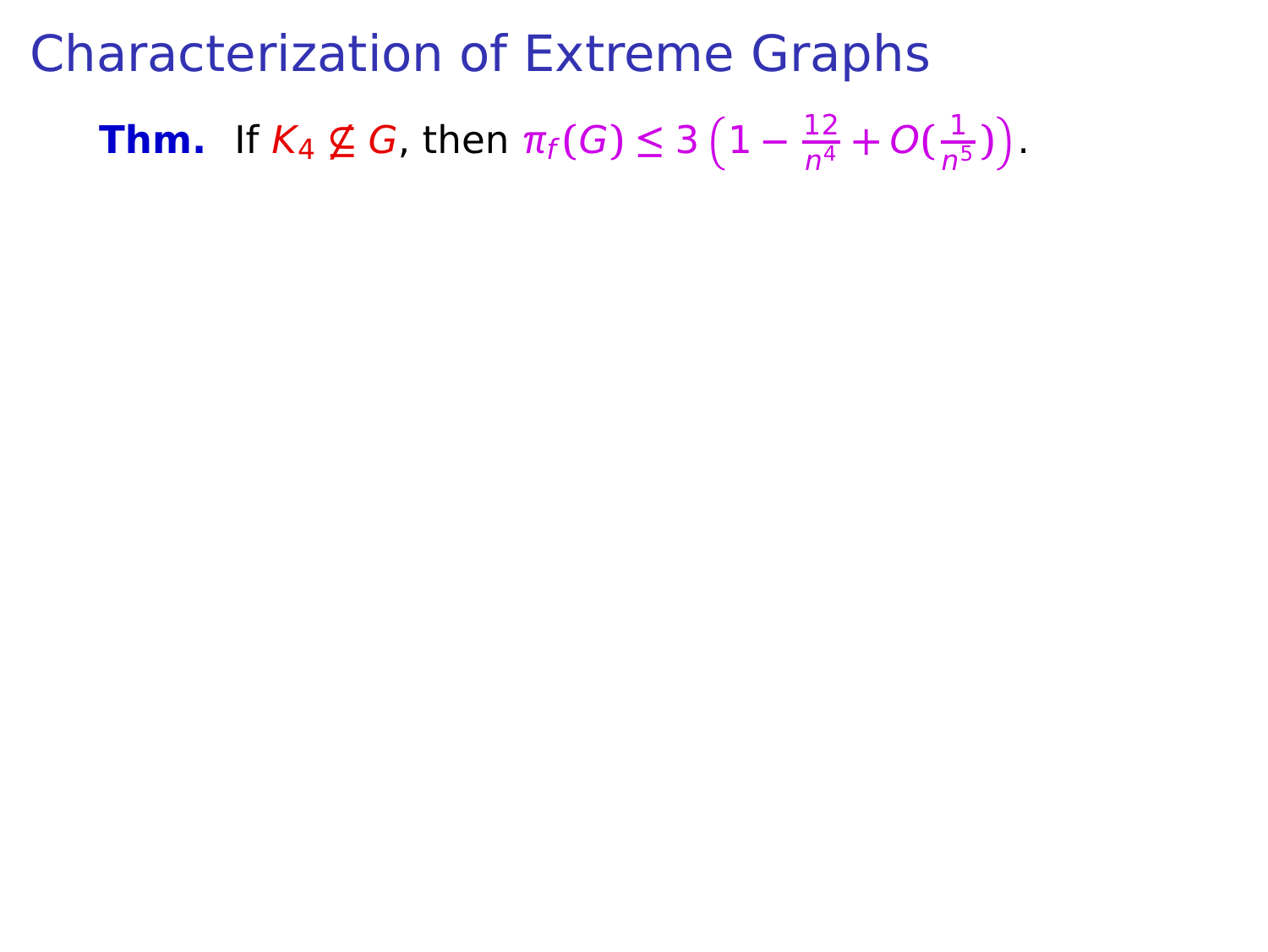**Thm.** If  $K_4 \not\subseteq G$ , then  $\pi_f(G) \leq 3\left(1 - \frac{12}{n^4}\right)$  $\frac{12}{n^4} + O(\frac{1}{n^5})$  $\frac{1}{n^5}$ )

**Pf. Idea:** n! equally likely orderings separate any pair with probability  $1/3$ ; increase weight on good orderings.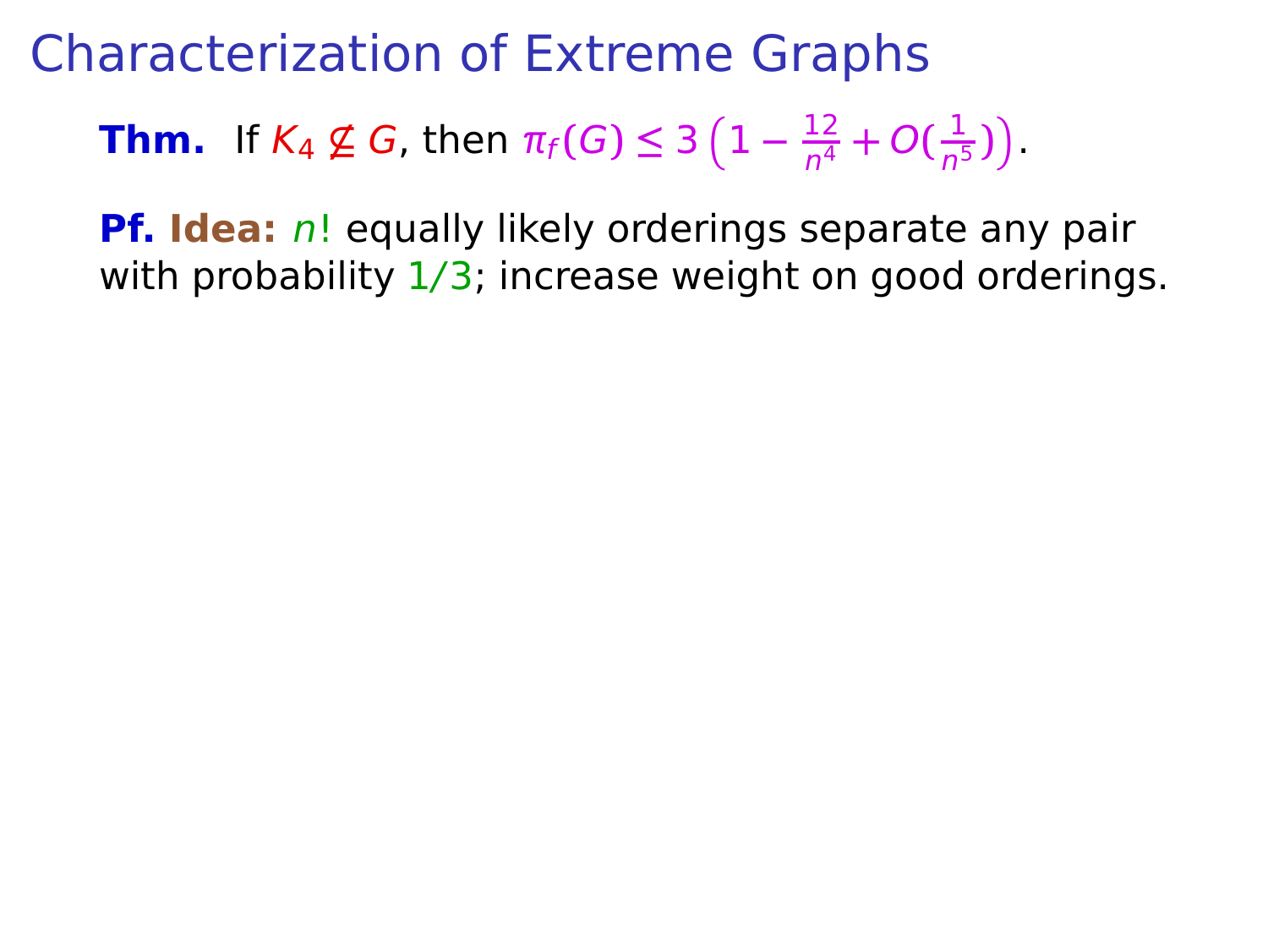**Thm.** If  $K_4 \not\subseteq G$ , then  $\pi_f(G) \leq 3\left(1 - \frac{12}{n^4}\right)$  $\frac{12}{n^4} + O(\frac{1}{n^5})$  $\frac{1}{n^5}$ )

**Pf. Idea:** n! equally likely orderings separate any pair with probability  $1/3$ ; increase weight on good orderings.

Among vertices  $\{a, b, c, d\}$ , we may assume  $ac \notin E(G)$ .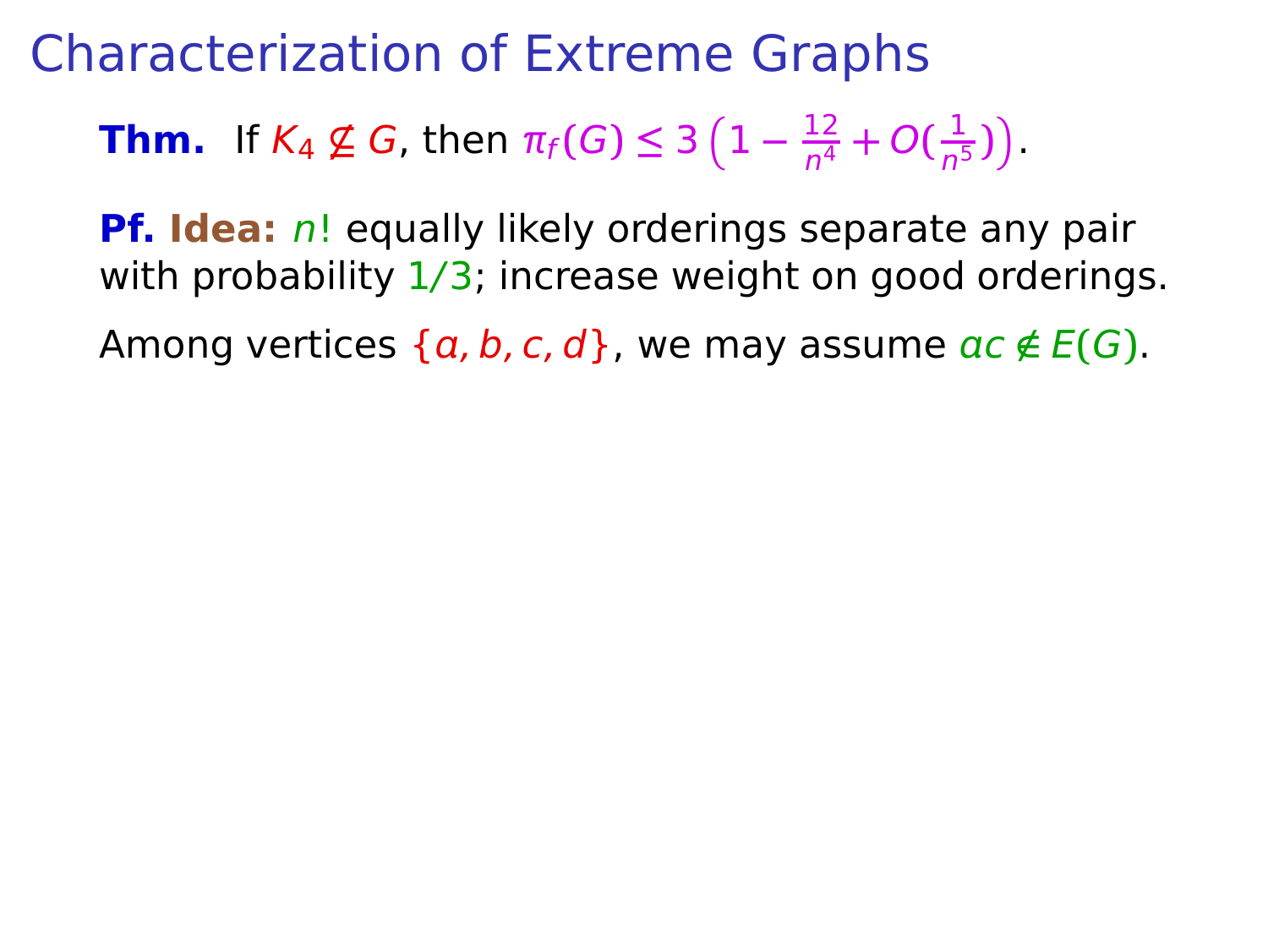**Thm.** If  $K_4 \not\subseteq G$ , then  $\pi_f(G) \leq 3\left(1 - \frac{12}{n^4}\right)$  $\frac{12}{n^4} + O(\frac{1}{n^5})$  $\frac{1}{n^5}$ )

**Pf. Idea:** n! equally likely orderings separate any pair with probability  $1/3$ ; increase weight on good orderings.

Among vertices  $\{a, b, c, d\}$ , we may assume  $ac \notin E(G)$ .

For ordering  $\tau$  of  $V(G) - \{a, b, c, d\}$ , replace 24 that end  $\tau$  with 4 starting abcd or bcad, 8 starting cdba or adbc.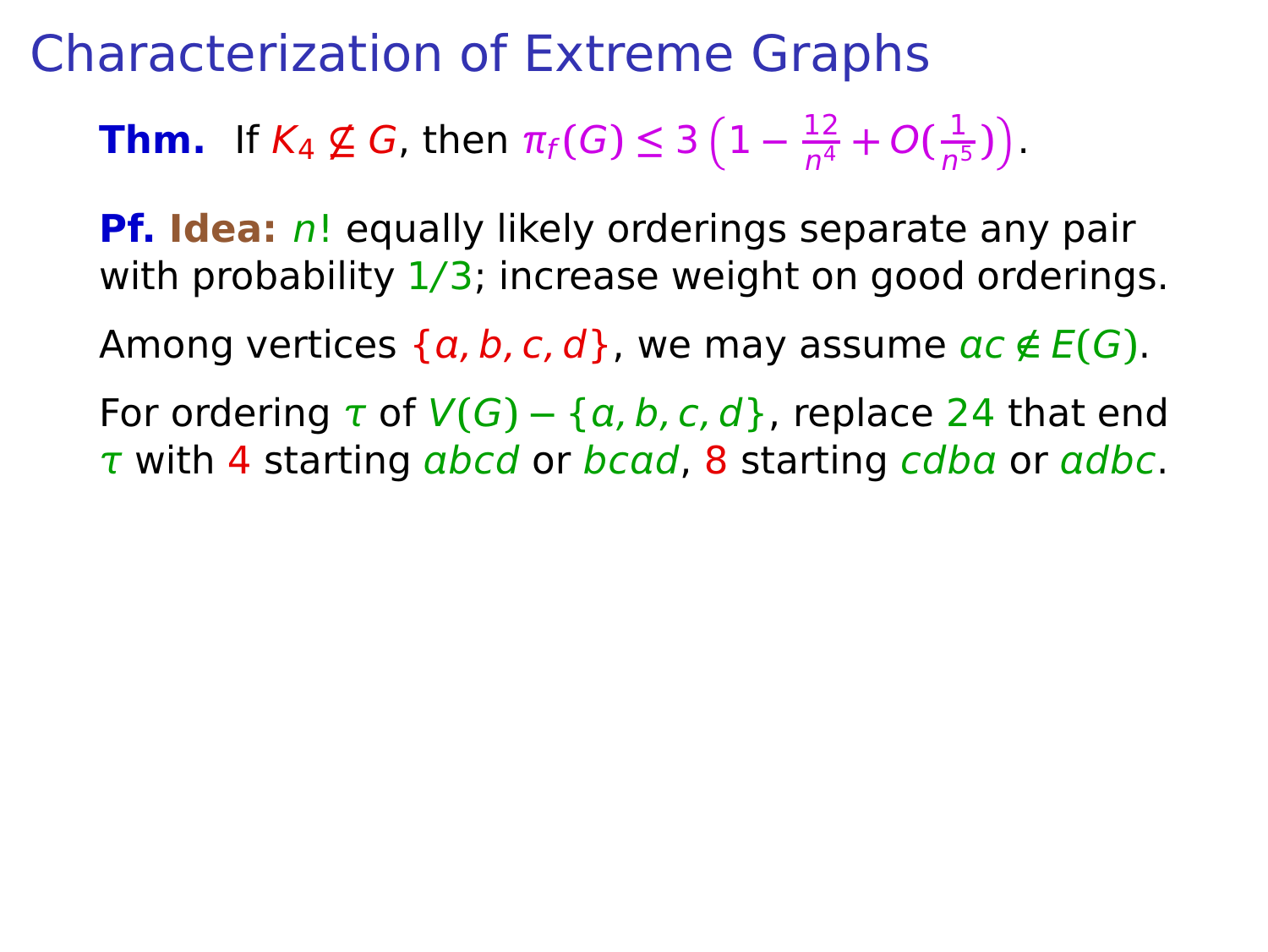**Thm.** If  $K_4 \not\subseteq G$ , then  $\pi_f(G) \leq 3\left(1 - \frac{12}{n^4}\right)$  $\frac{12}{n^4} + O(\frac{1}{n^5})$  $\frac{1}{n^5}$ )

**Pf. Idea:** n! equally likely orderings separate any pair with probability  $1/3$ ; increase weight on good orderings.

Among vertices  $\{a, b, c, d\}$ , we may assume  $ac \notin E(G)$ .

For ordering  $\tau$  of  $V(G) - \{a, b, c, d\}$ , replace 24 that end  $\tau$  with 4 starting abcd or bcad, 8 starting cdba or adbc.

The pairs  $ab : cd$  and  $ad : bc$  are separated 8 times in the usual 24 but 12 times in the new list. The increase is  $\frac{4(n-4)!}{n!}$ ; separation probability now ≥  $\frac{1}{3}$  $\frac{1}{3} + \frac{4(n-4)!}{n!} = p.$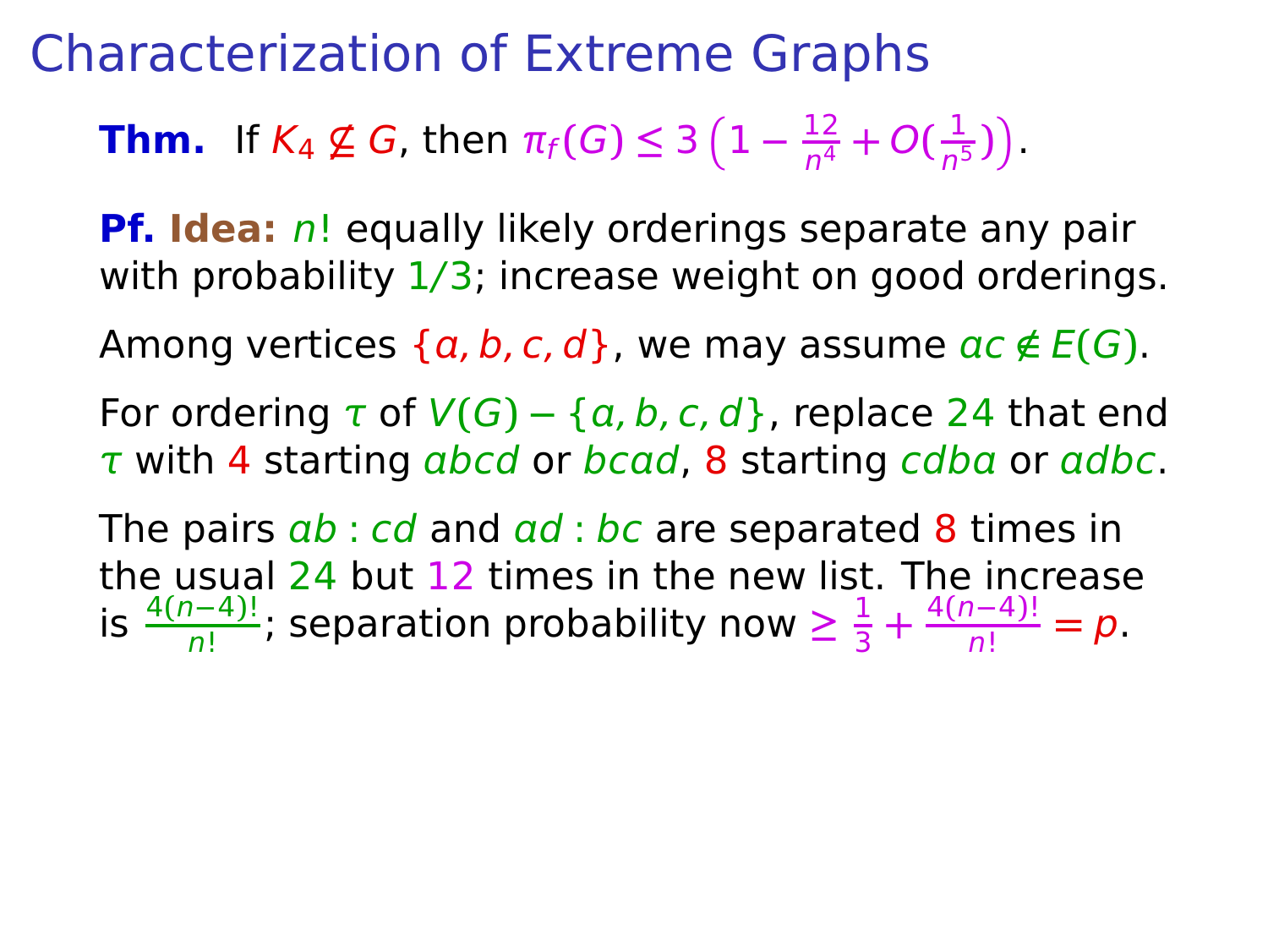**Thm.** If  $K_4 \not\subseteq G$ , then  $\pi_f(G) \leq 3\left(1 - \frac{12}{n^4}\right)$  $\frac{12}{n^4} + O(\frac{1}{n^5})$  $\frac{1}{n^5}$ )

**Pf. Idea:** n! equally likely orderings separate any pair with probability  $1/3$ ; increase weight on good orderings.

Among vertices  $\{a, b, c, d\}$ , we may assume  $ac \notin E(G)$ .

For ordering  $\tau$  of  $V(G) - \{a, b, c, d\}$ , replace 24 that end  $\tau$  with 4 starting abcd or bcad, 8 starting cdba or adbc.

The pairs  $ab : cd$  and  $ad : bc$  are separated 8 times in the usual 24 but 12 times in the new list. The increase is  $\frac{4(n-4)!}{n!}$ ; separation probability now ≥  $\frac{1}{3}$  $\frac{1}{3} + \frac{4(n-4)!}{n!} = p.$ 

Other pairs involving any of  $ab$ , cd, bc, ad, bd are still separated at least 8 times among these 24.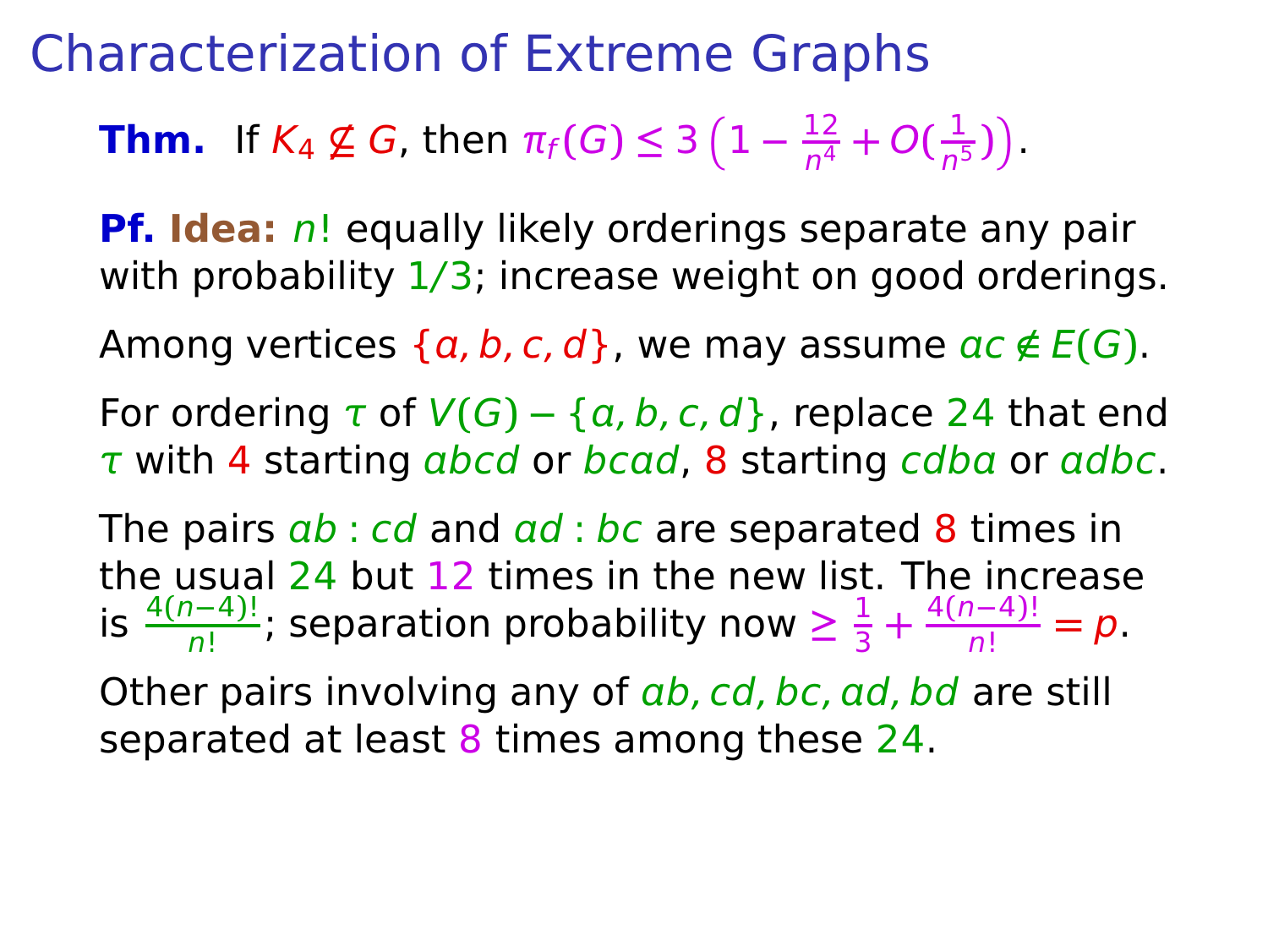**Thm.** If  $K_4 \not\subseteq G$ , then  $\pi_f(G) \leq 3\left(1 - \frac{12}{n^4}\right)$  $\frac{12}{n^4} + O(\frac{1}{n^5})$  $\frac{1}{n^5}$ )

**Pf. Idea:** n! equally likely orderings separate any pair with probability  $1/3$ ; increase weight on good orderings.

Among vertices  $\{a, b, c, d\}$ , we may assume  $ac \notin E(G)$ .

For ordering  $\tau$  of  $V(G) - \{a, b, c, d\}$ , replace 24 that end  $\tau$  with 4 starting abcd or bcad, 8 starting cdba or adbc.

The pairs  $ab : cd$  and  $ad : bc$  are separated 8 times in the usual 24 but 12 times in the new list. The increase is  $\frac{4(n-4)!}{n!}$ ; separation probability now ≥  $\frac{1}{3}$  $\frac{1}{3} + \frac{4(n-4)!}{n!} = p.$ 

Other pairs involving any of  $ab$ , cd, bc, ad, bd are still separated at least 8 times among these 24.

This ordering strategy separates each nonincident pair with probability at least p, so  $\pi_f(G) \leq 1/p$ .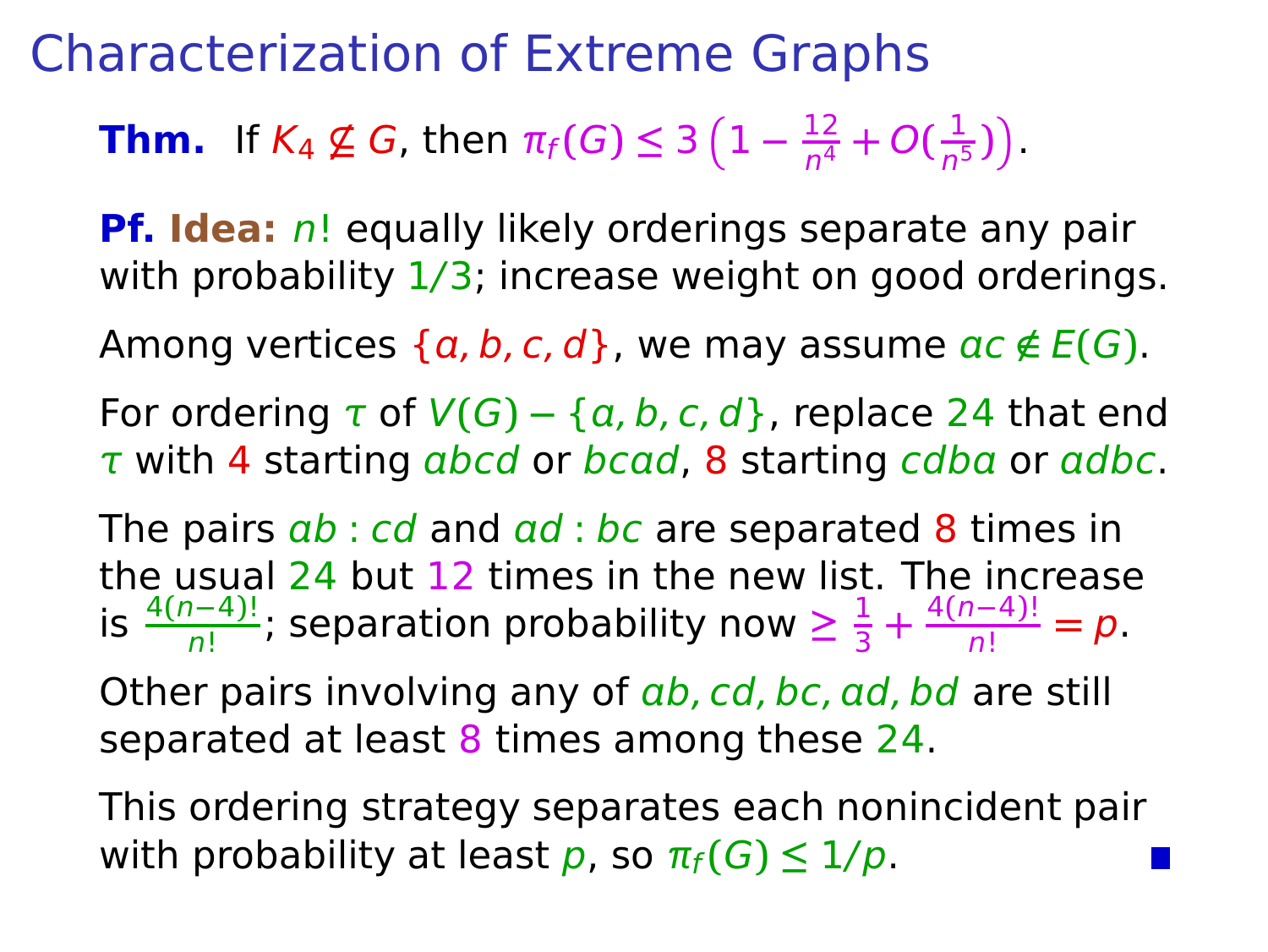Even for bipartite  $G$ , the bound of 3 cannot be reduced.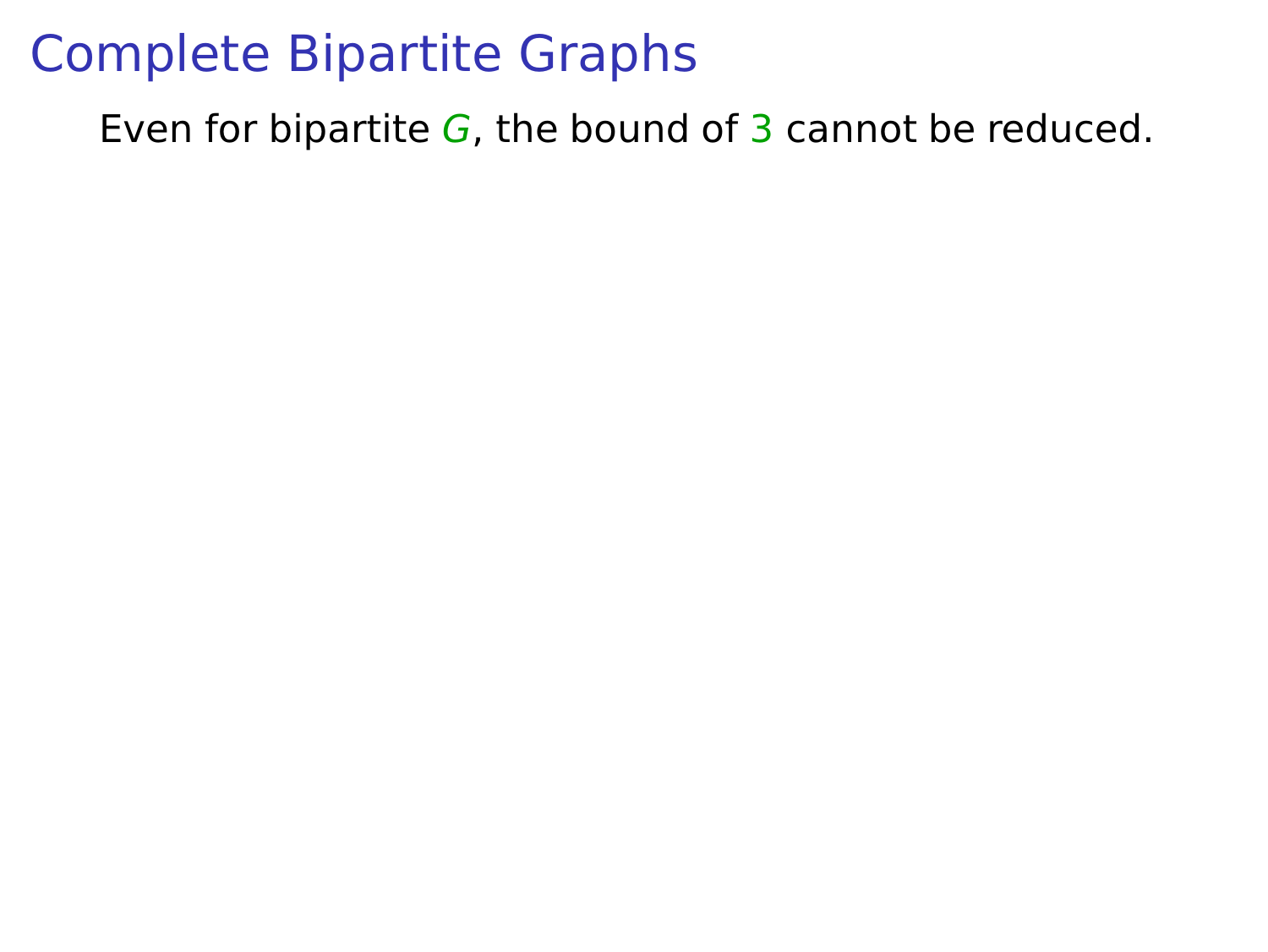Even for bipartite  $G$ , the bound of 3 cannot be reduced.

**Thm.**  $\pi_f(K_{m,m}) = 3(1 - \frac{1}{m+1})$  $\frac{1}{m+1}$ ) =  $\frac{3m}{m+1}$  $\frac{3m}{m+1}$ .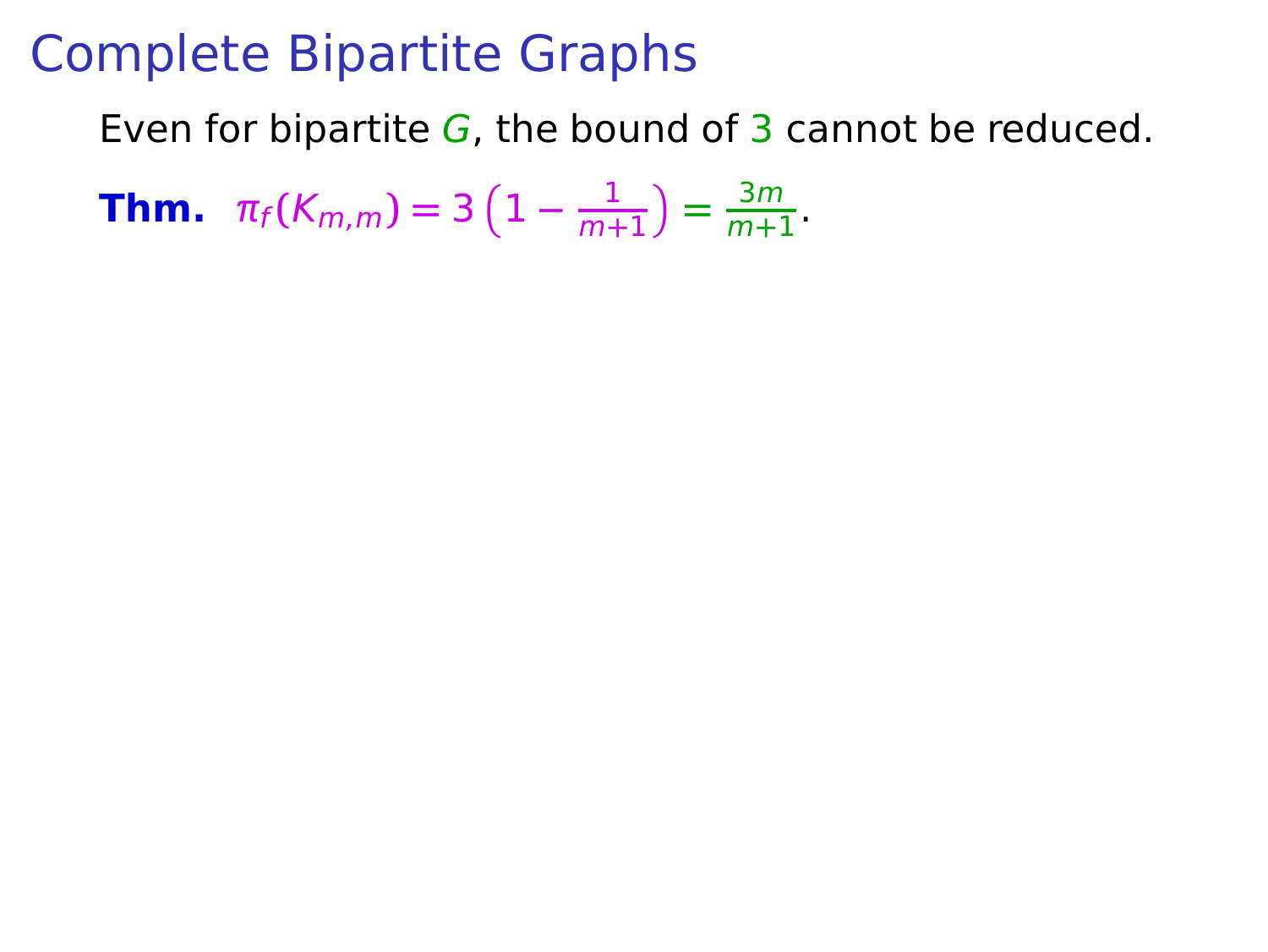Even for bipartite  $G$ , the bound of 3 cannot be reduced.

**Thm.**  $\pi_f(K_{m,m}) = 3(1 - \frac{1}{m+1})$  $\frac{1}{m+1}$ ) =  $\frac{3m}{m+1}$  $\frac{3m}{m+1}$ .

**Pf.** Give game strategies for  $t = \frac{m+1}{3m}$  $\frac{n+1}{3m}$ .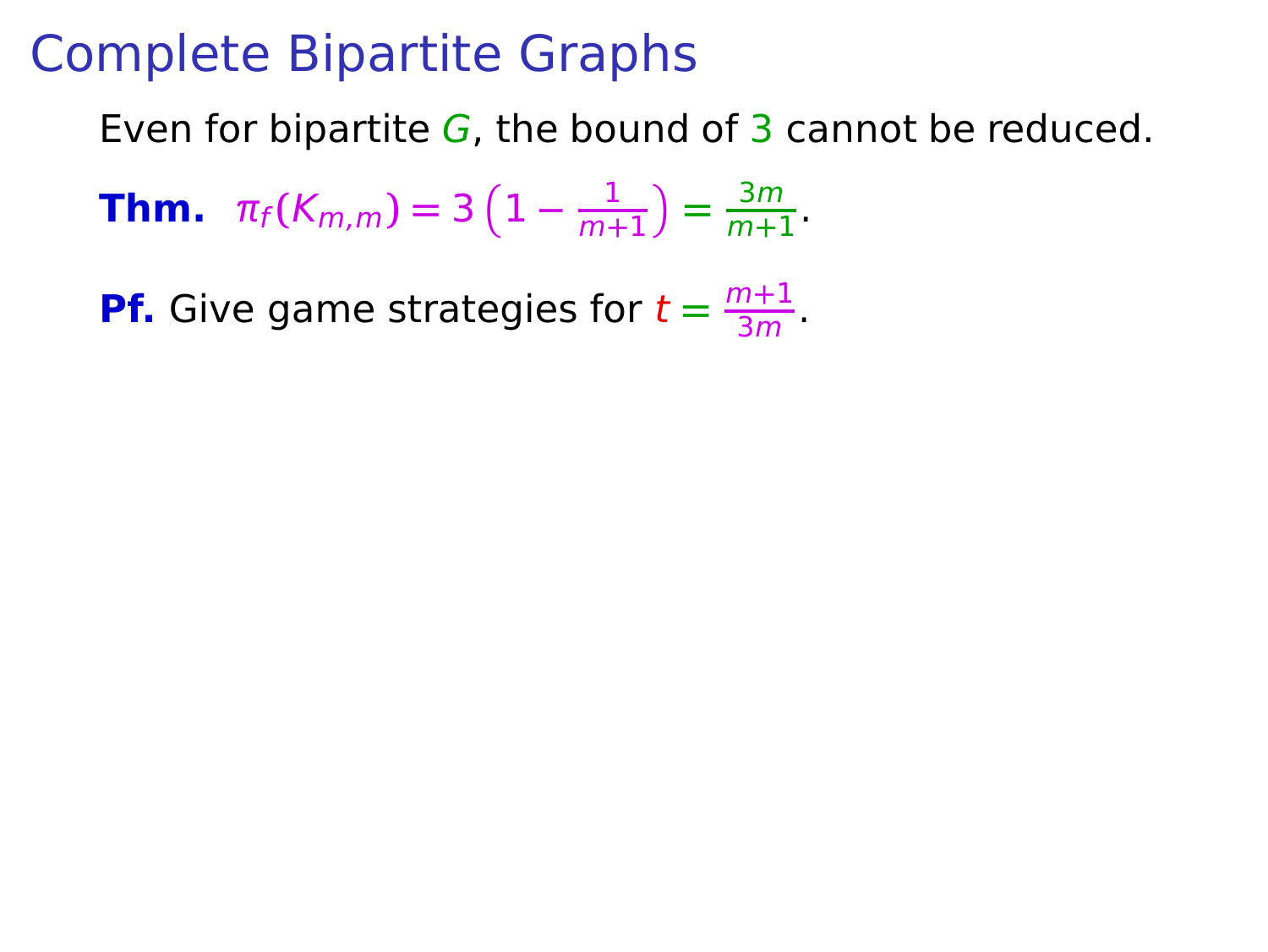Even for bipartite  $G$ , the bound of 3 cannot be reduced.

**Thm.**  $\pi_f(K_{m,m}) = 3(1 - \frac{1}{m+1})$  $\frac{1}{m+1}$ ) =  $\frac{3m}{m+1}$  $\frac{311}{m+1}$ .

**Pf.** Give game strategies for  $t = \frac{m+1}{3m}$  $\frac{n+1}{3m}$ .



**Pair player:** Play all  $2\binom{m}{2}\binom{m}{2}$  edge pairs equally.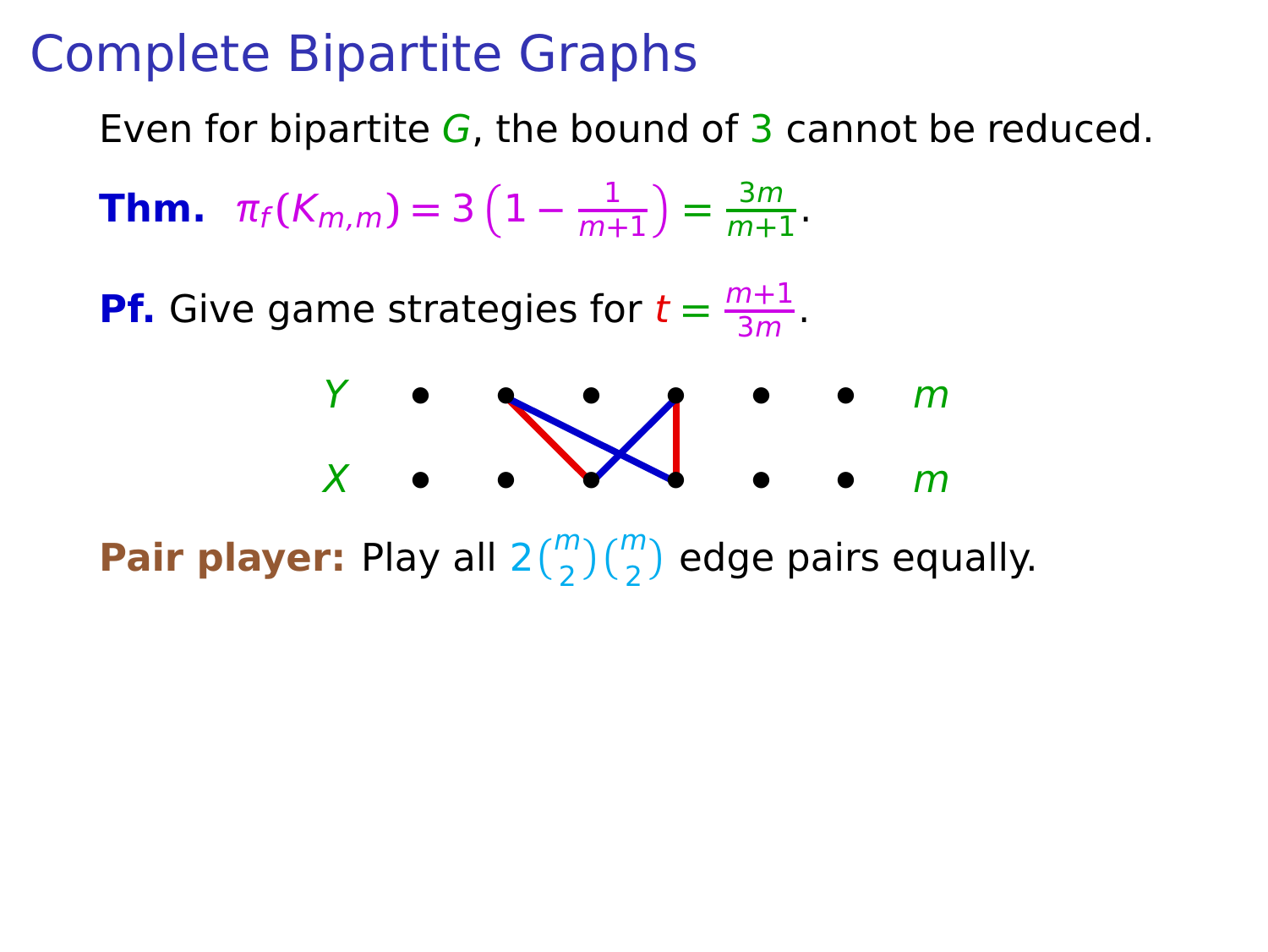Even for bipartite  $G$ , the bound of 3 cannot be reduced.

**Thm.**  $\pi_f(K_{m,m}) = 3(1 - \frac{1}{m+1})$  $\frac{1}{m+1}$ ) =  $\frac{3m}{m+1}$  $\frac{311}{m+1}$ .

**Pf.** Give game strategies for  $t = \frac{m+1}{3m}$  $\frac{n+1}{3m}$ .



**Pair player:** Play all  $2\binom{m}{2}\binom{m}{2}$  edge pairs equally. Show every  $\sigma$  separates at most  $\frac{m+1}{3m}2\binom{m}{2}^2$  pairs.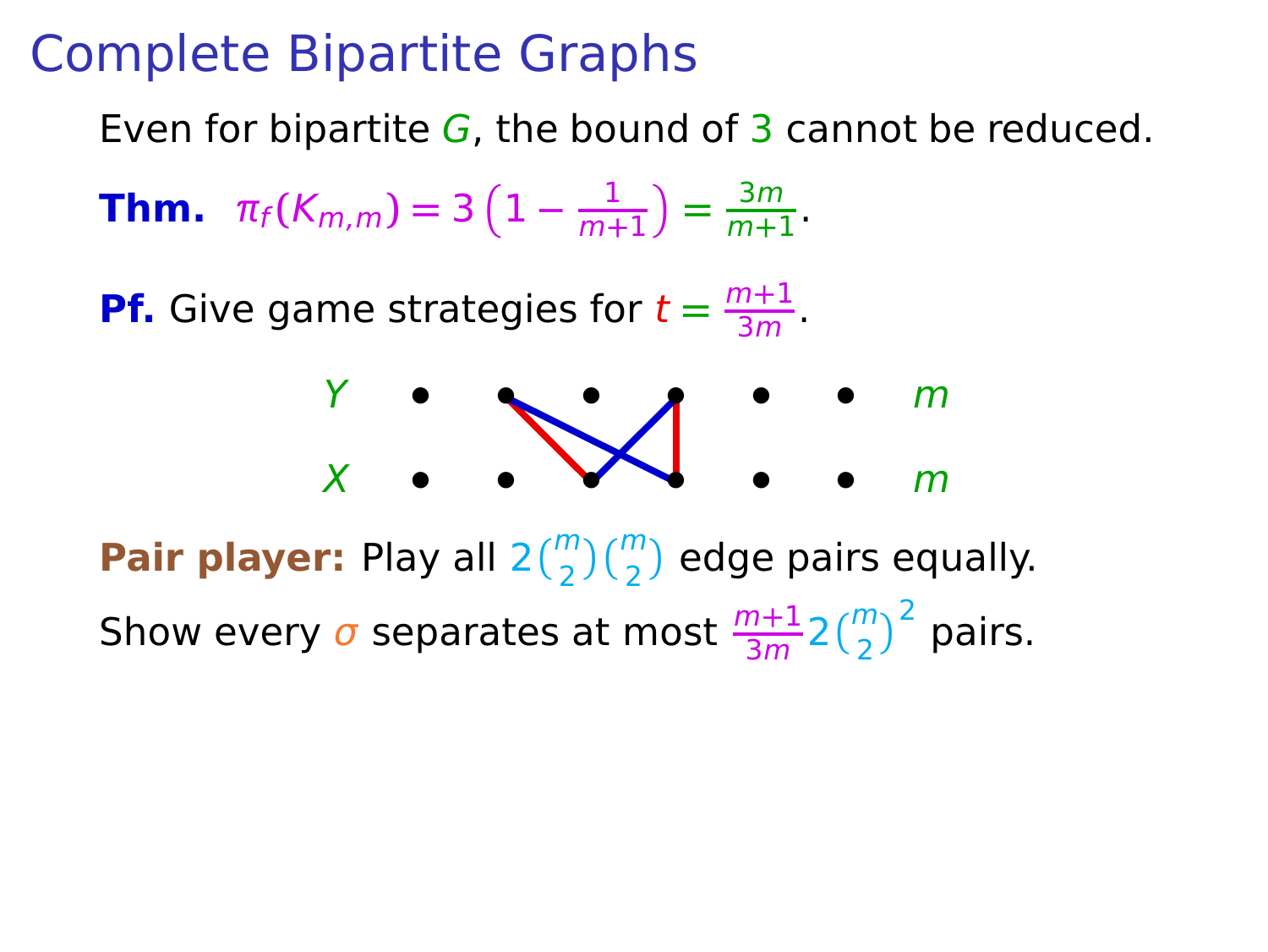Even for bipartite  $G$ , the bound of 3 cannot be reduced.

**Thm.**  $\pi_f(K_{m,m}) = 3(1 - \frac{1}{m+1})$  $\frac{1}{m+1}$ ) =  $\frac{3m}{m+1}$  $\frac{311}{m+1}$ .

**Pf.** Give game strategies for  $t = \frac{m+1}{3m}$  $\frac{n+1}{3m}$ .



**Pair player:** Play all  $2\binom{m}{2}\binom{m}{2}$  edge pairs equally. Show every  $\sigma$  separates at most  $\frac{m+1}{3m}2\binom{m}{2}^2$  pairs. **Ordering player:** Play all orderings  $v_1, \ldots, v_{2m}$  such that  $v_{2i-1}v_{2i}$  ∈  $E(K_{m,m})$  for  $1 ≤ i ≤ m$ , equally likely.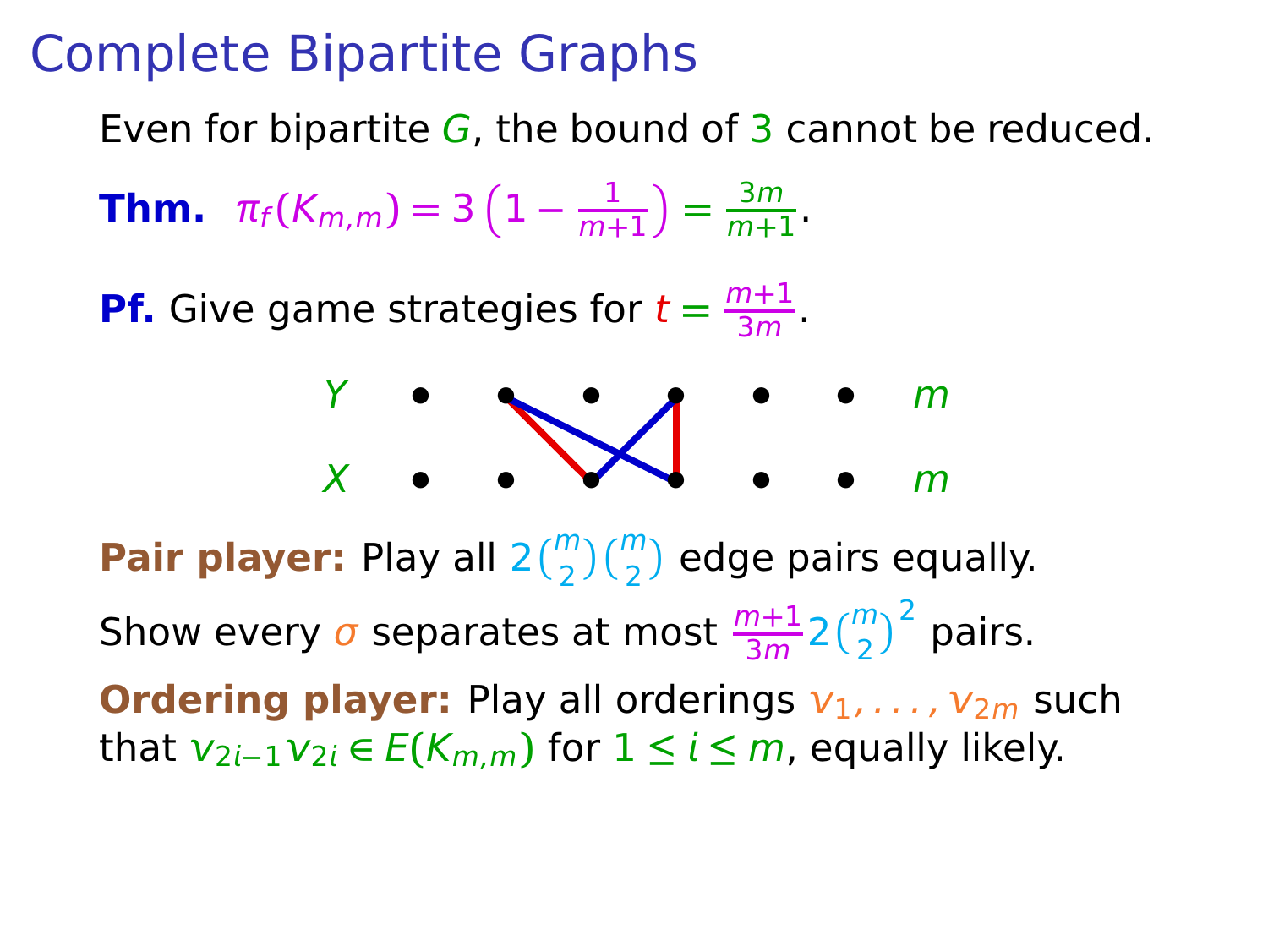Even for bipartite  $G$ , the bound of 3 cannot be reduced.

**Thm.**  $\pi_f(K_{m,m}) = 3(1 - \frac{1}{m+1})$  $\frac{1}{m+1}$ ) =  $\frac{3m}{m+1}$  $\frac{311}{m+1}$ .

**Pf.** Give game strategies for  $t = \frac{m+1}{3m}$  $\frac{n+1}{3m}$ .



**Pair player:** Play all  $2\binom{m}{2}\binom{m}{2}$  edge pairs equally. Show every  $\sigma$  separates at most  $\frac{m+1}{3m}2\binom{m}{2}^2$  pairs. **Ordering player:** Play all orderings  $v_1, \ldots, v_{2m}$  such that  $v_{2i-1}v_{2i}$  ∈  $E(K_{m,m})$  for  $1 ≤ i ≤ m$ , equally likely. If such an ordering separates  $\frac{m+1}{3m}$ 2 $\binom{m}{2}^2$  pairs, then by symmetry each pair is separated with probability  $\frac{m+1}{3m}$ .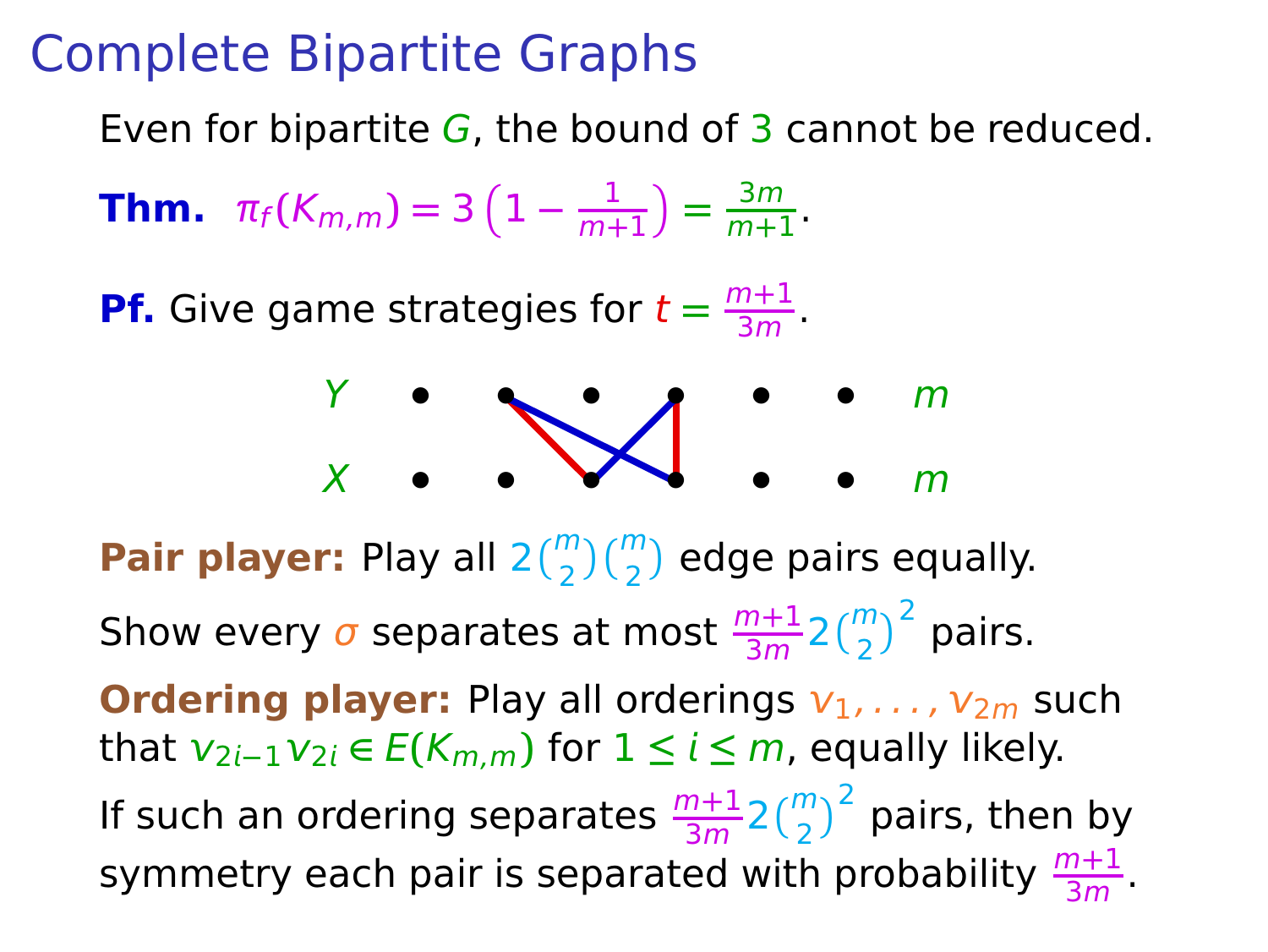Order  $x_1, \ldots, x_m$  and  $y_1, \ldots, y_m$  separately, then order each  $\{x_i, y_i\}$ . How many edge pairs separated?

 $\ldots$ ,  $X_i$ ,  $Y_i$ ,  $\ldots$ ,  $Y_i$ ,  $X_i$ ,  $\ldots$ ,  $X_k$ ,  $Y_k$ ,  $\ldots$ ,  $X_iY_i$ ,  $\ldots$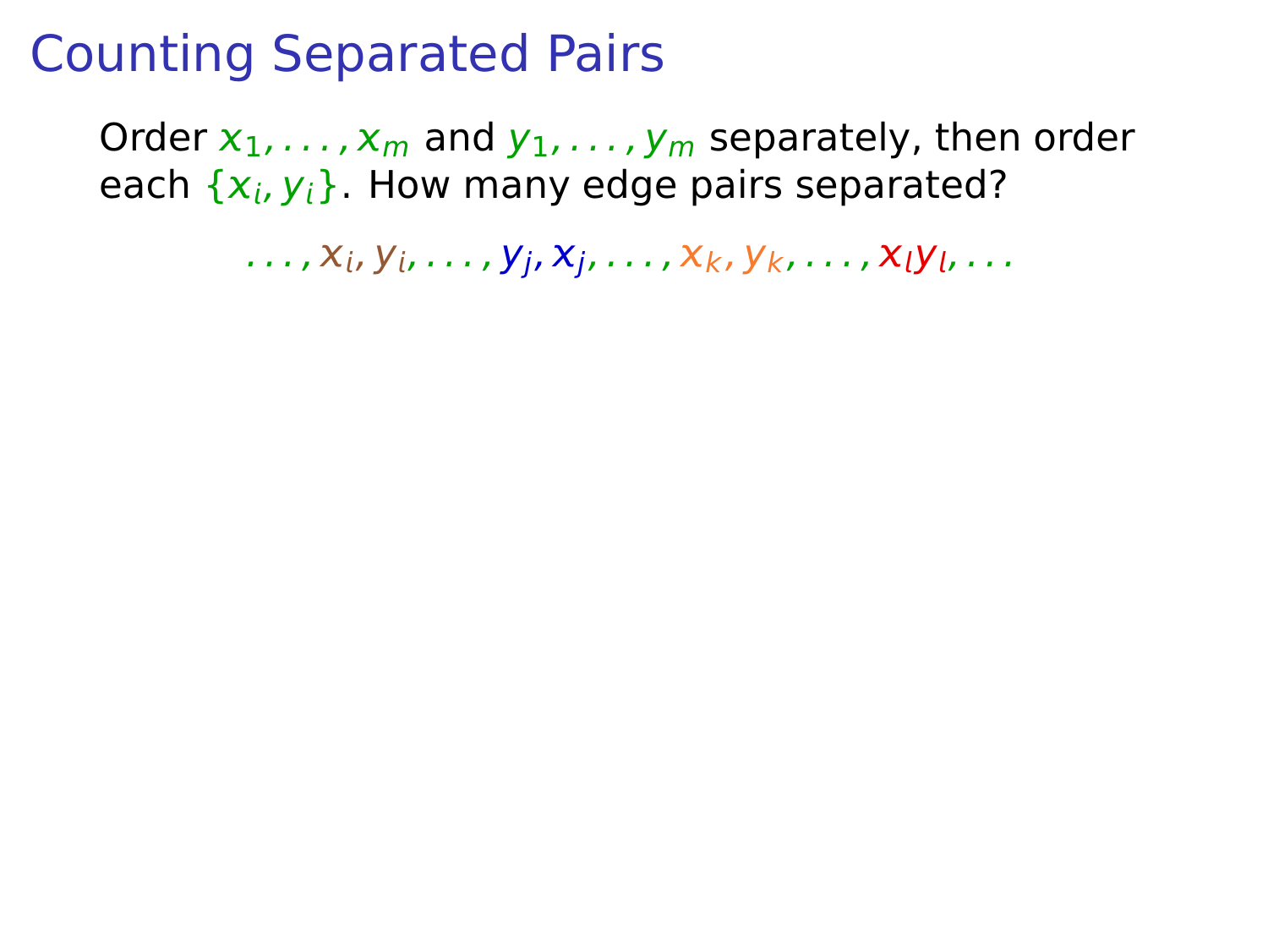Order  $x_1, \ldots, x_m$  and  $y_1, \ldots, y_m$  separately, then order each  $\{x_i, y_i\}$ . How many edge pairs separated?

 $\ldots$  ,  $X_i$ ,  $Y_i$ ,  $\ldots$  ,  $Y_i$ ,  $X_i$ ,  $\ldots$  ,  $X_k$ ,  $Y_k$ ,  $\ldots$  ,  $X_iY_i$ ,  $\ldots$ 

Pairs hitting four indices,  $i < j < k < l$ , must be  $x_iy_j$  or  $y_ix_j$  and  $x_ky_l$  or  $y_kx_l$ . Hence  $\exists 4\binom{m}{4}$  such pairs.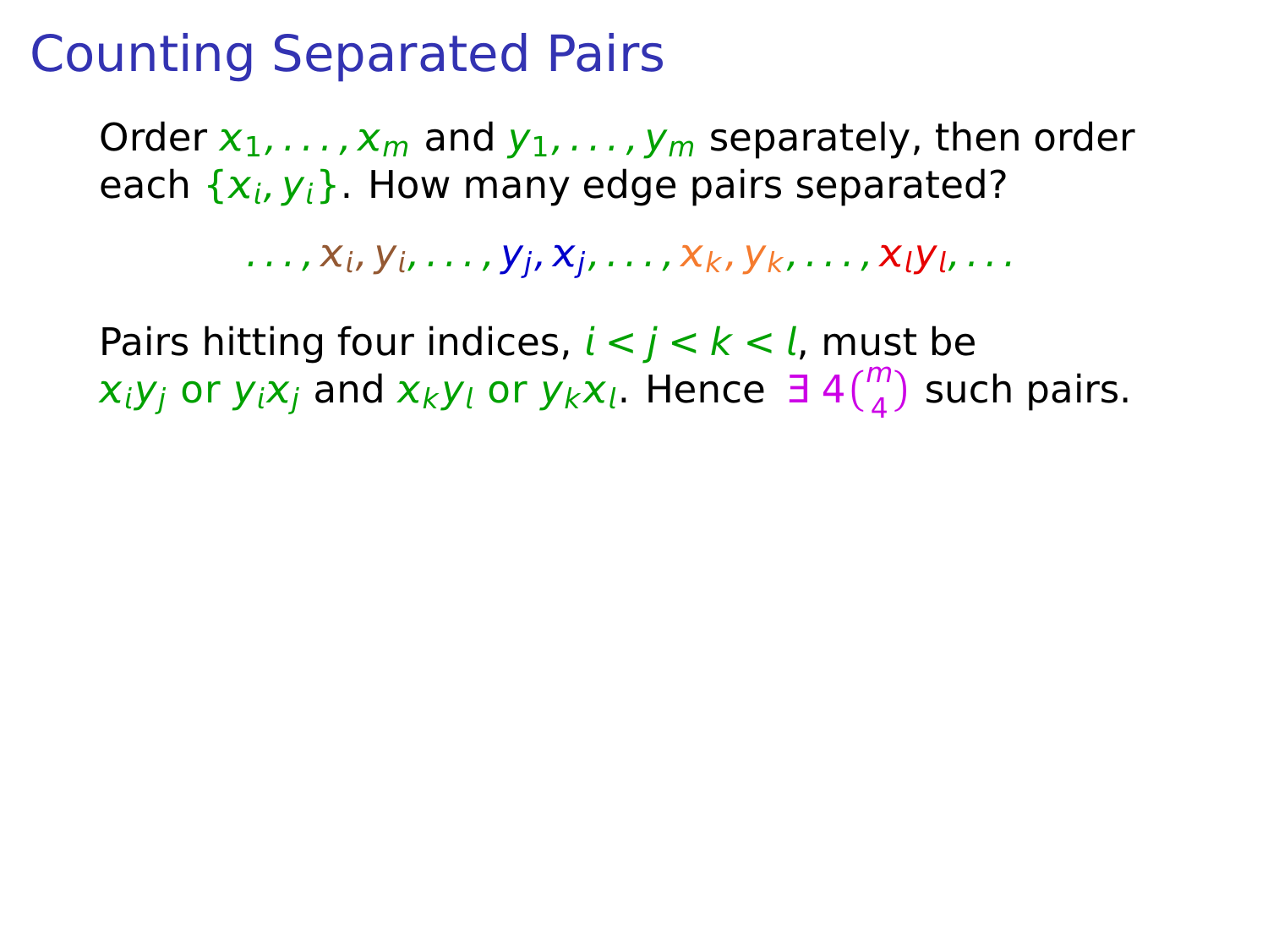Order  $x_1, \ldots, x_m$  and  $y_1, \ldots, y_m$  separately, then order each  $\{x_i, y_i\}$ . How many edge pairs separated?

 $\ldots$  ,  $X_i$ ,  $Y_i$ ,  $\ldots$  ,  $Y_i$ ,  $X_i$ ,  $\ldots$  ,  $X_k$ ,  $Y_k$ ,  $\ldots$  ,  $X_iY_i$ ,  $\ldots$ 

Pairs hitting four indices,  $i < j < k < l$ , must be  $x_iy_j$  or  $y_ix_j$  and  $x_ky_l$  or  $y_kx_l$ . Hence  $\exists 4\binom{m}{4}$  such pairs.

Using three indices,  $i < j < k$ , one index contributes two vertices, completed two ways if it is  $i$  or  $k$ , only one way if it is j. Hence  $\exists 5\binom{m}{3}$  pairs are separated.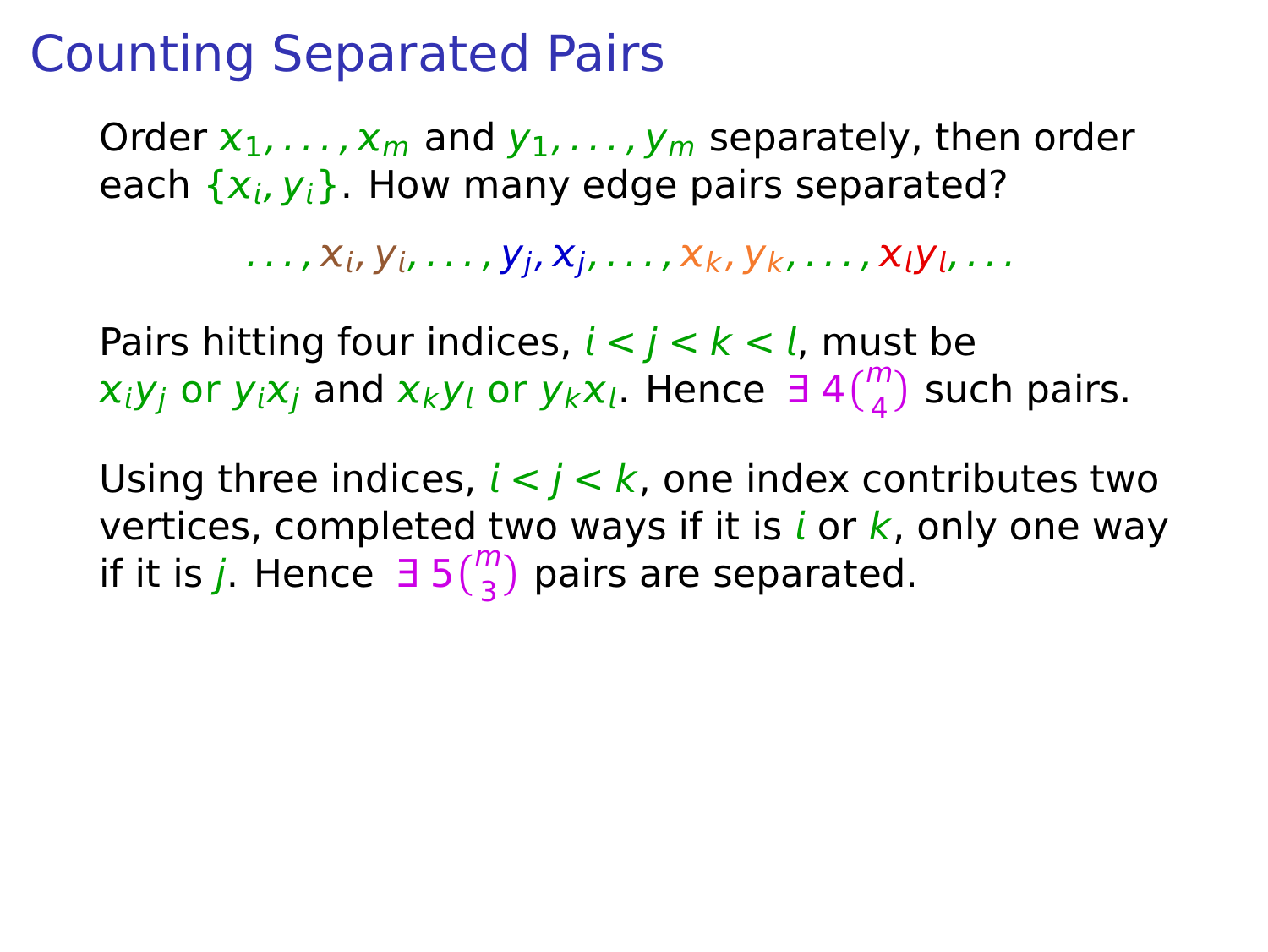Order  $x_1, \ldots, x_m$  and  $y_1, \ldots, y_m$  separately, then order each  $\{x_i, y_i\}$ . How many edge pairs separated?

 $\ldots$  ,  $X_i$ ,  $Y_i$ ,  $\ldots$  ,  $Y_i$ ,  $X_i$ ,  $\ldots$  ,  $X_k$ ,  $Y_k$ ,  $\ldots$  ,  $X_iY_i$ ,  $\ldots$ 

Pairs hitting four indices,  $i < j < k < l$ , must be  $x_iy_j$  or  $y_ix_j$  and  $x_ky_l$  or  $y_kx_l$ . Hence  $\exists 4\binom{m}{4}$  such pairs.

Using three indices,  $i < j < k$ , one index contributes two vertices, completed two ways if it is  $i$  or  $k$ , only one way if it is j. Hence  $\exists 5\binom{m}{3}$  pairs are separated.

Using two indices  $i < j$ , one pair  $x_iy_i : x_jy_j$  is separated.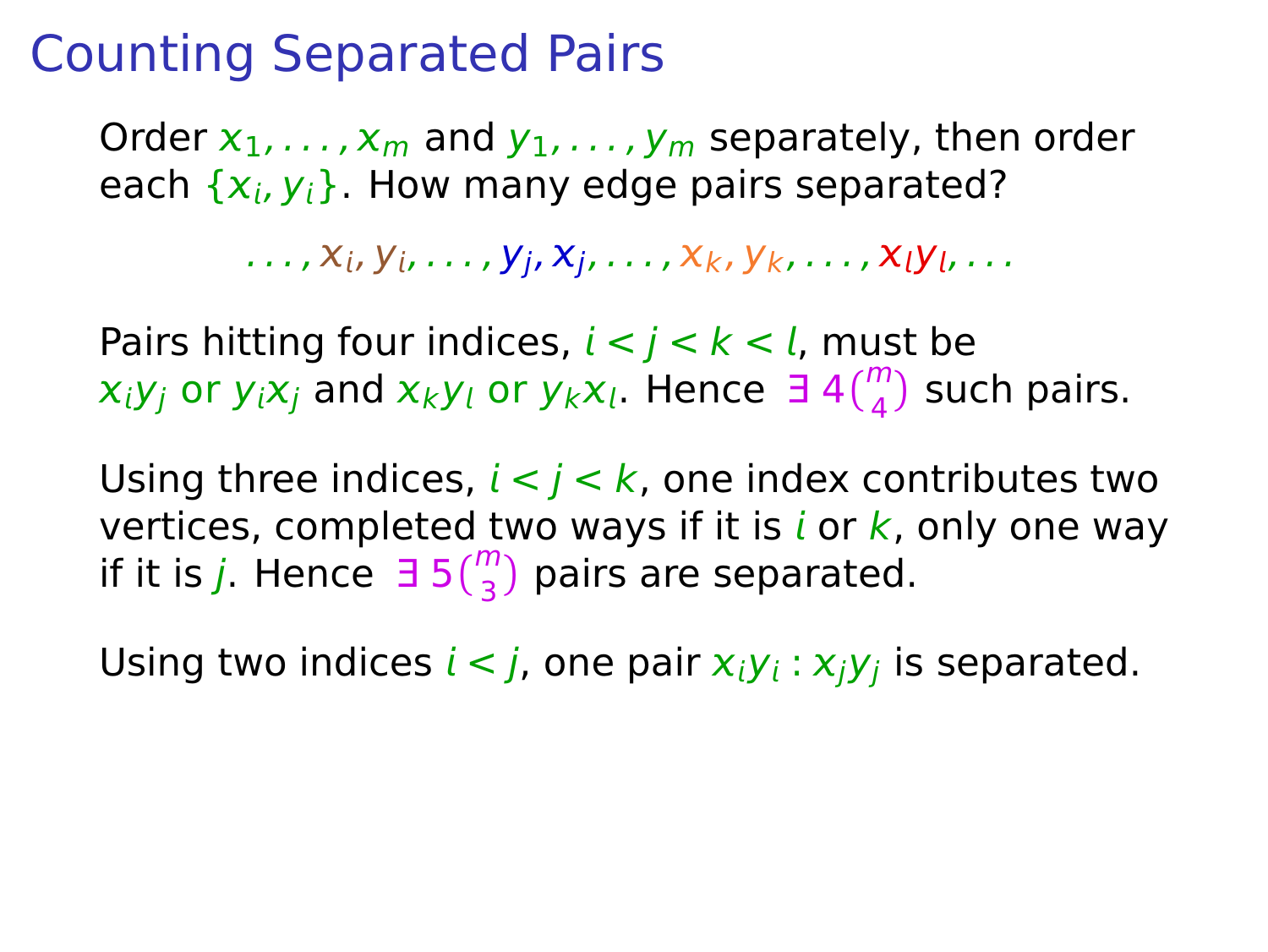Order  $x_1, \ldots, x_m$  and  $y_1, \ldots, y_m$  separately, then order each  $\{x_i, y_i\}$ . How many edge pairs separated?

 $\ldots$  ,  $X_i$ ,  $Y_i$ ,  $\ldots$  ,  $Y_i$ ,  $X_i$ ,  $\ldots$  ,  $X_k$ ,  $Y_k$ ,  $\ldots$  ,  $X_iY_i$ ,  $\ldots$ 

Pairs hitting four indices,  $i < j < k < l$ , must be  $x_iy_j$  or  $y_ix_j$  and  $x_ky_l$  or  $y_kx_l$ . Hence  $\exists 4\binom{m}{4}$  such pairs.

Using three indices,  $i < j < k$ , one index contributes two vertices, completed two ways if it is  $i$  or  $k$ , only one way if it is j. Hence  $\exists 5\binom{m}{3}$  pairs are separated.

Using two indices  $i < j$ , one pair  $x_iy_i : x_jy_j$  is separated.

Hence  $4\binom{m}{4} + 5\binom{m}{3} + \binom{m}{2}$  pairs are separated.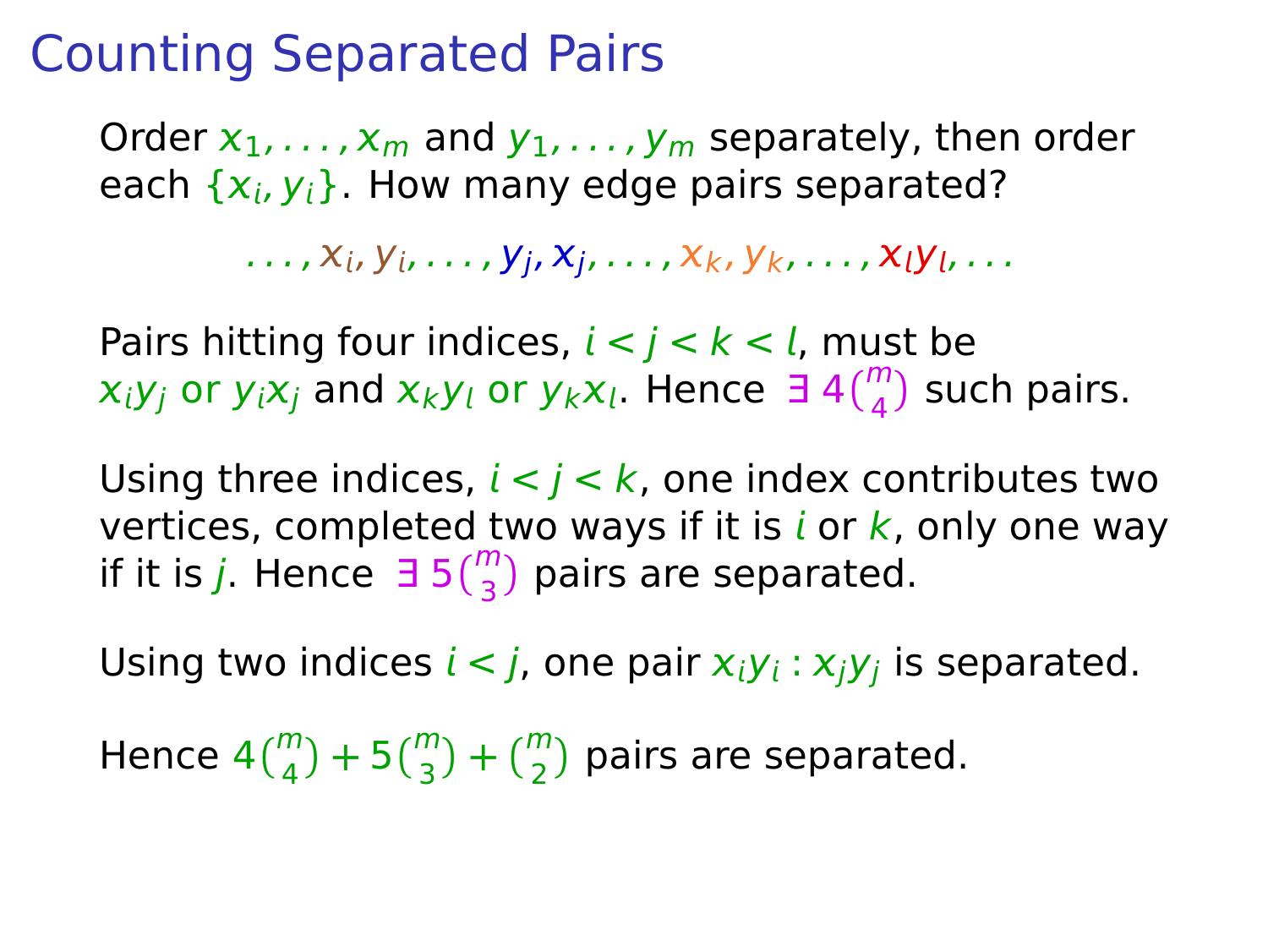Order  $x_1, \ldots, x_m$  and  $y_1, \ldots, y_m$  separately, then order each  $\{x_i, y_i\}$ . How many edge pairs separated?

 $\ldots$  ,  $X_i$ ,  $Y_i$ ,  $\ldots$  ,  $Y_i$ ,  $X_i$ ,  $\ldots$  ,  $X_k$ ,  $Y_k$ ,  $\ldots$  ,  $X_iY_i$ ,  $\ldots$ 

Pairs hitting four indices,  $i < j < k < l$ , must be  $x_iy_j$  or  $y_ix_j$  and  $x_ky_l$  or  $y_kx_l$ . Hence  $\exists 4\binom{m}{4}$  such pairs.

Using three indices,  $i < j < k$ , one index contributes two vertices, completed two ways if it is *i* or  $k$ , only one way if it is j. Hence  $\exists 5\binom{m}{3}$  pairs are separated.

Using two indices  $i < j$ , one pair  $x_iy_i : x_jy_j$  is separated.

Hence  $4\binom{m}{4} + 5\binom{m}{3} + \binom{m}{2}$  pairs are separated.

Miraculously,  $4\binom{m}{4} + 5\binom{m}{3} + \binom{m}{2} = \frac{m+1}{3m}$  $\frac{m+1}{3m} 2{m \choose 2}^2$ .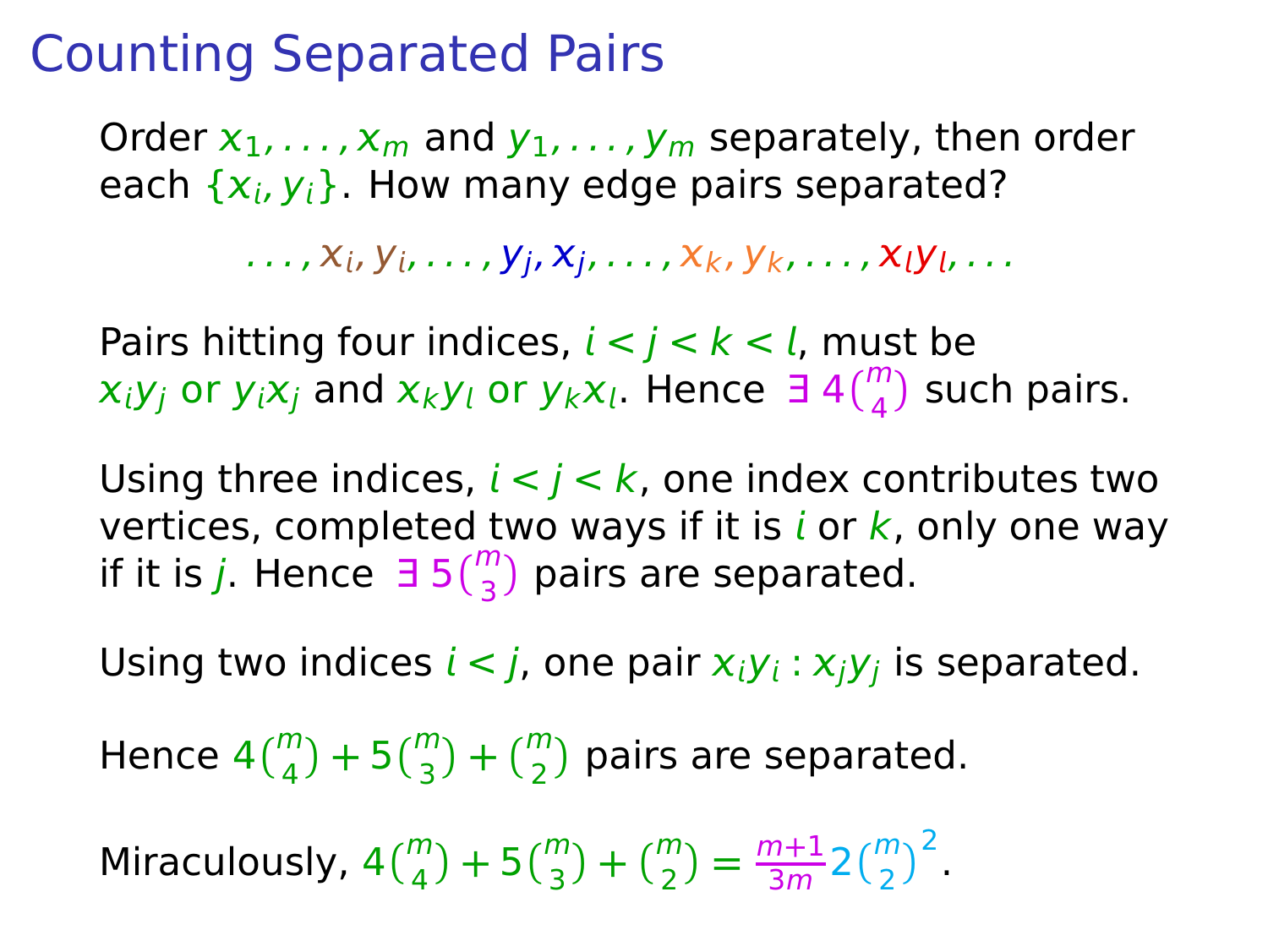# No Ordering Separates More Pairs

For an ordering  $\sigma$  not of that form: by symmetry it orders X and Y as  $x_1, \ldots, x_m$  and  $y_1, \ldots, y_m$  but puts  $y_j$  immediately before  $\boldsymbol{\mathsf{x}}_i$  for some  $i$  and  $j$  with  $j < i$ .

 $\sigma \dots$ ,  $y_i, x_i, \dots$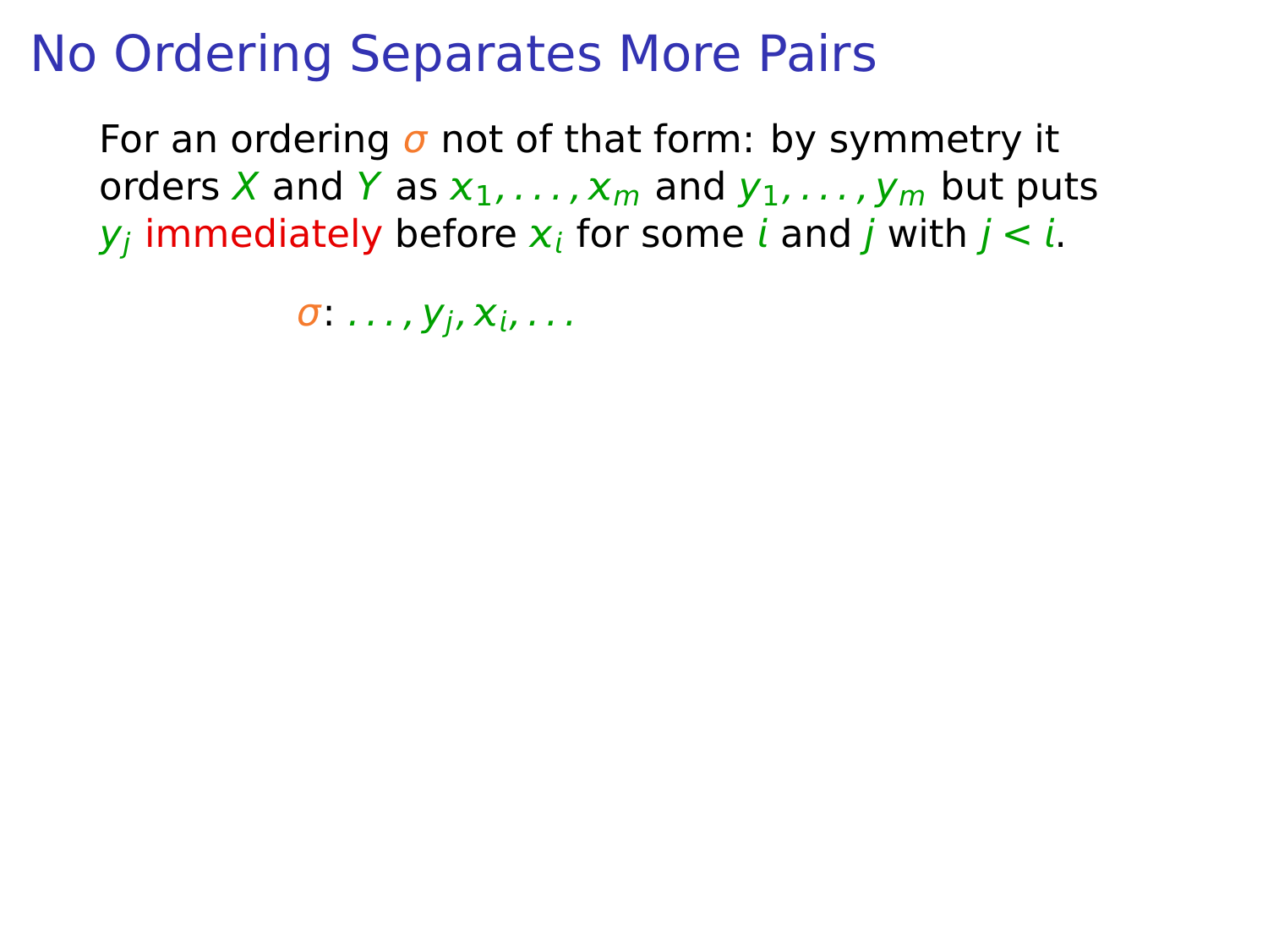#### No Ordering Separates More Pairs

For an ordering  $\sigma$  not of that form: by symmetry it orders X and Y as  $x_1, \ldots, x_m$  and  $y_1, \ldots, y_m$  but puts  $y_j$  immediately before  $\boldsymbol{\mathsf{x}}_i$  for some  $i$  and  $j$  with  $j < i$ .

**σ** ..., y<sub>j</sub>, x<sub>i</sub>, ... σ' ..., x<sub>i</sub>, y<sub>j</sub>, ...

Form  $\sigma'$  from  $\sigma$  by interchanging  $y_j$  and  $x_i$ .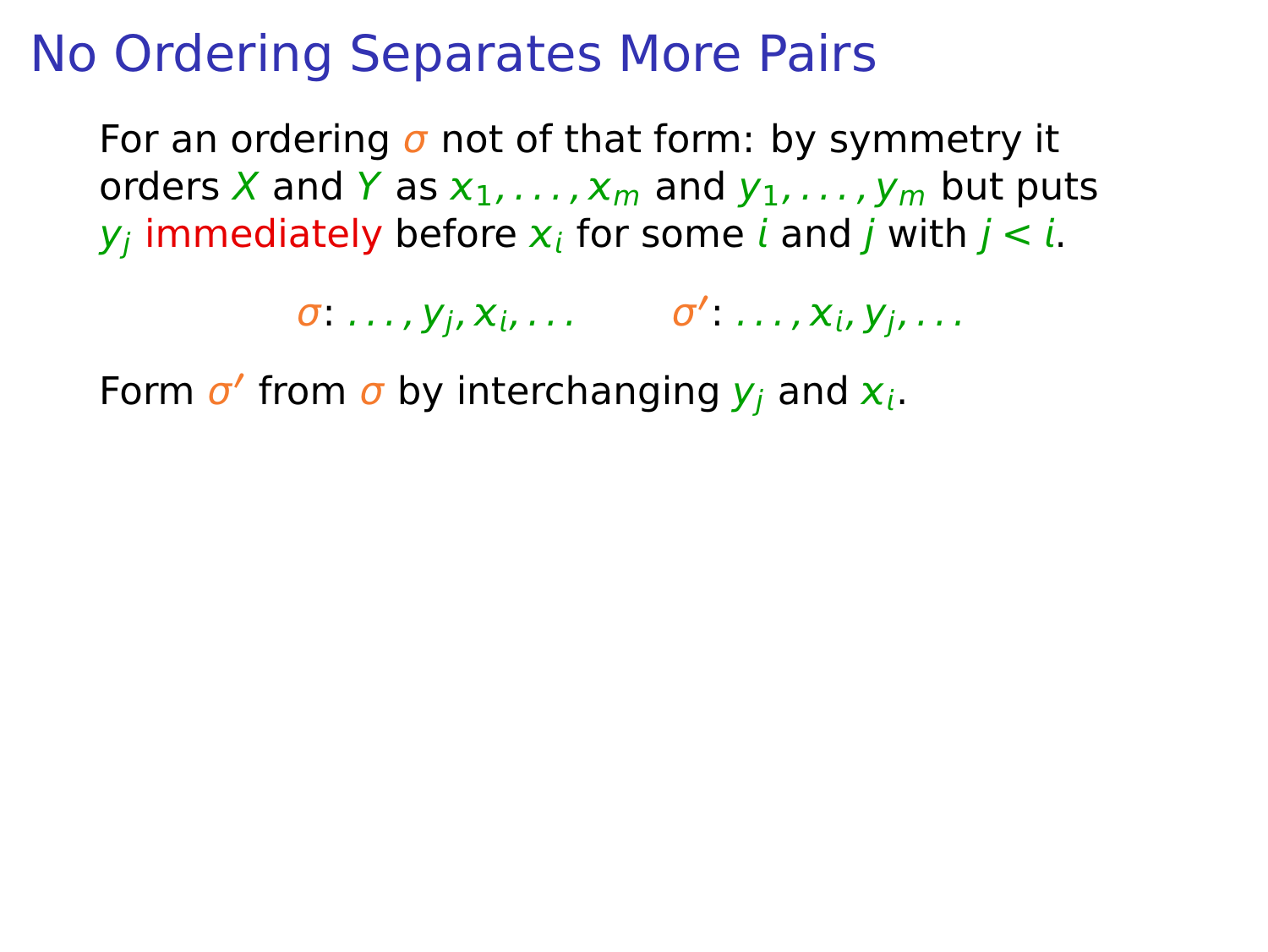#### No Ordering Separates More Pairs

For an ordering  $\sigma$  not of that form: by symmetry it orders X and Y as  $x_1, \ldots, x_m$  and  $y_1, \ldots, y_m$  but puts  $y_j$  immediately before  $\boldsymbol{\mathsf{x}}_i$  for some  $i$  and  $j$  with  $j < i$ .

**σ** ..., y<sub>j</sub>, x<sub>i</sub>, ... σ' ..., x<sub>i</sub>, y<sub>j</sub>, ...

Form  $\sigma'$  from  $\sigma$  by interchanging  $y_j$  and  $x_i$ .

Any pair separated by exactly one of σ and σ **′** has  $x_i$  and  $y_i$  as endpoints of distinct edges.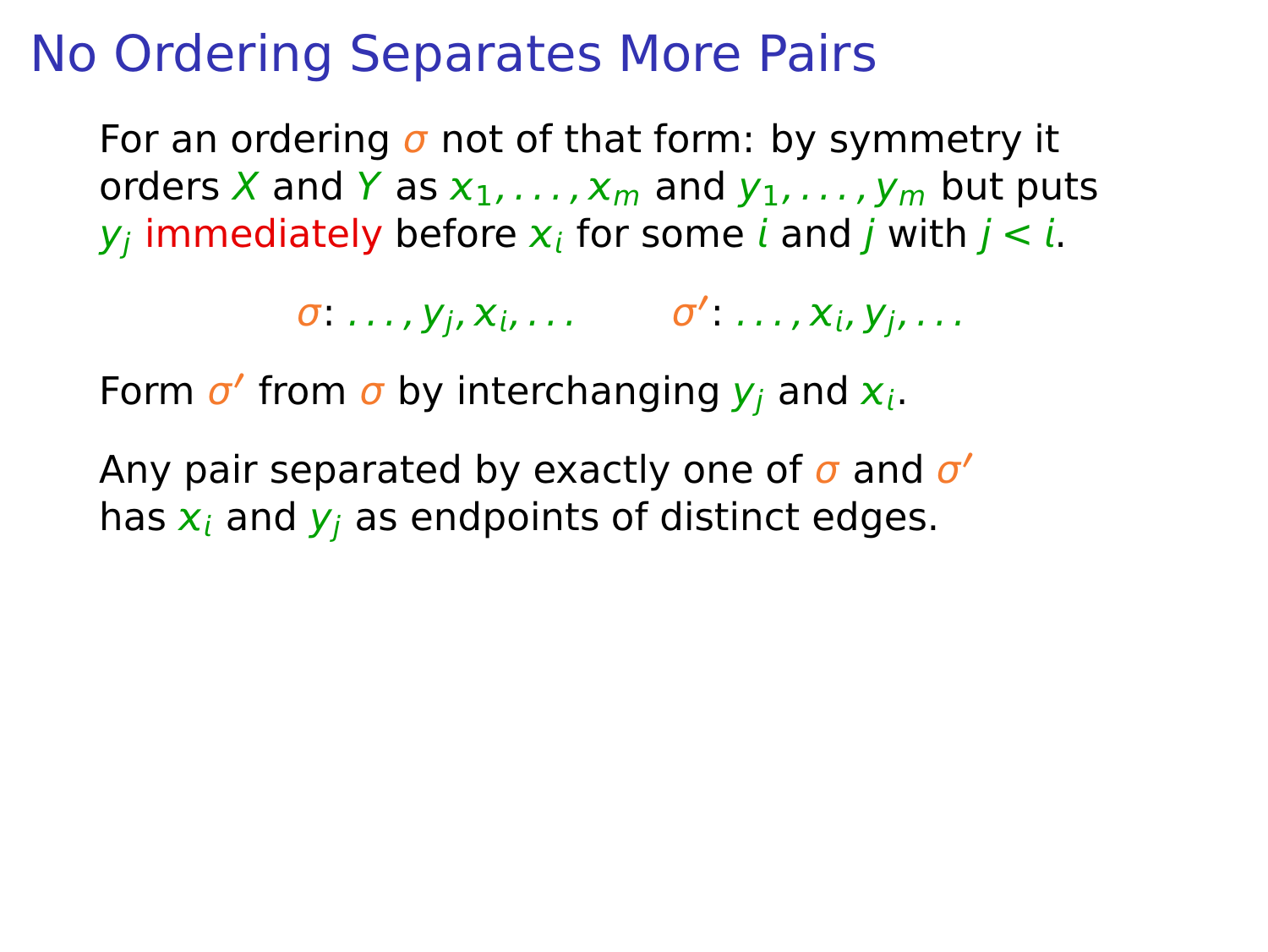### No Ordering Separates More Pairs

For an ordering  $\sigma$  not of that form: by symmetry it orders X and Y as  $x_1, \ldots, x_m$  and  $y_1, \ldots, y_m$  but puts  $y_j$  immediately before  $\boldsymbol{\mathsf{x}}_i$  for some  $i$  and  $j$  with  $j < i$ .

**σ** ..., y<sub>j</sub>, x<sub>i</sub>, ... σ' ..., x<sub>i</sub>, y<sub>j</sub>, ...

Form  $\sigma'$  from  $\sigma$  by interchanging  $y_j$  and  $x_i$ .

Any pair separated by exactly one of σ and σ **′** has  $x_i$  and  $y_i$  as endpoints of distinct edges.

There are  $(i - 1)(m - j)$  such pairs in  $\sigma$ and  $(j-1)(m-i)$  such pairs in  $\sigma'$ .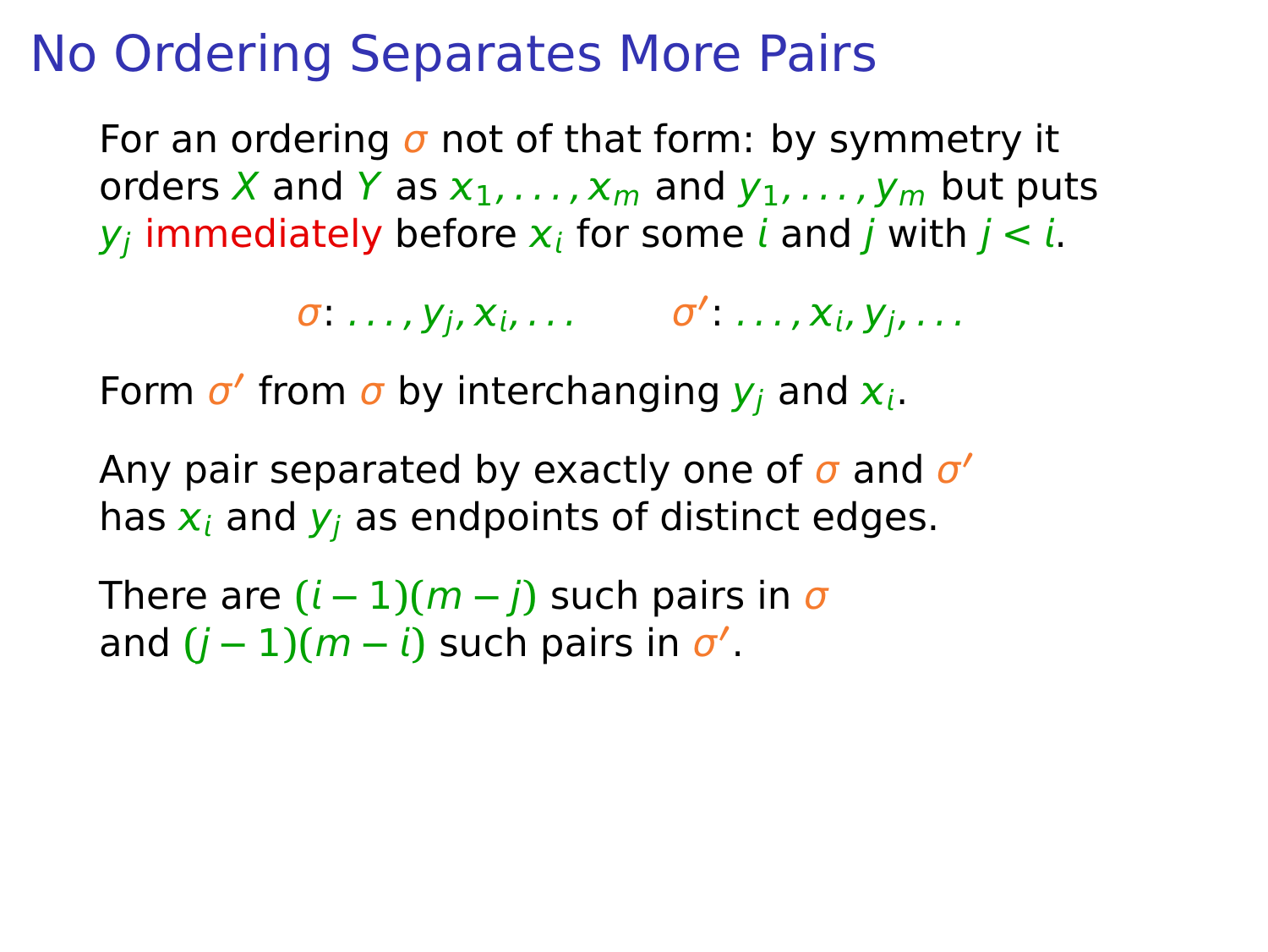### No Ordering Separates More Pairs

For an ordering  $\sigma$  not of that form: by symmetry it orders X and Y as  $x_1, \ldots, x_m$  and  $y_1, \ldots, y_m$  but puts  $y_j$  immediately before  $\boldsymbol{\mathsf{x}}_i$  for some  $i$  and  $j$  with  $j < i$ .

**σ** ..., y<sub>j</sub>, x<sub>i</sub>, ... σ' ..., x<sub>i</sub>, y<sub>j</sub>, ...

Form  $\sigma'$  from  $\sigma$  by interchanging  $y_j$  and  $x_i$ .

Any pair separated by exactly one of σ and σ **′** has  $x_i$  and  $y_i$  as endpoints of distinct edges.

There are  $(i - 1)(m - j)$  such pairs in  $\sigma$ and  $(j-1)(m-i)$  such pairs in  $\sigma'$ .

Since  $m \ge 2$  and  $j > i$ , comparing  $mi + j$  and  $mi + i$  shows that σ separates fewer pairs than σ **′** .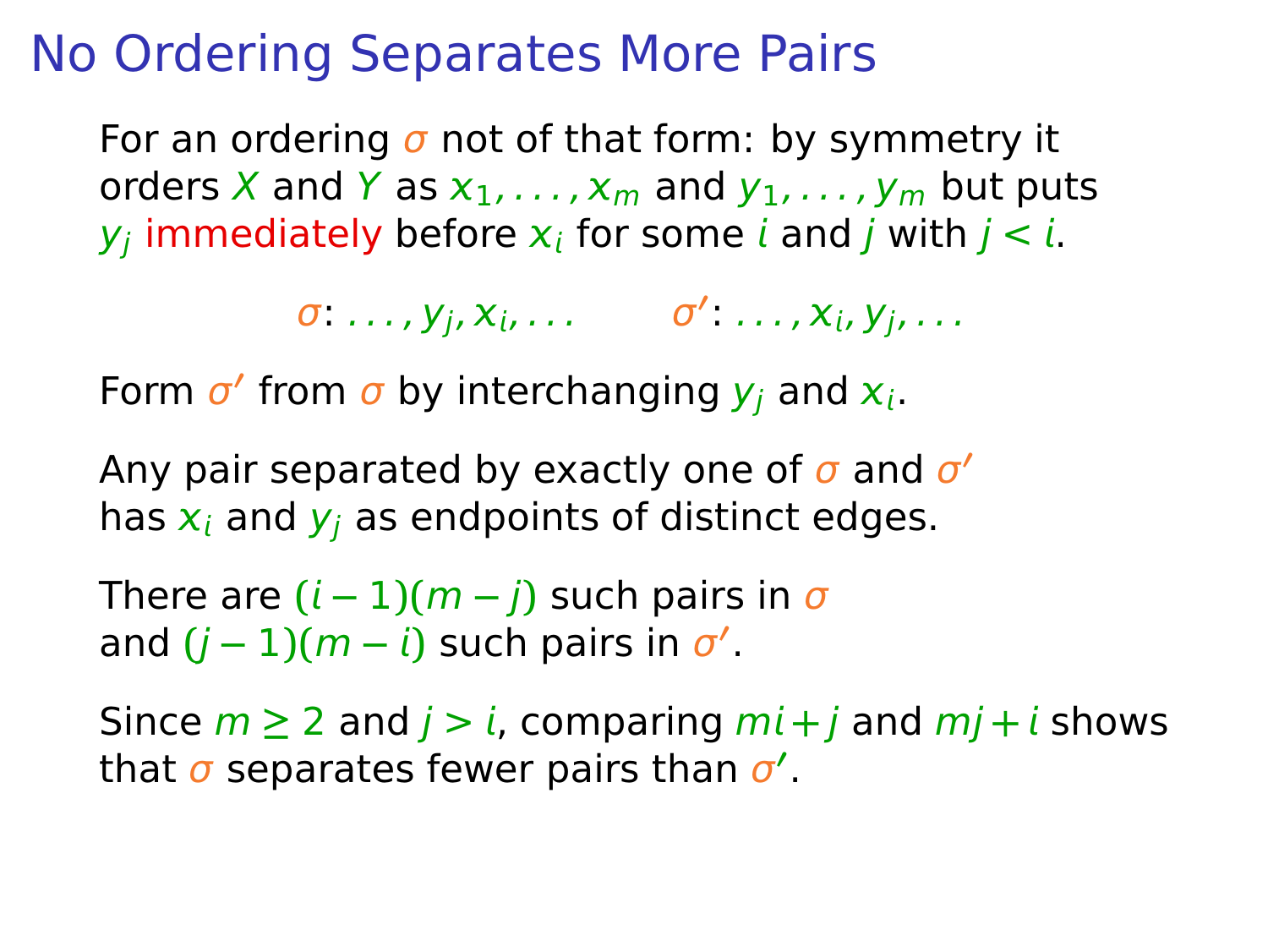### No Ordering Separates More Pairs

For an ordering  $\sigma$  not of that form: by symmetry it orders X and Y as  $x_1, \ldots, x_m$  and  $y_1, \ldots, y_m$  but puts  $y_j$  immediately before  $\boldsymbol{\mathsf{x}}_i$  for some  $i$  and  $j$  with  $j < i$ .

**σ** ..., y<sub>j</sub>, x<sub>i</sub>, ... σ' ..., x<sub>i</sub>, y<sub>j</sub>, ...

Form  $\sigma'$  from  $\sigma$  by interchanging  $y_j$  and  $x_i$ .

Any pair separated by exactly one of σ and σ **′** has  $x_i$  and  $y_i$  as endpoints of distinct edges.

There are  $(i - 1)(m - j)$  such pairs in  $\sigma$ and  $(j-1)(m-i)$  such pairs in  $\sigma'$ .

Since  $m \ge 2$  and  $j > i$ , comparing  $mi + j$  and  $mj + i$  shows that σ separates fewer pairs than σ **′** .

Hence the game has value  $\frac{m+1}{3m}$  and  $\pi_f(K_{m,m}) = 3 \frac{m}{m+1}$  $\frac{m}{m+1}$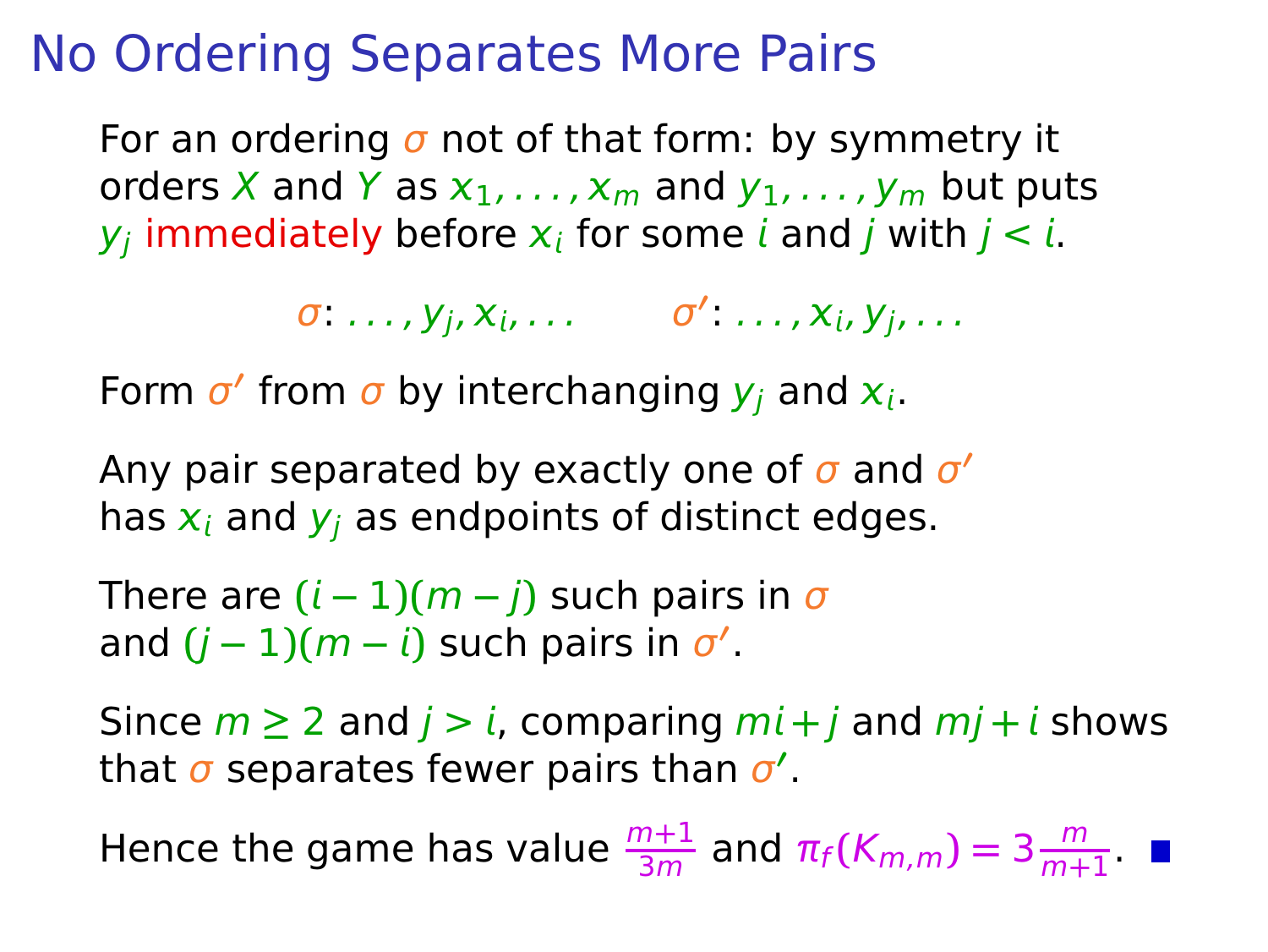**Thm.** 
$$
\pi_f(K_{m+1,qm}) = 3\left(1 - \frac{(q+1)m-2}{(2m+1)mq-m-2}\right)
$$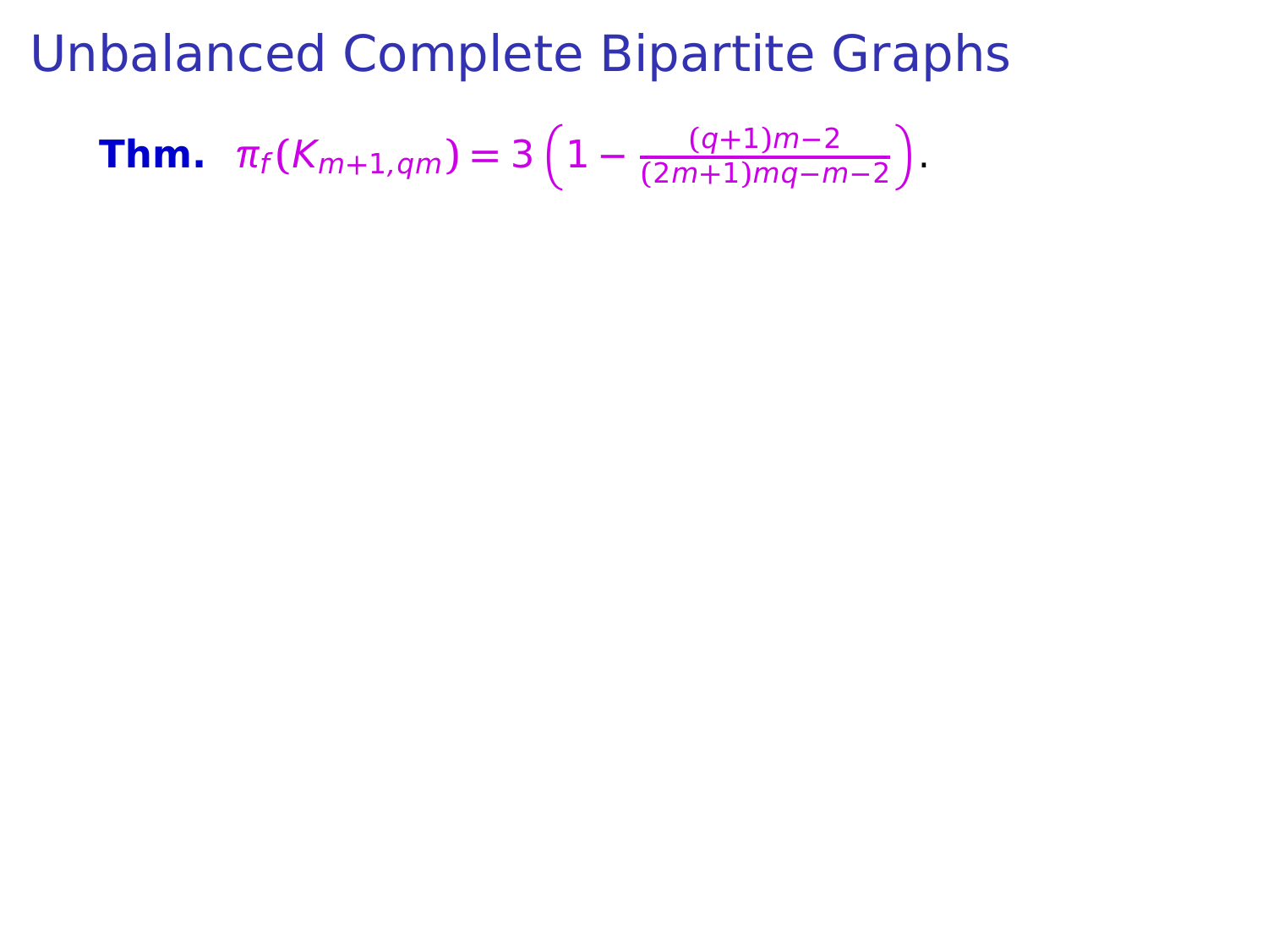**Thm.** 
$$
\pi_f(K_{m+1,qm}) = 3\left(1 - \frac{(q+1)m-2}{(2m+1)mq-m-2}\right)
$$

**Pf. Pair player**: nonincident pairs equally likely.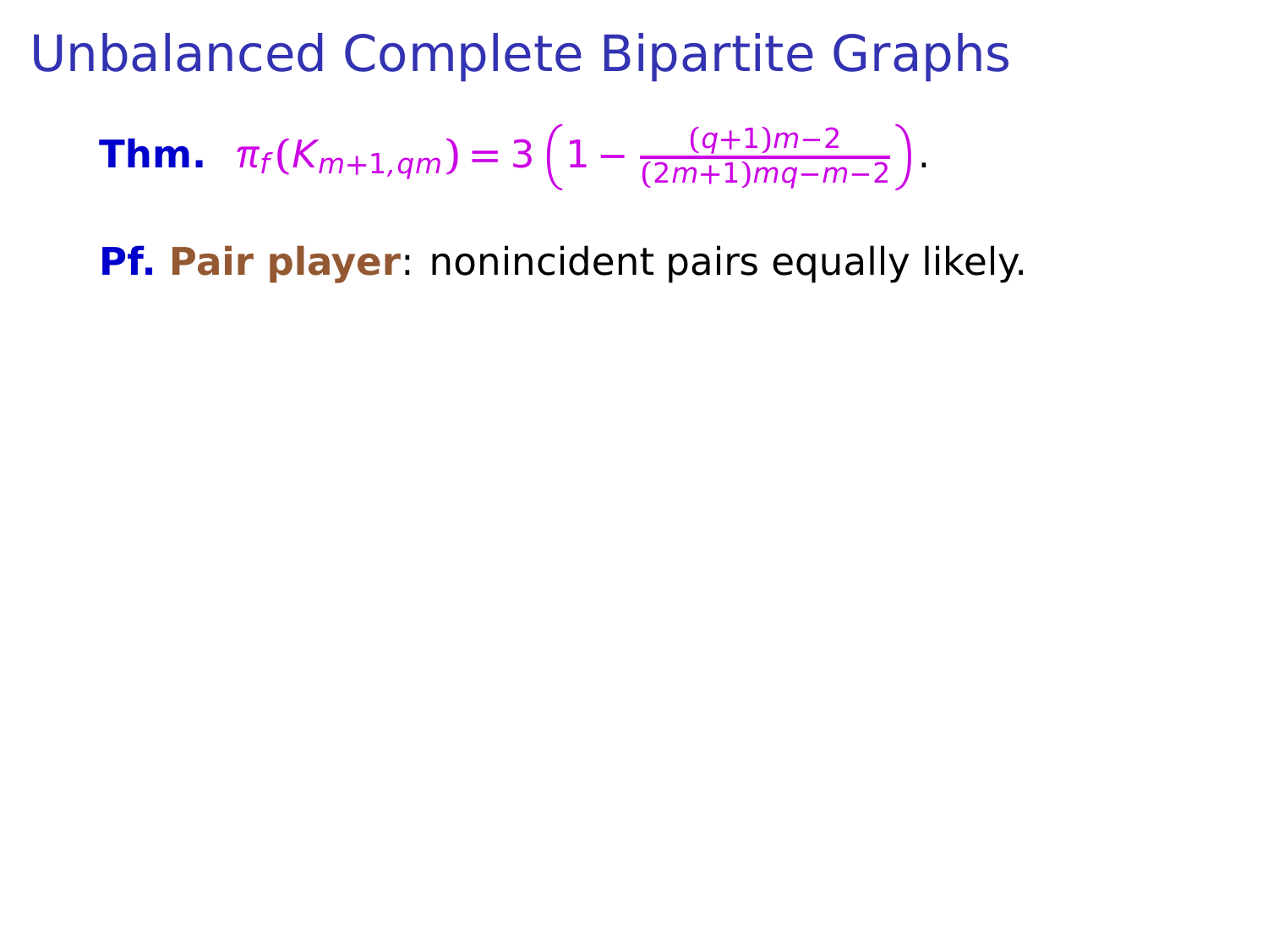**Thm.** 
$$
\pi_f(K_{m+1,qm}) = 3\left(1 - \frac{(q+1)m-2}{(2m+1)mq-m-2}\right)
$$

**Pf. Pair player**: nonincident pairs equally likely.

**Ordering player**: play all orderings that alternate one vertex of X with q vertices of Y, equally likely.

 $X, Y, \ldots, Y, X, Y, \ldots, Y, X$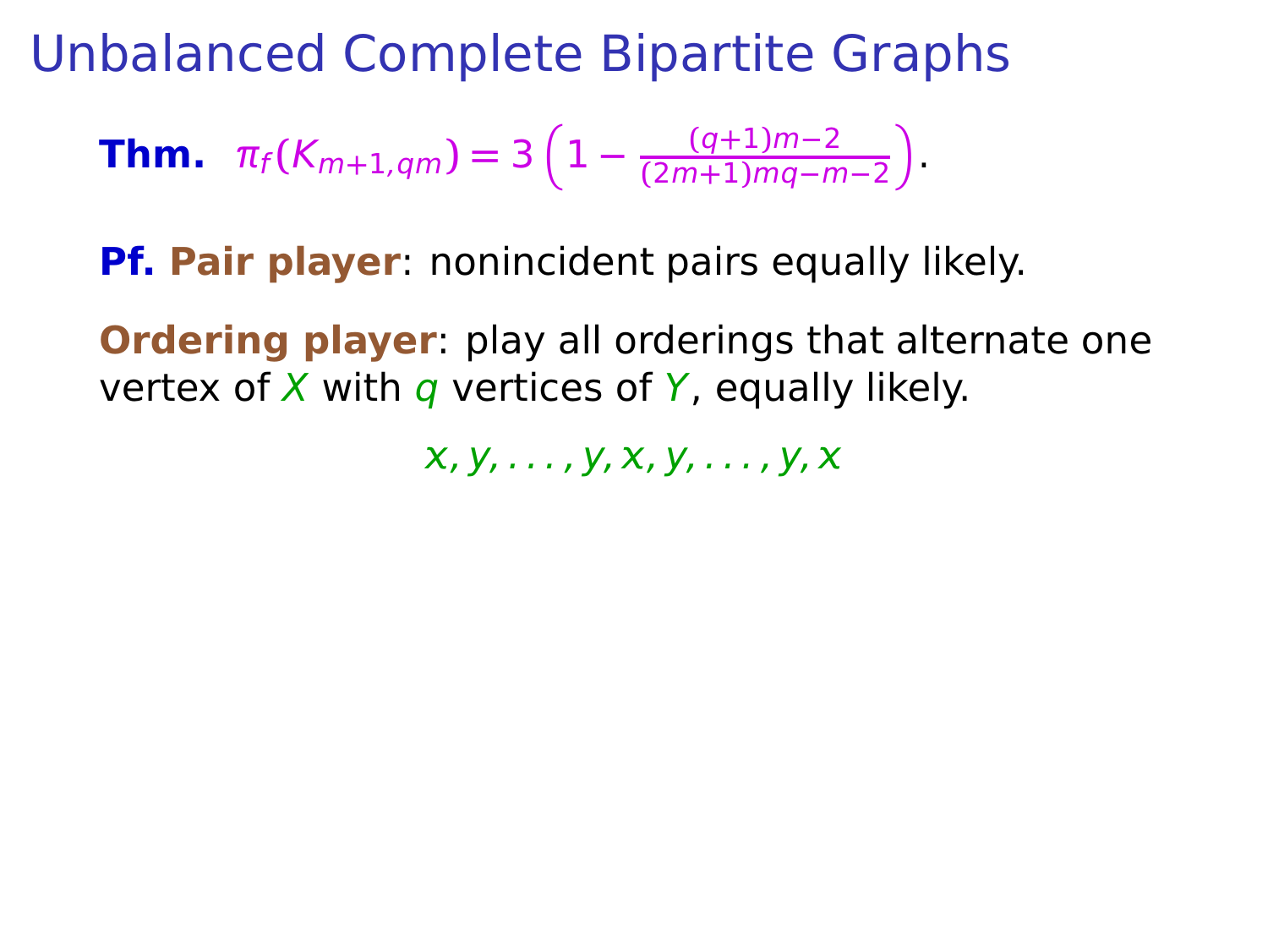**Thm.** 
$$
\pi_f(K_{m+1,qm}) = 3\left(1 - \frac{(q+1)m-2}{(2m+1)mq-m-2}\right)
$$

**Pf. Pair player**: nonincident pairs equally likely.

**Ordering player**: play all orderings that alternate one vertex of X with  $q$  vertices of Y, equally likely.

 $X, Y, \ldots, Y, X, Y, \ldots, Y, X$ 

These orderings separate the most pairs, enough so that each nonincident pair is separated with probability

$$
\frac{1}{3}\left(1-\frac{(q+1)m-2}{(2m+1)mq-m-2}\right)^{-1}.
$$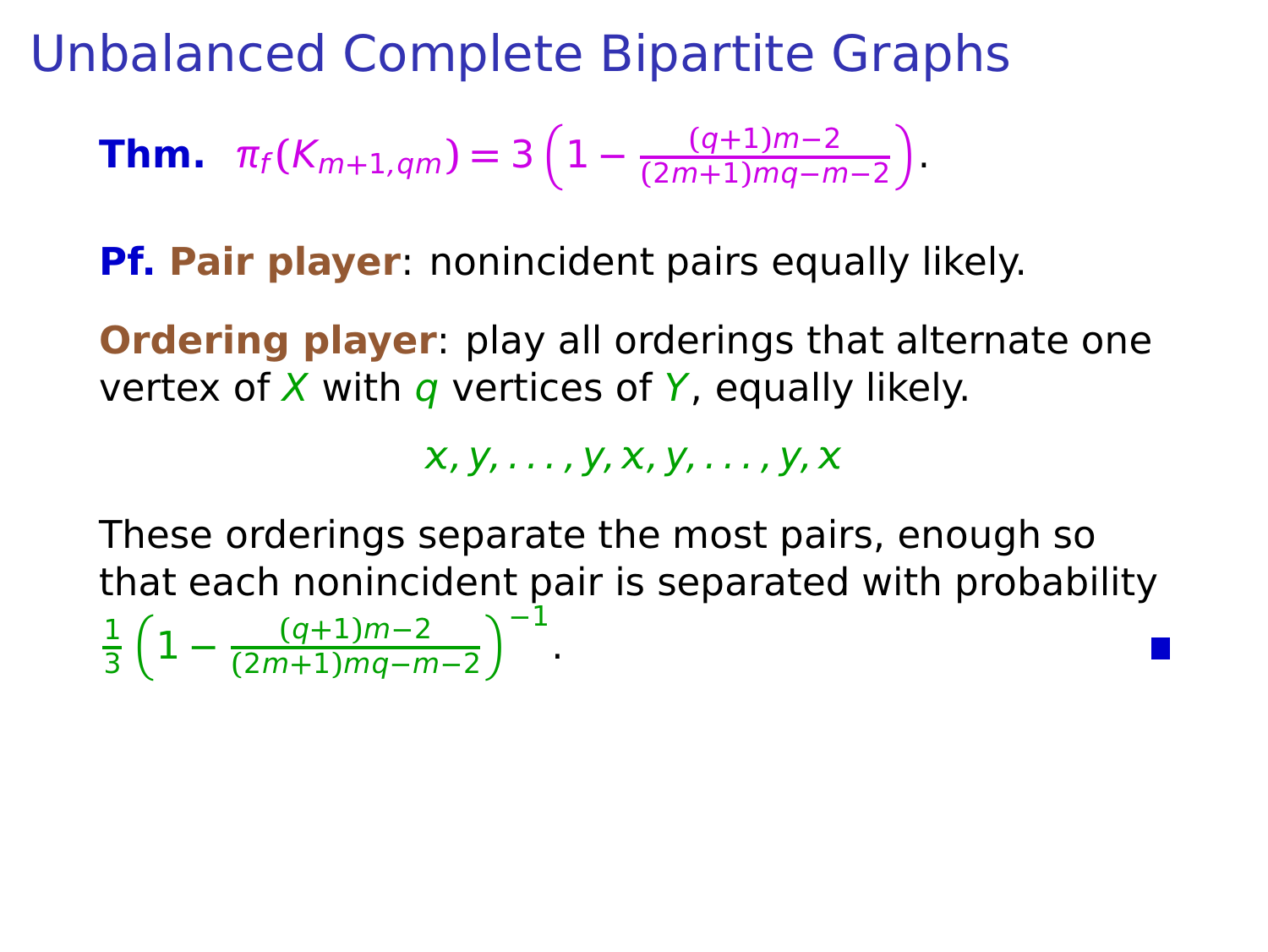**Thm.** 
$$
\pi_f(K_{m+1,qm}) = 3\left(1 - \frac{(q+1)m-2}{(2m+1)mq-m-2}\right)
$$

**Pf. Pair player**: nonincident pairs equally likely.

**Ordering player**: play all orderings that alternate one vertex of X with  $q$  vertices of Y, equally likely.

 $X, Y, \ldots, Y, X, Y, \ldots, Y, X$ 

These orderings separate the most pairs, enough so that each nonincident pair is separated with probability

$$
\frac{1}{3}\left(1-\frac{(q+1)m-2}{(2m+1)mq-m-2}\right)^{-1}.
$$

$$
\bullet \lim_{q\to\infty} \pi_f(K_{m+1,qm}) = 3\left(1-\frac{1}{2m+1}\right).
$$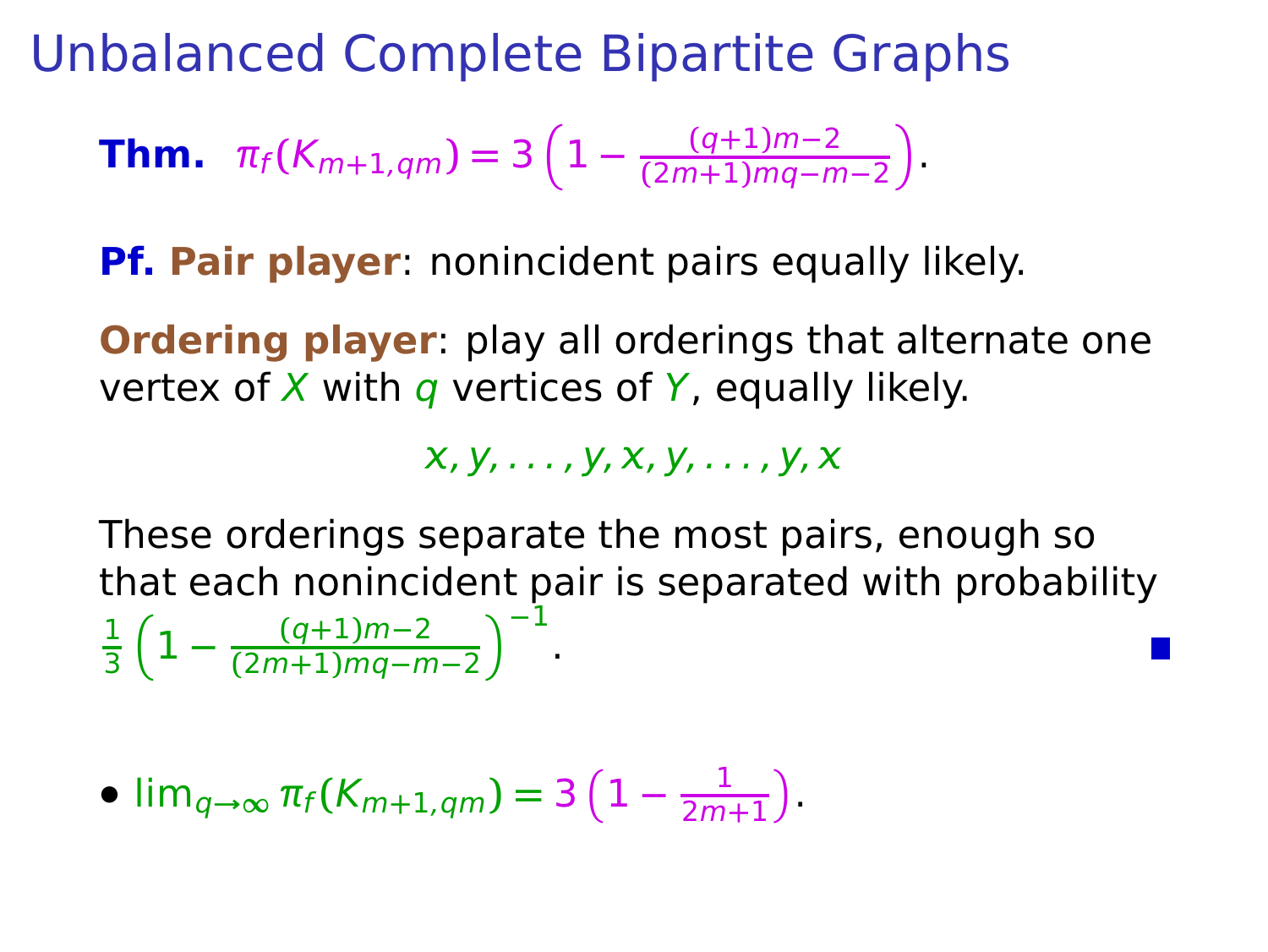**Thm.**  $\pi_f(K_{m,m,m}) = 3(1 - \frac{1}{2m})$  $\frac{1}{2m+1}$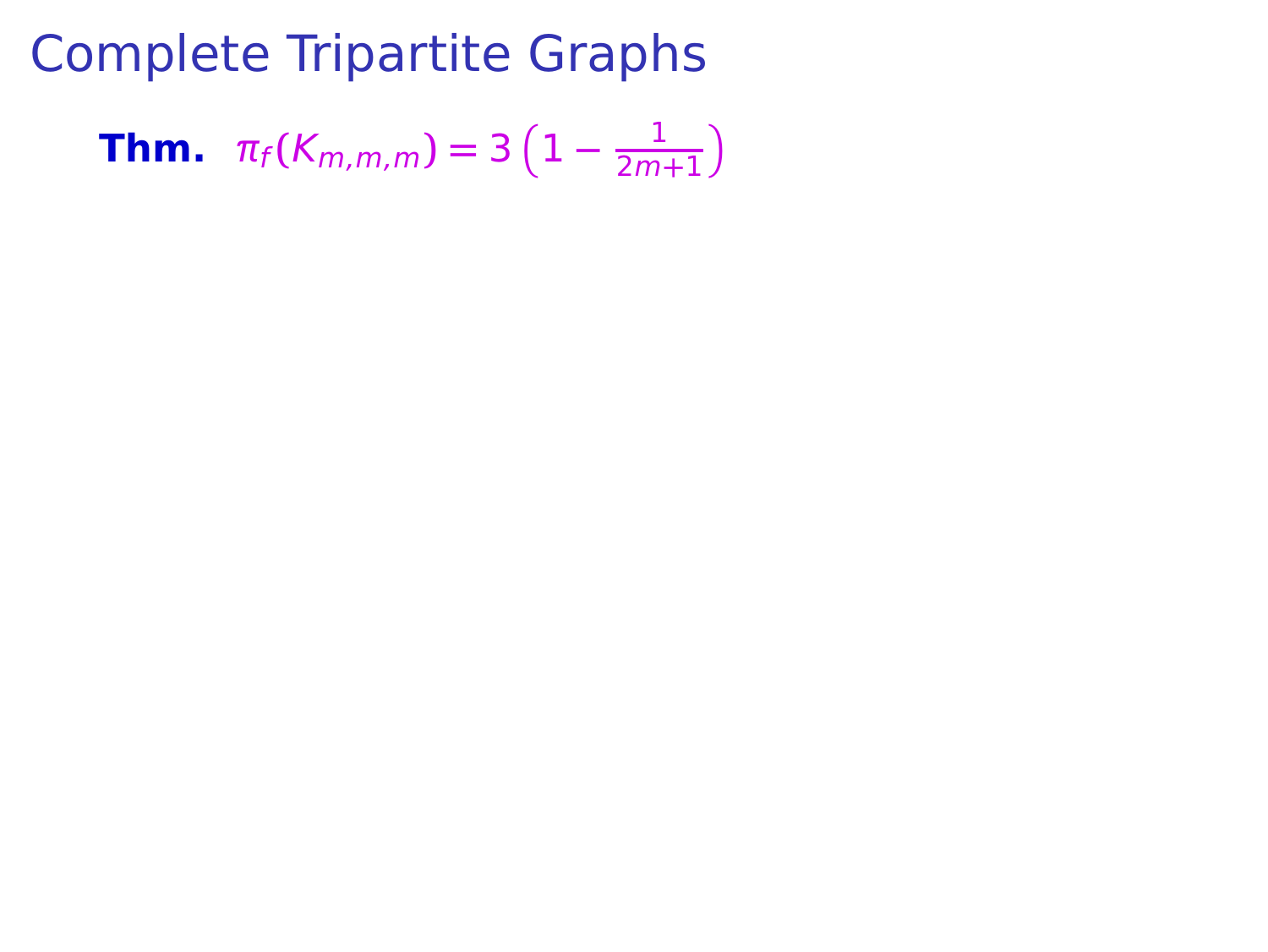**Thm.** 
$$
\pi_f(K_{m,m,m}) = 3\left(1 - \frac{1}{2m+1}\right) = \frac{6m}{2m+1}.
$$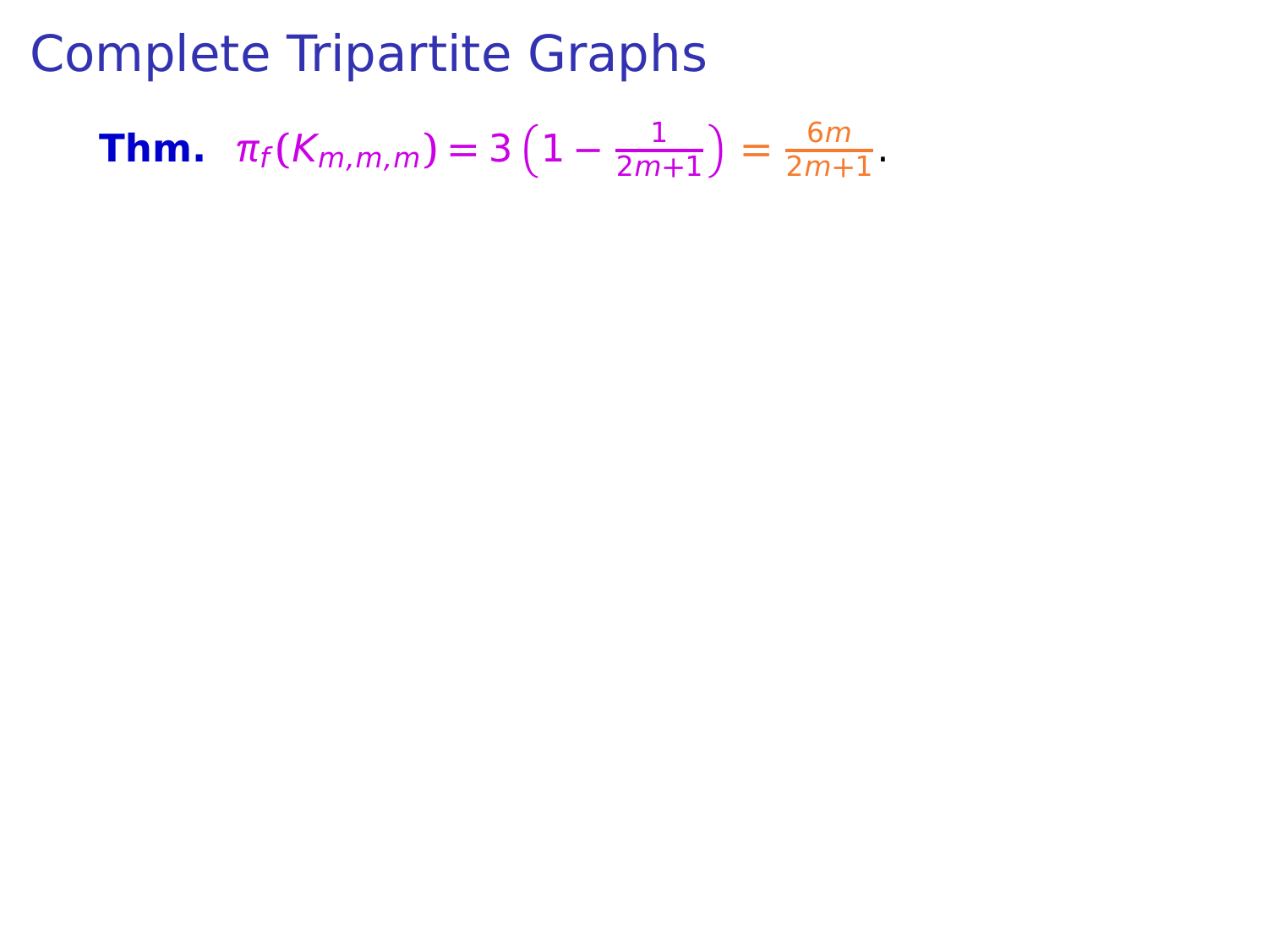**Thm.** 
$$
\pi_f(K_{m,m,m}) = 3\left(1 - \frac{1}{2m+1}\right) = \frac{6m}{2m+1}.
$$

**Pf. Pair player**: play nonincident pairs that hit all three parts (such as  $x_iy_i$  with  $y_kz_i$ ), equally likely.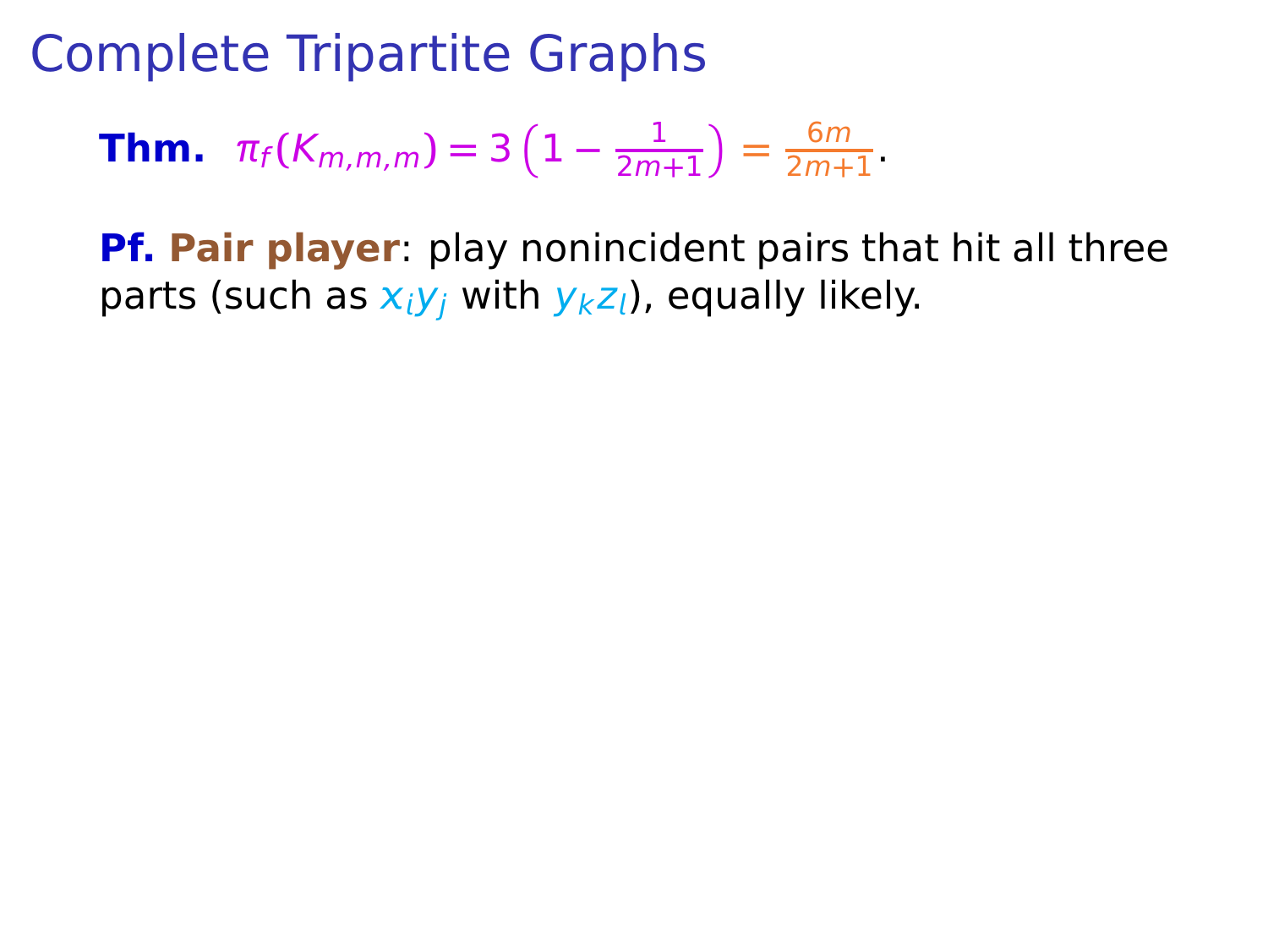**Thm.** 
$$
\pi_f(K_{m,m,m}) = 3\left(1 - \frac{1}{2m+1}\right) = \frac{6m}{2m+1}
$$
.

**Pf. Pair player**: play nonincident pairs that hit all three parts (such as  $x_i y_i$  with  $y_k z_i$ ), equally likely.

Against this distribution, the expected number of pairs separated by any ordering is at most  $\frac{2m+1}{6m}$ .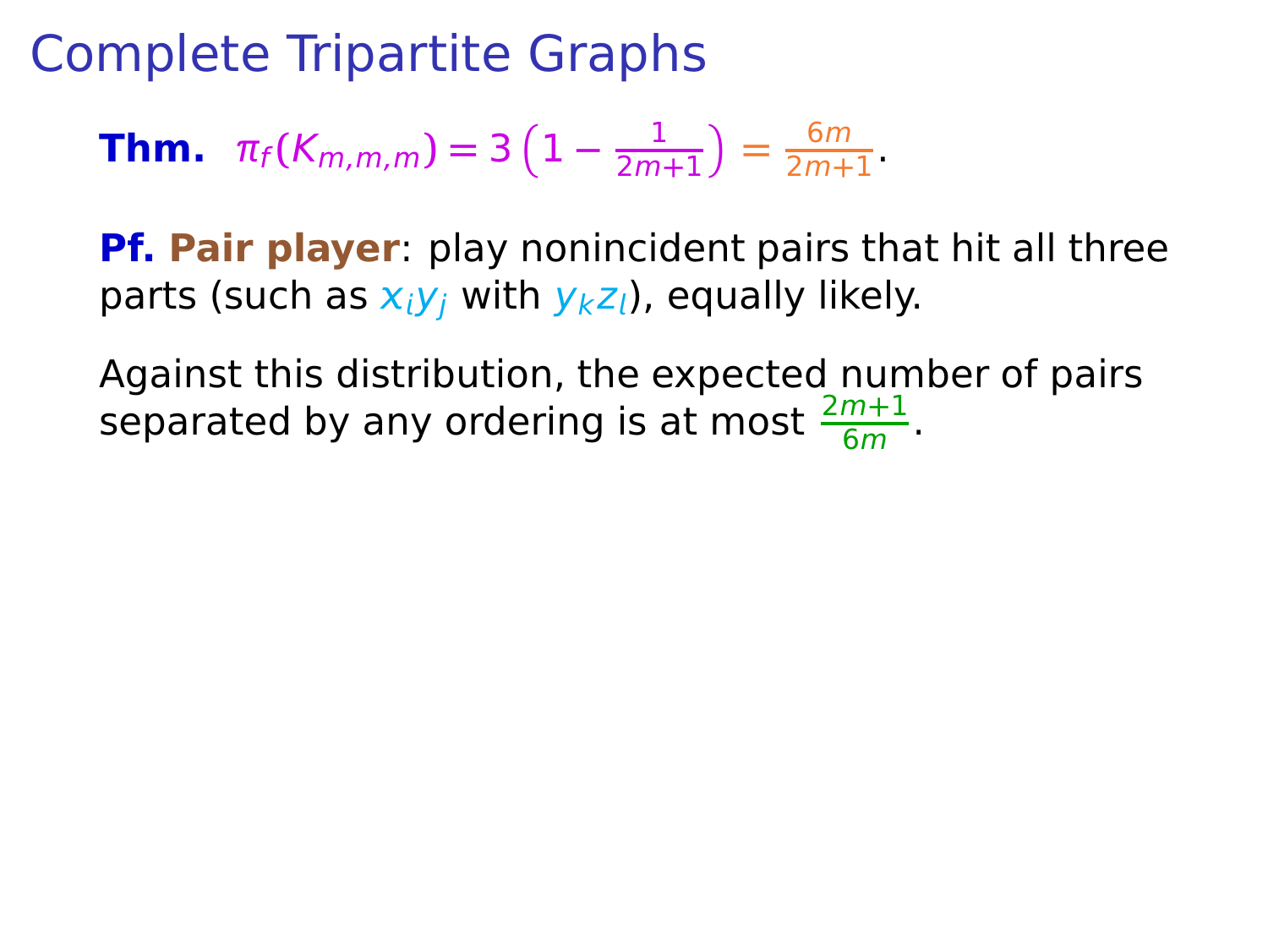**Thm.** 
$$
\pi_f(K_{m,m,m}) = 3\left(1 - \frac{1}{2m+1}\right) = \frac{6m}{2m+1}
$$
.

**Pf. Pair player**: play nonincident pairs that hit all three parts (such as  $x_i y_i$  with  $y_k z_i$ ), equally likely.

Against this distribution, the expected number of pairs separated by any ordering is at most  $\frac{2m+1}{6m}$ .

**Ordering player:** Play all orderings  $v_1, \ldots, v_{3m}$  with  $v_{3i-2}$ ,  $v_{3i-1}$ ,  $v_{3i}$  in distinct parts, equally likely.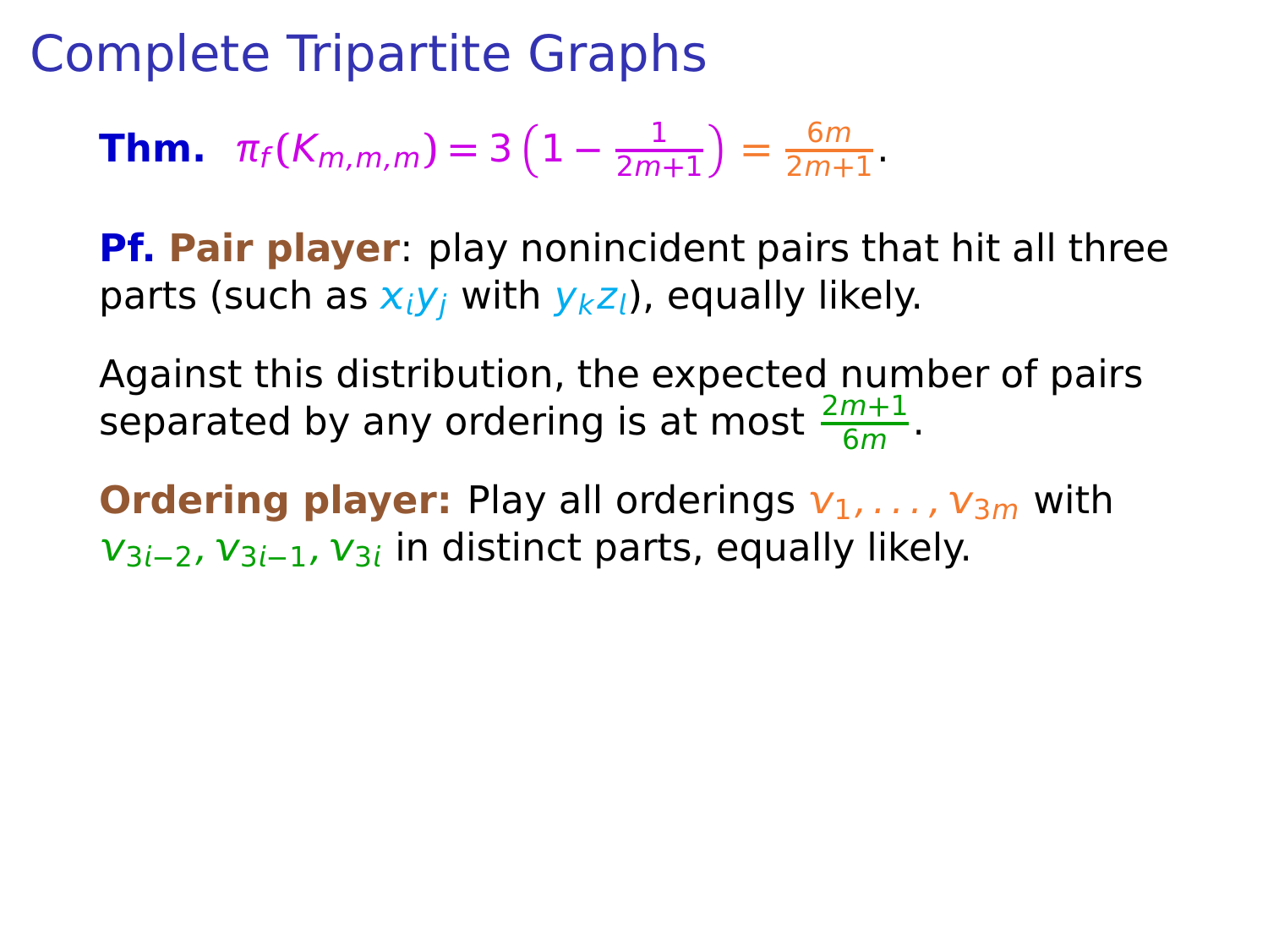**Thm.** 
$$
\pi_f(K_{m,m,m}) = 3\left(1 - \frac{1}{2m+1}\right) = \frac{6m}{2m+1}
$$
.

**Pf. Pair player**: play nonincident pairs that hit all three parts (such as  $x_iy_i$  with  $y_kz_i$ ), equally likely.

Against this distribution, the expected number of pairs separated by any ordering is at most  $\frac{2m+1}{6m}$ .

**Ordering player:** Play all orderings  $v_1, \ldots, v_{3m}$  with  $v_{3i-2}$ ,  $v_{3i-1}$ ,  $v_{3i}$  in distinct parts, equally likely.

Each pair hitting three parts separated w. prob.  $\frac{2m+1}{6m}$ .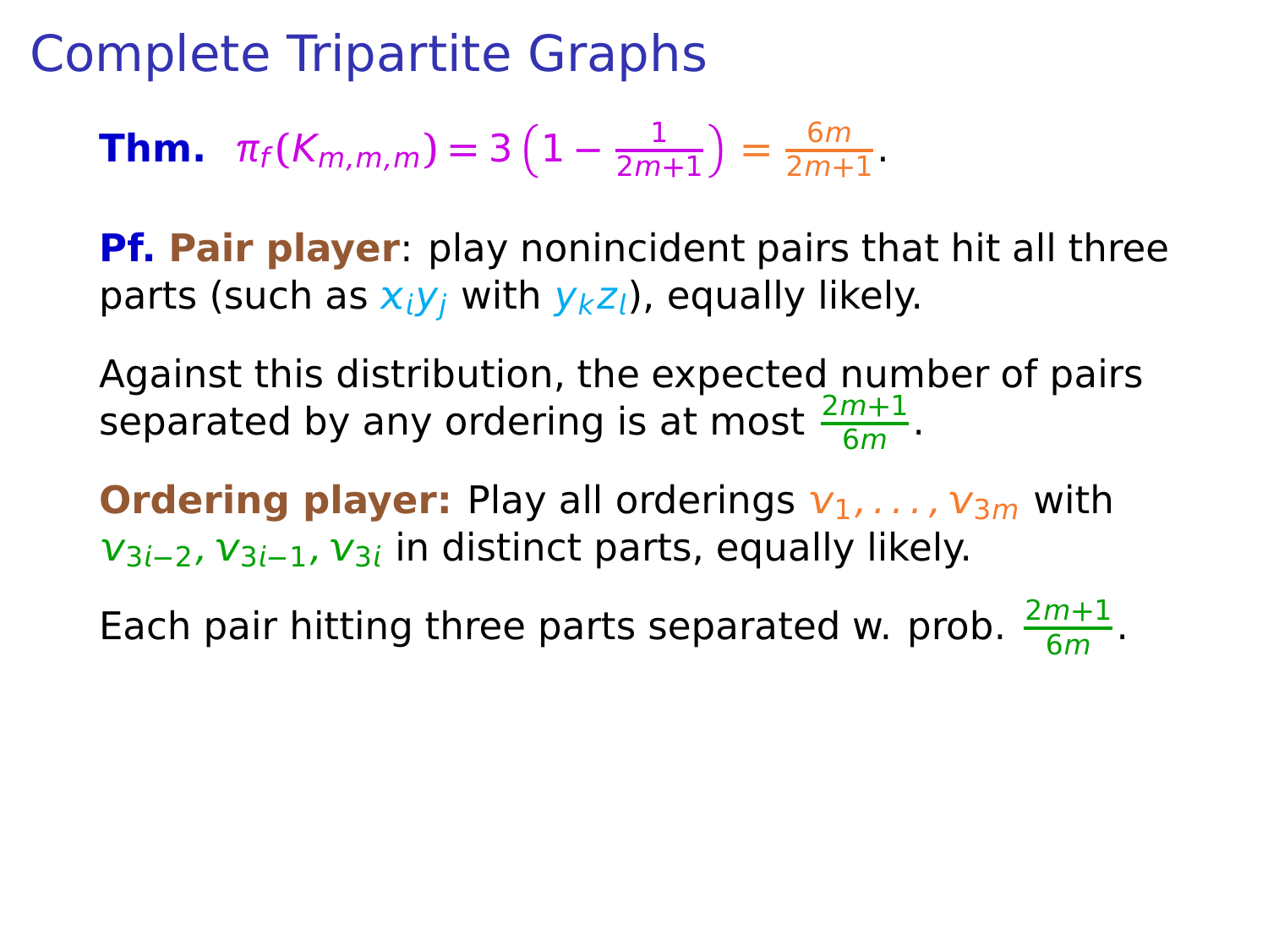**Thm.** 
$$
\pi_f(K_{m,m,m}) = 3\left(1 - \frac{1}{2m+1}\right) = \frac{6m}{2m+1}
$$
.

**Pf. Pair player**: play nonincident pairs that hit all three parts (such as  $x_iy_i$  with  $y_kz_i$ ), equally likely.

Against this distribution, the expected number of pairs separated by any ordering is at most  $\frac{2m+1}{6m}$ .

**Ordering player:** Play all orderings  $v_1, \ldots, v_{3m}$  with  $v_{3i-2}$ ,  $v_{3i-1}$ ,  $v_{3i}$  in distinct parts, equally likely.

Each pair hitting three parts separated w. prob.  $\frac{2m+1}{6m}$ . Each pair hitting two parts separated w. prob.  $\frac{m+1}{3m}$ .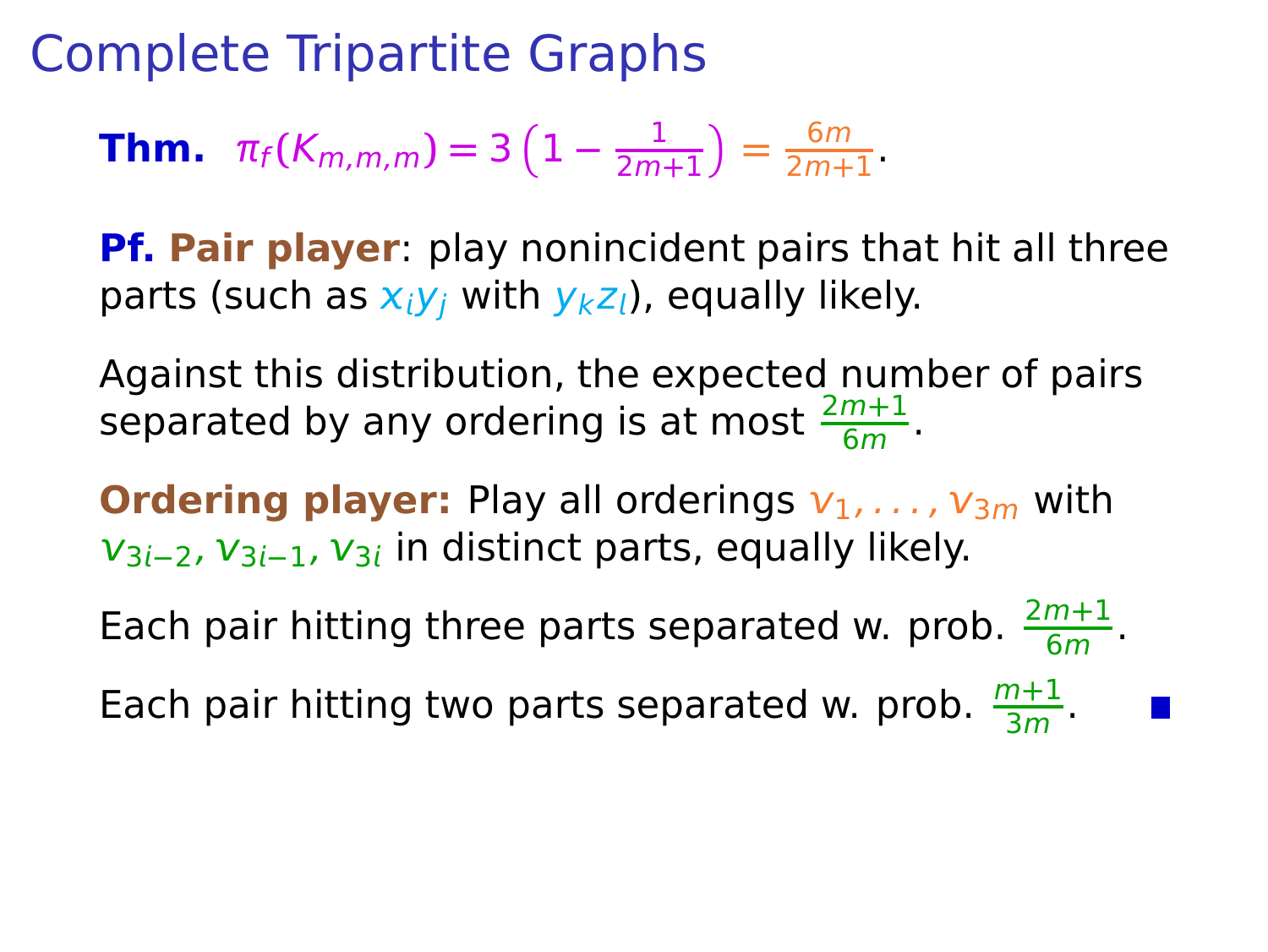**Thm.** 
$$
\pi_f(K_{m,m,m}) = 3\left(1 - \frac{1}{2m+1}\right) = \frac{6m}{2m+1}
$$
.

**Pf. Pair player**: play nonincident pairs that hit all three parts (such as  $x_iy_i$  with  $y_kz_i$ ), equally likely.

Against this distribution, the expected number of pairs separated by any ordering is at most  $\frac{2m+1}{6m}$ .

**Ordering player:** Play all orderings  $v_1, \ldots, v_{3m}$  with  $v_{3i-2}$ ,  $v_{3i-1}$ ,  $v_{3i}$  in distinct parts, equally likely.

Each pair hitting three parts separated w. prob.  $\frac{2m+1}{6m}$ .

Each pair hitting two parts separated w. prob.  $\frac{m+1}{3m}$ .

**Conj.** For  $n = 3m$ , the *n*-vertex  $K_4$ -free graph maximizing  $π_f$  is  $K_{m,m,m}$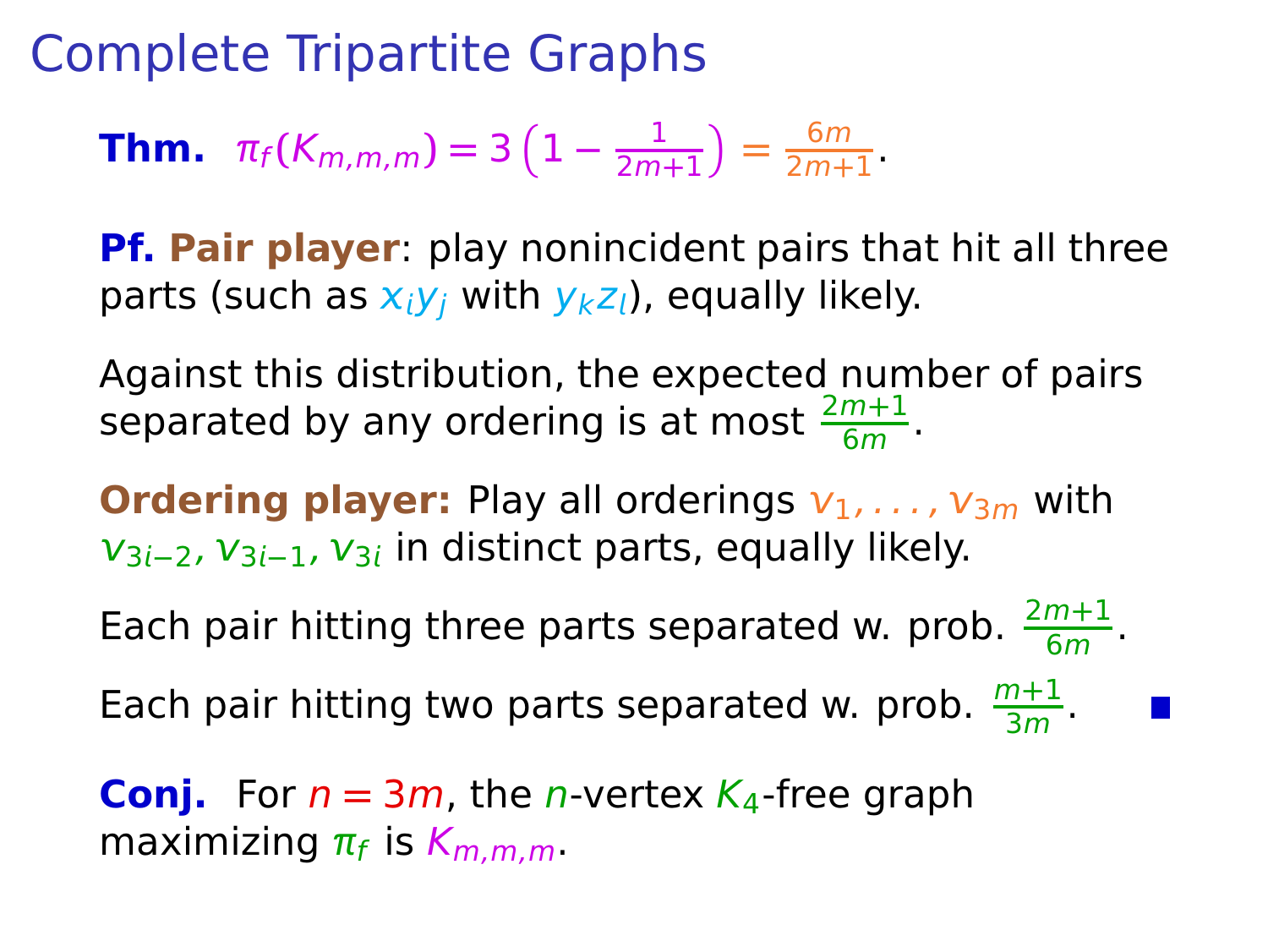**Thm.** 
$$
\pi_f(C_n) = \frac{n}{n-2}
$$
 for  $n \geq 4$ .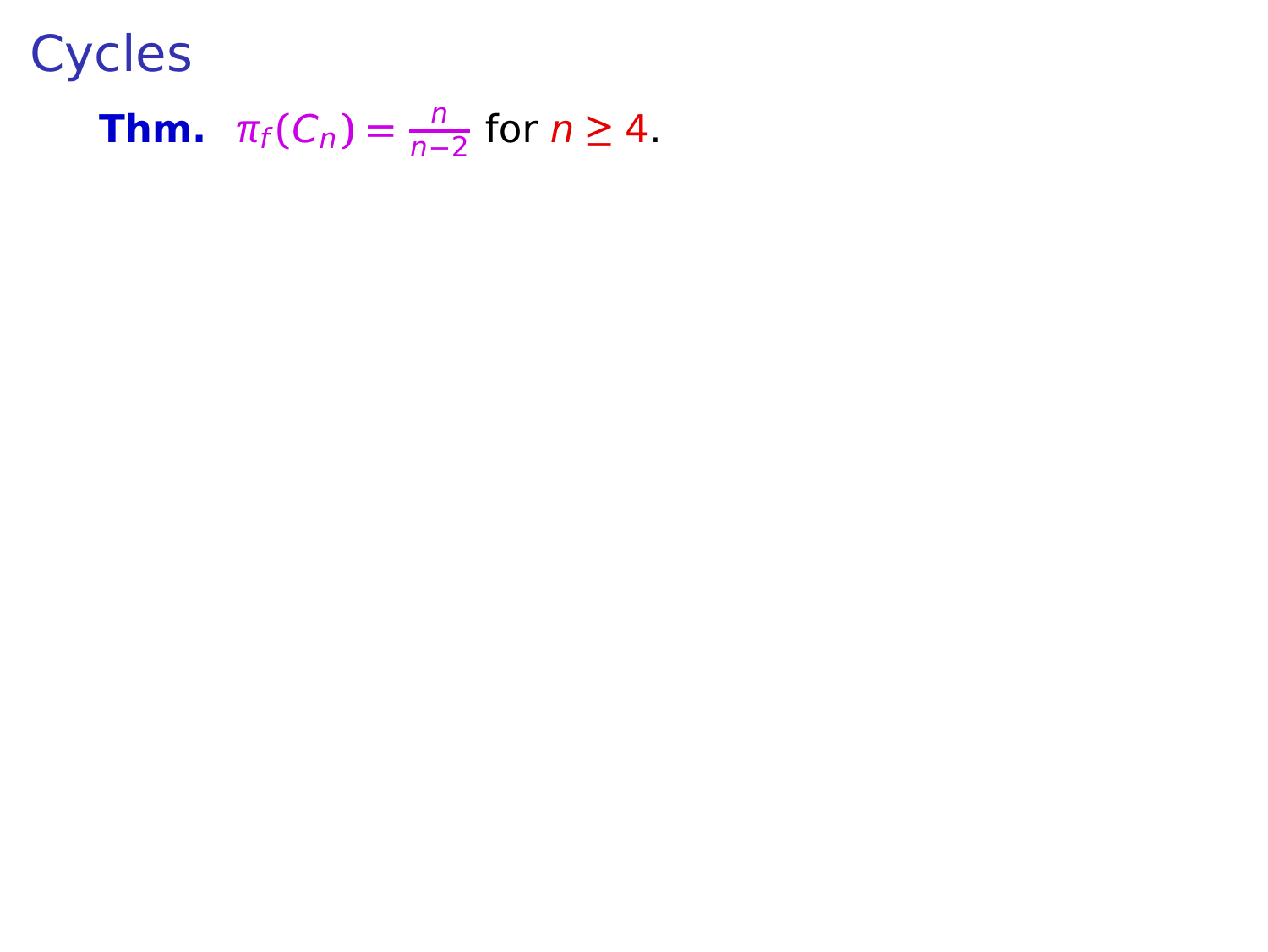**Thm.** 
$$
\pi_f(C_n) = \frac{n}{n-2}
$$
 for  $n \geq 4$ .

**Pf. Upper:** For x, use the *n* cyclic orders equally.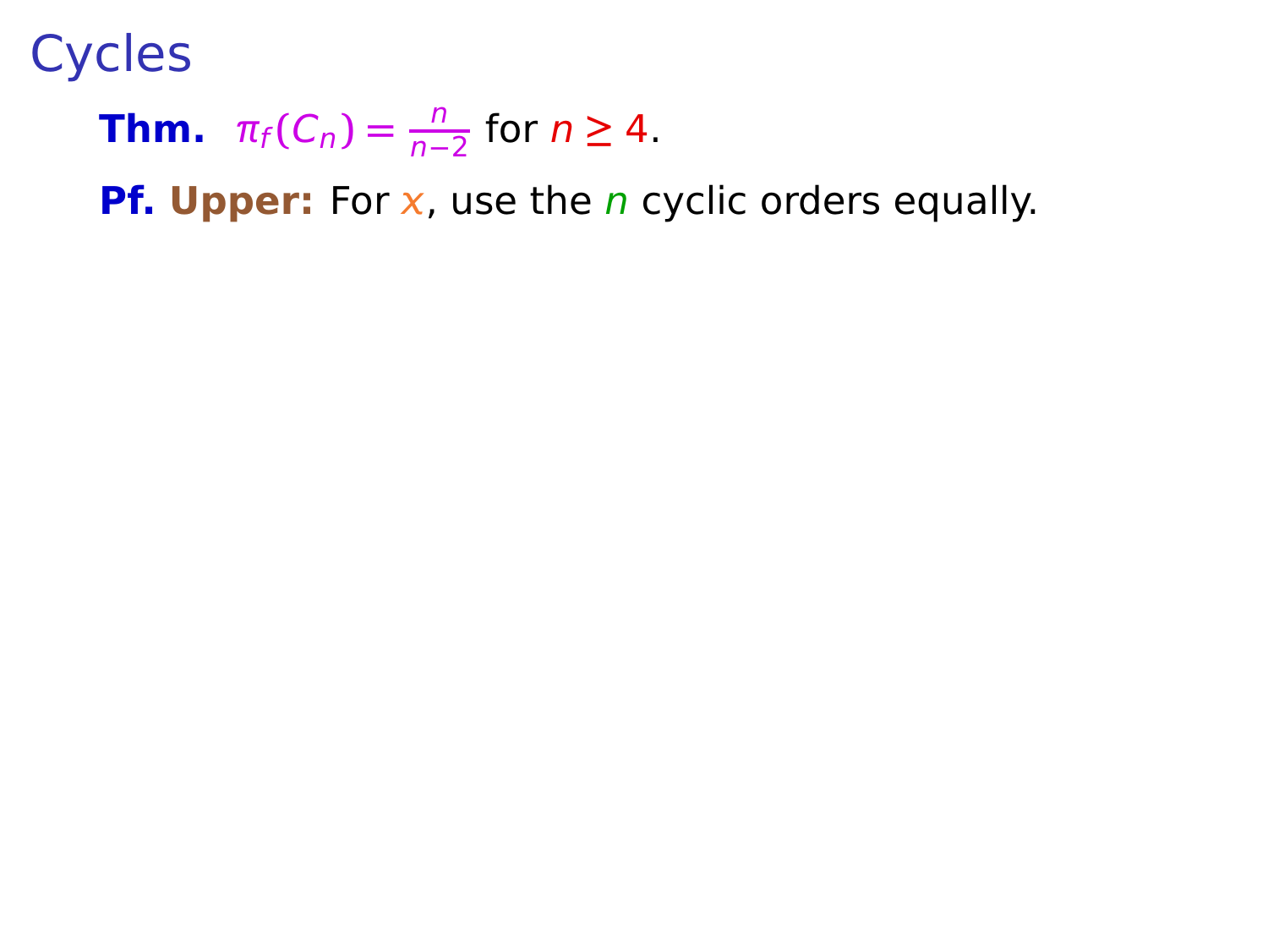**Thm.** 
$$
\pi_f(C_n) = \frac{n}{n-2}
$$
 for  $n \geq 4$ .

**Pf. Upper:** For x, use the *n* cyclic orders equally. Nonincident e and e' are separated unless e or e' consists of the first and last vertex:  $P(e : e') = \frac{n-2}{n}$ .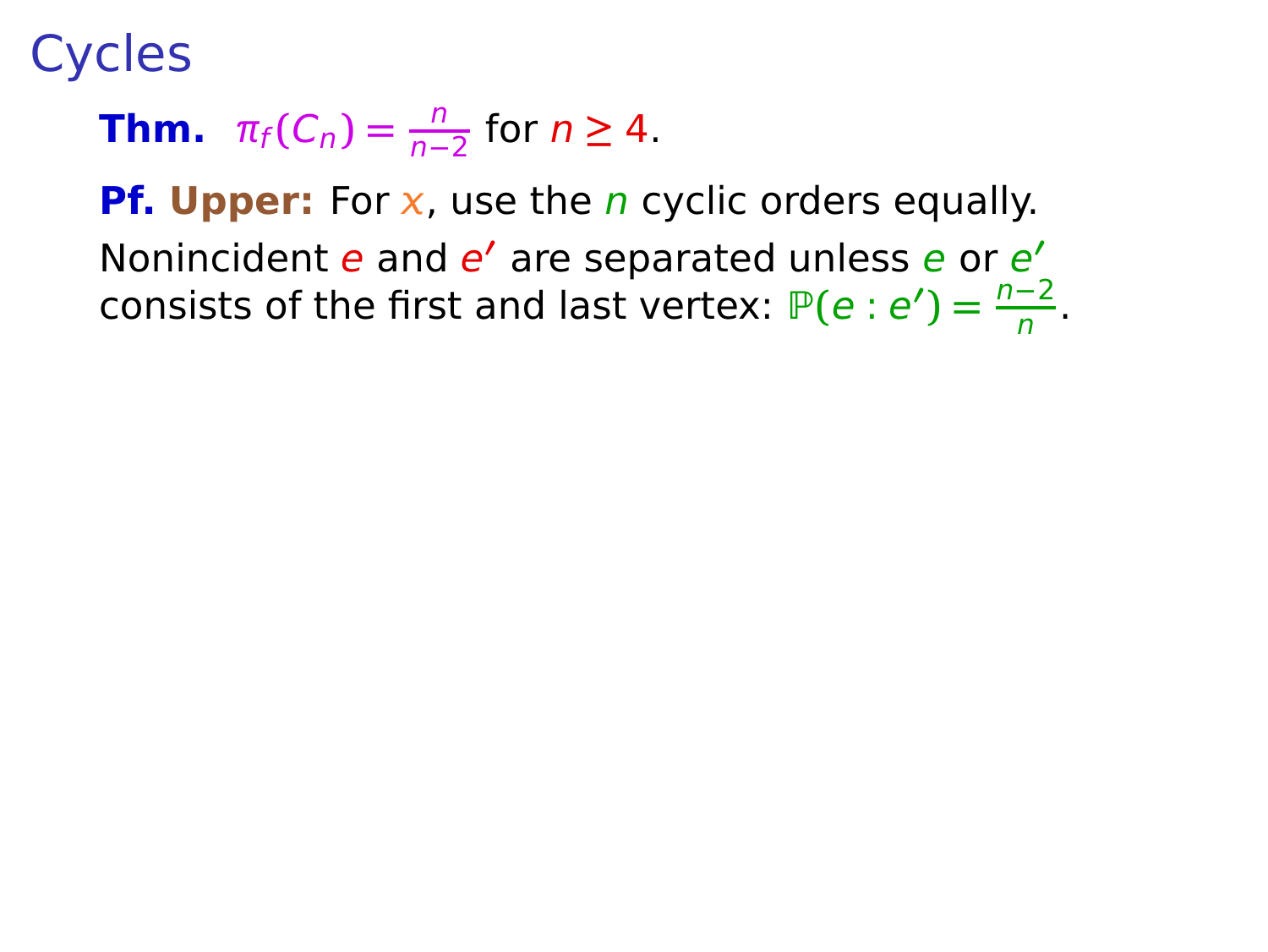**Thm.** 
$$
\pi_f(C_n) = \frac{n}{n-2}
$$
 for  $n \geq 4$ .

**Pf. Upper:** For x, use the *n* cyclic orders equally. Nonincident e and e' are separated unless e or e' consists of the first and last vertex:  $P(e : e') = \frac{n-2}{n}$ .



**Lower:** For y, play the *n* pairs  $V_{i-1}V_i$ ,  $V_{i+1}V_{i+2}$  equally.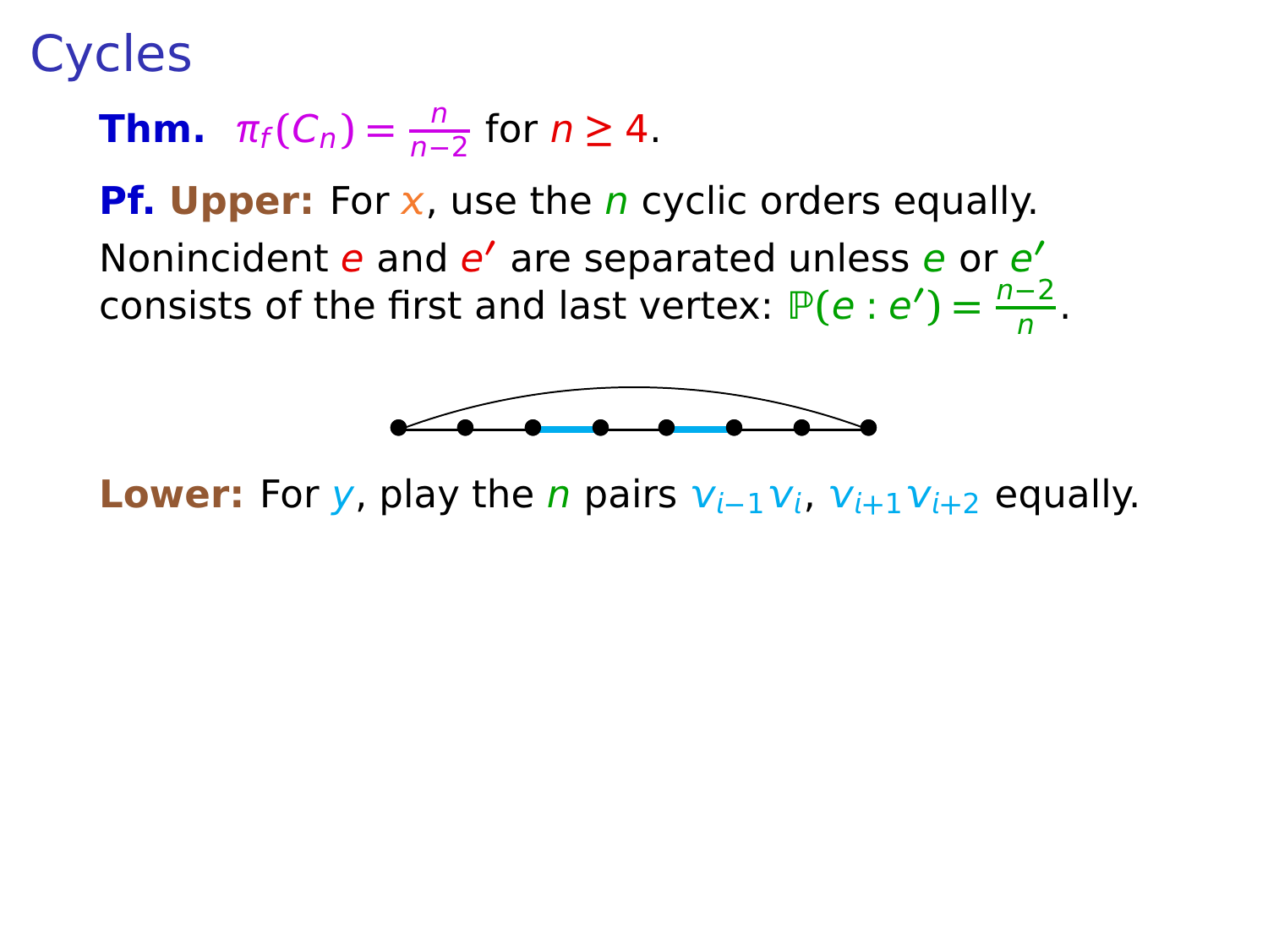**Thm.** 
$$
\pi_f(C_n) = \frac{n}{n-2}
$$
 for  $n \geq 4$ .

**Pf. Upper:** For x, use the *n* cyclic orders equally. Nonincident e and e' are separated unless e or e' consists of the first and last vertex:  $P(e : e') = \frac{n-2}{n}$ .



**Lower:** For y, play the *n* pairs  $v_{i-1}v_i$ ,  $v_{i+1}v_{i+2}$  equally. We show any ordering separates at most n**−**2 of these.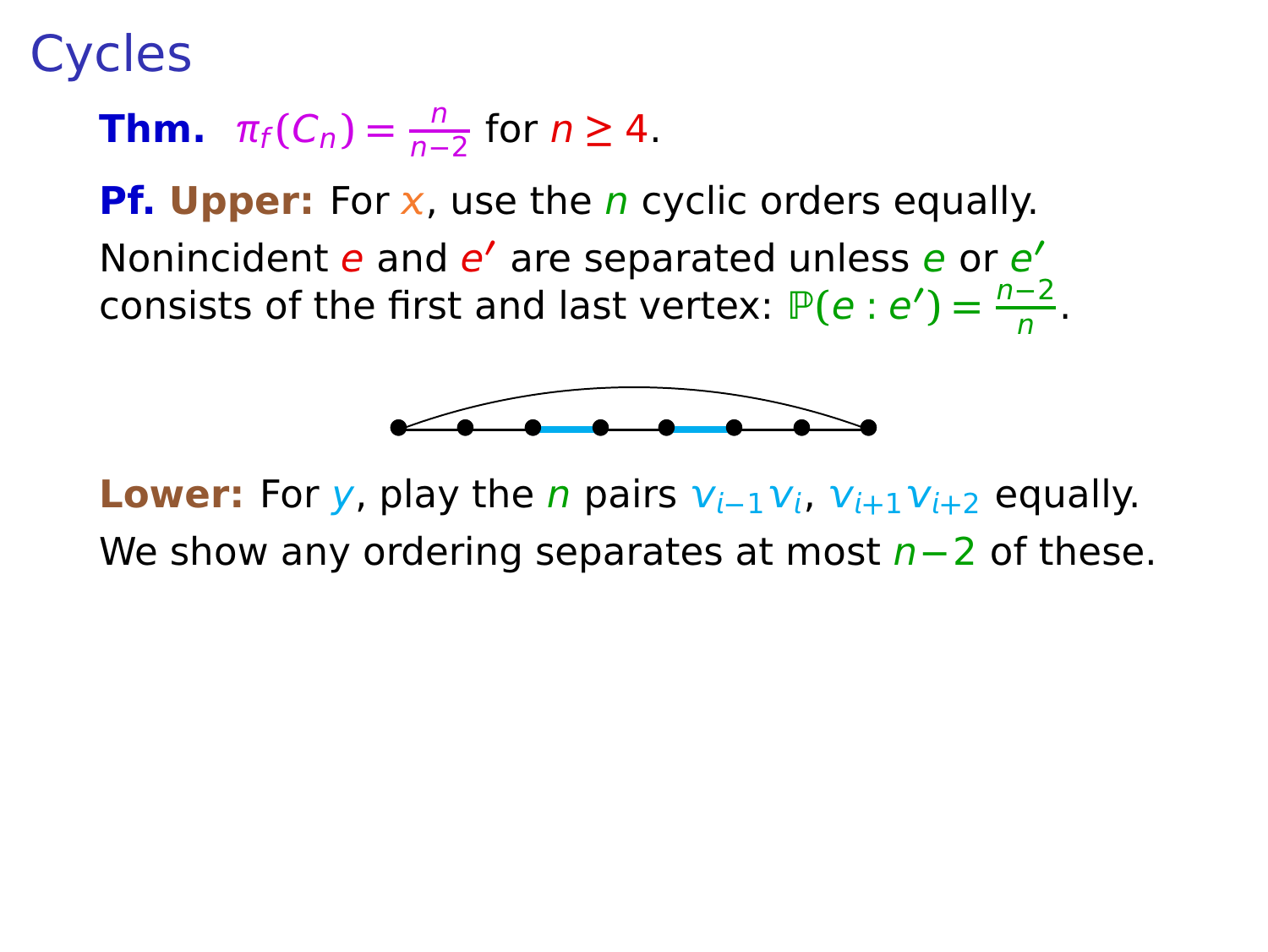**Thm.** 
$$
\pi_f(C_n) = \frac{n}{n-2}
$$
 for  $n \geq 4$ .

**Pf. Upper:** For x, use the *n* cyclic orders equally. Nonincident e and e' are separated unless e or e' consists of the first and last vertex:  $P(e : e') = \frac{n-2}{n}$ .



**Lower:** For y, play the *n* pairs  $V_{i-1}V_i$ ,  $V_{i+1}V_{i+2}$  equally. We show any ordering separates at most n**−**2 of these. Otherwise, by symmetry  $\sigma$  separates them for  $2 \leq i \leq n$ , with  $v_1v_2$  before  $v_3v_4$ .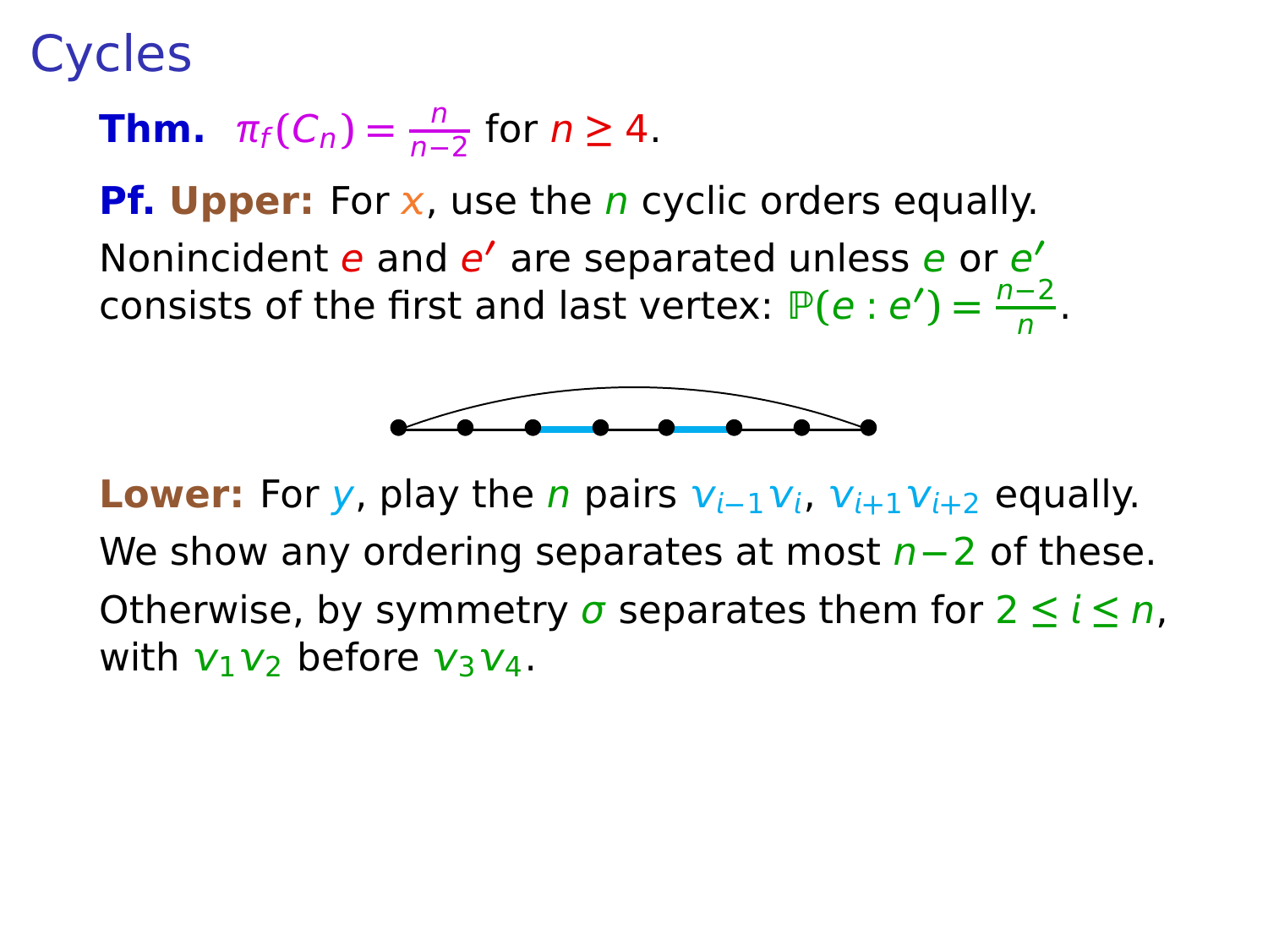**Thm.** 
$$
\pi_f(C_n) = \frac{n}{n-2}
$$
 for  $n \geq 4$ .

**Pf. Upper:** For x, use the *n* cyclic orders equally. Nonincident e and e' are separated unless e or e' consists of the first and last vertex:  $P(e : e') = \frac{n-2}{n}$ .



**Lower:** For y, play the *n* pairs  $V_{i-1}V_i$ ,  $V_{i+1}V_{i+2}$  equally. We show any ordering separates at most n**−**2 of these. Otherwise, by symmetry  $\sigma$  separates them for  $2 \leq i \leq n$ , with  $v_1v_2$  before  $v_3v_4$ .

If  $v_i <_{\sigma} v_{i+2}$ , then  $v_i v_{i+1} : v_{i+2} v_{i+3}$  requires  $v_{i+1} <_{\sigma} v_{i+3}$ .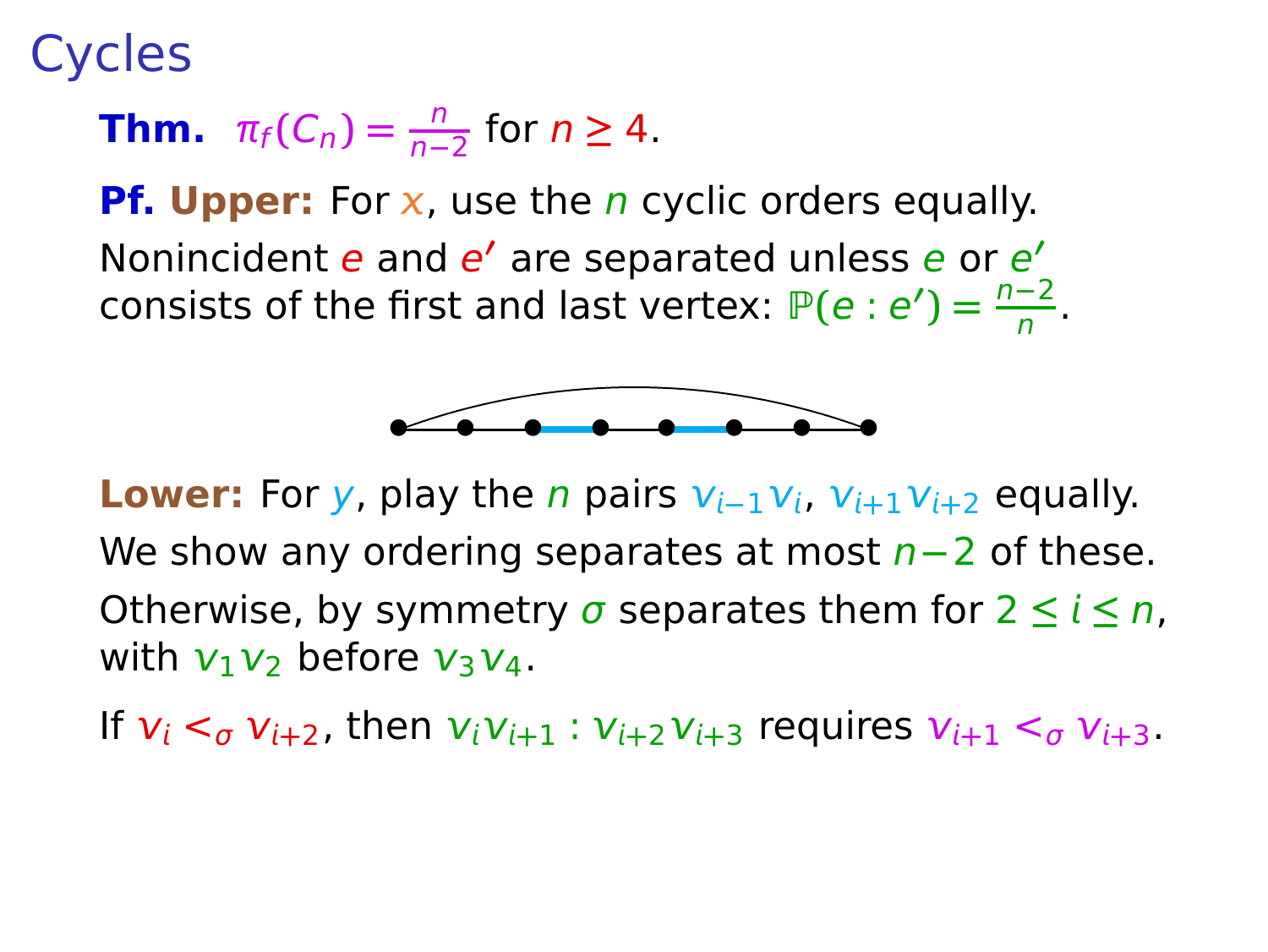**Thm.** 
$$
\pi_f(C_n) = \frac{n}{n-2}
$$
 for  $n \geq 4$ .

**Pf. Upper:** For x, use the *n* cyclic orders equally. Nonincident e and e' are separated unless e or e' consists of the first and last vertex:  $P(e : e') = \frac{n-2}{n}$ .



**Lower:** For y, play the *n* pairs  $V_{i-1}V_i$ ,  $V_{i+1}V_{i+2}$  equally. We show any ordering separates at most n**−**2 of these. Otherwise, by symmetry  $\sigma$  separates them for  $2 \le i \le n$ , with  $v_1v_2$  before  $v_3v_4$ .

If  $v_i <_{\sigma} v_{i+2}$ , then  $v_i v_{i+1} : v_{i+2} v_{i+3}$  requires  $v_{i+1} <_{\sigma} v_{i+3}$ .

Iterating,  $v_{n-2} < \sigma v_n$  and  $v_{n-1} < \sigma v_1$ . Now  $v_1 <_{\sigma} \{v_3 \text{ or } v_4\} <_{\sigma} \cdots <_{\sigma} v_{n-1} <_{\sigma} v_1$ .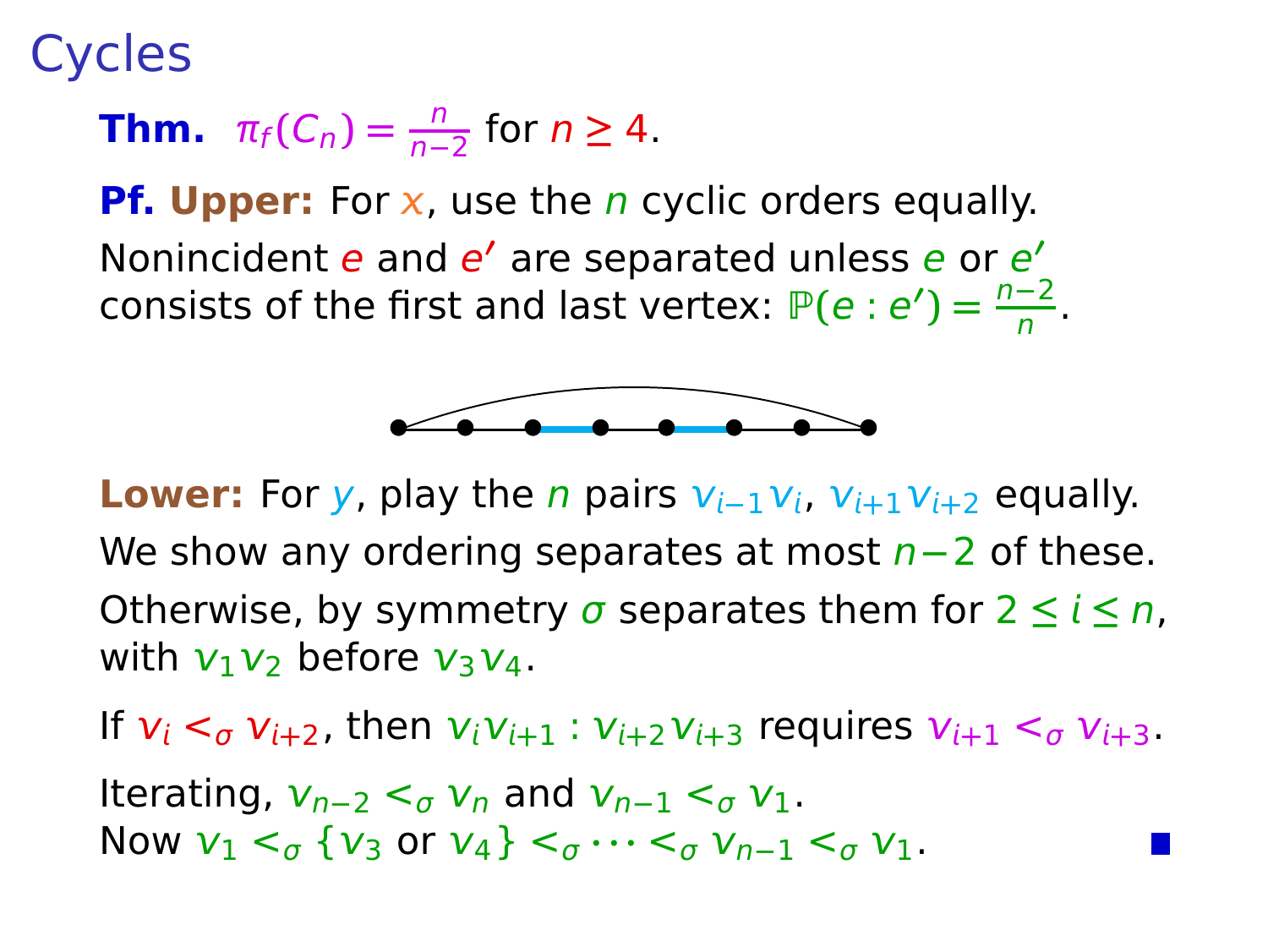**Prop.**  $\pi_f(Petersen) = \frac{30}{17}$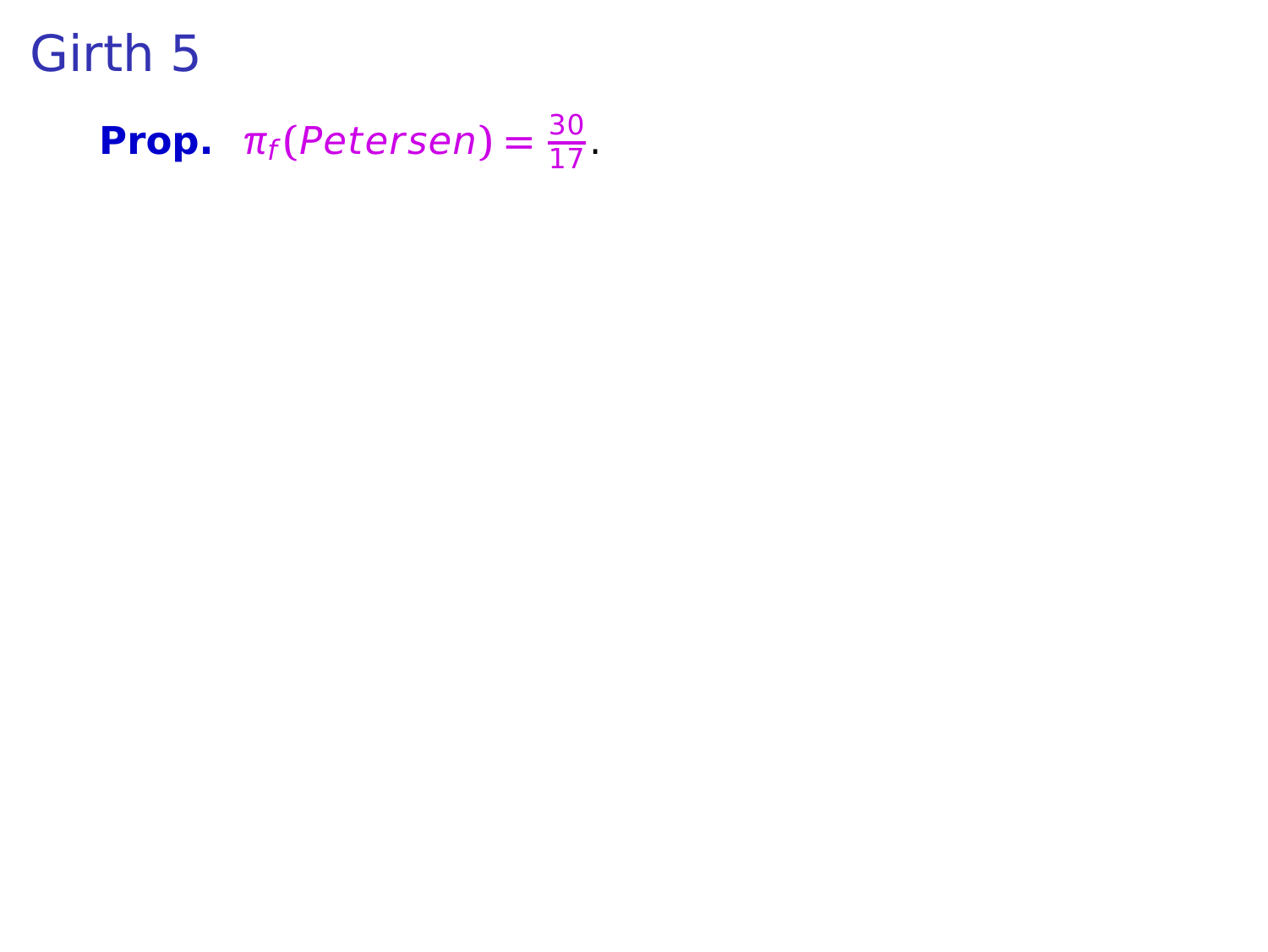



**Idea:** Of the 75 nonincident pairs of edges, 15 are opposite on  $6$ -cycles (Type 1) and  $60$  are not (Type 2).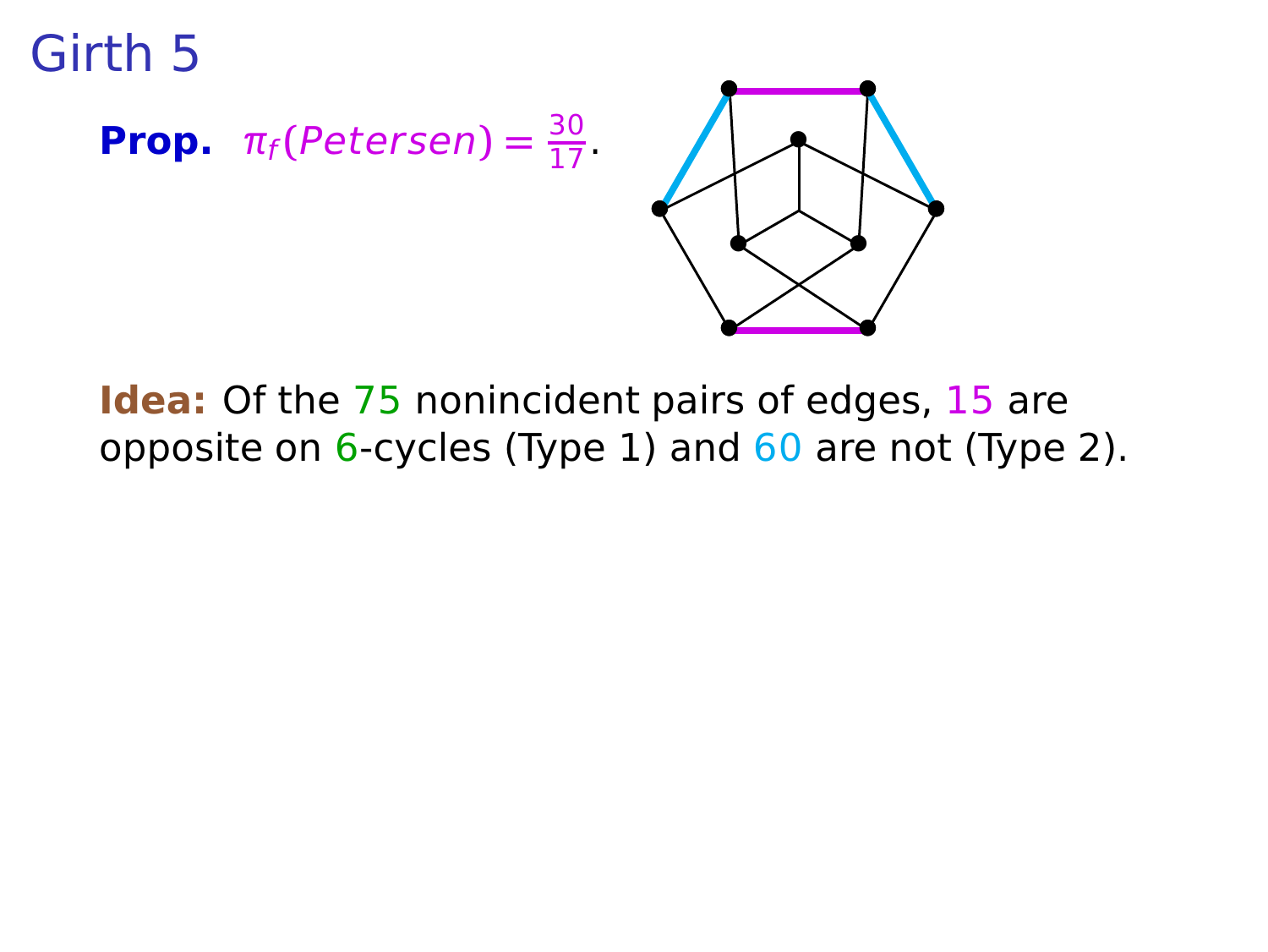## **Prop.**  $\pi_f$ (Petersen) =  $\frac{30}{17}$  .  $\pi$



**Idea:** Of the 75 nonincident pairs of edges, 15 are opposite on  $6$ -cycles (Type 1) and  $60$  are not (Type 2).

**Pair player:** Play the 60 Type 2 pairs, equally. Every ordering separates at most 34 Type 2 pairs:  $\pi_f(G) \geq \frac{30}{17}$ .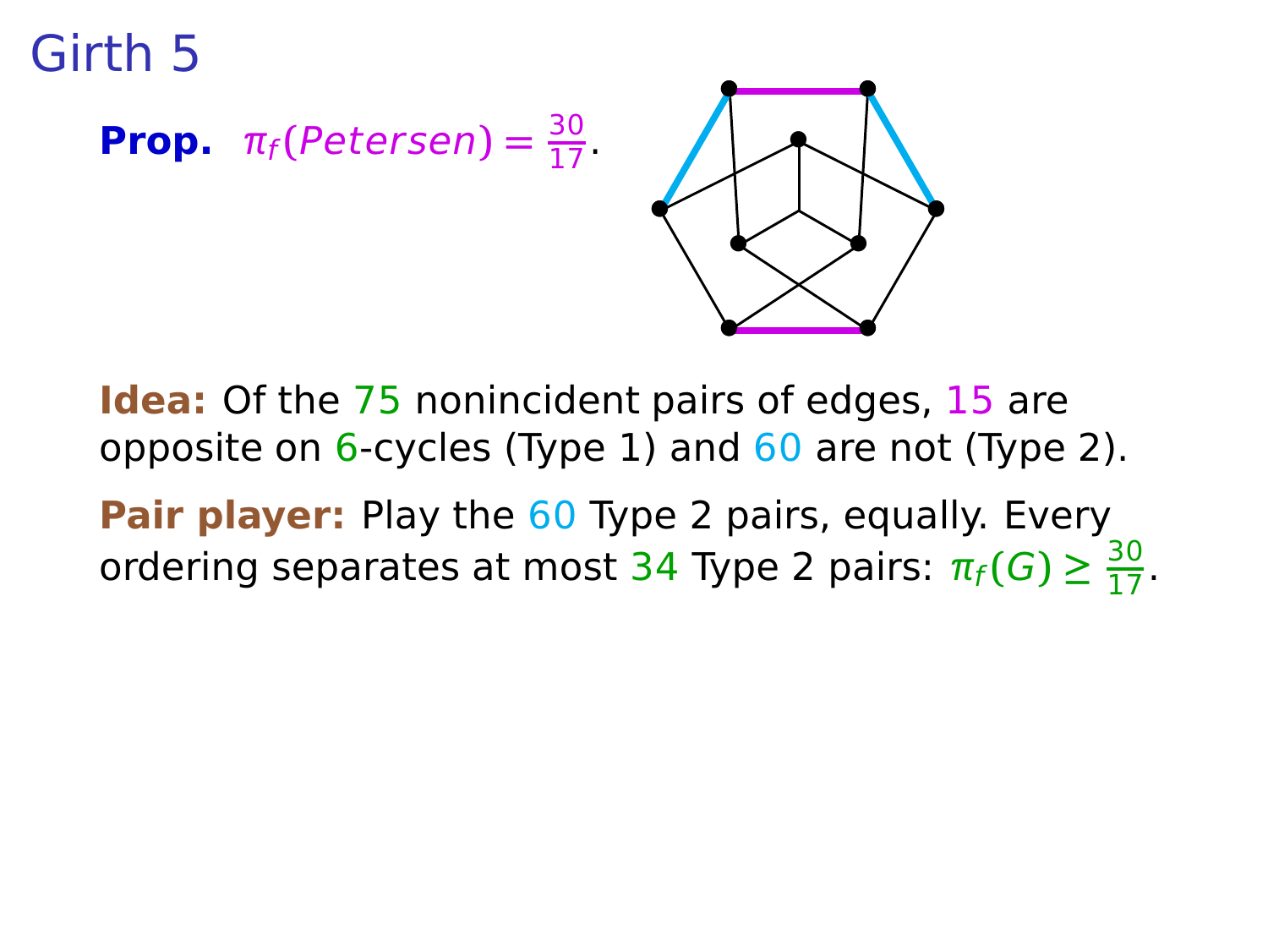## **Prop.**  $\pi_f$ (Petersen) =  $\frac{30}{17}$  .  $\pi$



**Idea:** Of the 75 nonincident pairs of edges, 15 are opposite on  $6$ -cycles (Type 1) and  $60$  are not (Type 2).

**Pair player:** Play the 60 Type 2 pairs, equally. Every ordering separates at most 34 Type 2 pairs:  $\pi_f(G) \geq \frac{30}{17}$ .

**Ordering player:** Use orderings that separate 34 Type 2 pairs and 9 Type 1. Note  $\frac{9}{15} > \frac{17}{30}$ , so  $\pi_f(G) \leq \frac{30}{17}$ .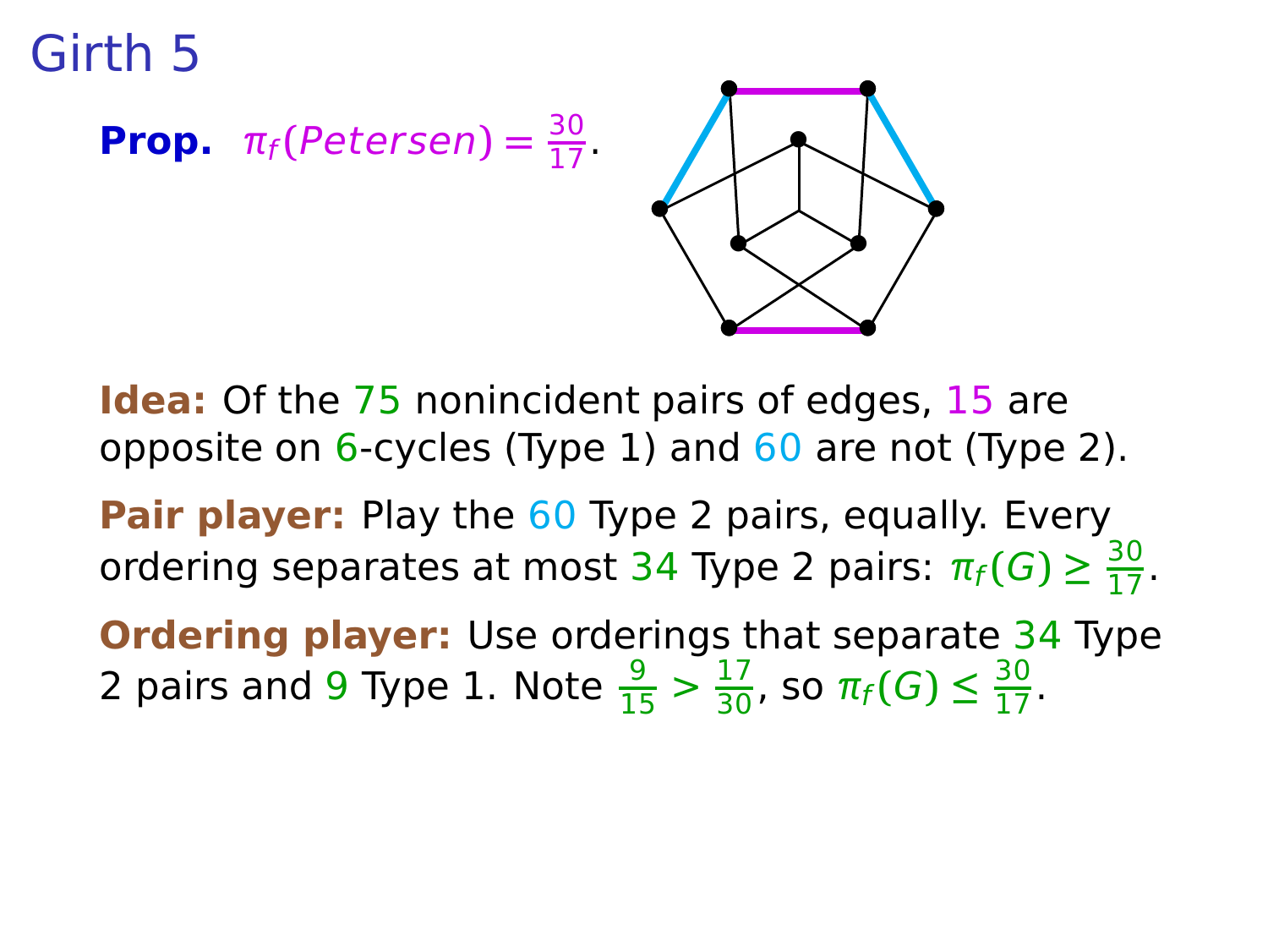# **Prop.**  $\pi_f$ (Petersen) =  $\frac{30}{17}$  .  $\pi$



**Idea:** Of the 75 nonincident pairs of edges, 15 are opposite on  $6$ -cycles (Type 1) and  $60$  are not (Type 2).

**Pair player:** Play the 60 Type 2 pairs, equally. Every ordering separates at most 34 Type 2 pairs:  $\pi_f(G) \geq \frac{30}{17}$ .

**Ordering player:** Use orderings that separate 34 Type 2 pairs and 9 Type 1. Note  $\frac{9}{15} > \frac{17}{30}$ , so  $\pi_f(G) \leq \frac{30}{17}$ .

•  $\pi_f(C_5) = \frac{5}{3} < \frac{30}{17} < 2 = \pi_f(C_4)$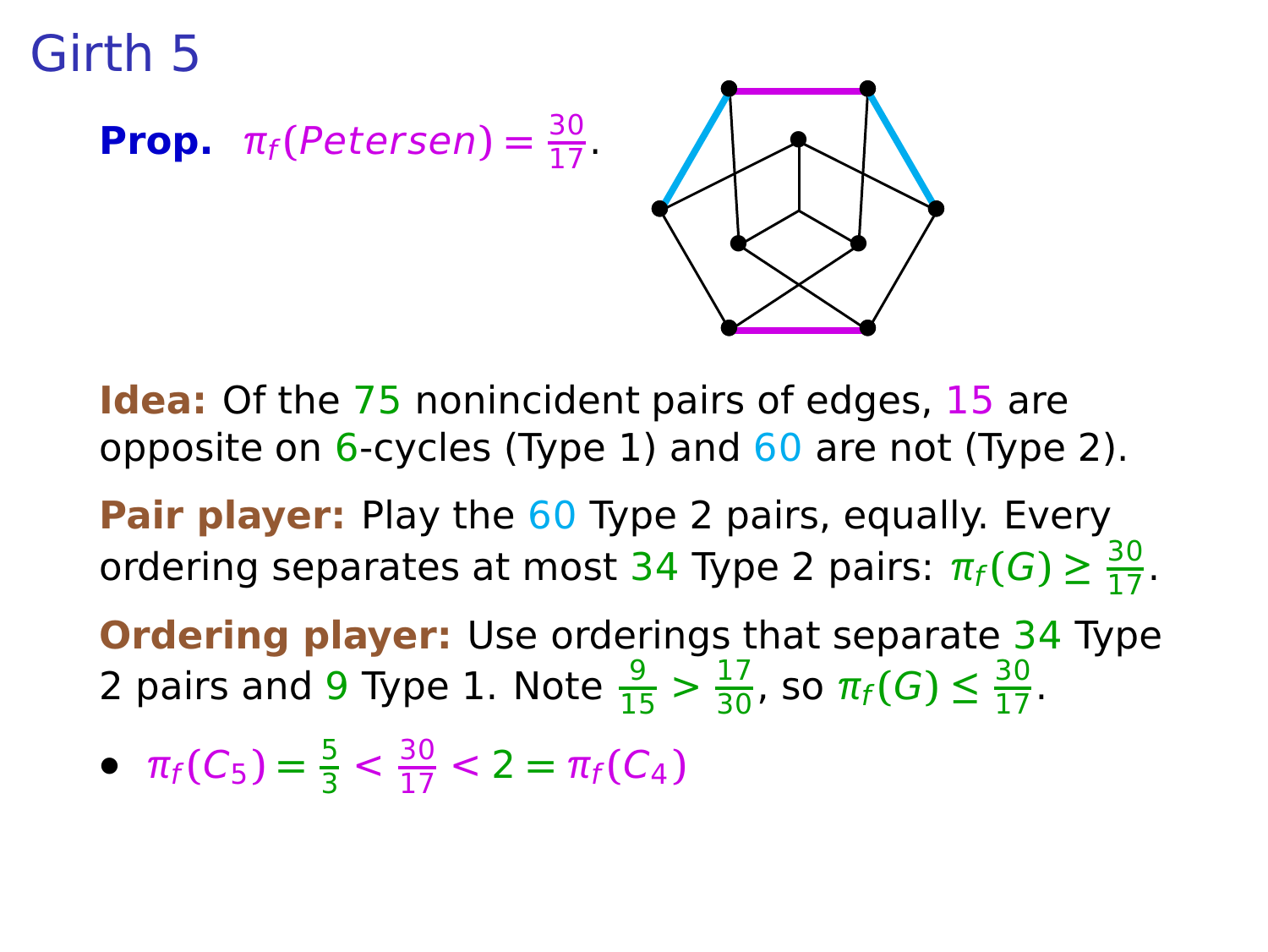**Prop.** 
$$
\pi_f(Petersen) = \frac{30}{17}
$$



**Idea:** Of the 75 nonincident pairs of edges, 15 are opposite on  $6$ -cycles (Type 1) and  $60$  are not (Type 2).

**Pair player:** Play the 60 Type 2 pairs, equally. Every ordering separates at most 34 Type 2 pairs:  $\pi_f(G) \geq \frac{30}{17}$ .

**Ordering player:** Use orderings that separate 34 Type 2 pairs and 9 Type 1. Note  $\frac{9}{15} > \frac{17}{30}$ , so  $\pi_f(G) \leq \frac{30}{17}$ .

•  $\pi_f(C_5) = \frac{5}{3} < \frac{30}{17} < 2 = \pi_f(C_4)$ 

**Conj.**  $\pi_f(G) < 2$  if G has no cycle of length at most 4.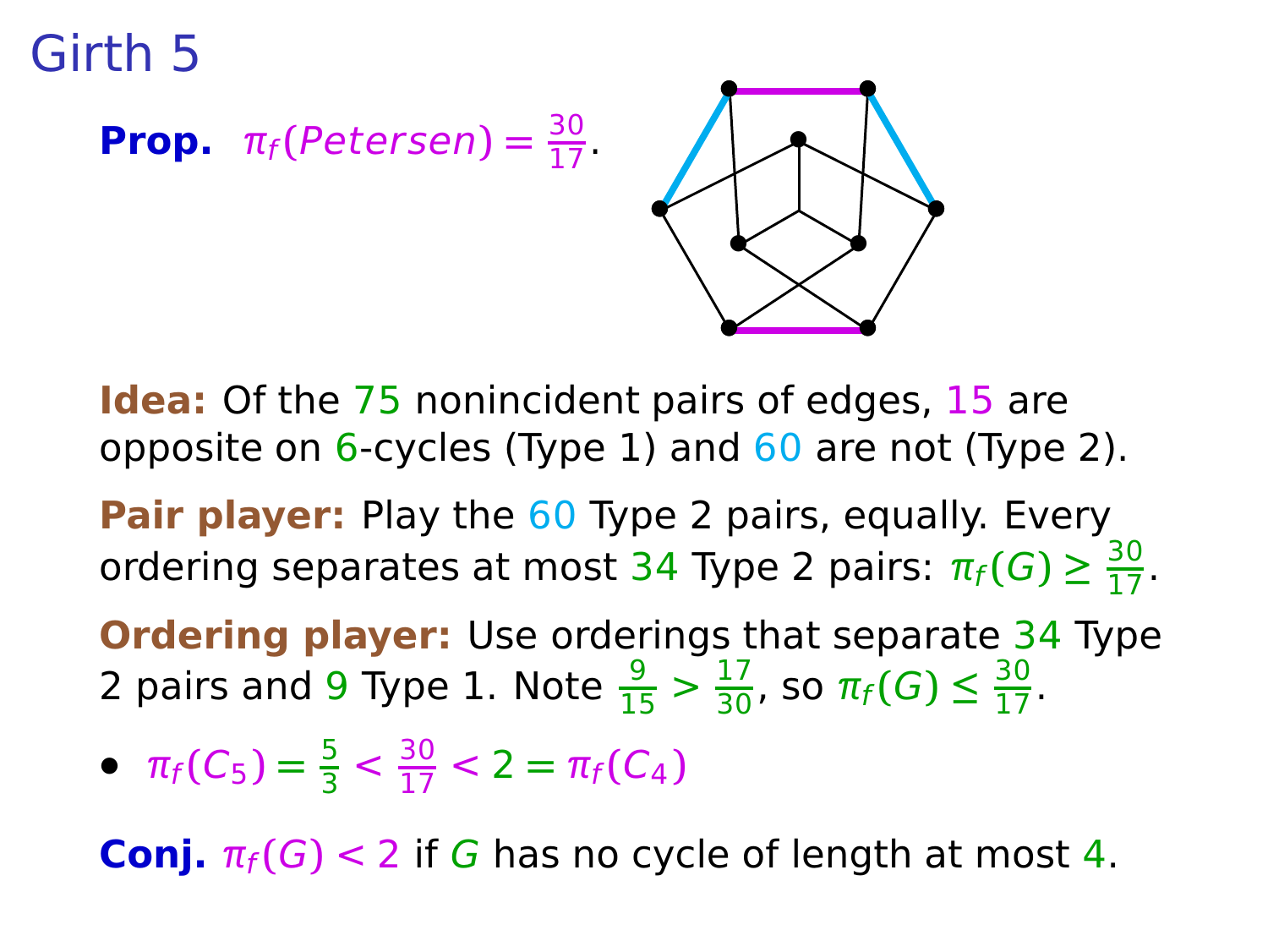**Prop.**  $\pi_f$ (Heawood) =  $\frac{28}{17}$ .

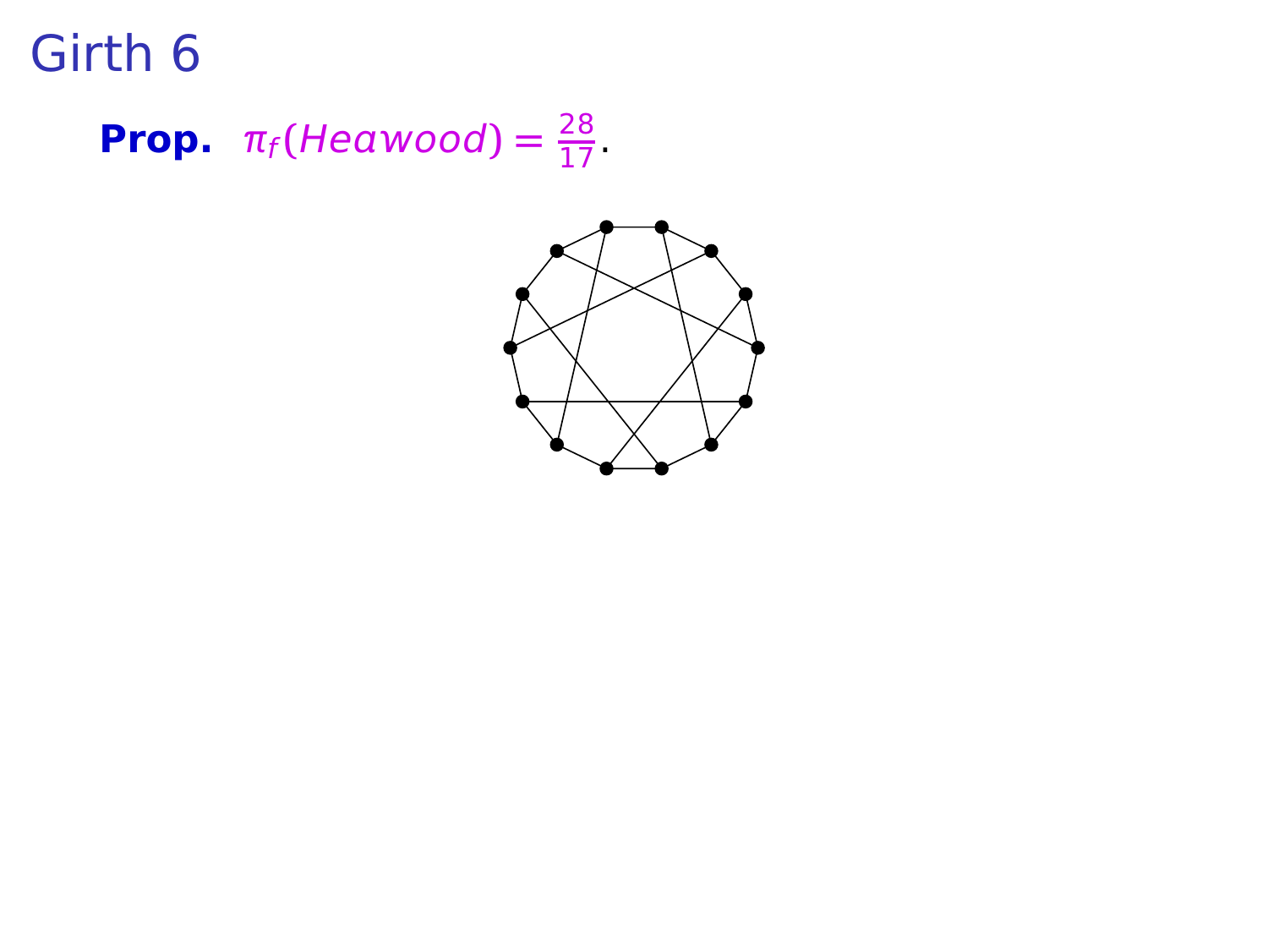**Prop.**  $\pi_f$ (Heawood) =  $\frac{28}{17}$ .



Like Petersen graph, but searching is harder.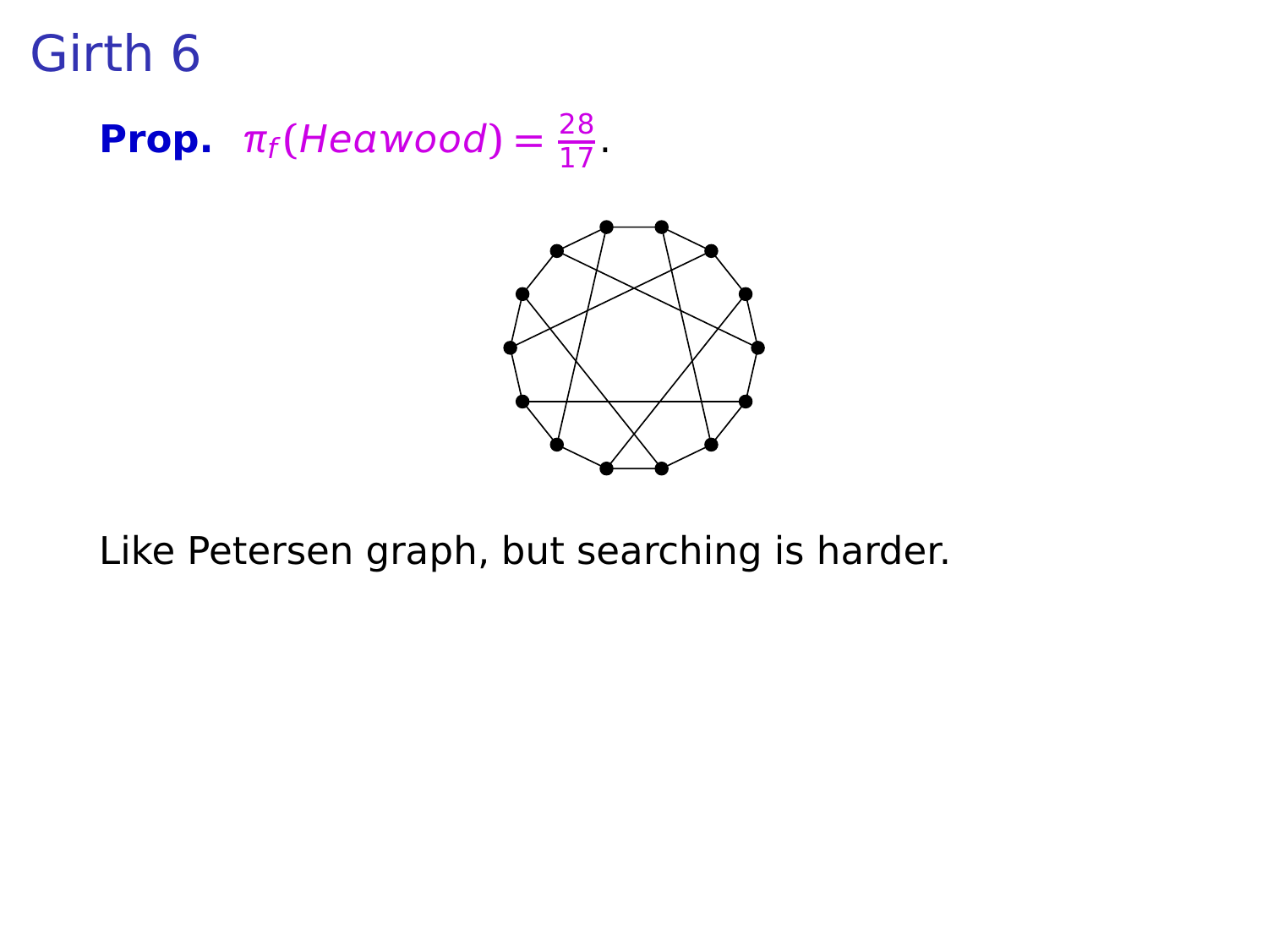**Prop.**  $\pi_f$ (Heawood) =  $\frac{28}{17}$ .



Like Petersen graph, but searching is harder.

•  $\pi_f(C_6) = \frac{6}{4} < \frac{28}{17} < \frac{5}{3}$  $\frac{3}{3} = \pi_f(C_5)$ .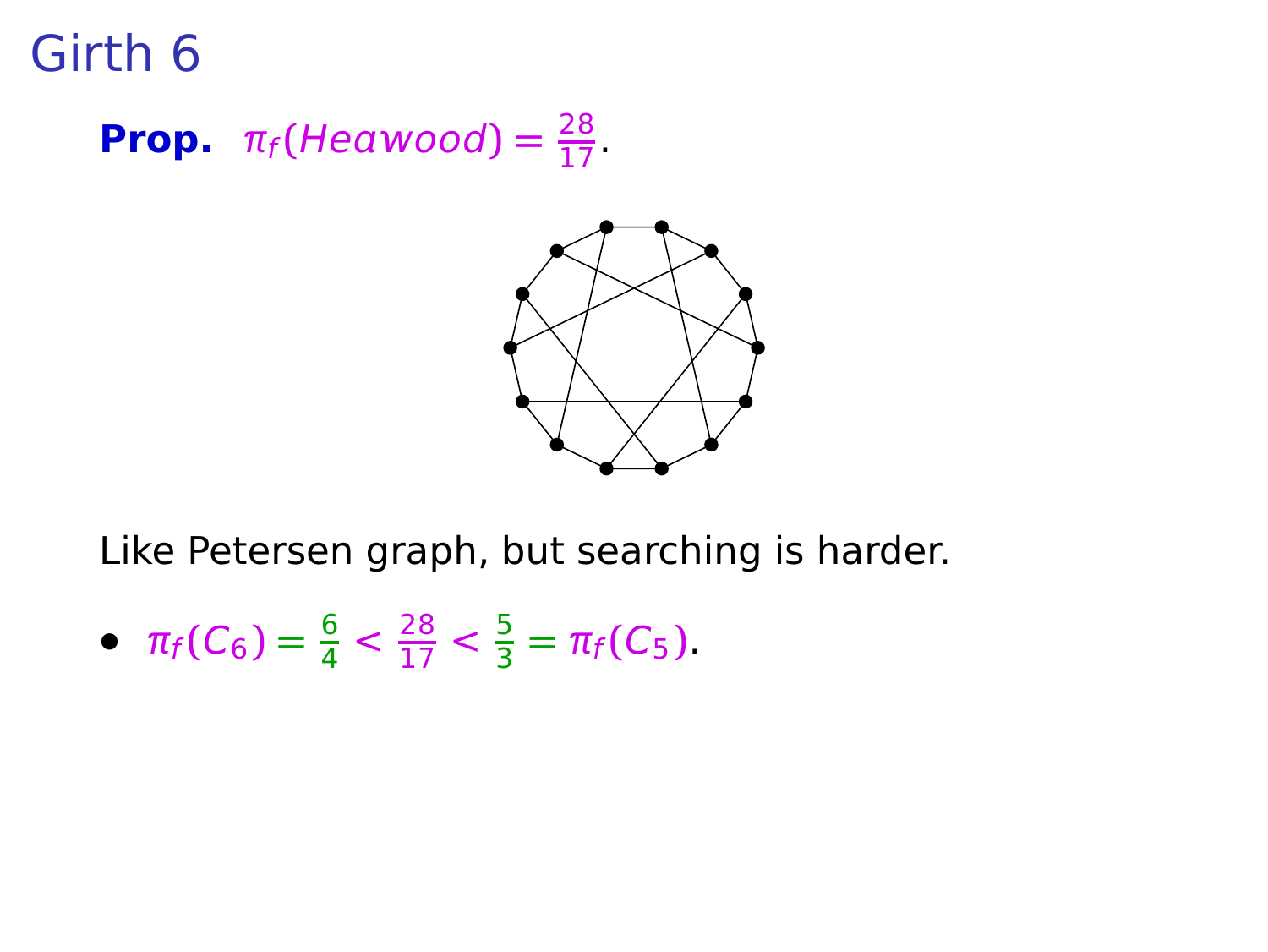**Prop.**  $\pi_f$ (Heawood) =  $\frac{28}{17}$ .



Like Petersen graph, but searching is harder.

•  $\pi_f(C_6) = \frac{6}{4} < \frac{28}{17} < \frac{5}{3}$  $\frac{3}{3} = \pi_f(C_5)$ .

**Ques.**  $\pi_f(G) < \frac{5}{3}$  $\frac{3}{3}$  if G has no cycle of length at most 5?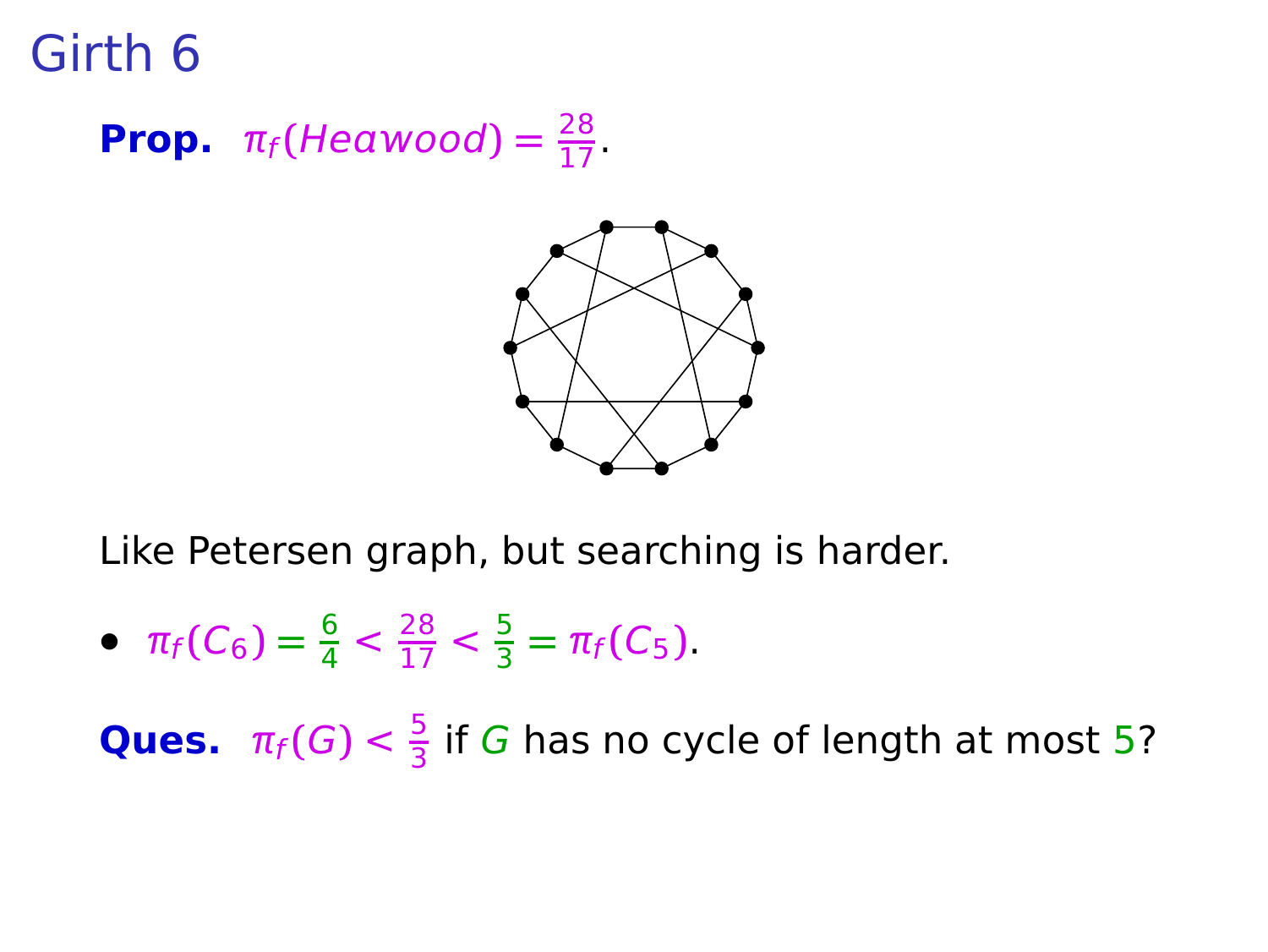**Prop.**  $\pi_f$ (Heawood) =  $\frac{28}{17}$ .



Like Petersen graph, but searching is harder.

•  $\pi_f(C_6) = \frac{6}{4} < \frac{28}{17} < \frac{5}{3}$  $\frac{3}{3} = \pi_f(C_5)$ .

**Ques.**  $\pi_f(G) < \frac{5}{3}$  $\frac{3}{3}$  if G has no cycle of length at most 5?

Increasing girth suggests better upper bounds on  $\pi_f(G)$  $(\text{recall } \pi_f(\overline{C_n}) = \frac{n}{n-2})$ , but trees don't have  $\pi_f(G) = 1$ .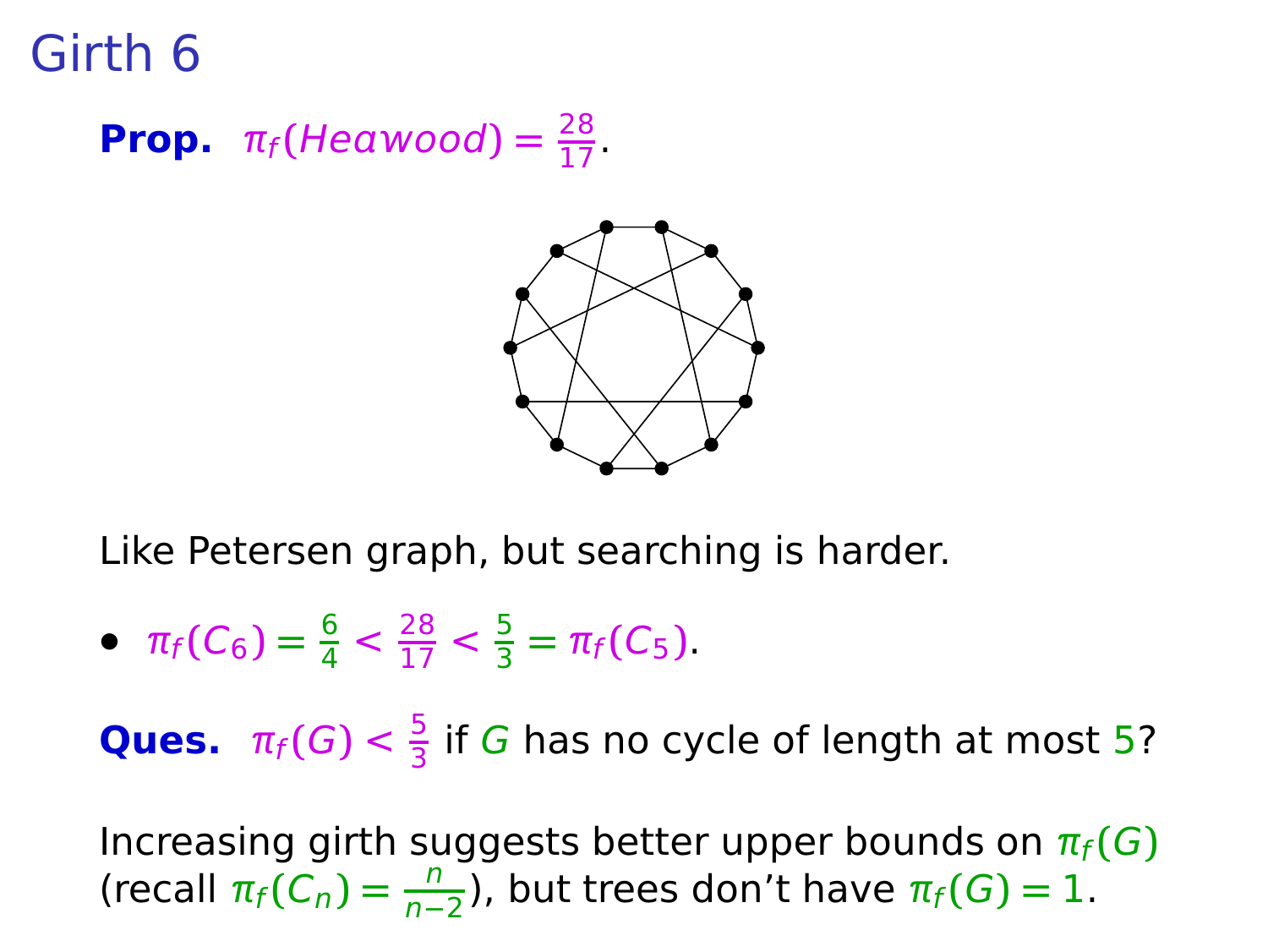#### Subdivided Stars

**Thm.**  $\pi_f(G) = \frac{4m-2}{3m-1}$ , where G is obtained from the star 3m**−**1 with 2m edges by subdividing each edge.

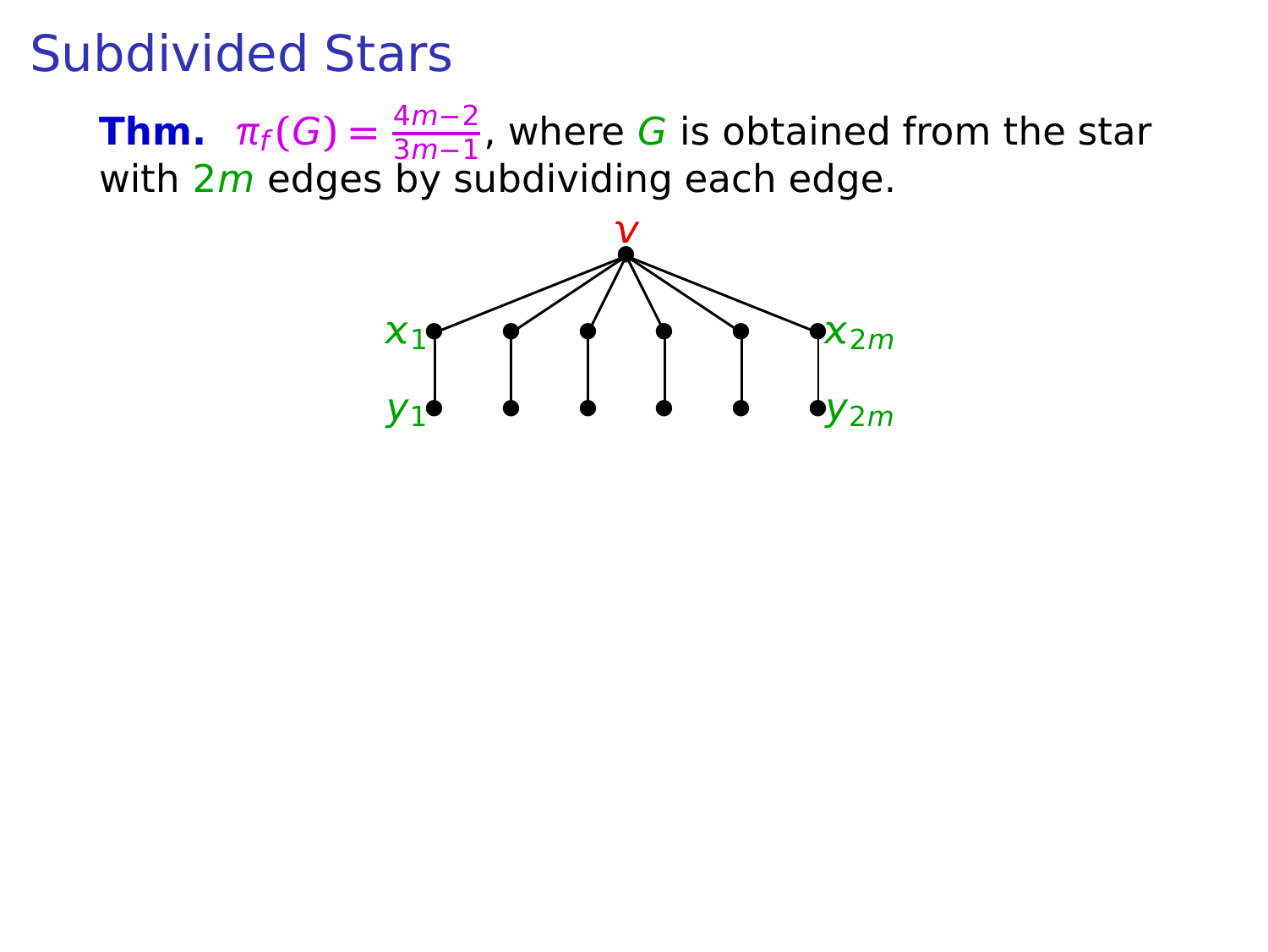**Thm.**  $\pi_f(G) = \frac{4m-2}{3m-1}$ , where G is obtained from the star 3m**−**1 with 2m edges by subdividing each edge.



**Pf. Ordering Player:** Play all orderings having  $\bf{v}$  in the middle and consecutive pairs  $x_i$ ,  $y_i$  in any order, equally.

 $x_2, y_2, x_1, y_1, x_{2m}y_{2m}, V, x_4, y_4, x_5, y_5, x_3, y_3$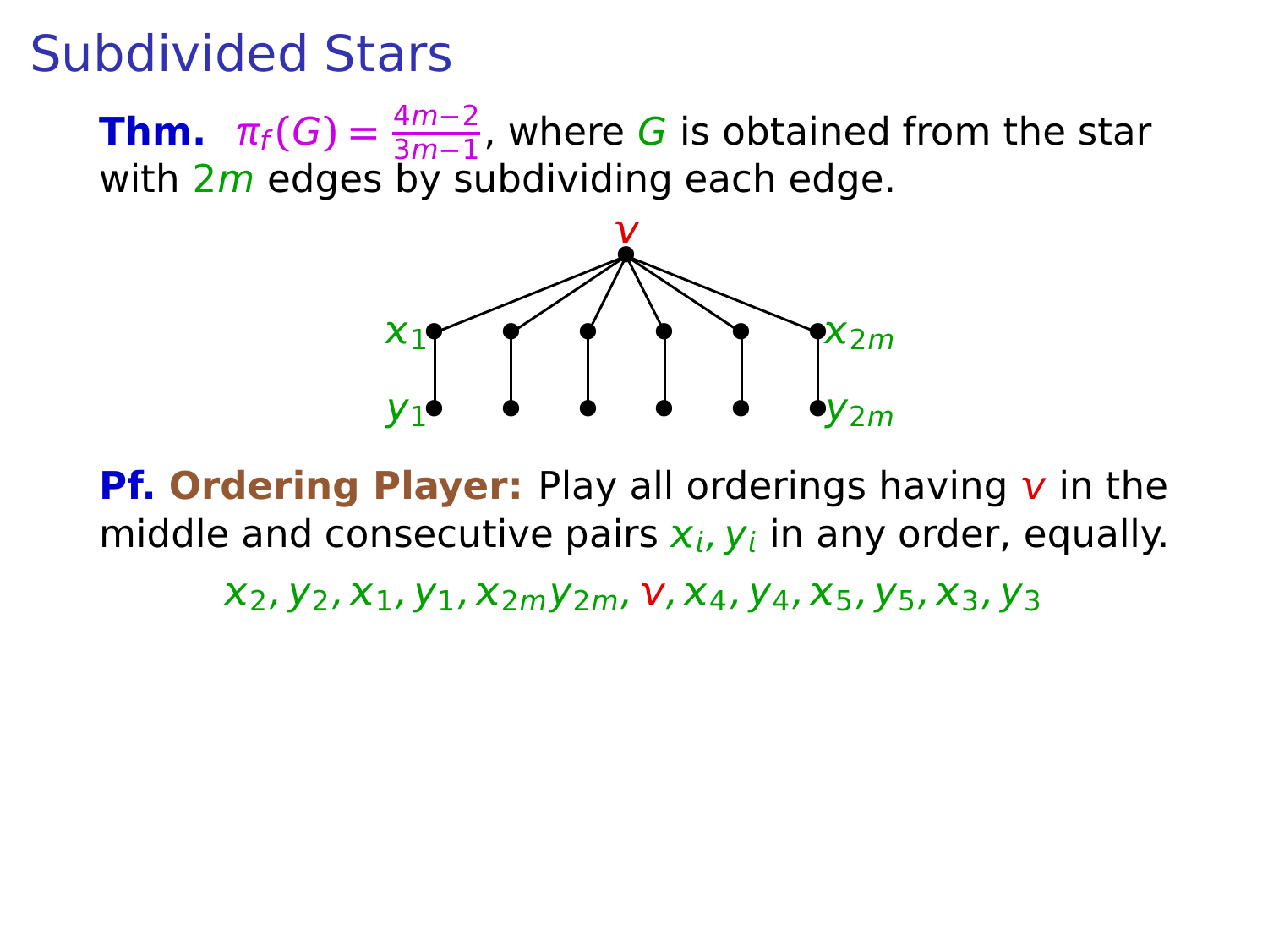**Thm.**  $\pi_f(G) = \frac{4m-2}{3m-1}$ , where G is obtained from the star 3m**−**1 with 2m edges by subdividing each edge.



**Pf. Ordering Player:** Play all orderings having  $v$  in the middle and consecutive pairs  $x_i$ ,  $y_i$  in any order, equally.

 $x_2, y_2, x_1, y_1, x_{2m}y_{2m}, V, x_4, y_4, x_5, y_5, x_3, y_3$ 

 $P(x_iy_i: x_jy_j) = 1.$  $\mathbb{P}(x_i y_i : v x_j) = [2m^2 + m(m-1)] \frac{(2m-2)!}{(2m)!} = \frac{3m-1}{4m-2}$ <del>3m−1</del><br>4m−2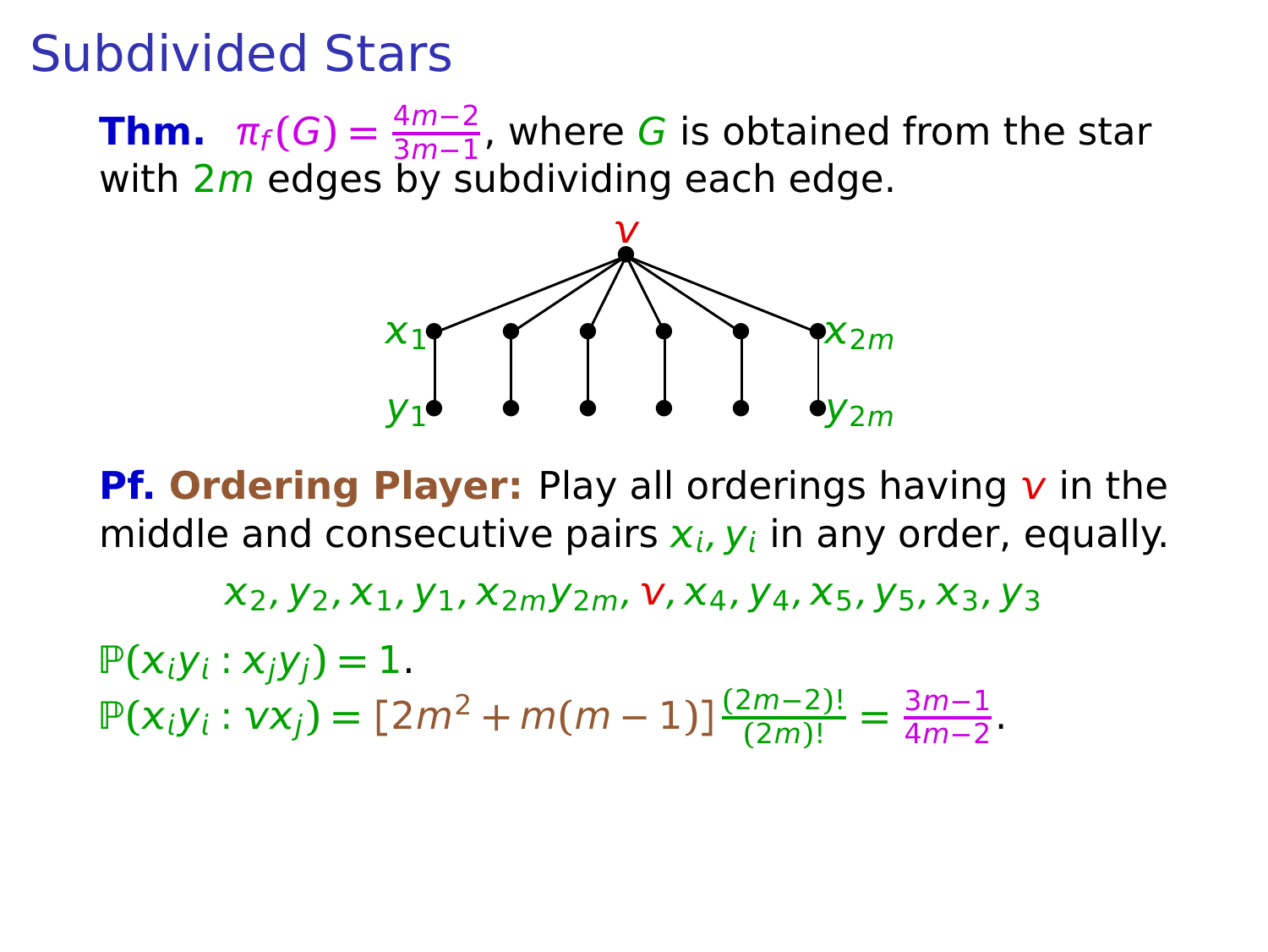**Thm.**  $\pi_f(G) = \frac{4m-2}{3m-1}$ , where G is obtained from the star 3m**−**1 with 2m edges by subdividing each edge.



**Pf. Ordering Player:** Play all orderings having  $v$  in the middle and consecutive pairs  $x_i$ ,  $y_i$  in any order, equally.

 $x_2, y_2, x_1, y_1, x_{2m}y_{2m}, V, x_4, y_4, x_5, y_5, x_3, y_3$ 

 $P(x_iy_i: x_jy_j) = 1.$  $\mathbb{P}(x_i y_i : v x_j) = [2m^2 + m(m-1)] \frac{(2m-2)!}{(2m)!} = \frac{3m-1}{4m-2}$ <del>3m−1</del><br>4m−2

**Row Player:** Play the pairs  $x_iy_i$ ,  $vx_i$  equally.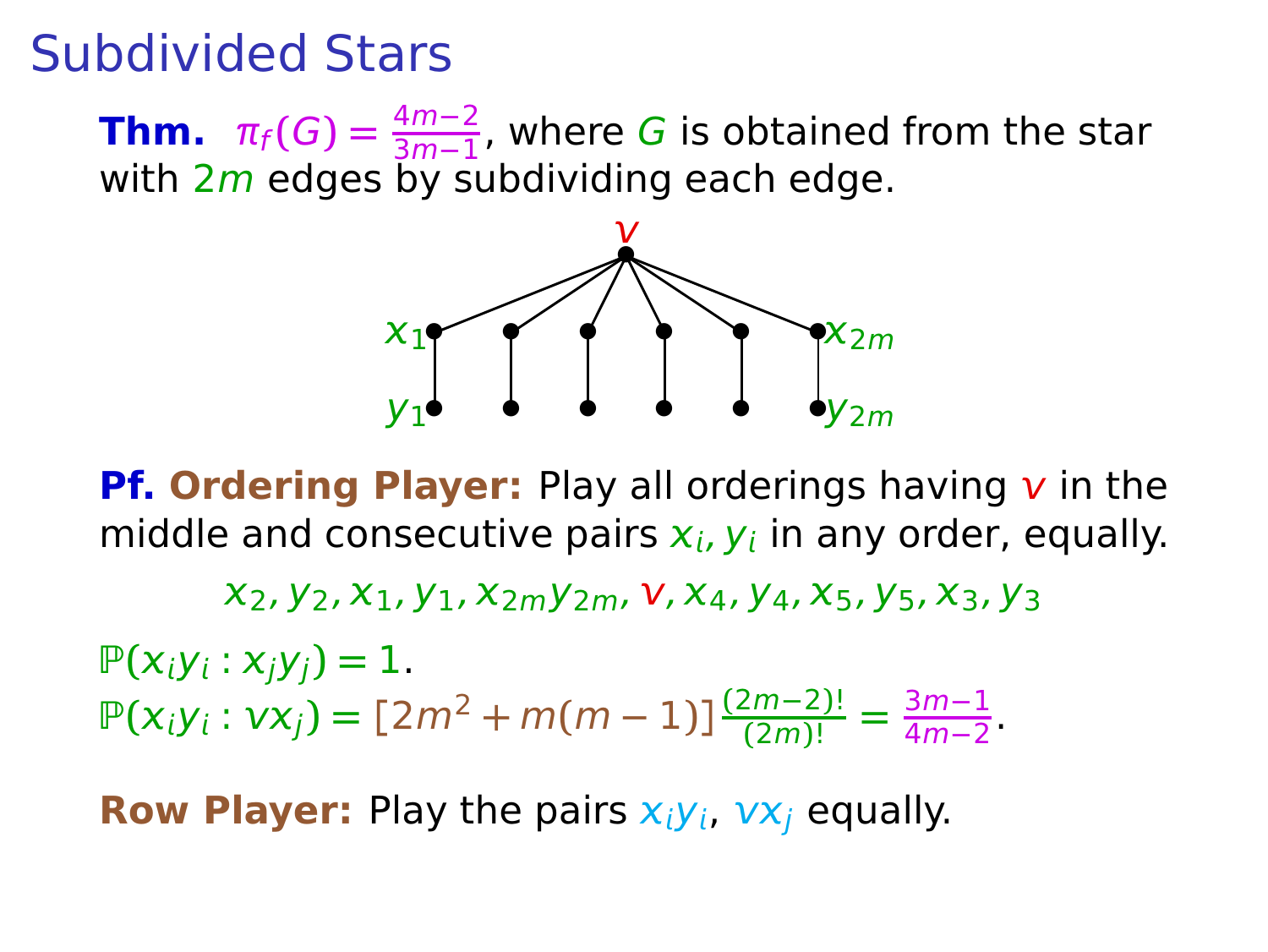**Thm.**  $\pi_f(G) = \frac{4m-2}{3m-1}$ , where G is obtained from the star 3m**−**1 with 2m edges by subdividing each edge.



**Pf. Ordering Player:** Play all orderings having  $v$  in the middle and consecutive pairs  $x_i$ ,  $y_i$  in any order, equally.

 $X_2, Y_2, X_1, Y_1, X_{2m}Y_{2m}, V, X_4, Y_4, X_5, Y_5, X_3, Y_3$ 

 $P(x_iy_i : x_iy_j) = 1.$  $\mathbb{P}(x_i y_i : v x_j) = [2m^2 + m(m-1)] \frac{(2m-2)!}{(2m)!} = \frac{3m-1}{4m-2}$ <del>3m−1</del><br>4m−2

**Row Player:** Play the pairs  $x_iy_i$ ,  $vx_i$  equally. Argue that the orderings above are the best.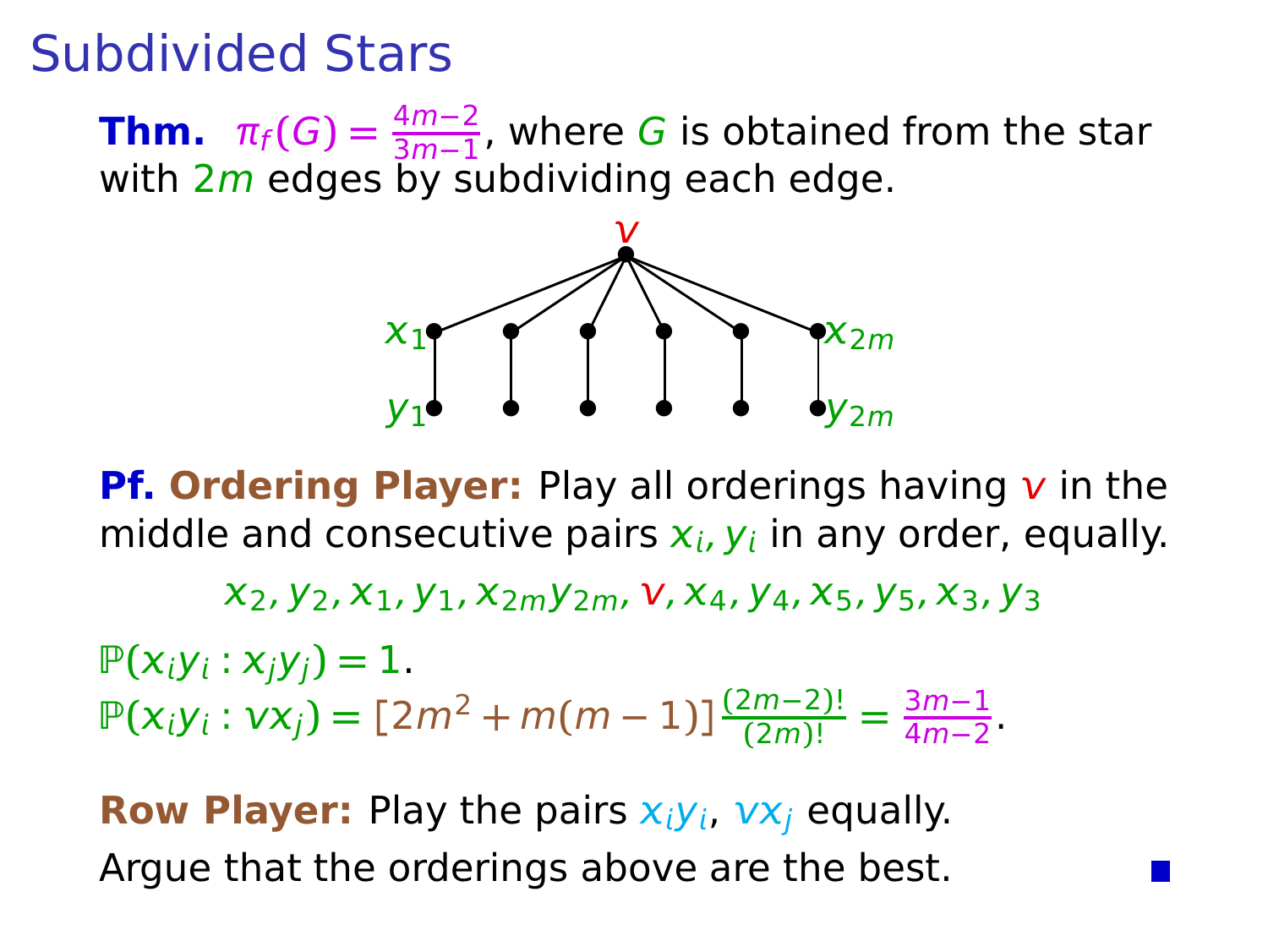- 
- -
- 
- -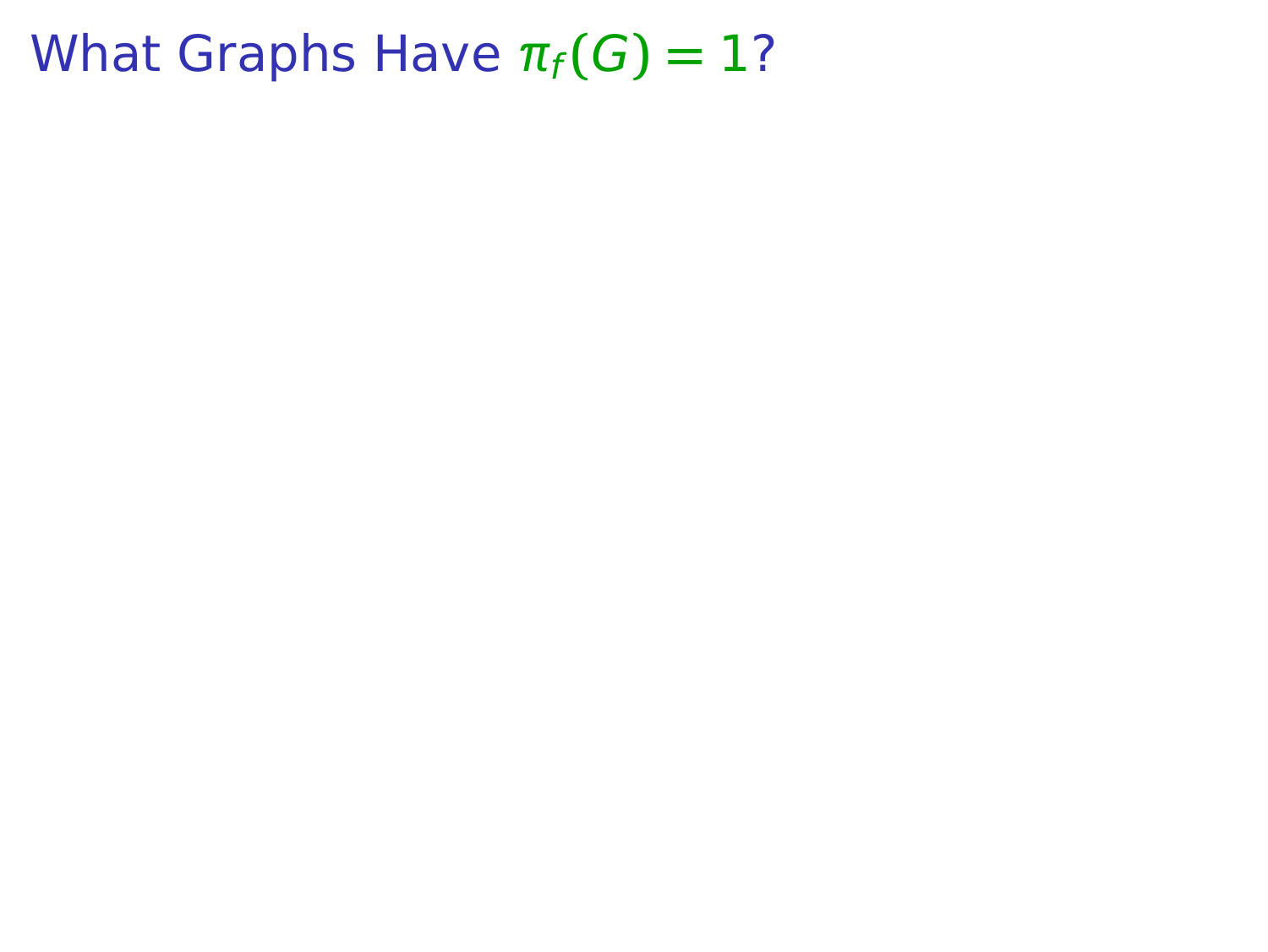**Thm.** If G is a tree, then  $\pi_f(G) = 1$  if and only if G is a caterpillar (a path plus pendant edges).

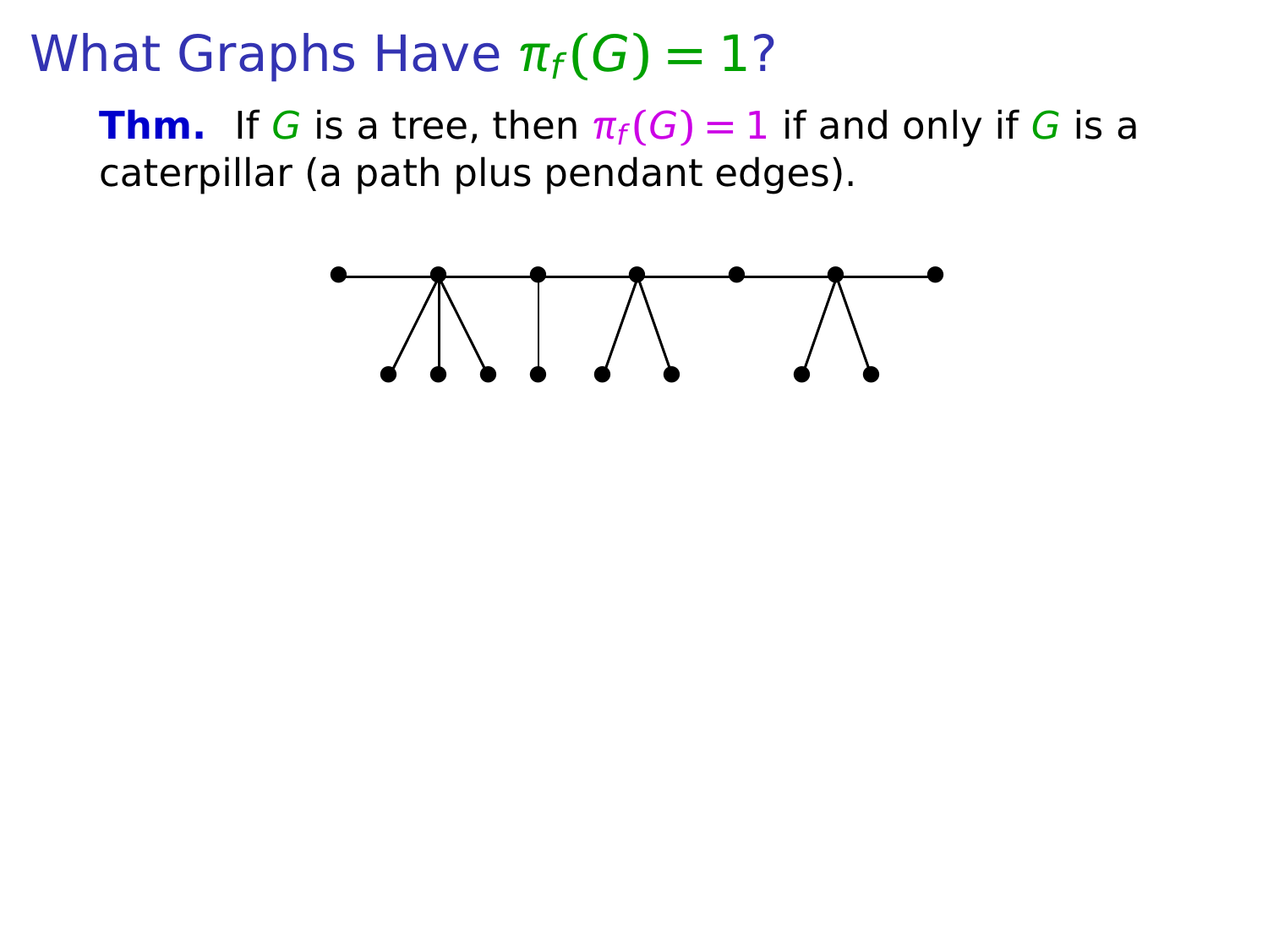**Thm.** If G is a tree, then  $\pi_f(G) = 1$  if and only if G is a caterpillar (a path plus pendant edges).



**Pf.** A natural ordering separates all nonincident pairs.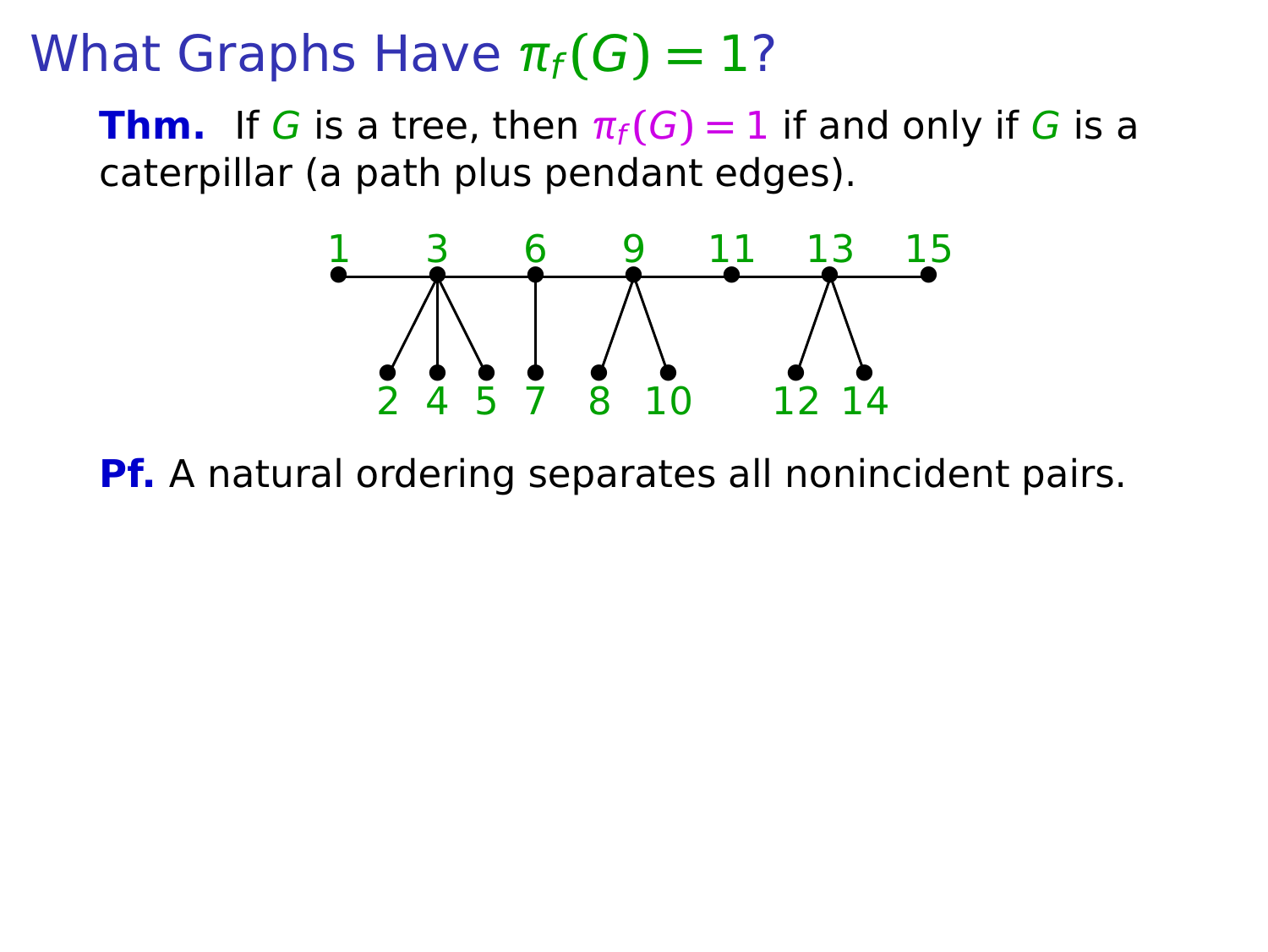**Thm.** If G is a tree, then  $\pi_f(G) = 1$  if and only if G is a caterpillar (a path plus pendant edges).



**Pf.** A natural ordering separates all nonincident pairs.

A non-caterpillar tree contains Y. Separating its pendant edges prevents inserting *.* 



 $X_1, Y_1, \ldots, X_2, Y_2, \ldots, X_3, Y_3$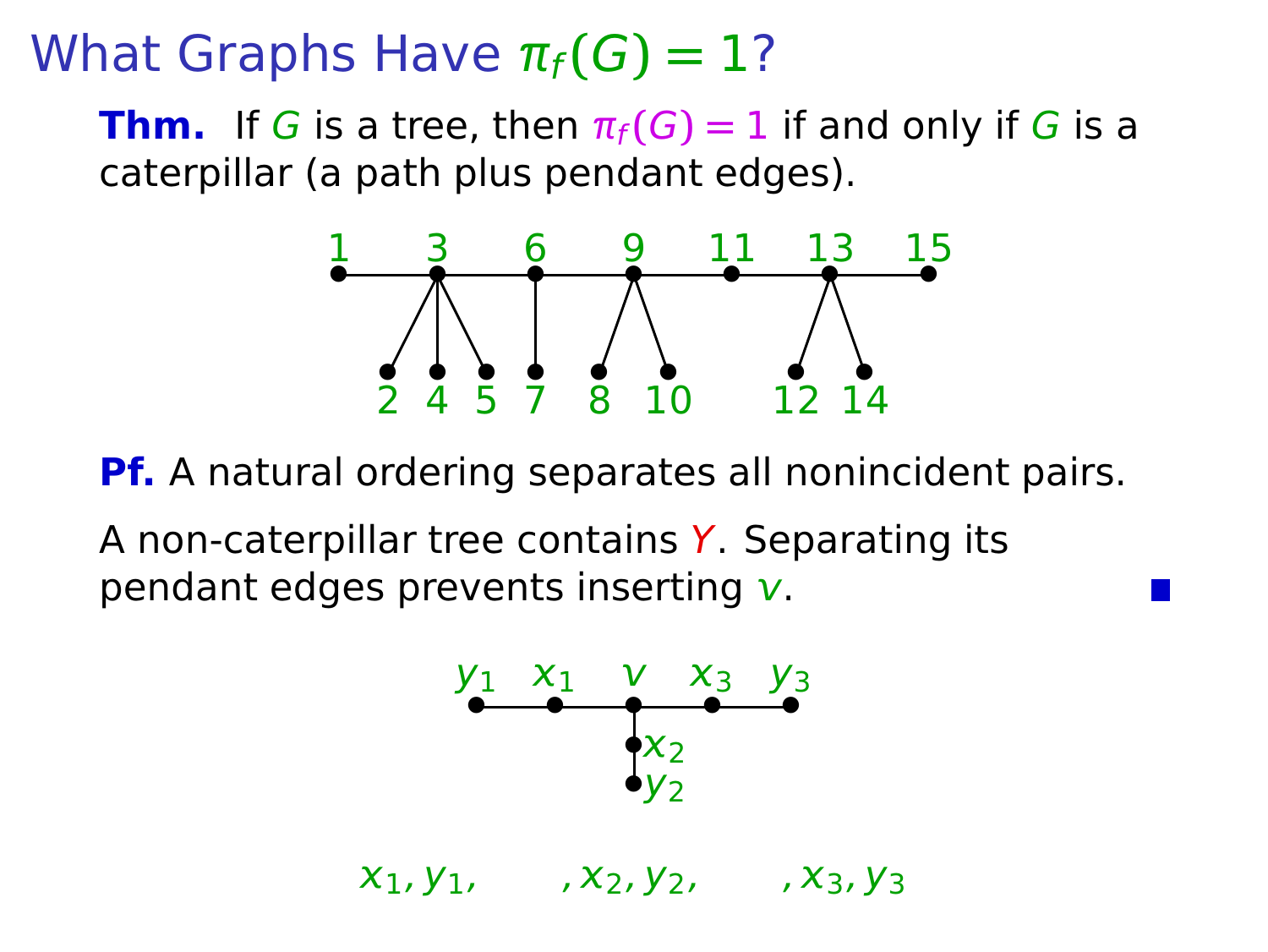**Thm.** If G is a tree, then  $\pi_f(G) = 1$  if and only if G is a caterpillar (a path plus pendant edges).



**Pf.** A natural ordering separates all nonincident pairs.

A non-caterpillar tree contains Y. Separating its pendant edges prevents inserting *.* 

If G contains  $C_n$  with  $n \geq 4$ , then  $\pi_f(G) \geq \frac{n}{n-4}$  $\frac{n}{n-2}$ What about triangles?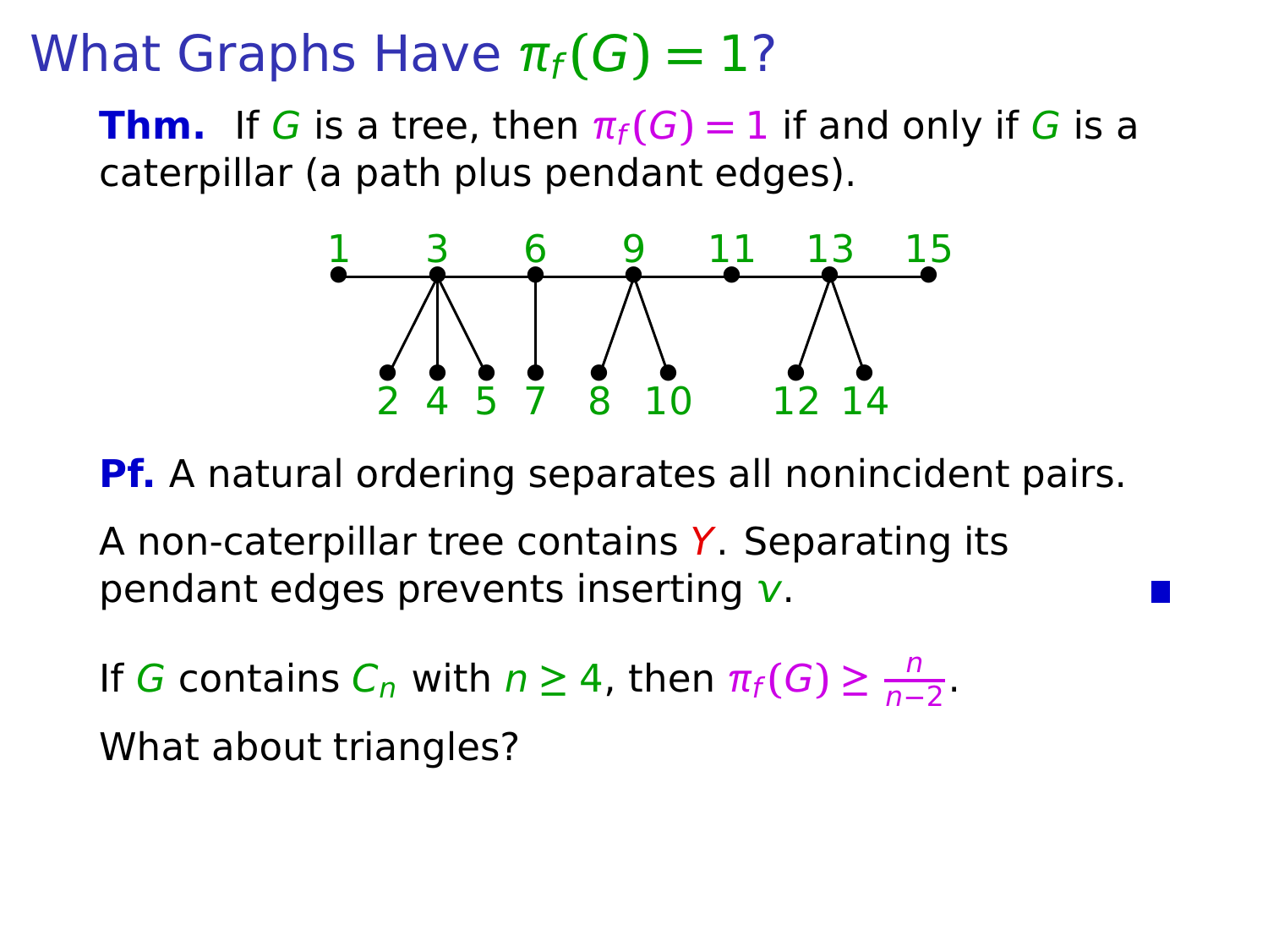**Thm.** If G is a tree, then  $\pi_f(G) = 1$  if and only if G is a caterpillar (a path plus pendant edges).



**Pf.** A natural ordering separates all nonincident pairs.

A non-caterpillar tree contains Y. Separating its pendant edges prevents inserting *.* 

If G contains  $C_n$  with  $n \geq 4$ , then  $\pi_f(G) \geq \frac{n}{n-4}$  $\frac{n}{n-2}$ 

What about triangles? Edges can be added to give consecutive spine vertices a common neighbor.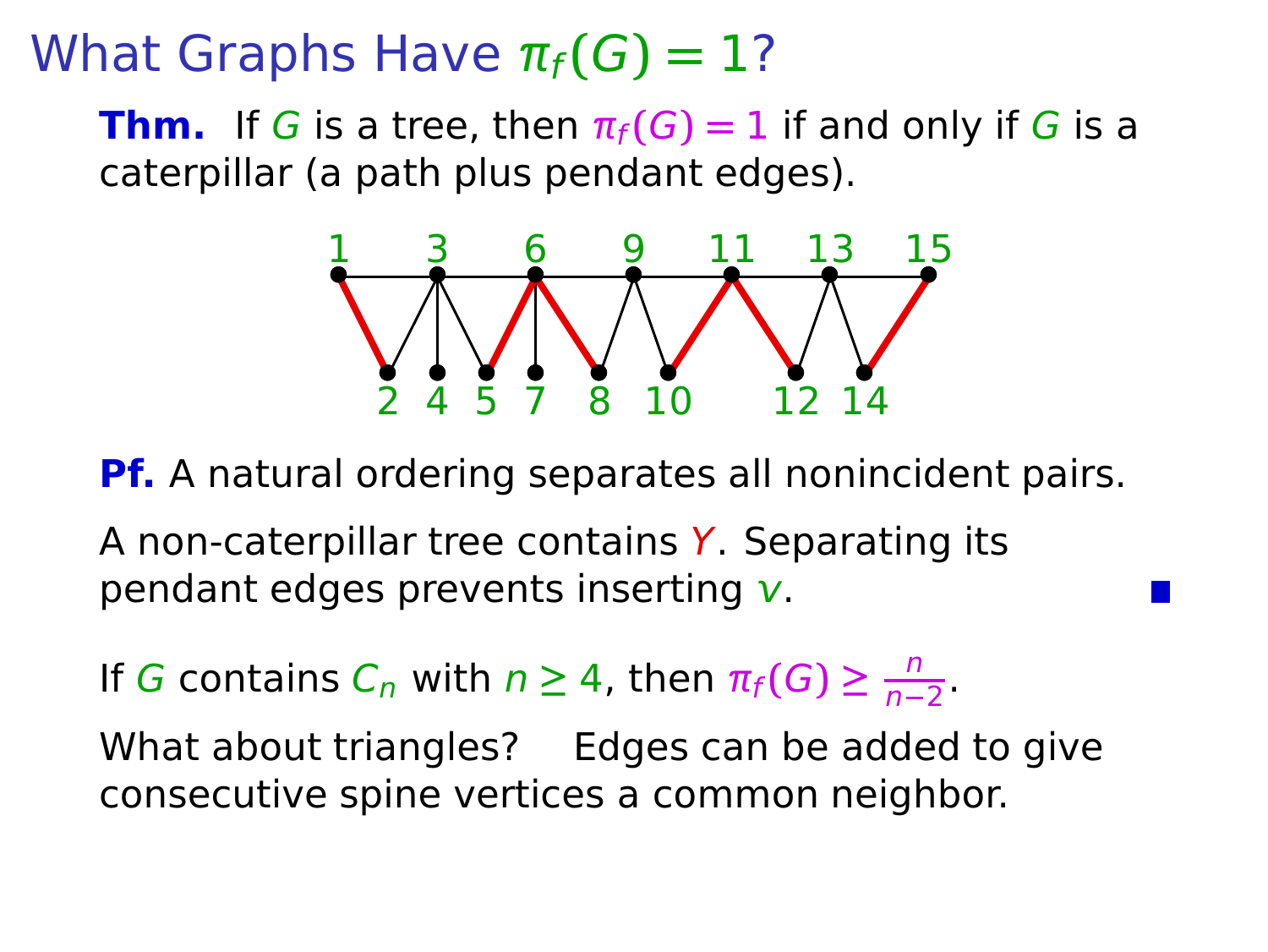**Thm.** If G is a tree, then  $\pi_f(G) = 1$  if and only if G is a caterpillar (a path plus pendant edges).



**Pf.** A natural ordering separates all nonincident pairs.

A non-caterpillar tree contains Y. Separating its pendant edges prevents inserting *.* 

If G contains  $C_n$  with  $n \geq 4$ , then  $\pi_f(G) \geq \frac{n}{n-4}$  $\frac{n}{n-2}$ 

What about triangles? Edges can be added to give consecutive spine vertices a common neighbor.

This is the same as the characterization of  $\pi(G) = 1$  in  $B-C-G-M-R$  [2014], since  $\pi_f(G) = 1 \Leftrightarrow \pi(G) = 1$ .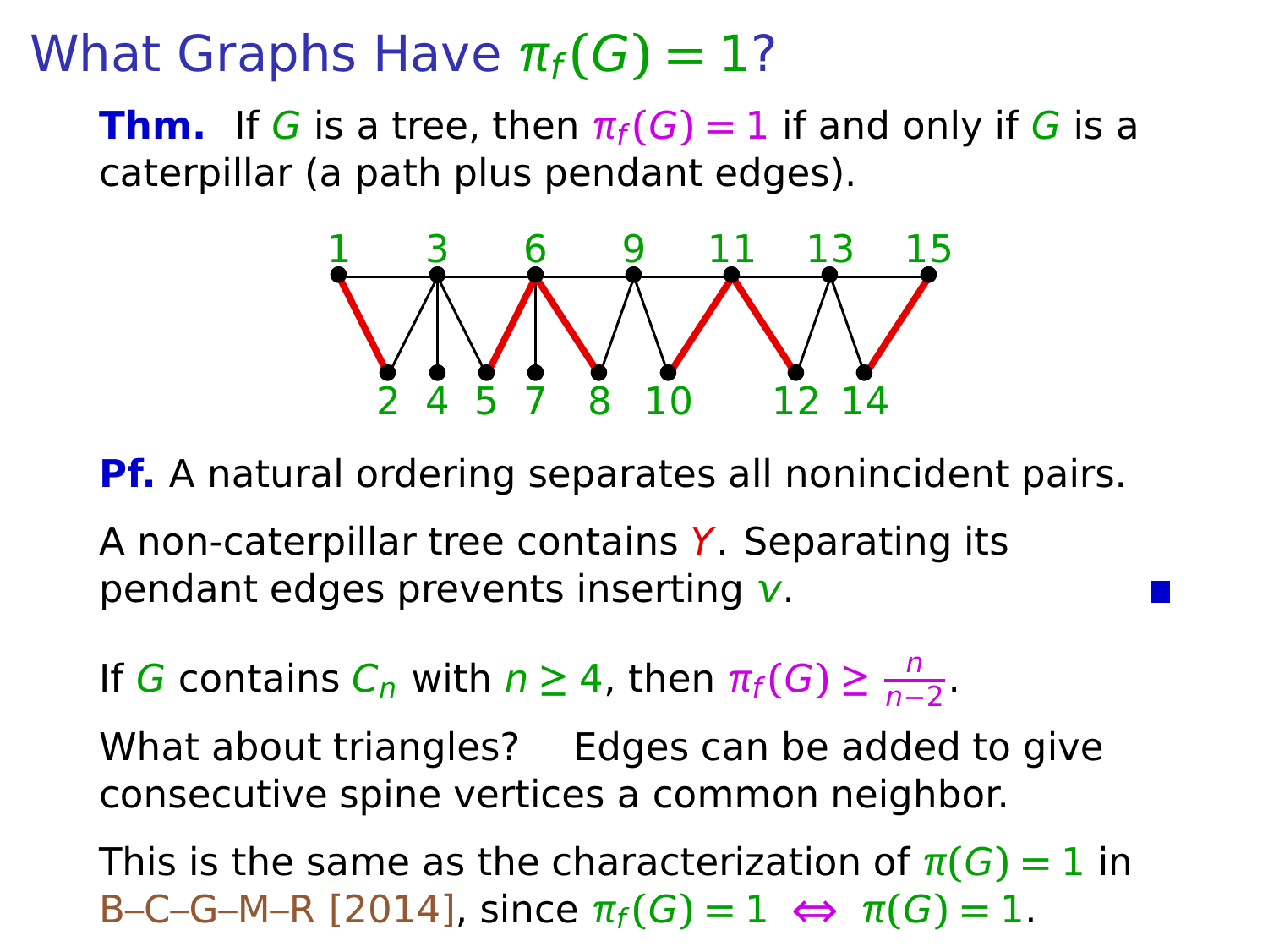**Thm.** If G is a tree, then  $\pi_f(G) < \sqrt{2}$ .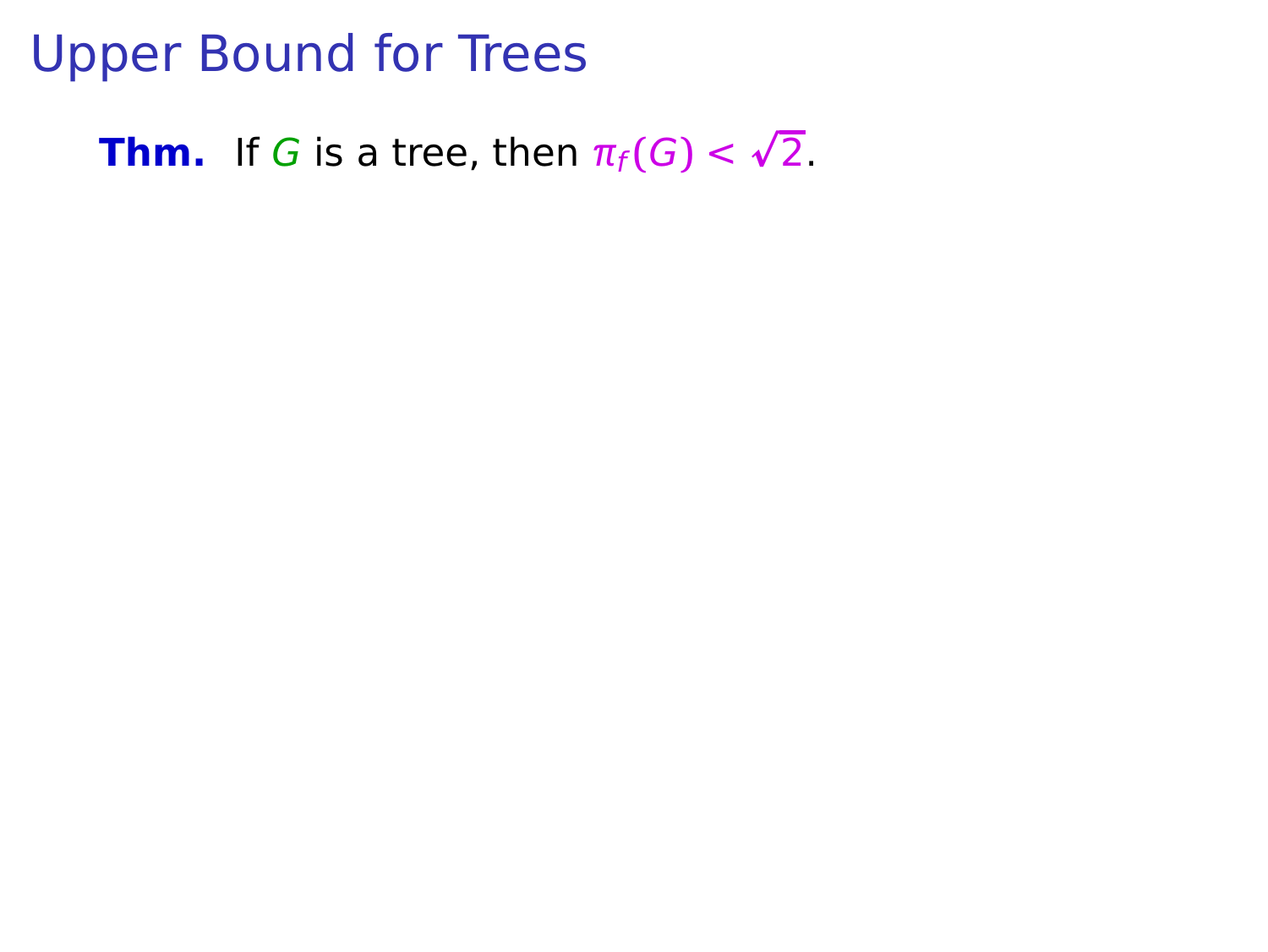**Thm.** If G is a tree, then  $\pi_f(G) < \sqrt{2}$ .

**Pf.** Root  $G$  at some vertex  $v$ . Three types of pairs:

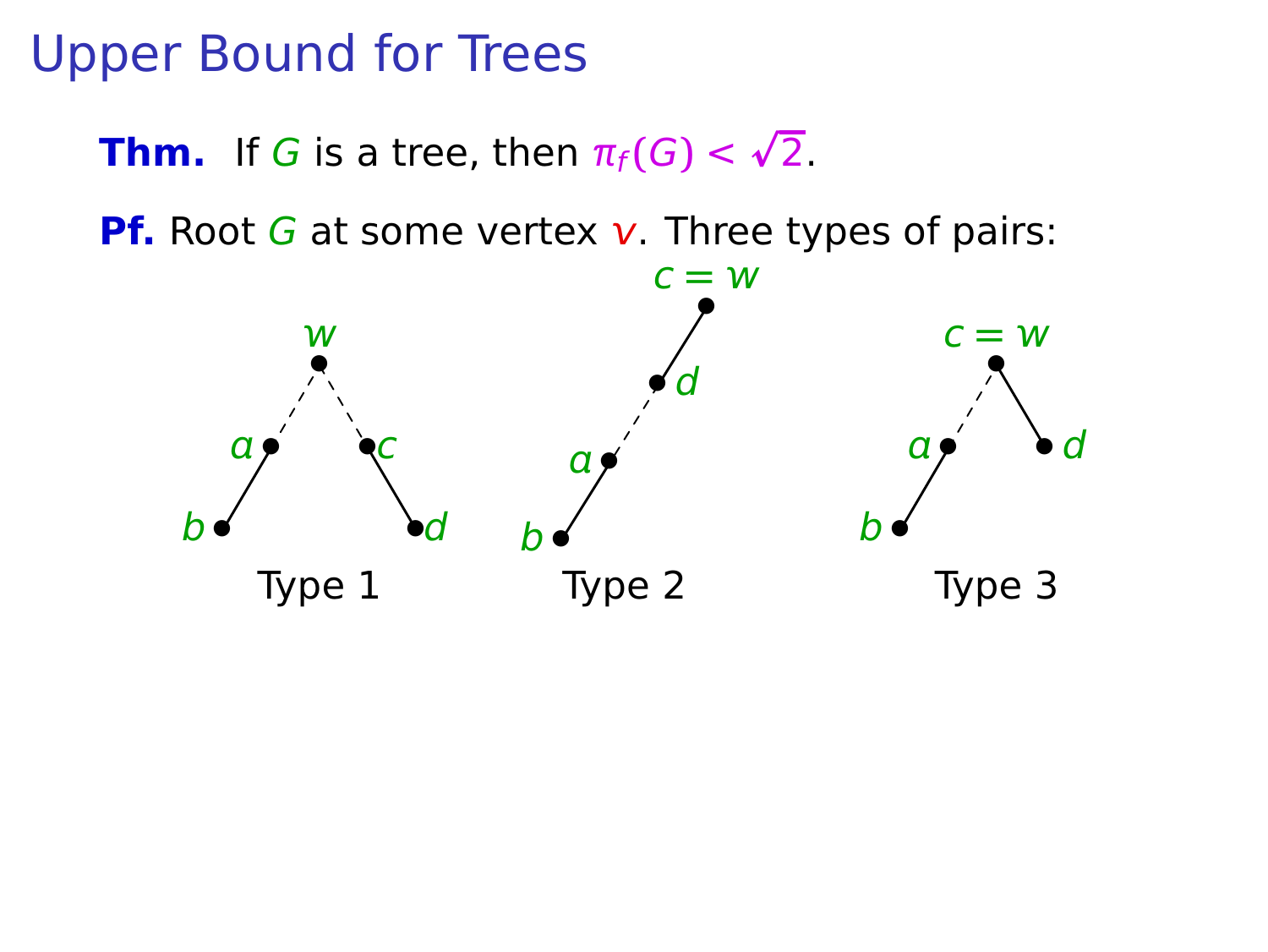**Thm.** If G is a tree, then  $\pi_f(G) < \sqrt{2}$ .

**Pf.** Root G at some vertex  $v$ . Three types of pairs:



Build a probability distribution on orderings so that: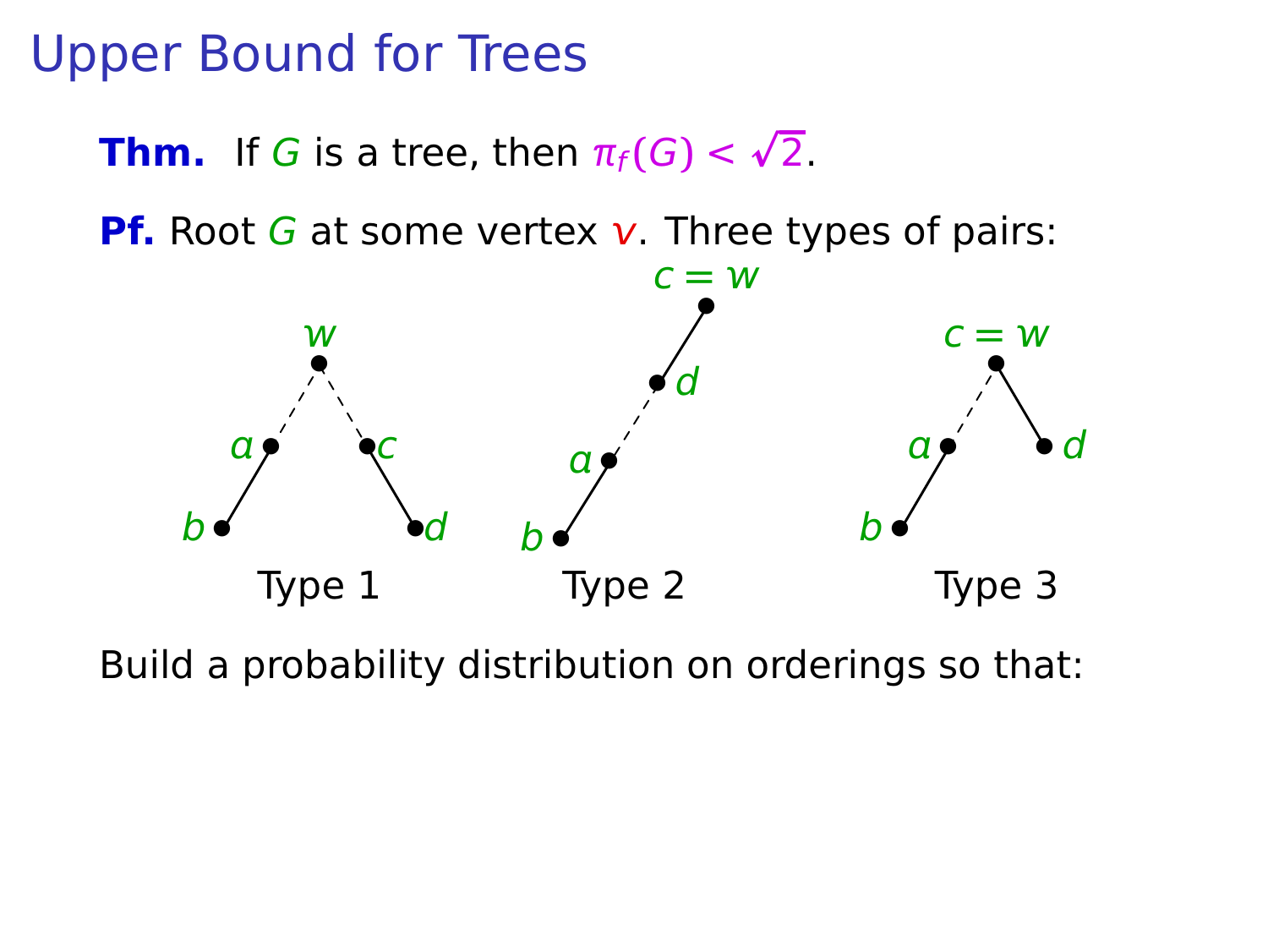**Thm.** If G is a tree, then  $\pi_f(G) < \sqrt{2}$ .

**Pf.** Root G at some vertex  $v$ . Three types of pairs:



Build a probability distribution on orderings so that:

**•** Type 1 pairs separated with probability 1.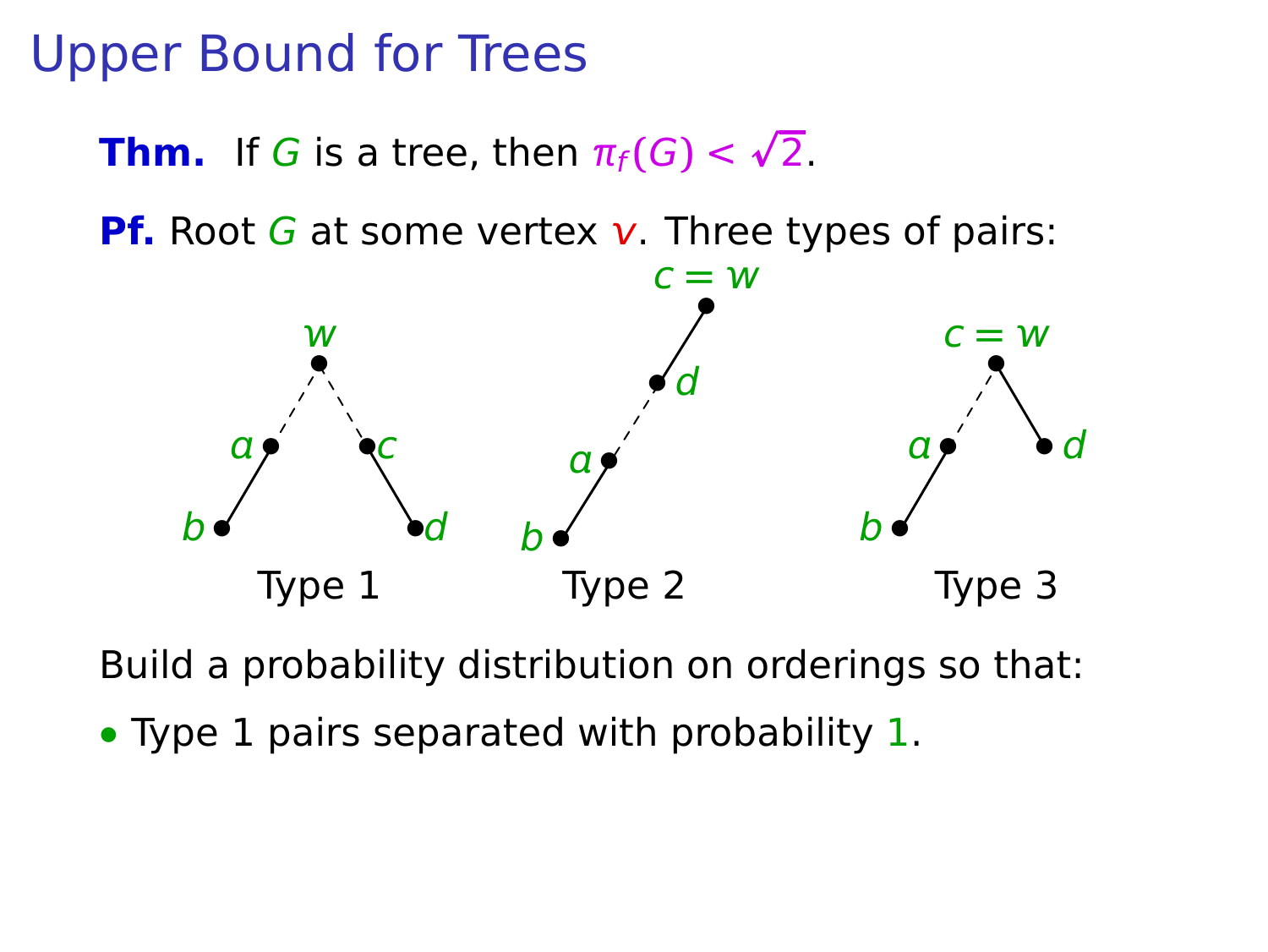**Thm.** If G is a tree, then  $\pi_f(G) < \sqrt{2}$ .

**Pf.** Root G at some vertex  $v$ . Three types of pairs:



Build a probability distribution on orderings so that:

- **•** Type 1 pairs separated with probability 1.
- Type 2 pairs of are separated with probability  $\frac{1}{\sqrt{2}}$ .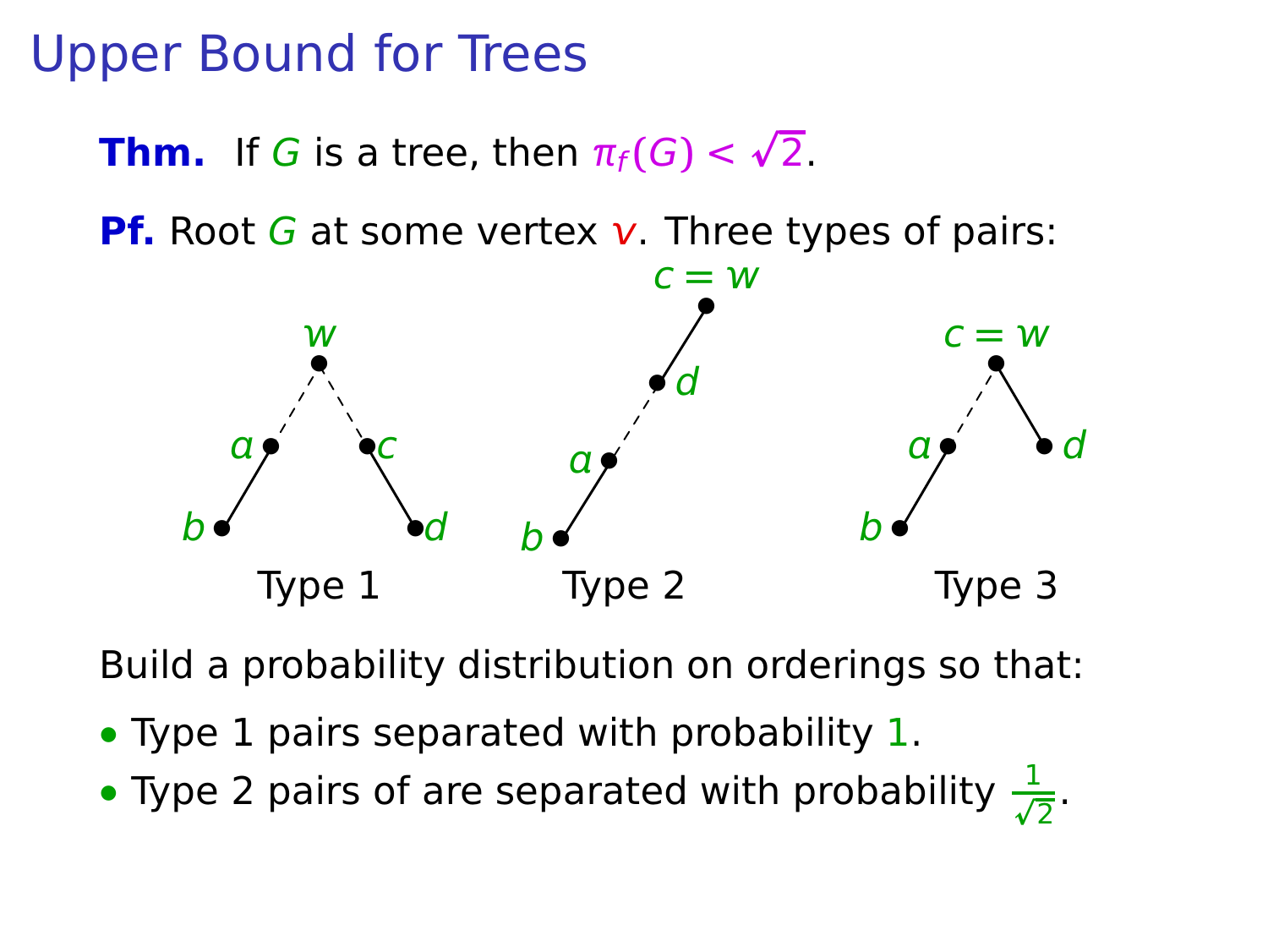**Thm.** If G is a tree, then  $\pi_f(G) < \sqrt{2}$ .

**Pf.** Root G at some vertex  $v$ . Three types of pairs:



Build a probability distribution on orderings so that:

- **•** Type 1 pairs separated with probability 1.
- Type 2 pairs of are separated with probability  $\frac{1}{\sqrt{2}}$ .
- Type 3 pairs separated with probability  $\geq \frac{1}{\sqrt{2}}$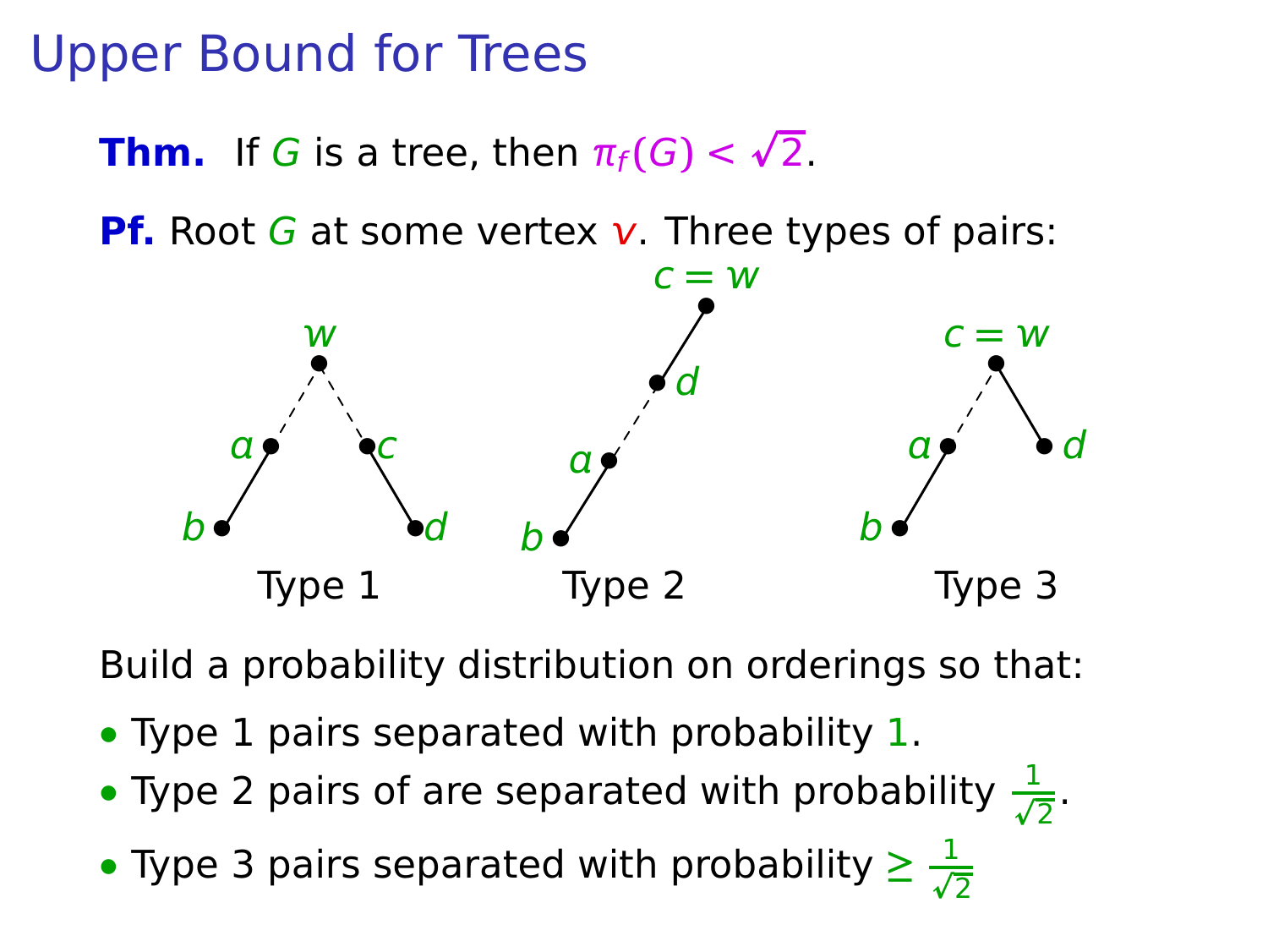**Ordering Player** generates an ordering with these properties at random, from the root  $v$  on down.

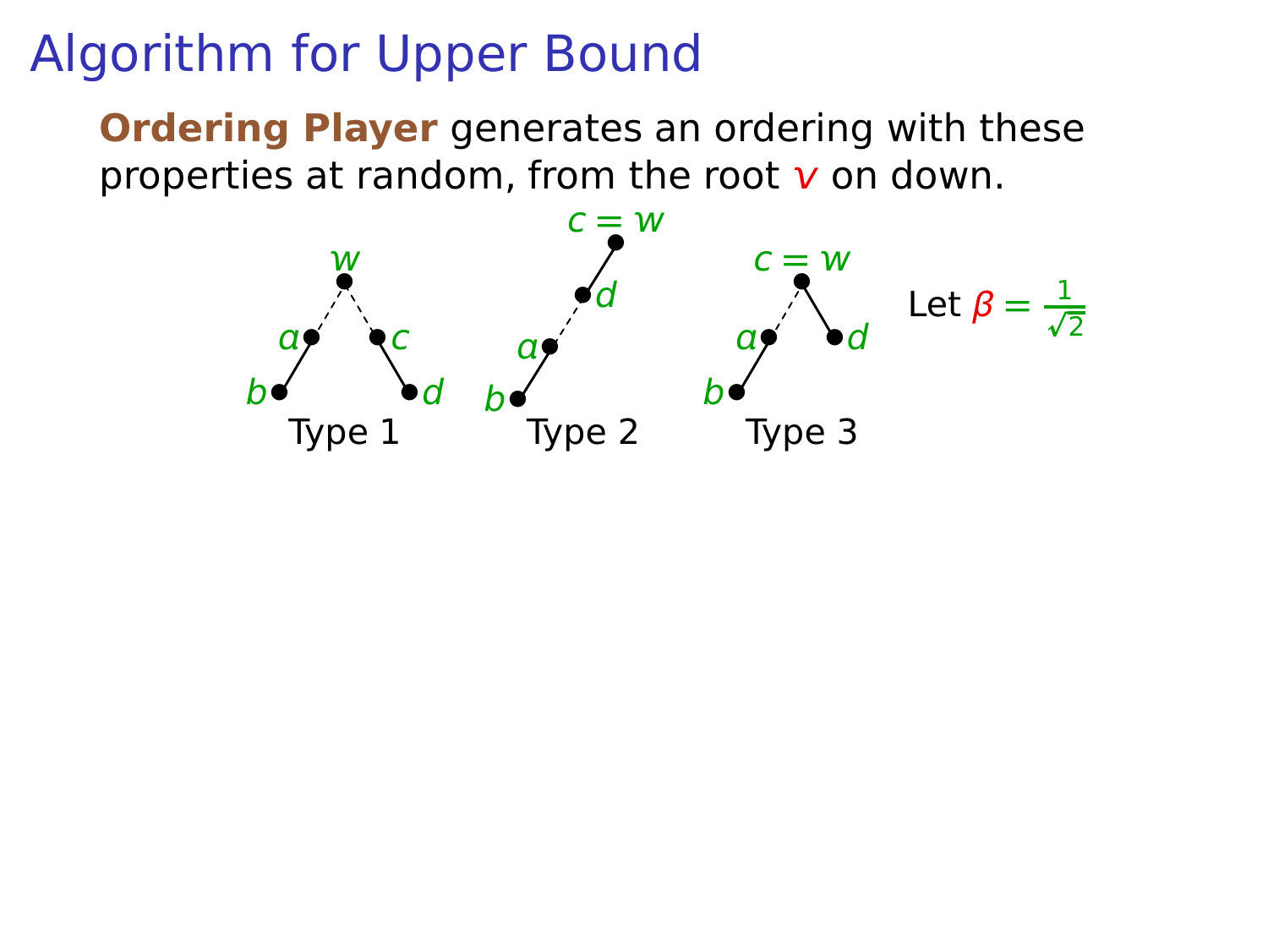**Ordering Player** generates an ordering with these properties at random, from the root  $\bf{v}$  on down.



• Children of the root v are assigned to the left or right of  $\mathbf v$  with probability  $\frac{1}{2}$ , independently.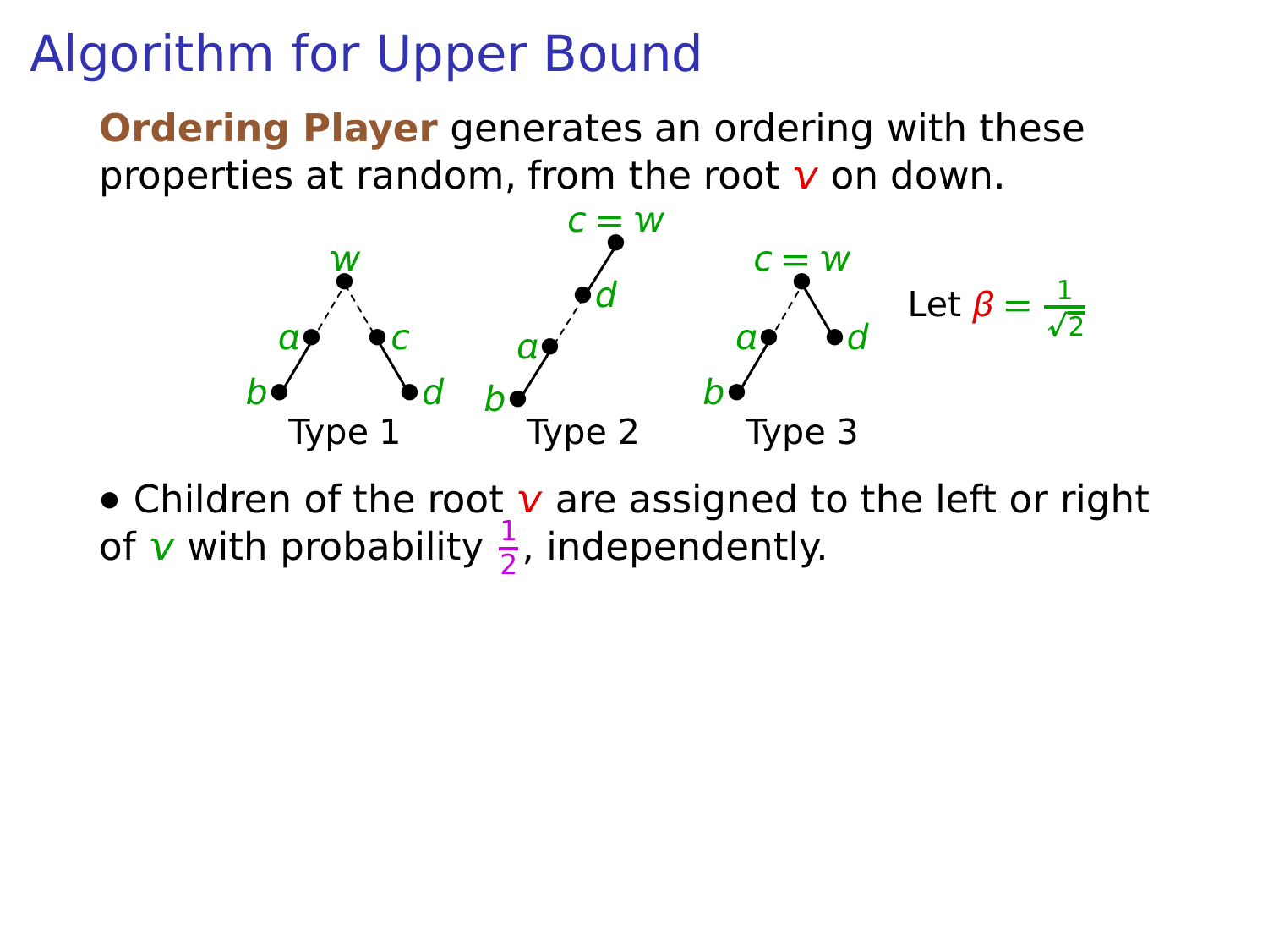**Ordering Player** generates an ordering with these properties at random, from the root  $\bf{v}$  on down.



- Children of the root v are assigned to the left or right of  $\mathbf v$  with probability  $\frac{1}{2}$ , independently.
- Children of a non-root  $u$  are put between  $u$  and its parent **′** with prob 1 **−** β; opposite from **′** with prob β.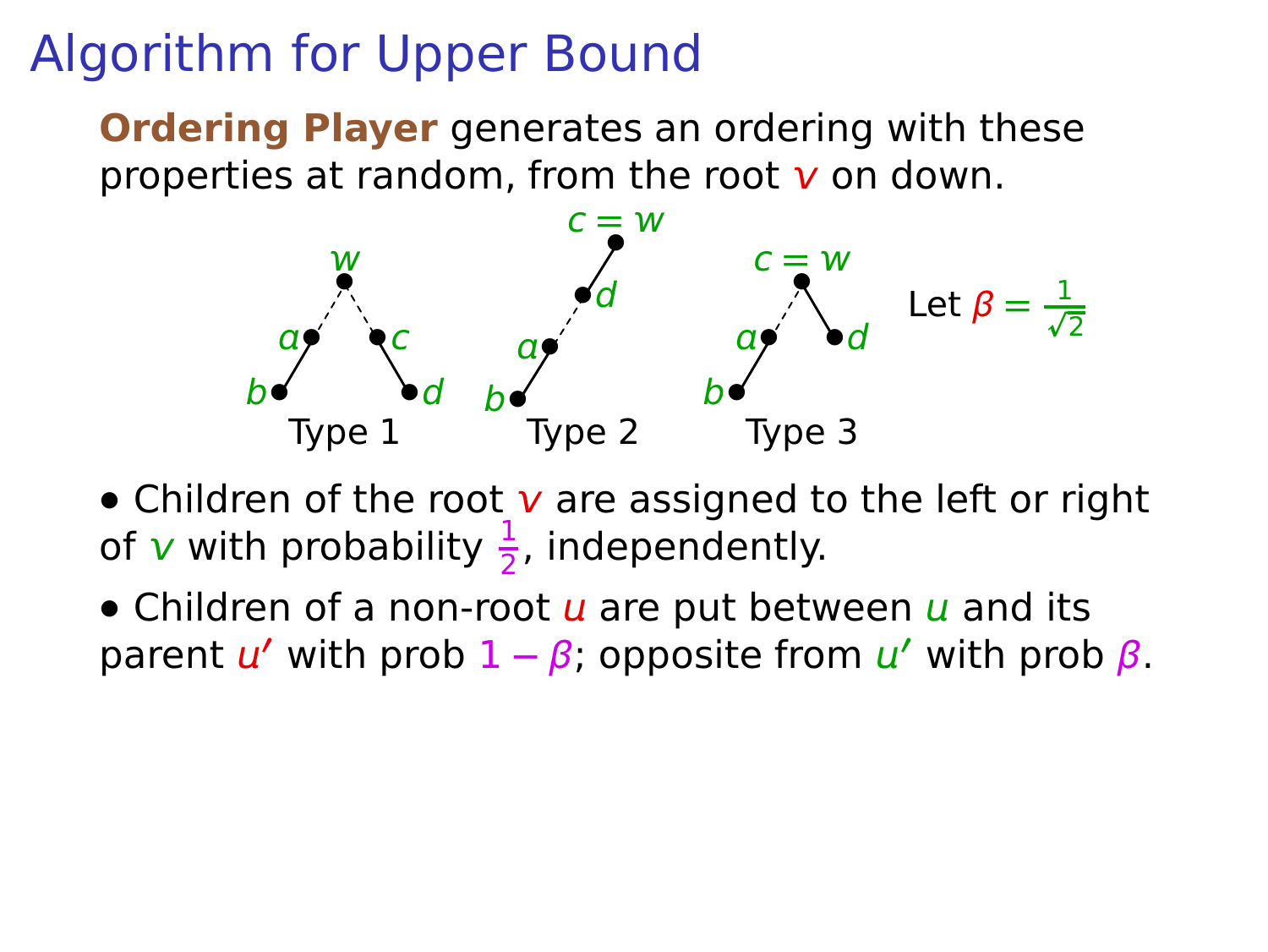**Ordering Player** generates an ordering with these properties at random, from the root  $\bf{v}$  on down.



- Children of the root v are assigned to the left or right of  $\mathbf v$  with probability  $\frac{1}{2}$ , independently.
- Children of a non-root  $u$  are put between  $u$  and its parent **′** with prob 1 **−** β; opposite from **′** with prob β.
- **•** The children of a vertex are placed next to it by a random permutation on each side.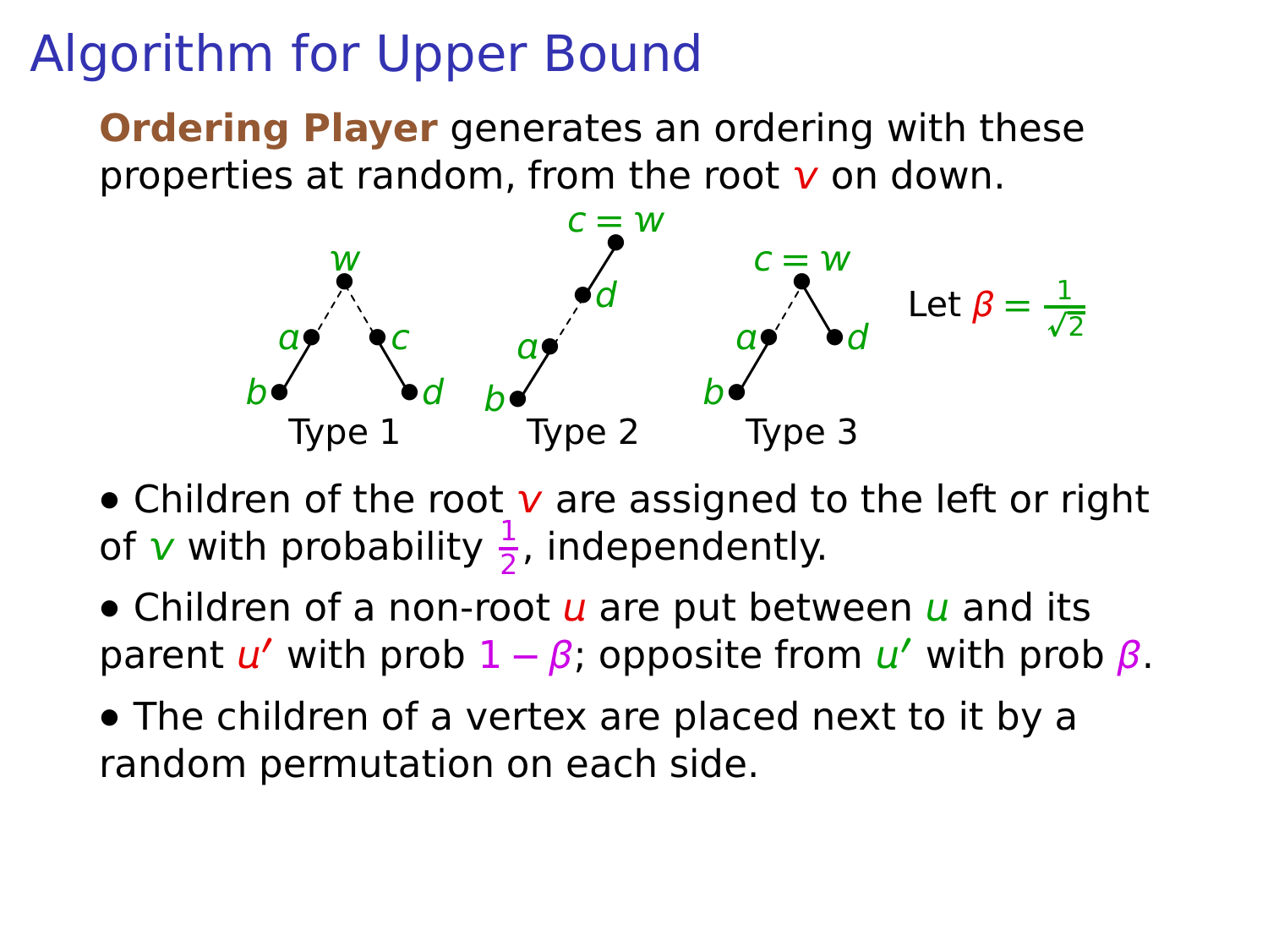**Ordering Player** generates an ordering with these properties at random, from the root  $\bf{v}$  on down.



- Children of the root v are assigned to the left or right of  $\mathbf v$  with probability  $\frac{1}{2}$ , independently.
- Children of a non-root  $u$  are put between  $u$  and its parent **′** with prob 1 **−** β; opposite from **′** with prob β.
- **•** The children of a vertex are placed next to it by a random permutation on each side.

Only descendants of  $\mu$  lie between  $\mu$  and a child of  $\mu$ .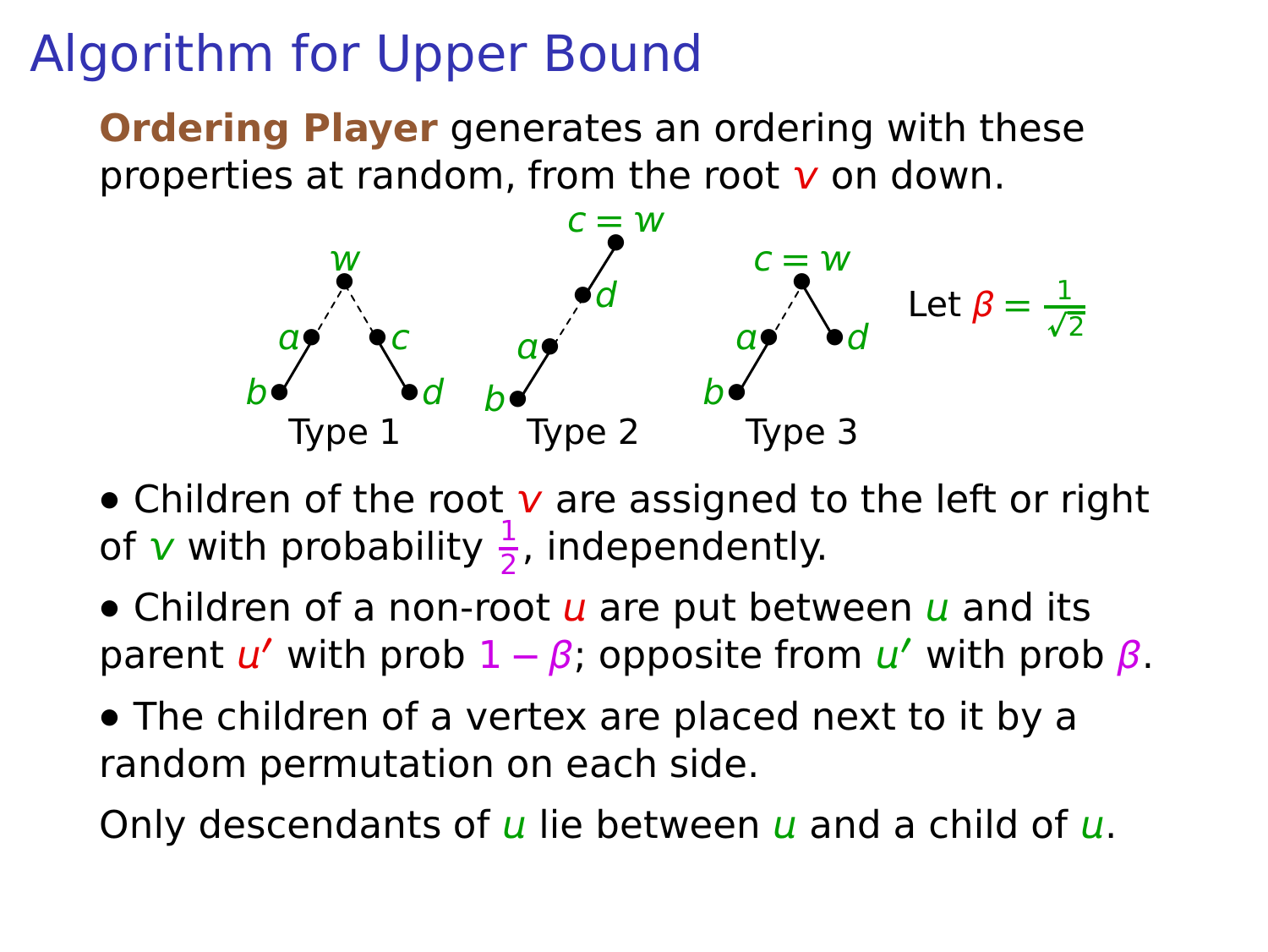**Ordering Player** generates an ordering with these properties at random, from the root  $\bf{v}$  on down.



- Children of the root v are assigned to the left or right of  $\mathbf v$  with probability  $\frac{1}{2}$ , independently.
- Children of a non-root  $u$  are put between  $u$  and its parent **′** with prob 1 **−** β; opposite from **′** with prob β.
- **•** The children of a vertex are placed next to it by a random permutation on each side.

Only descendants of  $\mu$  lie between  $\mu$  and a child of  $\mu$ . Thus Type 1 never fails to be separated.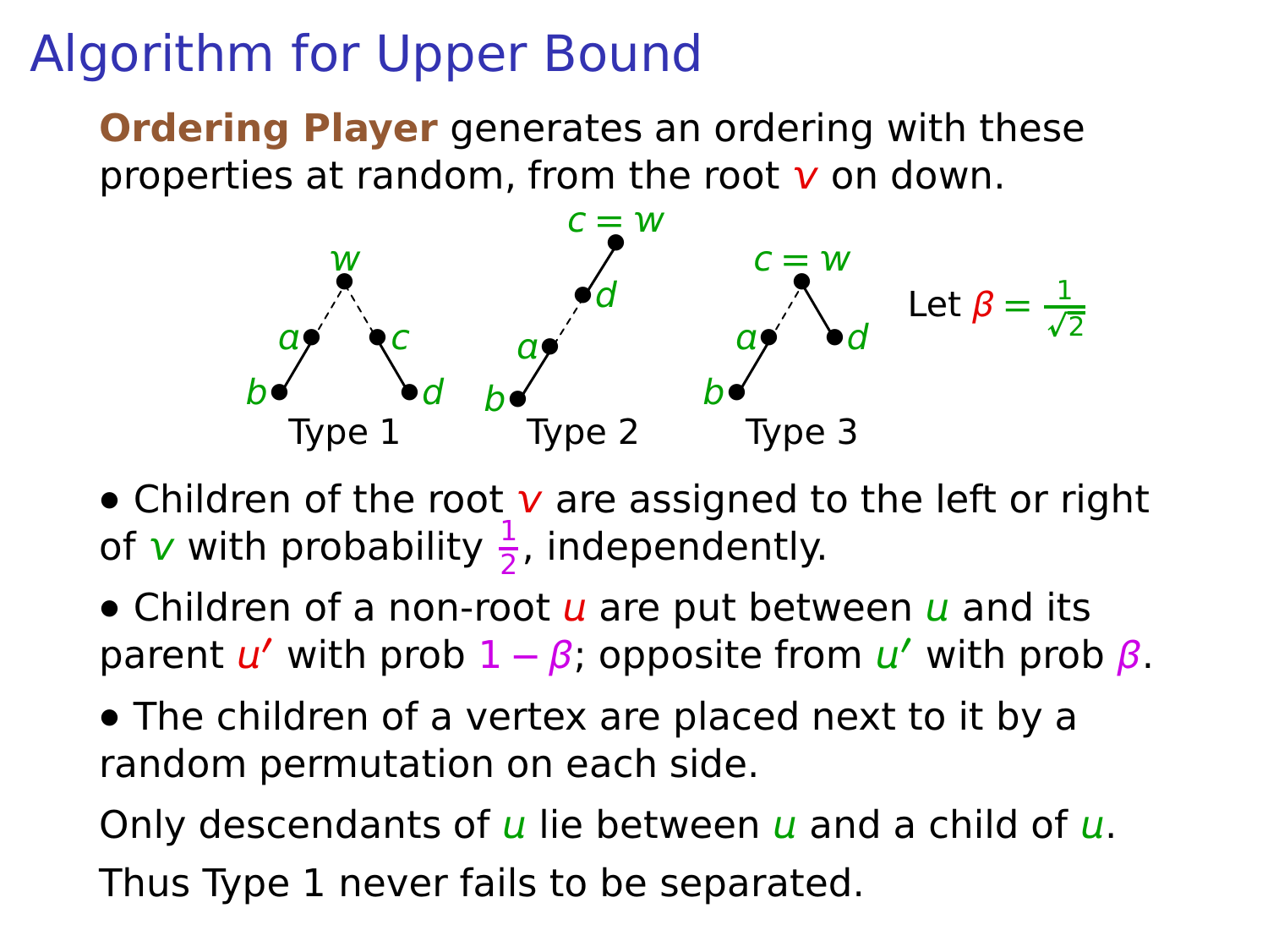

Type 2 fails separation only if  $\alpha$  is between c and d, meaning the child of  $d$  above  $\alpha$  is placed between  $d$  and its parent: prob  $1 - \beta$ . Hence  $\mathbb{P}(ab : cd) = \beta = \frac{1}{\sqrt{2}}$ .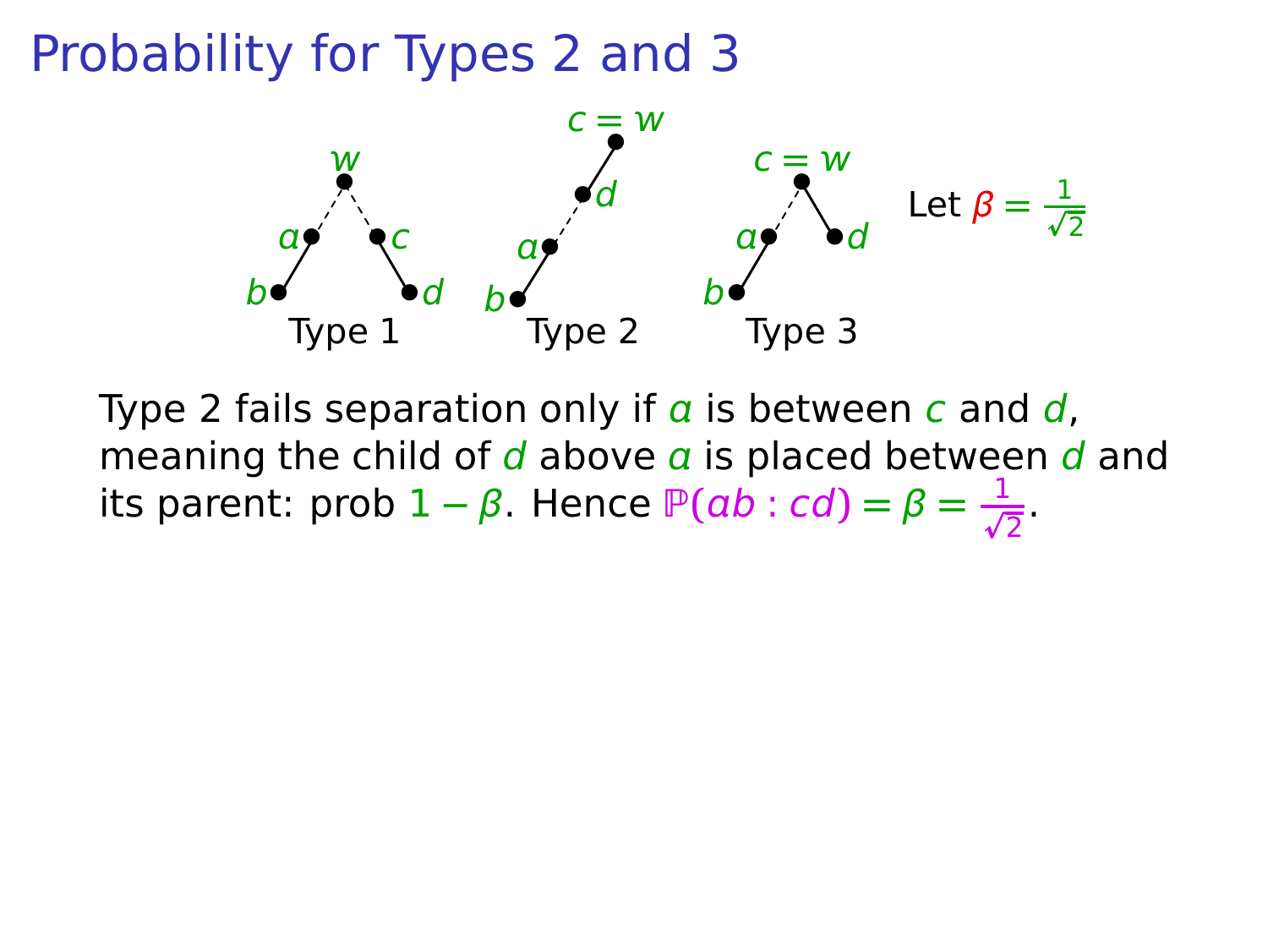

Type 2 fails separation only if  $\alpha$  is between c and d, meaning the child of  $d$  above  $\alpha$  is placed between  $d$  and its parent: prob  $1 - \beta$ . Hence  $\mathbb{P}(ab : cd) = \beta = \frac{1}{\sqrt{2}}$ .

Type 3 also fails only if  $\alpha$  is between c and  $\alpha$ , needing  $\alpha$ and d on the same side of c. This has prob  $(1 - \beta)^2 + \beta^2$ , and then  $\alpha$  is between c and d with prob  $\frac{1}{2}$ .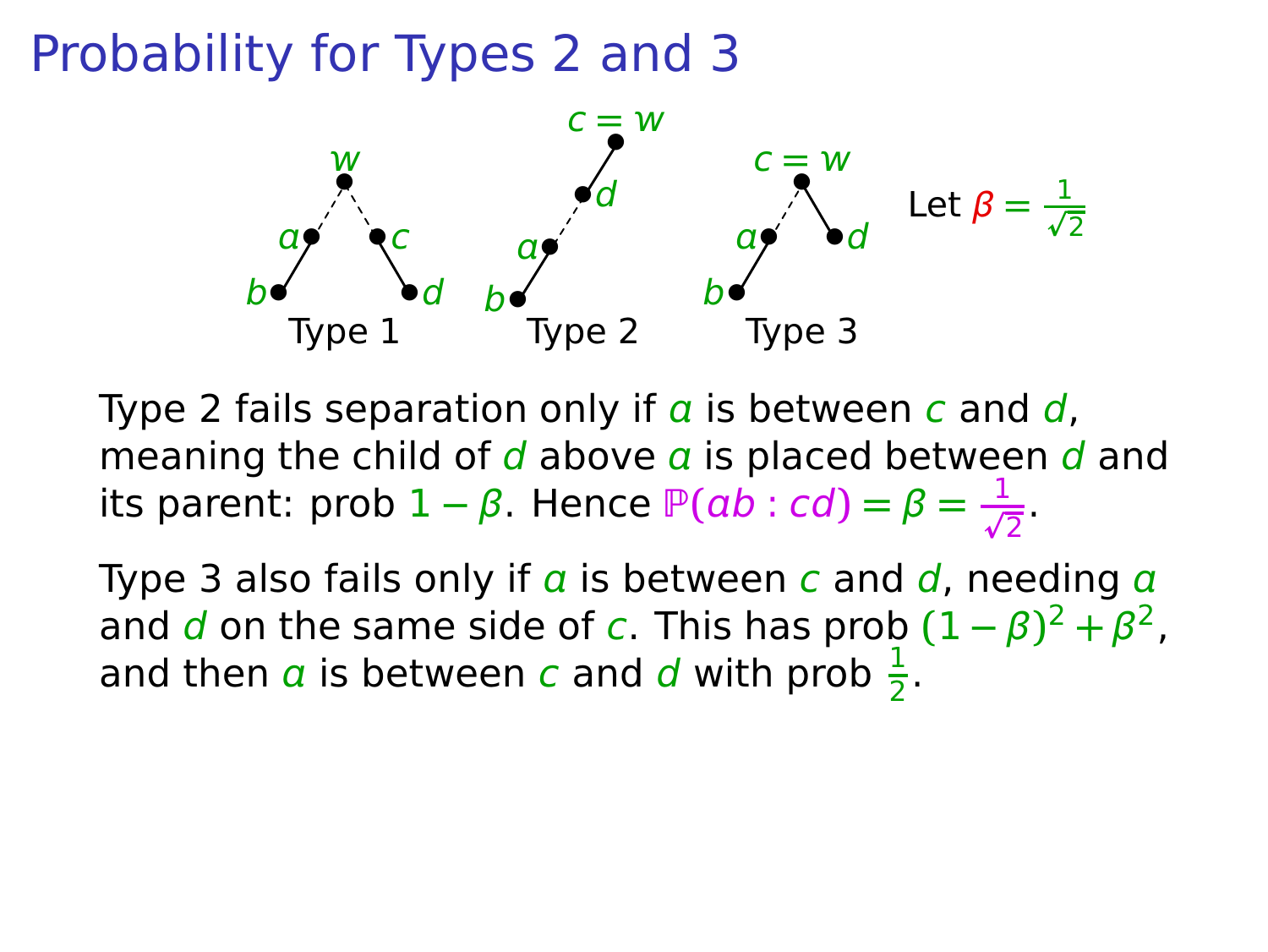

Type 2 fails separation only if  $\alpha$  is between c and d, meaning the child of  $d$  above  $\alpha$  is placed between  $d$  and its parent: prob  $1 - \beta$ . Hence  $\mathbb{P}(ab : cd) = \beta = \frac{1}{\sqrt{2}}$ .

Type 3 also fails only if  $\alpha$  is between c and  $\alpha$ , needing  $\alpha$ and d on the same side of c. This has prob  $(1 - \beta)^2 + \beta^2$ , and then  $\alpha$  is between c and d with prob  $\frac{1}{2}$ .

We compute 
$$
\mathbb{P}(ab : cd) = 1 - \frac{1}{2}[1 - 2\beta + 2\beta^2] = \frac{1}{\sqrt{2}}
$$
.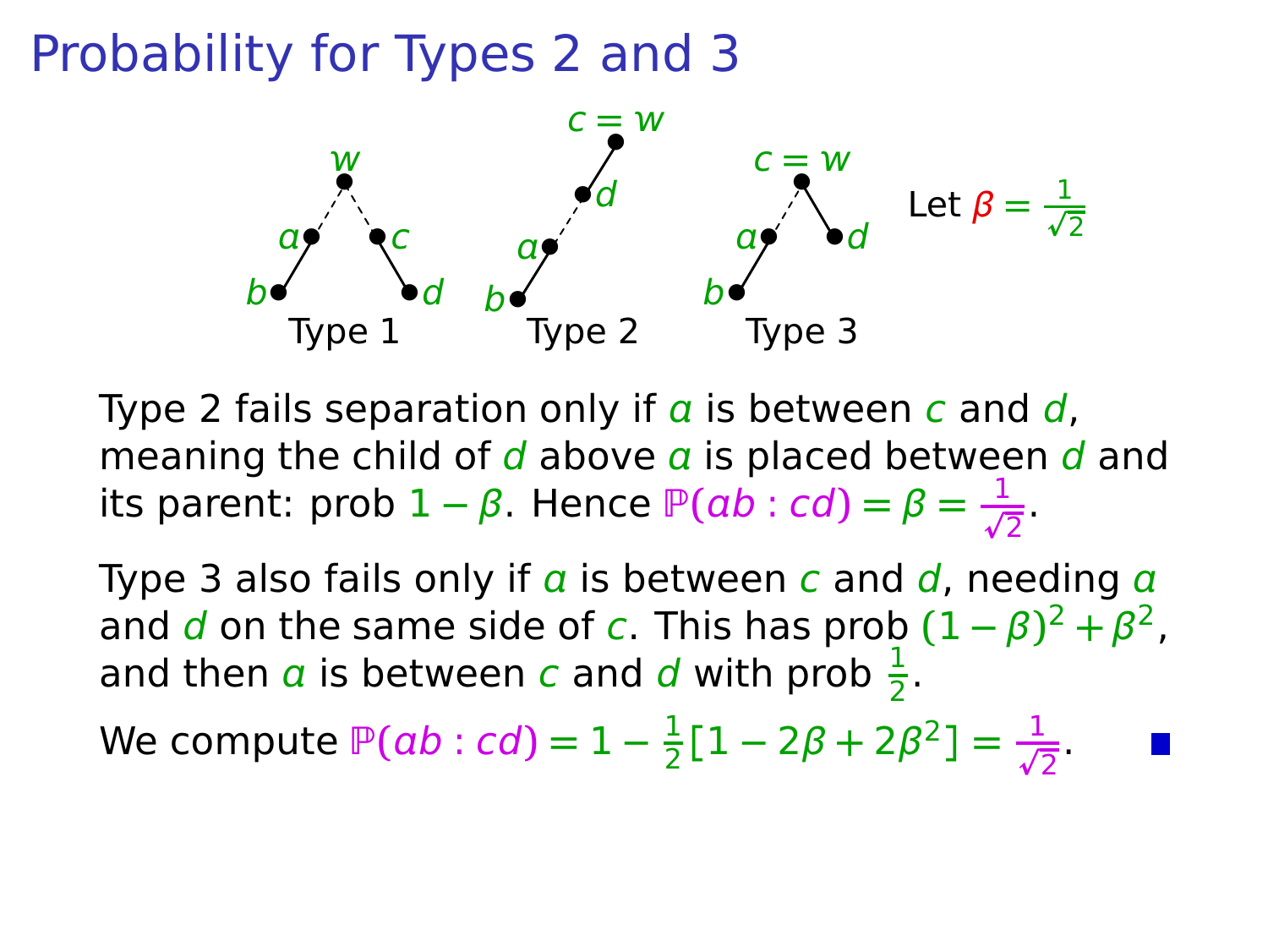

Type 2 fails separation only if  $\alpha$  is between c and d, meaning the child of  $d$  above  $a$  is placed between  $d$  and its parent: prob  $1 - \beta$ . Hence  $\mathbb{P}(ab : cd) = \beta = \frac{1}{\sqrt{2}}$ .

Type 3 also fails only if  $\alpha$  is between c and  $\alpha$ , needing  $\alpha$ and d on the same side of c. This has prob  $(1 - \beta)^2 + \beta^2$ , and then  $\alpha$  is between c and d with prob  $\frac{1}{2}$ .

We compute 
$$
\mathbb{P}(ab : cd) = 1 - \frac{1}{2}[1 - 2\beta + 2\beta^2] = \frac{1}{\sqrt{2}}
$$
.

If  $c = w = v$ , then a and d are on the same side with prob  $\frac{1}{2}$ , and  $\mathbb{P}(ab : cd) = \frac{3}{4}$ .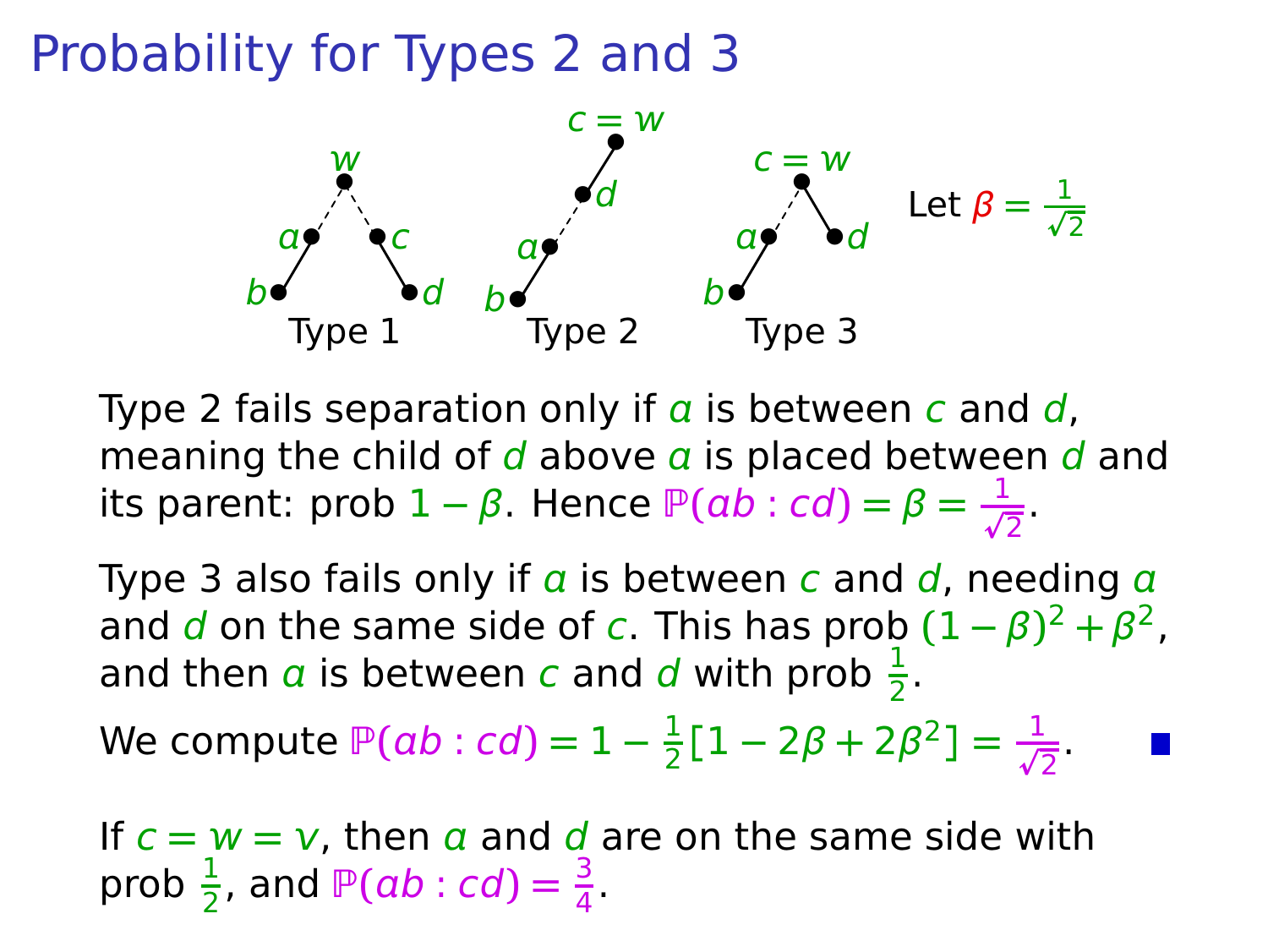**Ques.** On *n*-vertex trees, what is max  $\pi_f$ ?

To exceed  $\frac{4}{3}$ , pair player must play some pairs that are Type 2 and some that are Type 3 without  $w =$  root.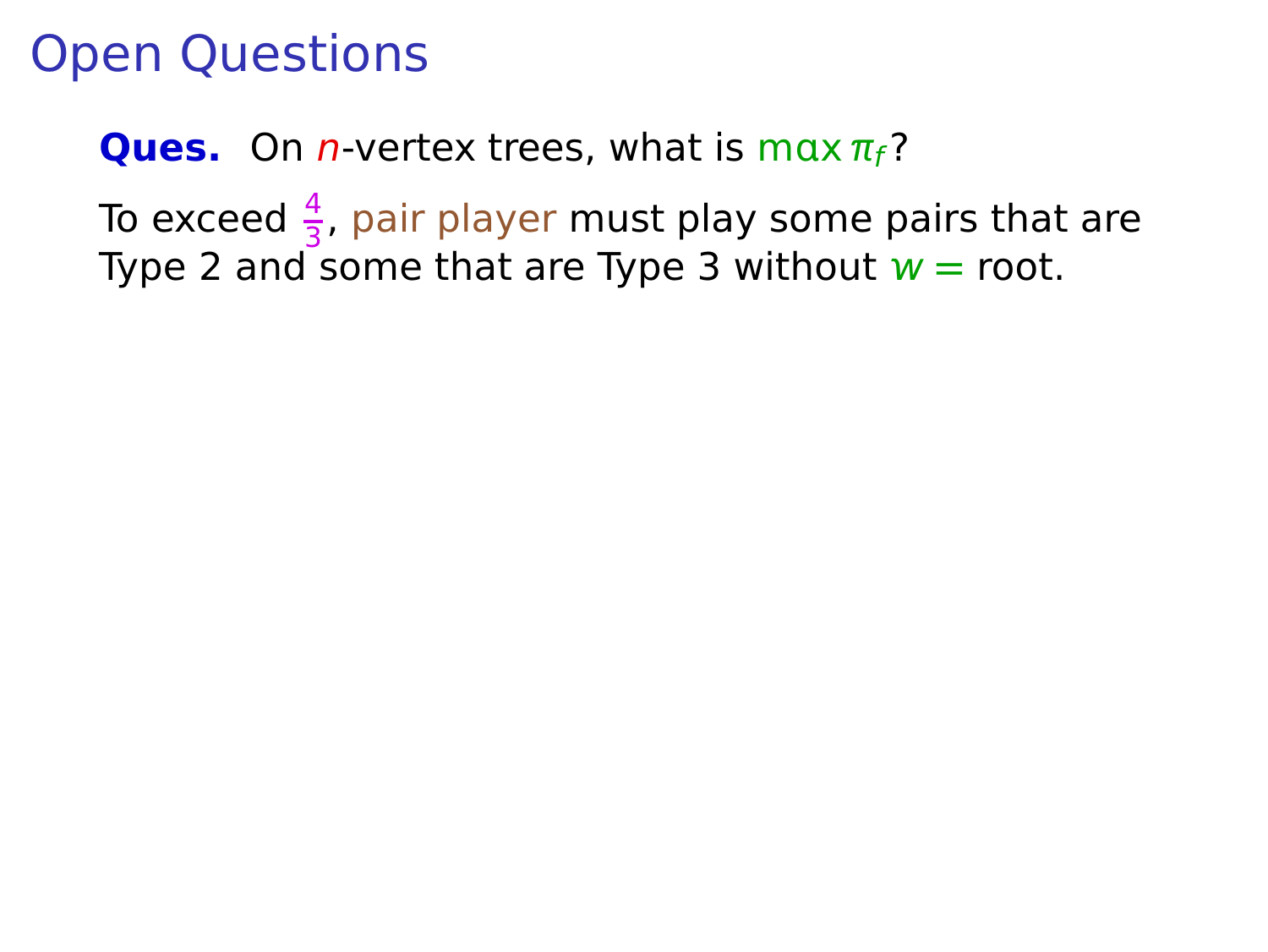**Ques.** On *n*-vertex trees, what is max  $\pi_f$ ?

To exceed  $\frac{4}{3}$ , pair player must play some pairs that are Type 2 and some that are Type 3 without  $w =$  root.

**Ques.** What is the best bound on  $\pi_f(G)$  when G has girth  $q$ ? Is it at most 2 when  $q \ge 5$ ? smaller?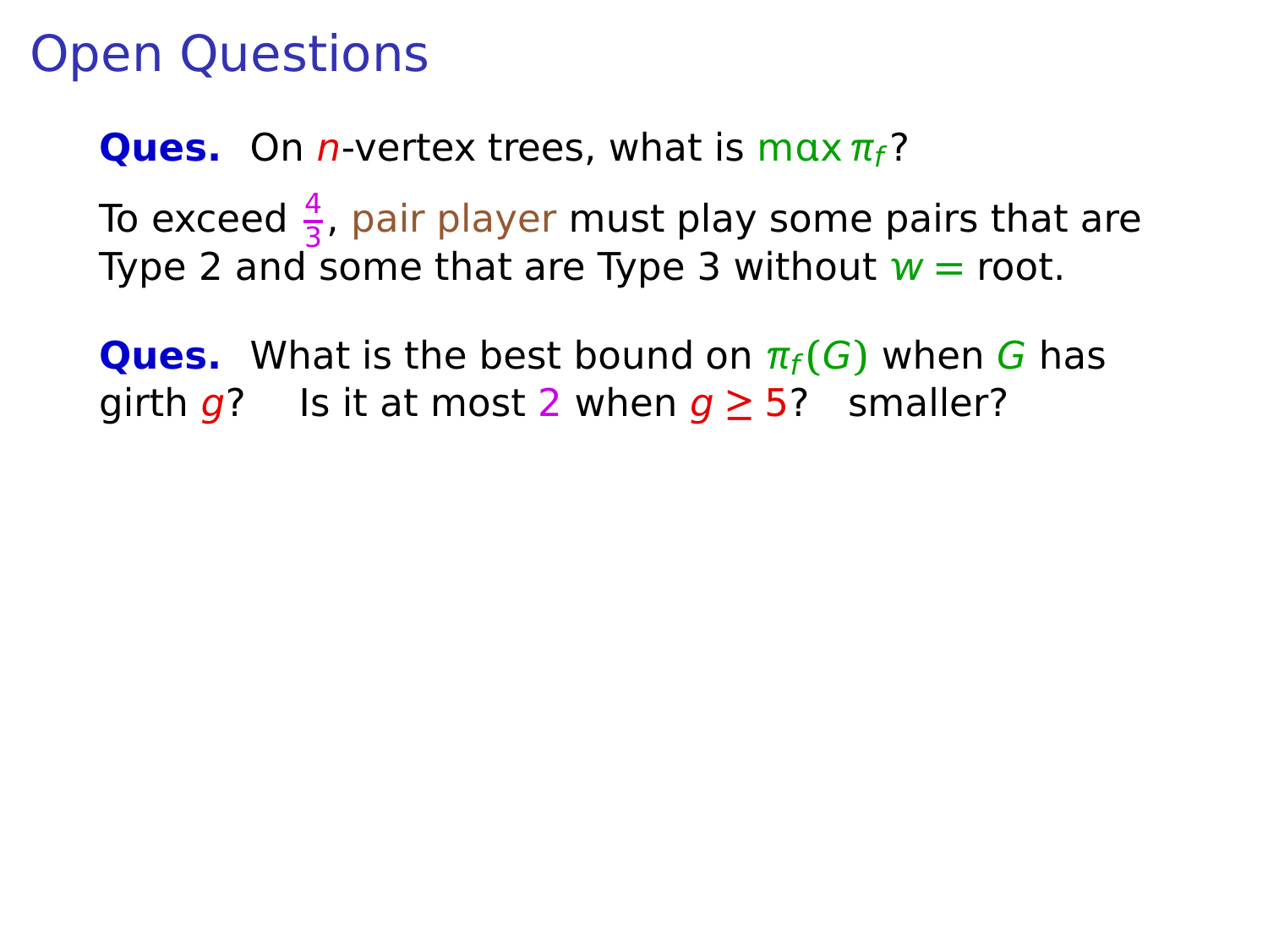**Ques.** On *n*-vertex trees, what is max  $\pi_f$ ?

To exceed  $\frac{4}{3}$ , pair player must play some pairs that are Type 2 and some that are Type 3 without  $w =$  root.

**Ques.** What is the best bound on  $\pi_f(G)$  when G has girth  $q$ ? Is it at most 2 when  $q \ge 5$ ? smaller?

**Ques.** For *n*-vertex  $K_4$ -free graphs, is  $\pi_f(G)$  maximized for G in  $\{K_{m,m,m}, K_{m+1,m,m}, K_{m+2,m,m}\}$ ?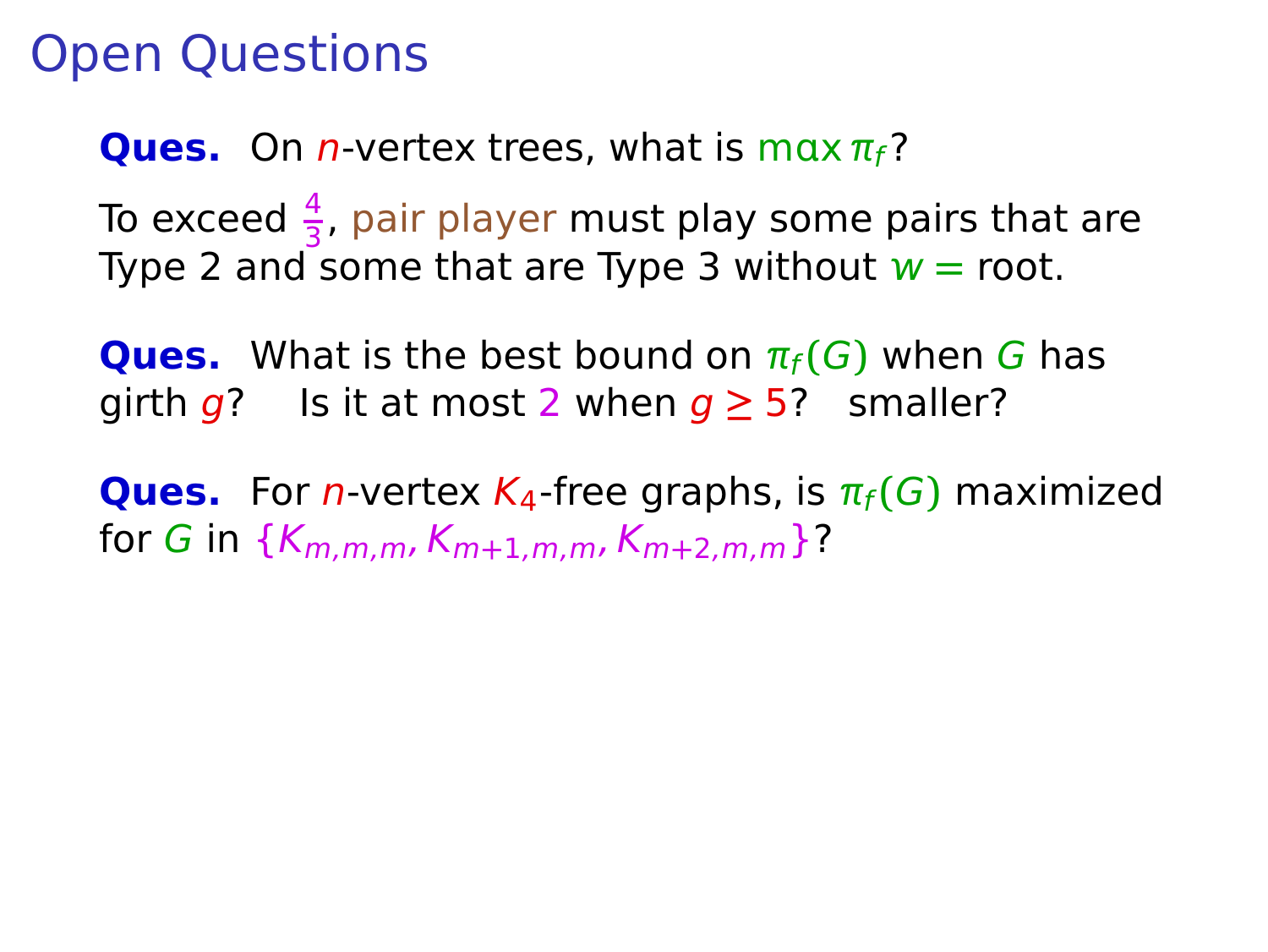**Ques.** On *n*-vertex trees, what is max  $\pi_f$ ?

To exceed  $\frac{4}{3}$ , pair player must play some pairs that are Type 2 and some that are Type 3 without  $w =$  root.

**Ques.** What is the best bound on  $\pi_f(G)$  when G has girth  $q$ ? Is it at most 2 when  $q \ge 5$ ? smaller?

**Ques.** For *n*-vertex  $K_4$ -free graphs, is  $\pi_f(G)$  maximized for G in  $\{K_{m,m,m}, K_{m+1,m,m}, K_{m+2,m,m}\}$ ?

**Ques.** For *n*-vertex bipartite graphs, is  $\pi_f(G)$ maximized for G in  $\{K_{m,m}, K_{m+1,m}\}$ ?